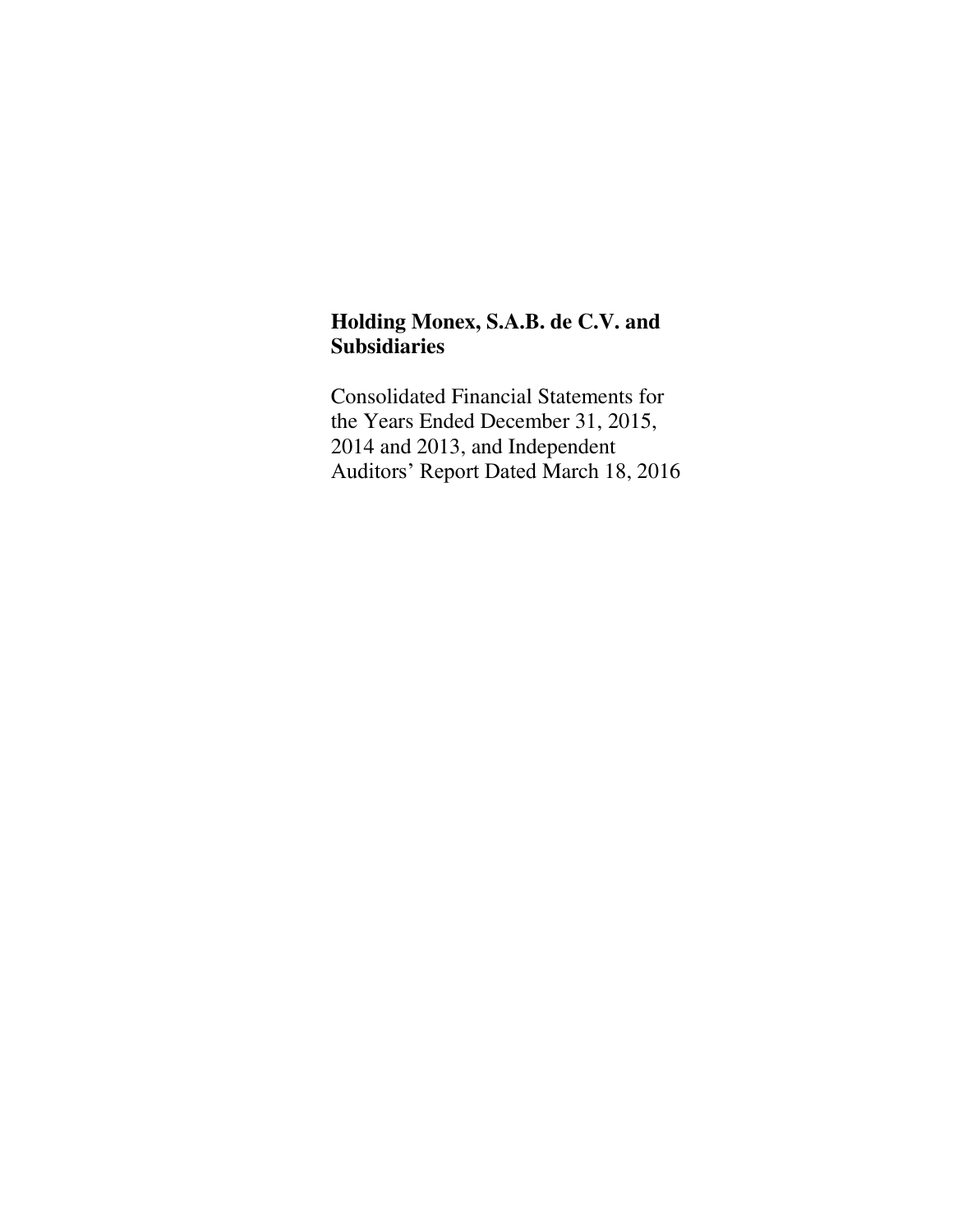# **Independent Auditors' Report and Consolidated Financial Statements for 2015, 2014 and 2013**

| <b>Table of contents</b>                                   | Page |
|------------------------------------------------------------|------|
|                                                            |      |
| Independent Auditors' Report                               | 1    |
| <b>Consolidated Balance Sheets</b>                         | 3    |
| <b>Consolidated Statements of Income</b>                   | 5    |
| Consolidated Statements of Changes in Stockholders' Equity | 6    |
| <b>Consolidated Statements of Cash Flows</b>               | 8    |
| Notes to Consolidated Financial Statements                 | 9    |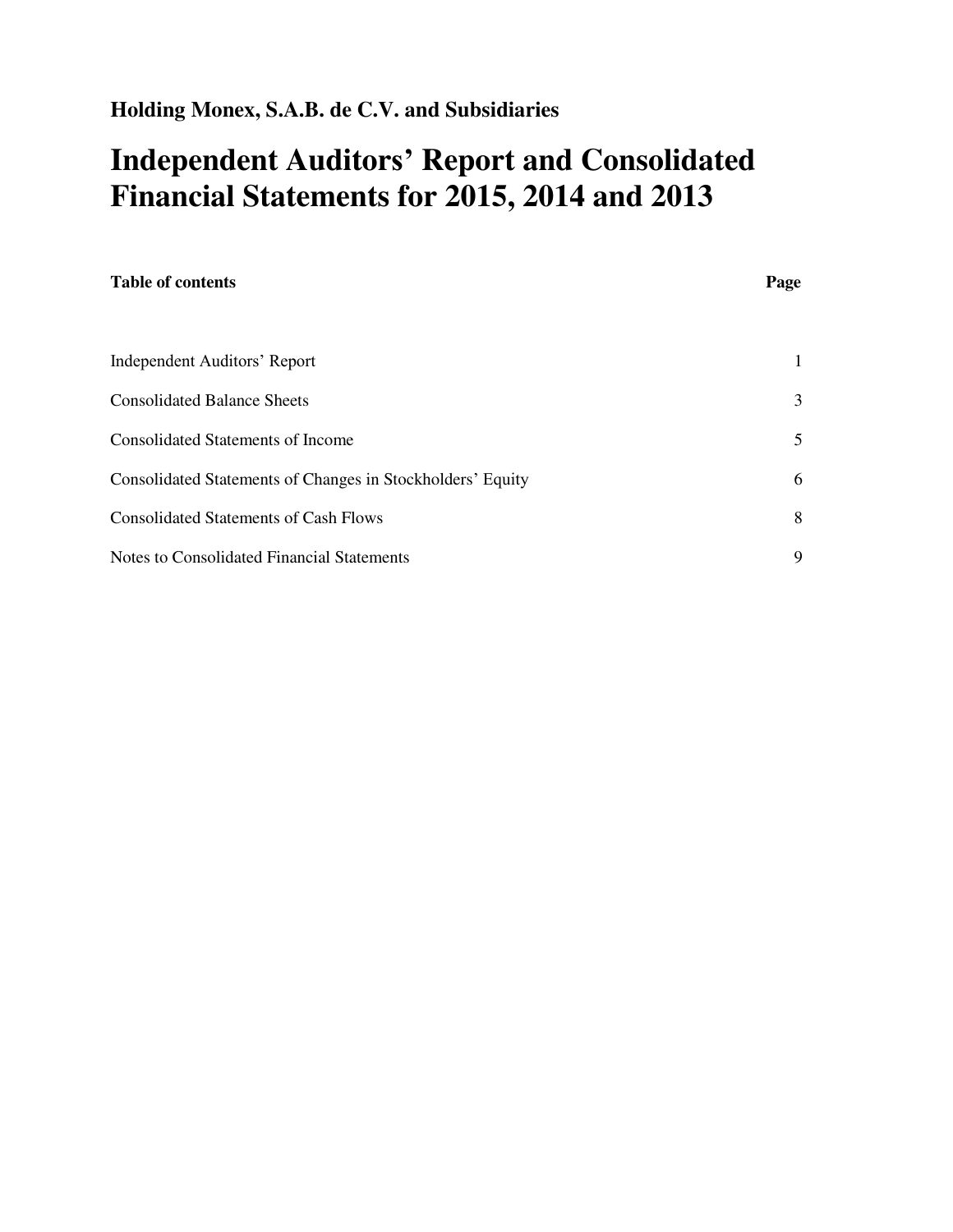# **Deloitte.**

Galaz, Yamazaki, Ruiz Urquiza, S.C. Paseo de la Reforma 489 Piso 6 Colonia Cuauhtémoc 06500 México, D.F. México

Tel: +52 (55) 5080 6000 Fax: +52 (55) 5080 6001 www.deloitte.com/mx

# **Independent Auditors' Report to the Board** of Directors and Stockholders of Holding Monex, S.A.B. de C.V. and Subsidiaries

We have audited the accompanying consolidated financial statements of Holding Monex, S.A.B de C.V. and subsidiaries (Holding Monex), which comprise the consolidated balance sheets as of December 31, 2015, 2014 and 2013, and the related consolidated statements of income, changes in stockholders' equity and cash flows for the years then ended, and a summary of the significant accounting policies and other explanatory information.

#### Management's Responsibility for the Consolidated Financial Statements

Management is responsible for the preparation of these consolidated financial statements in accordance with the accounting criteria established by the National Banking and Securities Commission of Mexico (the "Commission") set forth in the "General Provisions Applicable to Groups, Credit Institutions, Brokerage Houses, Mutual Funds and Companies that Provide Services Thereto" (the "Provisions"), and for such internal controls as the management of Holding Monex determine is necessary to enable the preparation of consolidated financial statements that are free of material misstatement, whether due to fraud or error.

#### **Auditors' Responsibility**

Our responsibility is to express an opinion on these consolidated financial statements based on our audits. We conducted our audits in accordance with International Standards on Auditing. Those standards require that we comply with ethical requirements and plan and perform the audit to obtain reasonable assurance about whether the consolidated financial statements are free from material misstatement.

An audit involves performing procedures to obtain evidence supporting the amounts and disclosures in the consolidated financial statements. The procedures selected depend on the auditor's judgment, including the assessment of the risks of material misstatement of the consolidated financial statements, whether due to fraud or error. In making those risk assessments, the auditor considers internal control relevant to the Holding Monex's preparation of the consolidated financial statements in order to design audit procedures that are appropriate in the circumstances, but not for the purpose of expressing an opinion on the effectiveness of Holding Monex's internal control. An audit also includes evaluating the appropriateness of accounting policies used and the reasonableness of accounting estimates made by management, as well as evaluating the overall presentation of the consolidated financial statements.

We believe that the audit evidence we have obtained is sufficient and appropriate to provide a basis for our audit opinion.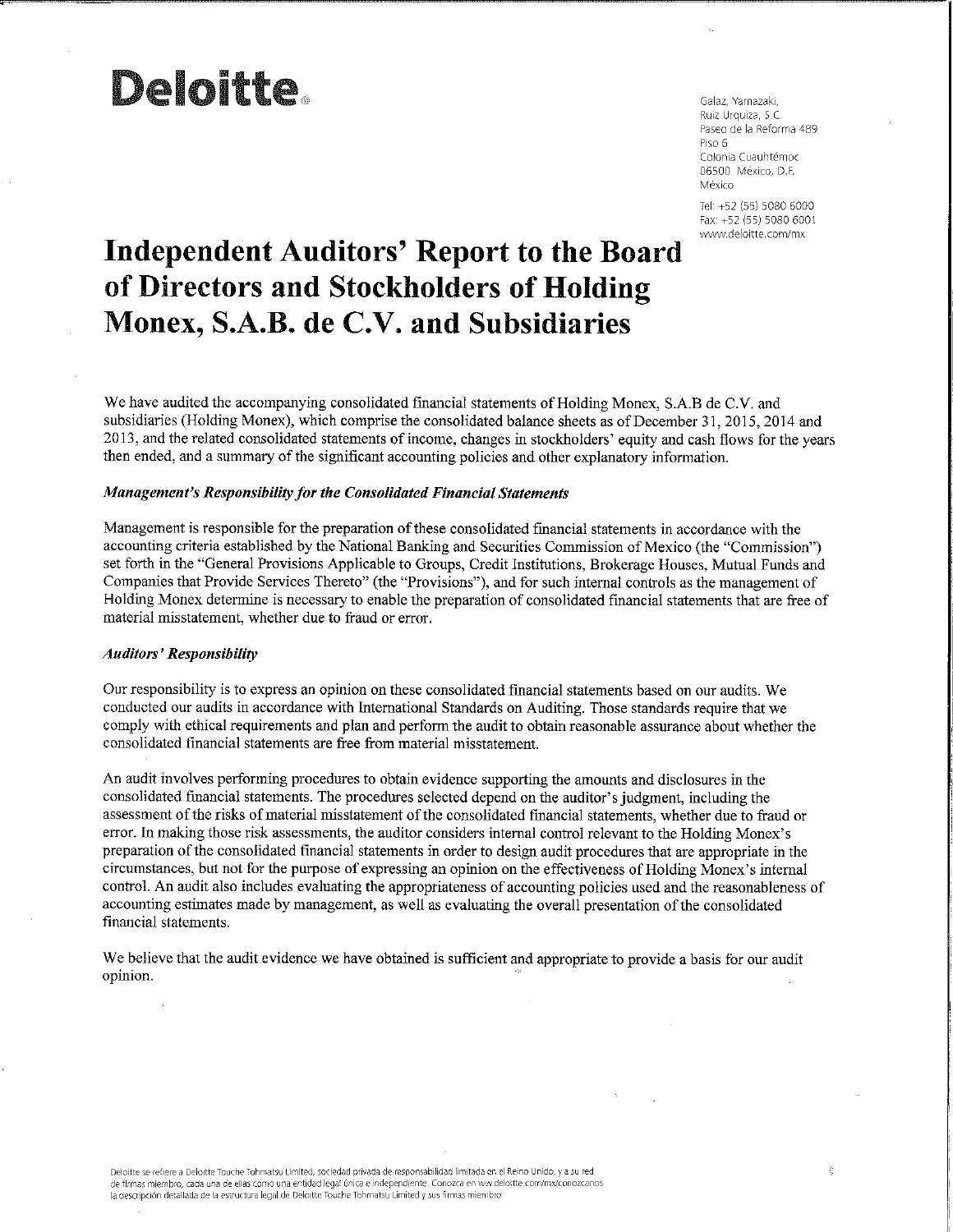### **Deloitte**

#### **Opinion**

In our opinion, the accompanying consolidated financial statements of Holding Monex, S.A.B. de C.V. and subsidiaries for the years ended December 31, 2015, 2014 and 2013, have been prepared, in all material respects, in accordance with the accounting criteria set forth in the Provisions.

#### **Emphasis of matters**

As discussed in Note 1, the following event has occurred. Our opinion is not qualified with respect to these matters.

In September, 2013, Holding Monex and its subsidiary, Pagos Intermex, S.A. de C.V., executed a purchase-sale contract to sell all of its equity shares held in Prestaciones Universales to CD Holding Internationale, S.A.S., a French entity. Such transaction resulted in a gain from the sale of shares of \$1,030 net of taxes, which is presented in discontinued operations.

is ka

2

#### Other matter

The accompanying consolidated financial statements have been translated in to English for the convenience of readers.

Galaz, Yamazaki, Ruiz Urquiza, S.C. Member of Deloitte Touche Tohmatsu Limited

CPA Ricardo A. García Chagoyán March 18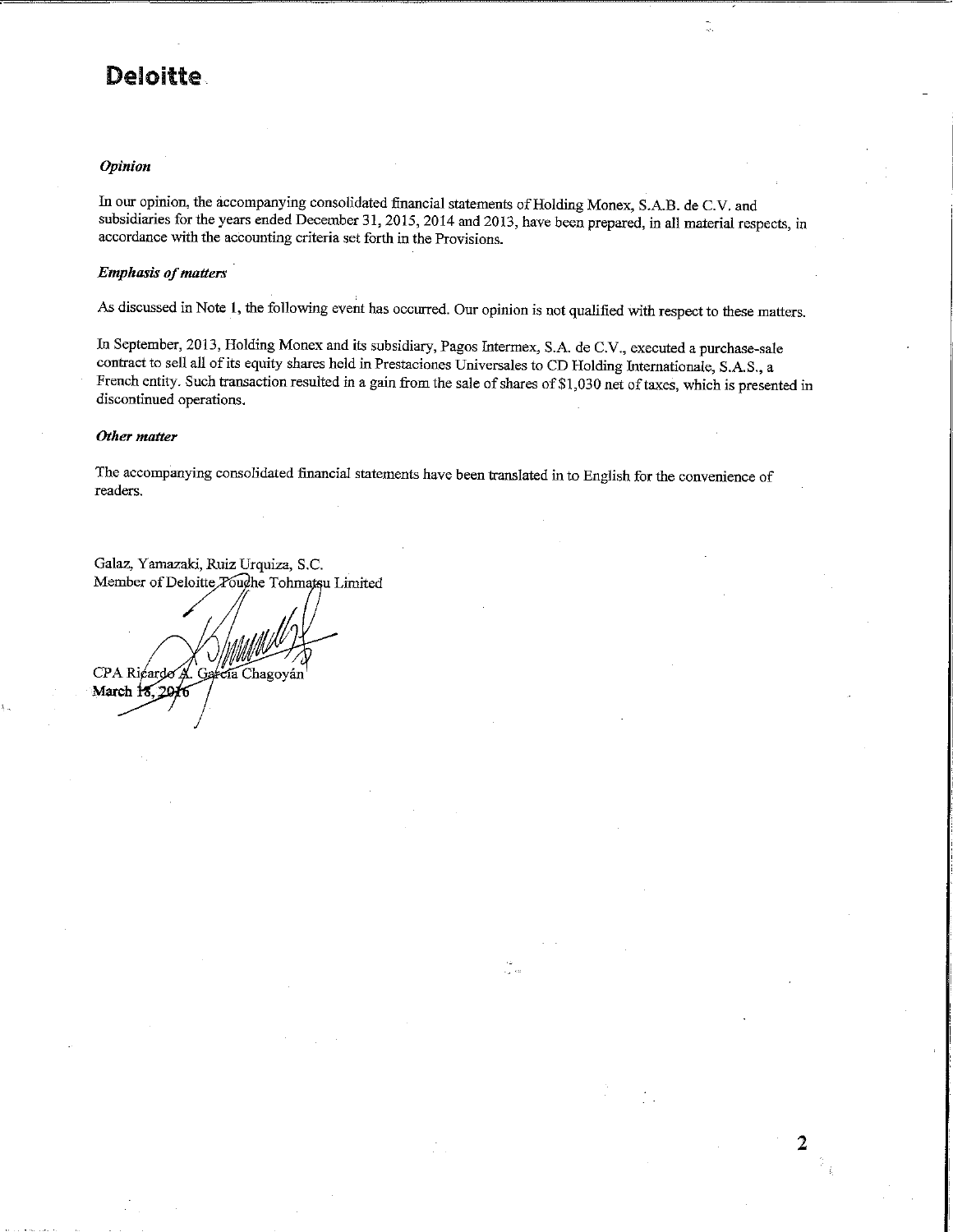# **Consolidated Balance Sheets**

**As of December 2015, 2014 and 2013 (In millions of Mexican pesos)** 

| <b>Assets</b>                                                                                                                                                       | 2015                                    | 2014                      | 2013                                         |  |  |
|---------------------------------------------------------------------------------------------------------------------------------------------------------------------|-----------------------------------------|---------------------------|----------------------------------------------|--|--|
| Funds available                                                                                                                                                     | \$<br>5,878                             | \$<br>6,654               | \$<br>9,546                                  |  |  |
| Margin accounts                                                                                                                                                     | 380                                     | 522                       | 678                                          |  |  |
| Investment in securities:<br>Trading securities<br>Securities available for sale                                                                                    | 22,264<br>1,503<br>23,767               | 14,466<br>17<br>14,483    | 12,706<br>$\overline{\phantom{a}}$<br>12,706 |  |  |
| Repurchase agreements                                                                                                                                               | 2,970                                   | 3                         | 11                                           |  |  |
| Derivatives:<br>Held for trading                                                                                                                                    | <u>1,401</u><br>1,401                   | $\frac{1,890}{1,890}$     | $\frac{554}{554}$                            |  |  |
| Performing loan portfolio:<br>Commercial loans -<br>Commercial or financial activity<br>Financial entities loans<br>Government entities loans                       | 10,898<br>1,456<br>12,354               | 6,982<br>888<br>7,870     | 2,801<br>527<br>34<br>3,362                  |  |  |
| Housing loans<br>Total performing loan portfolio                                                                                                                    | 9<br>12,363                             | 161<br>8,031              | 948<br>4,310                                 |  |  |
| Non-performing loan portfolio:<br>Commercial loans -<br>Commercial or financial activity<br>Housing loans<br>Total non-performing portfolio<br>Total loan portfolio | 106<br>12<br>$\overline{118}$<br>12,481 | 34<br>6<br>40<br>8,071    | 54<br>$\overline{55}$<br>4,365               |  |  |
| Allowance for loan losses<br>Loan portfolio (net)                                                                                                                   | (182)<br>12,299                         | (112)<br>7,959            | (64)<br>4,301                                |  |  |
| Other receivables (net)                                                                                                                                             | 13,849                                  | 12,298                    | 10,227                                       |  |  |
| Foreclosed assets (net)                                                                                                                                             | 8                                       | 1                         | 2                                            |  |  |
| Property, furniture and fixtures (net)                                                                                                                              | 84                                      | 88                        | 91                                           |  |  |
| Investments in equity                                                                                                                                               | 16                                      | 14                        | 16                                           |  |  |
| Long-lived assets held for sale                                                                                                                                     |                                         | 174                       |                                              |  |  |
| Deferred taxes and PTU (net)                                                                                                                                        | 204                                     | 105                       | 93                                           |  |  |
| Other assets:<br>Goodwill<br>Deferred charges, advance payments and<br>intangibles (net)<br>Other assets                                                            | 986<br>1,218<br>176<br>2,380            | 862<br>1,091<br>174<br>27 | 784<br>1,127<br>173<br>2.084                 |  |  |
| Total assets                                                                                                                                                        | $\frac{1}{2}$<br>63,236                 | 46,318<br>\$              | 40,309<br>\$                                 |  |  |

| <b>Liabilities</b>                                                                       | 2015              | 2014                  | 2013              |
|------------------------------------------------------------------------------------------|-------------------|-----------------------|-------------------|
| Deposits:<br>Demand deposits<br>Time deposits -                                          | \$<br>8,369       | \$<br>7,852           | \$<br>4,896       |
| General public                                                                           | 4,984             | 5.483                 | 3,994             |
| Money market                                                                             | 4,182             | 936                   | 1,046             |
| Debt securities                                                                          | 81<br>17,616      | 156<br>14,427         | 370<br>10,306     |
| Securitization certificates                                                              | 2,007             | 1,970                 | 1,002             |
| Bank and other loans:<br>Demand loans                                                    |                   | 200                   |                   |
| Short-term loans                                                                         | $\frac{880}{880}$ | $\frac{592}{792}$     | $\frac{473}{473}$ |
|                                                                                          |                   |                       |                   |
| Liabilities arising from sale and repurchase<br>agreements                               | 17,069            | 8,239                 | 8,777             |
| Collaterals sold or pledged in guarantee:                                                |                   |                       |                   |
| Repurchase<br>Derivatives                                                                | 2,101<br>42       | 22<br>14              | 5<br>110          |
| Securities lending                                                                       | 9                 |                       | <u>229</u>        |
|                                                                                          | 2,152             | $\frac{234}{270}$     | 344               |
| Derivatives:                                                                             | 1,050             |                       | 640               |
| Held for trading                                                                         | 1,050             | $\frac{1,352}{1,352}$ | $\overline{640}$  |
| Other payables:<br>Income taxes payable                                                  | 51                |                       | 269               |
| Employee profit sharing payable<br>Remittances payable                                   | 119               | 73                    | 55<br>28          |
| Obligation arising from settlement of transactions                                       | 12,829<br>1,550   | 10,897<br>1,288       | 11,249            |
| Liabilities arising from cash collateral received<br>Sundry creditors and other payables | 1,470             | 1,236                 | 495<br>1,697      |
|                                                                                          | 16,019            | 13,494                | 13,793            |
| Deferred charges and income received in advance                                          | 132               | 86                    | 38                |
| <b>Total liabilities</b>                                                                 | 56,925            | 40,630                | 35,373            |
| <b>Stockholders' equity</b>                                                              |                   |                       |                   |
| Capital contributed:                                                                     |                   |                       |                   |
| Capital stock                                                                            | 2,055             | 683                   | 683               |
| Additional paid-in capital                                                               | 763<br>2,818      | 823<br>1,506          | 823<br>1,506      |
| Earned capital:                                                                          |                   |                       |                   |
| Capital reserves<br>Retained earnings                                                    | 377<br>1,974      | 392<br>2,970          | 805<br>823        |
| Results from valuation of securities available for<br>sale, net                          | (13)              |                       | (2)               |
| Translation effects of foreign operations                                                | 530               | 216                   | $\overline{33}$   |
| Net income                                                                               | 625<br>3,493      | 604<br>4,182          | 1.771<br>3.430    |
|                                                                                          |                   |                       |                   |
| Total stockholders' equity                                                               | 6,311             | 5,688                 | 4,936             |
| Total liabilities and stockholders' equity                                               | 63,236<br>S.      | 46,318<br>S.          | 40,309<br>S.      |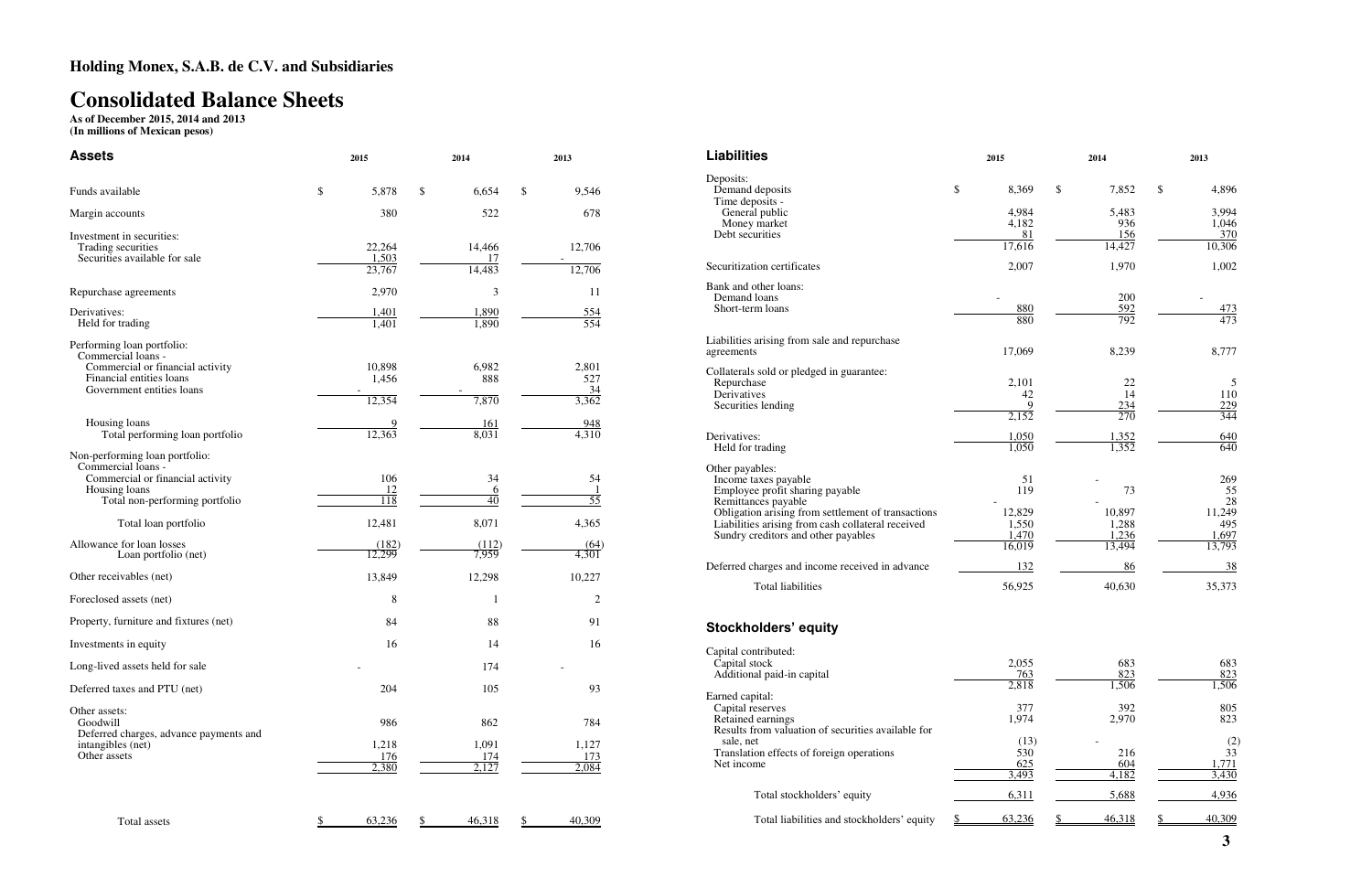### **Memorandum accounts**

| <b>Transactions on behalf of third parties</b>    |          |    |        |               |         | <b>Transactions on own behalf</b>          |               |         |    |         |     |        |
|---------------------------------------------------|----------|----|--------|---------------|---------|--------------------------------------------|---------------|---------|----|---------|-----|--------|
|                                                   | 2015     |    | 2014   |               | 2013    |                                            |               | 2015    |    | 2014    |     | 2013   |
| Customer current accounts-                        |          |    |        |               |         |                                            |               |         |    |         |     |        |
| Client banks                                      | \$<br>22 | -S | 61     | $\mathcal{S}$ | 55      | Contingent assets and liabilities          | $\mathcal{S}$ | 73      | -S | 5       | -\$ |        |
|                                                   |          |    |        |               |         | Assets in trusts or mandate:               |               |         |    |         |     |        |
|                                                   |          |    |        |               |         | Held in trusts                             |               | 78,600  |    | 68,528  |     | 55,859 |
| Client securities-                                |          |    |        |               |         | Loan commitments                           |               | 8,361   |    | 3,407   |     | 2,647  |
| Client securities in custody                      | 47,045   |    | 49,911 |               | 45,202  |                                            |               | 87,034  |    | 71,940  |     | 58,513 |
| Values received from clients abroad               | 7,121    |    | 6,002  |               | 5,160   |                                            |               |         |    |         |     |        |
|                                                   | 54,166   |    | 55,913 |               | 50,362  |                                            |               |         |    |         |     |        |
| Transactions on behalf of clients-                |          |    |        |               |         | Collateral received by Holding Monex       |               | 29,306  |    | 16,873  |     | 8,801  |
| Client repurchase agreements                      | 22,872   |    | 17,942 |               | 11,029  | Collateral received and sold or pledged as |               |         |    |         |     |        |
| Client securities lending securities transactions | 235      |    | 313    |               | 143     | guarantee by Holding Monex                 |               | 26,020  |    | 13,546  |     | 8,768  |
| Client collateral received in guarantee           | 9,447    |    | 8,466  |               | 5,438   |                                            |               | 55,326  |    | 30,419  |     | 17,569 |
| Collateral pledged as guarantee by client         | 291      |    |        |               |         |                                            |               |         |    |         |     |        |
| Derivatives purchase transactions:                |          |    |        |               |         |                                            |               |         |    |         |     |        |
| Client futures and advance contracts (notional    |          |    |        |               |         |                                            |               |         |    |         |     |        |
| amount)                                           | 301      |    | 704    |               | 19,818  | Uncollected interest accrued on non-       |               |         |    |         |     |        |
| Client purchase options                           |          |    |        |               | 278     | performing loan portfolio                  |               | 6       |    |         |     |        |
| Derivatives sale transactions:                    |          |    |        |               |         |                                            |               |         |    |         |     |        |
| Sale transactions of futures and advance          |          |    |        |               |         |                                            |               |         |    |         |     |        |
| contracts (notional amount)                       | 10,363   |    | 11,408 |               | 14,989  | Other record accounts                      |               | 3,106   |    | 2,707   |     | 2,435  |
| Client options                                    | 74       |    | 147    |               | 933     |                                            |               |         |    |         |     |        |
|                                                   | 43,583   |    | 38,980 |               | 52,628  |                                            |               |         |    |         |     |        |
| Total                                             | 97,771   |    | 94,954 |               | 103,045 | Total                                      |               | 145,472 |    | 105,067 |     | 78,524 |

The accompanying notes are part of these consolidated financial statements.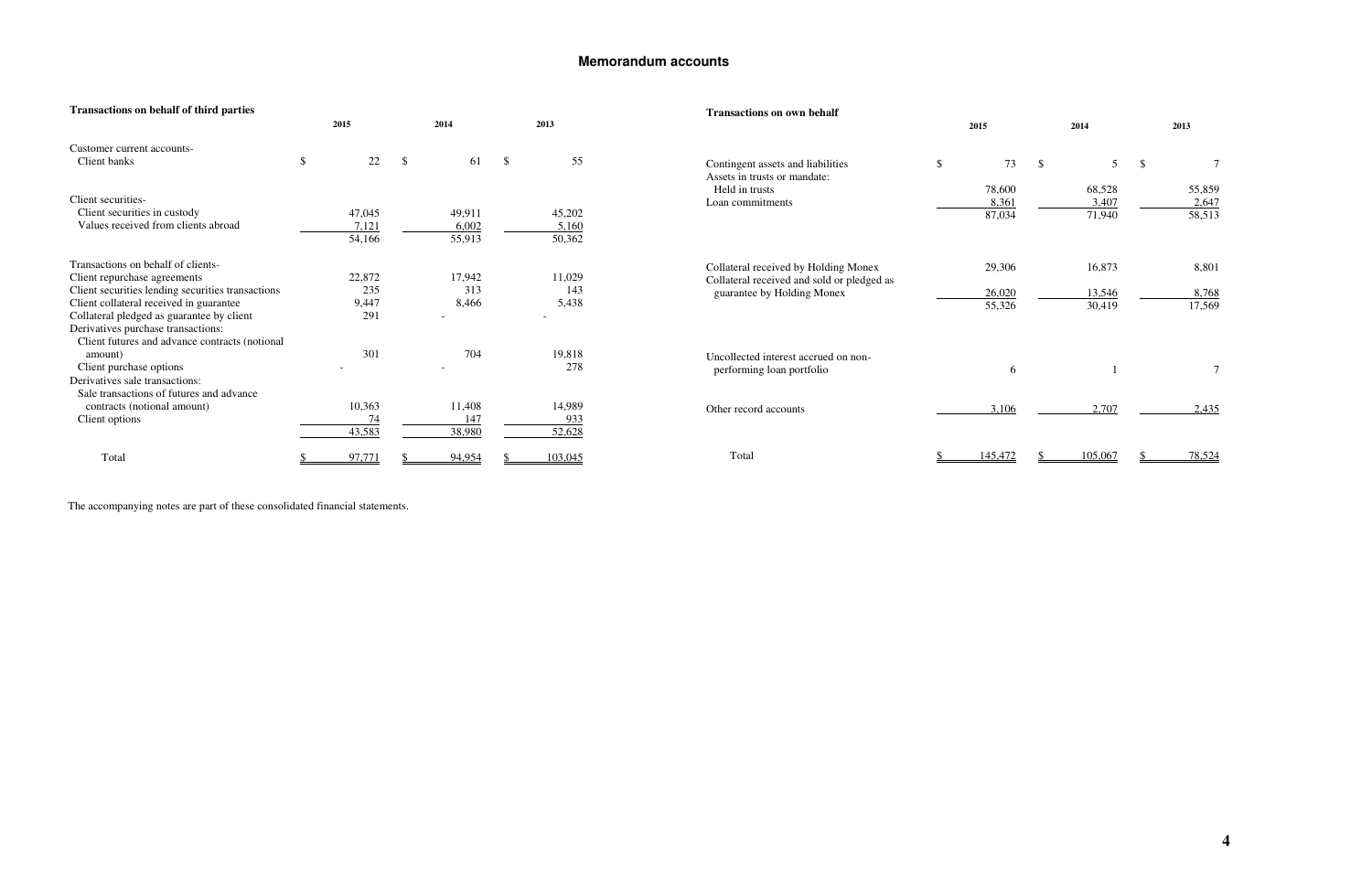### **Holding Monex, S.A.B. de C.V. and Subsidiaries**

# **Consolidated Statements of Income**

**For the years ended December 31, 2015, 2014 and 2013 (In millions of Mexican pesos)**

|                                                      |              | 2015    | 2014        | 2013           |
|------------------------------------------------------|--------------|---------|-------------|----------------|
| Gain/losses on financial assets and liabilities, net |              |         |             |                |
| Foreign exchange                                     | $\mathbb{S}$ | 3,373   | \$<br>2,877 | \$<br>2,910    |
| Derivative instruments                               |              | 594     | 179         | 431            |
| Debt securities                                      |              | (118)   | 296         | 62             |
| Equity instruments                                   |              | 21      | 10          | $\overline{2}$ |
| Intermediation income                                |              | 3,870   | 3,362       | 3,405          |
| Interest income                                      |              | 1,710   | 1,279       | 1,243          |
| Interest expense                                     |              | (1,050) | (848)       | (759)          |
|                                                      |              | 660     | 431         | 484            |
| Financial margin                                     |              | 4,530   | 3,793       | 3,889          |
| Provision for loan losses                            |              | (76)    | (48)        | (38)           |
| Financial margin after provision for                 |              |         |             |                |
| loan losses                                          |              | 4,454   | 3,745       | 3,851          |
| Commission and fee income                            |              | 528     | 561         | 658            |
| Commission and fee expense                           |              | (174)   | (196)       | (238)          |
| Total operating revenues                             |              | 4,808   | 4,110       | 4,271          |
| Other operating income (expenses)                    |              | 159     | 169         | (22)           |
| Administrative and promotional expense               |              | (4,026) | (3, 437)    | (3,262)        |
| Income before income taxes                           |              | 941     | 842         | 987            |
| Equity in income of unconsolidated associates        |              | 8       | 22          |                |
| Current income taxes                                 |              | (400)   | (263)       | (191)          |
| Deferred income taxes (net)                          |              | 76      | 3           | (55)           |
|                                                      |              | (324)   | (260)       | (246)          |
| Discontinued operations                              |              |         |             | 1,030          |
| Consolidated net income                              |              | 625     | 604         | 1,771          |

The accompanying notes are part of these consolidated financial statements.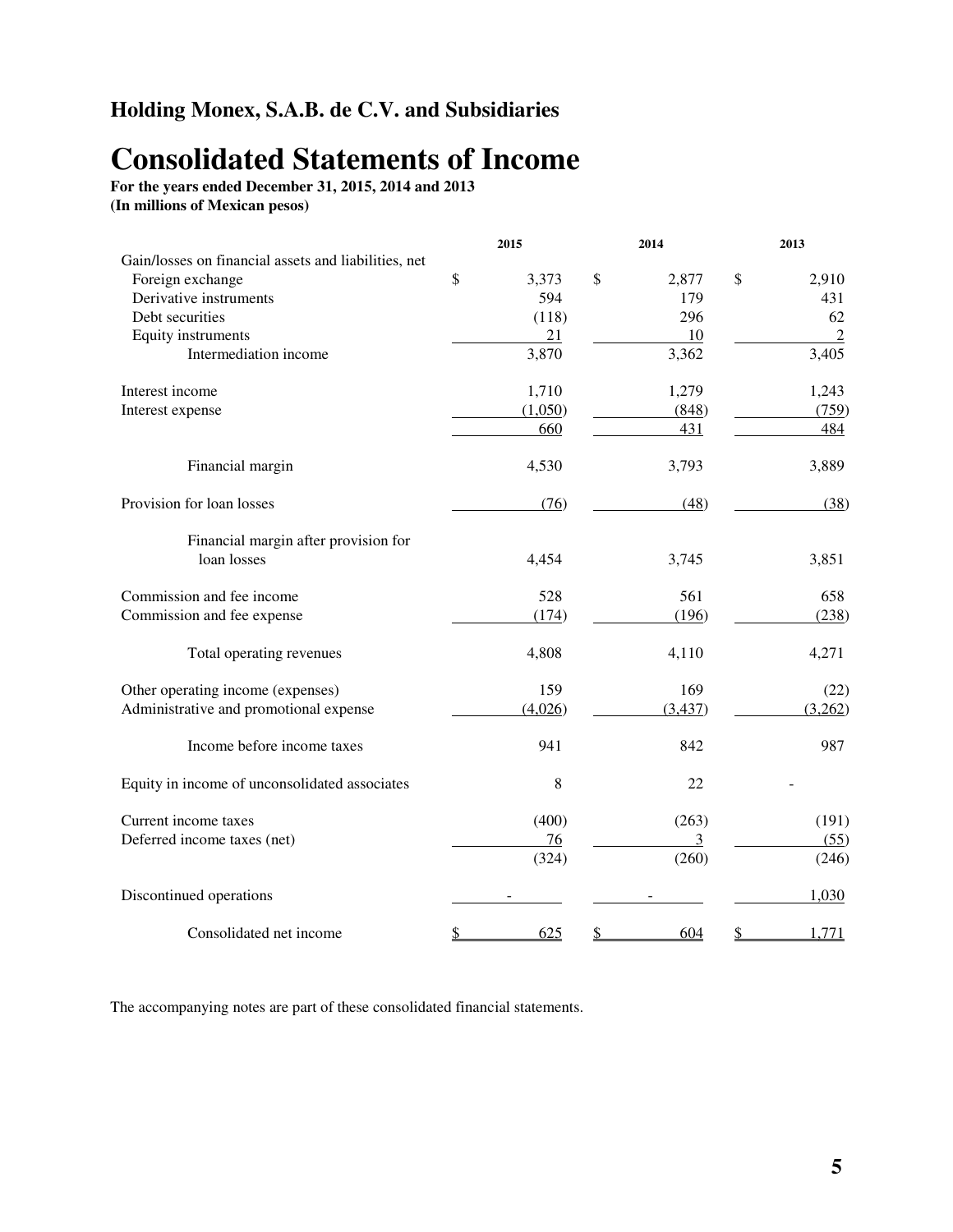### **Consolidated Statements of Changes in Stockholders' Equity**

**For the years ended December 31, 2015, 2014 and 2013 (In millions of Mexican pesos)** 

|                                                             |               | <b>Capital contributed</b> |     |                                      | <b>Earned capital</b> |                     |       |               |                             |    |                                                                                |    |                                                        |               |                      |     |                                      |
|-------------------------------------------------------------|---------------|----------------------------|-----|--------------------------------------|-----------------------|---------------------|-------|---------------|-----------------------------|----|--------------------------------------------------------------------------------|----|--------------------------------------------------------|---------------|----------------------|-----|--------------------------------------|
|                                                             |               | Capital<br><b>Stock</b>    |     | <b>Additional</b><br>Paid-in capital |                       | Capital<br>reserves |       |               | <b>Retained</b><br>earnings |    | <b>Result from</b><br>valuation of<br>securities<br>available<br>for sale, net |    | <b>Translation effects</b><br>of foreign<br>operations |               | <b>Net</b><br>income |     | <b>Total</b><br>stockholders' equity |
| Balances as of December 31, 2012                            | $\mathcal{S}$ | 683                        | -\$ | 823                                  | $\mathcal{S}$         |                     | 183   | $\mathcal{S}$ | 1,098                       | -S | (2)                                                                            | \$ | (15)                                                   | $\mathcal{S}$ | 1,032                | -\$ | 3,802                                |
| Entries approved by stockholders -                          |               |                            |     |                                      |                       |                     |       |               |                             |    |                                                                                |    |                                                        |               |                      |     |                                      |
| Transfer of prior year results                              |               |                            |     |                                      |                       |                     | 22    |               | 1,010                       |    |                                                                                |    |                                                        |               | (1,032)              |     |                                      |
| Dividends declared                                          |               |                            |     |                                      |                       |                     |       |               | (550)                       |    |                                                                                |    |                                                        |               |                      |     | (550)                                |
| Transfer to reserve fund for repurchase of own shares       |               |                            |     |                                      |                       |                     | 600   |               | (600)                       |    |                                                                                |    |                                                        |               |                      |     |                                      |
| Total entries approved by stockholders                      |               |                            |     |                                      |                       |                     | 622   |               | (140)                       |    |                                                                                |    |                                                        |               | (1,032)              |     | (550)                                |
| Comprehensive income -                                      |               |                            |     |                                      |                       |                     |       |               |                             |    |                                                                                |    |                                                        |               |                      |     |                                      |
| Cumulative effect from conversion of foreign subsidiaries   |               |                            |     |                                      |                       |                     |       |               |                             |    |                                                                                |    | 48                                                     |               |                      |     | 48                                   |
| Adjustment for adoption of new methodology of commercial    |               |                            |     |                                      |                       |                     |       |               |                             |    |                                                                                |    |                                                        |               |                      |     |                                      |
| portfolio rating                                            |               |                            |     |                                      |                       |                     |       |               | (135)                       |    |                                                                                |    |                                                        |               |                      |     | (135)                                |
| Net income                                                  |               |                            |     |                                      |                       |                     |       |               |                             |    |                                                                                |    |                                                        |               | 1,771                |     | 1,771                                |
| Total comprehensive income                                  |               |                            |     |                                      |                       |                     |       |               | (135)                       |    |                                                                                |    | 48                                                     |               | 1,771                |     | 1,684                                |
| Balances as of December 31, 2013                            |               | 683                        |     | 823                                  |                       |                     | 805   |               | 823                         |    | (2)                                                                            |    | 33                                                     |               | 1,771                |     | 4,936                                |
| Entries approved by stockholders -                          |               |                            |     |                                      |                       |                     |       |               |                             |    |                                                                                |    |                                                        |               |                      |     |                                      |
| Transfer of prior year results                              |               |                            |     |                                      |                       |                     |       |               | 1,771                       |    |                                                                                |    |                                                        |               | (1,771)              |     |                                      |
| Repurchase of own shares                                    |               |                            |     |                                      |                       |                     | (13)  |               |                             |    |                                                                                |    |                                                        |               |                      |     | (13)                                 |
| Release of fund for repurchase of own shares                |               |                            |     |                                      |                       |                     | (400) |               | 400                         |    |                                                                                |    |                                                        |               |                      |     |                                      |
| Total entries approved by stockholders                      |               |                            |     |                                      |                       |                     | (413) |               | 2,171                       |    |                                                                                |    |                                                        |               | (1,171)              |     | (13)                                 |
| Comprehensive income -                                      |               |                            |     |                                      |                       |                     |       |               |                             |    |                                                                                |    |                                                        |               |                      |     |                                      |
| Net income                                                  |               |                            |     |                                      |                       |                     |       |               |                             |    |                                                                                |    |                                                        |               | 604                  |     | 604                                  |
| Cumulative effect from conversion of foreign subsidiaries   |               |                            |     |                                      |                       |                     |       |               |                             |    |                                                                                |    | 183                                                    |               |                      |     | 183                                  |
| Result from valuation of securities available for sale, net |               |                            |     |                                      |                       |                     |       |               |                             |    | $\overline{2}$                                                                 |    |                                                        |               |                      |     | 2                                    |
| Other                                                       |               |                            |     |                                      |                       |                     |       |               | (24)                        |    |                                                                                |    |                                                        |               |                      |     | (24)                                 |
| Total comprehensive income                                  |               |                            |     |                                      |                       |                     |       |               | (24)                        |    |                                                                                |    | 183                                                    |               | 604                  |     | 765                                  |
| Balances as of December 31, 2014                            |               | 683                        |     | 823                                  |                       |                     | 392   |               | 2,970                       |    |                                                                                |    | 216                                                    |               | 604                  |     | 5,688                                |

| <b>Net</b>     | <b>Total</b>                  |
|----------------|-------------------------------|
| income         | stockholders' equity          |
| \$<br>1,032    | \$<br>3,802                   |
| (1,032)        | (550)                         |
|                |                               |
| (1,032)        | (550)                         |
|                | 48                            |
| 1,771<br>1,771 | (135)<br>1,771<br>1,684       |
| 1,771          | 4,936                         |
| (1, 771)       | (13)                          |
| (1, 171)       | (13)                          |
| 604            | 604<br>183                    |
| 604            | $\overline{c}$<br>(24)<br>765 |
| 604            | 5,688                         |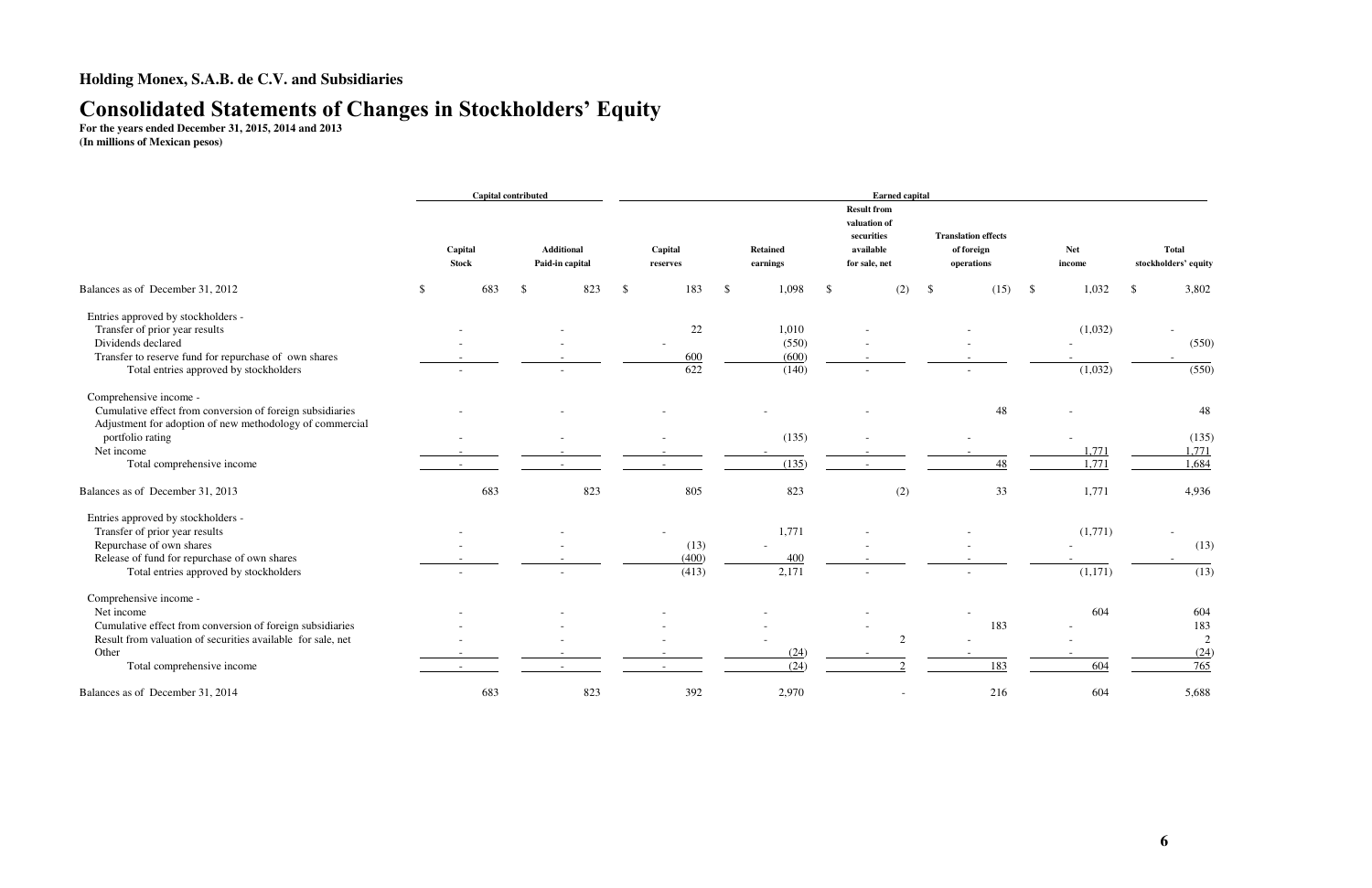|                                                                                                            |                  | Capital contributed |                                      | <b>Earned capital</b><br><b>Result from</b><br>valuation of |               |                             |  |                                          |              |                                                        |              |                          |              |                                      |  |
|------------------------------------------------------------------------------------------------------------|------------------|---------------------|--------------------------------------|-------------------------------------------------------------|---------------|-----------------------------|--|------------------------------------------|--------------|--------------------------------------------------------|--------------|--------------------------|--------------|--------------------------------------|--|
|                                                                                                            | Capital<br>stock |                     | <b>Additional</b><br>paid in capital | Capital<br>reserves                                         |               | <b>Retained</b><br>earnings |  | securities<br>available<br>for sale, net |              | <b>Translation effects</b><br>of foreign<br>operations |              | Net<br>income            |              | <b>Total</b><br>stockholders' equity |  |
| Entries approved by stockholders-                                                                          |                  |                     |                                      |                                                             |               |                             |  |                                          |              |                                                        |              |                          |              |                                      |  |
| Transfer of prior year results                                                                             |                  |                     |                                      | $\sim$                                                      | $\mathcal{S}$ | 604                         |  | $\overline{\phantom{a}}$                 | $\mathbb{S}$ | $\sim$                                                 | $\mathbb{S}$ | (604)                    | $\mathbb{S}$ |                                      |  |
| Subscription of shares                                                                                     | 549              |                     | 763                                  | $\overline{\phantom{0}}$                                    |               |                             |  | $\overline{\phantom{a}}$                 |              |                                                        |              |                          |              | 1,312                                |  |
| Dividends declared                                                                                         |                  |                     |                                      | $\sim$                                                      |               | (1,600)                     |  | $\overline{\phantom{a}}$                 |              | $\sim$                                                 |              |                          |              | (1,600)                              |  |
| Capitalization accounts                                                                                    | 823              |                     | (823)                                |                                                             |               |                             |  | $\overline{\phantom{a}}$                 |              | $\sim$                                                 |              |                          |              |                                      |  |
| Repurchase of own shares                                                                                   |                  |                     |                                      | (15)                                                        |               |                             |  |                                          |              |                                                        |              |                          |              | (15)                                 |  |
| Total entries approved by stockholders                                                                     | 1,372            |                     | (60)                                 | (15)                                                        |               | (996)                       |  | $\overline{\phantom{a}}$                 |              | $\sim$                                                 |              | (604)                    |              | (303)                                |  |
| Comprehensive income -                                                                                     |                  |                     |                                      |                                                             |               |                             |  |                                          |              |                                                        |              |                          |              |                                      |  |
| Net income                                                                                                 |                  |                     | $\overline{\phantom{a}}$             | $\overline{\phantom{a}}$                                    |               |                             |  | $\qquad \qquad \blacksquare$             |              | $\sim$                                                 |              | 625                      |              | 625                                  |  |
| Cumulative effect from conversion of foreign subsidiaries<br>Result from valuation of securities available |                  |                     |                                      | $\sim$                                                      |               |                             |  | $\overline{\phantom{a}}$                 |              | 314                                                    |              | $\overline{\phantom{a}}$ |              | 314                                  |  |
| for sale, net                                                                                              |                  |                     |                                      |                                                             |               |                             |  | (13)                                     |              |                                                        |              |                          |              | (13)                                 |  |
| Total comprehensive income                                                                                 |                  |                     |                                      |                                                             |               |                             |  | (13)                                     |              | 314                                                    |              | 625                      |              | 926                                  |  |
| Balances as of December 31, 2015                                                                           | 2,055            |                     | 763                                  | 377                                                         |               | 1,974                       |  | (13)                                     |              | 530                                                    |              | 625                      |              | 6,311                                |  |

The accompanying notes are part of these consolidated financial statements.

| <b>Net</b><br>income | <b>Total</b><br>stockholders' equity |
|----------------------|--------------------------------------|
| (604)                | \$<br>1,312<br>(1,600)               |
| (604)                | (15)<br>(303)                        |
| 625                  | 625                                  |
|                      | 314<br>(13)                          |
| 625                  | <u>926</u>                           |
| <u>625</u>           | \$<br>6,311                          |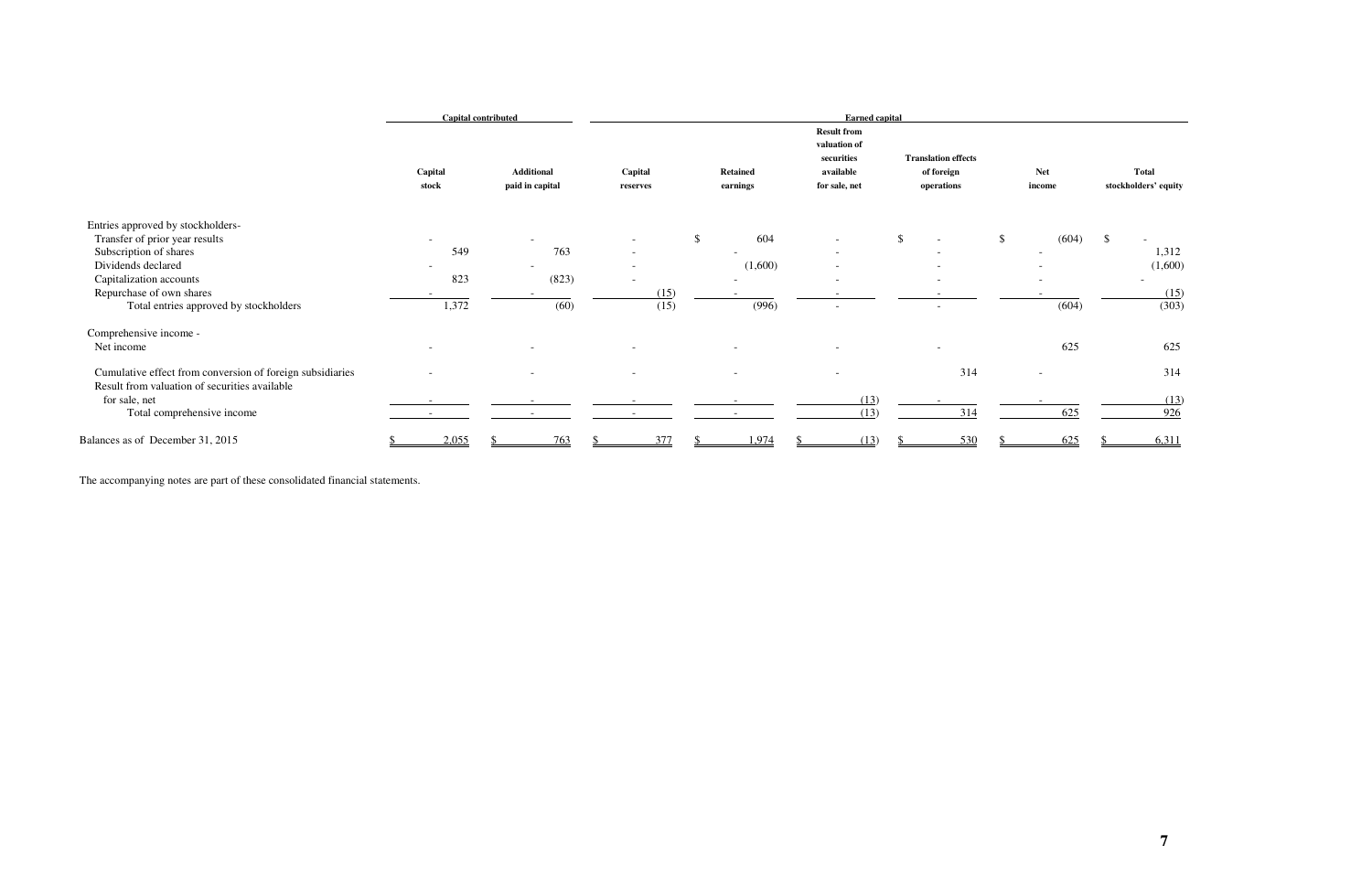### **Holding Monex, S.A.B. de C.V. and Subsidiaries Consolidated Statements of Cash Flows**

**For the years ended December 31, 2015, 2014 and 2013**

**(In millions of Mexican pesos)** 

| \$<br>\$<br>\$<br>604<br>Net income<br>625<br>1,771<br>26<br>Depreciation<br>25<br>28<br>39<br>38<br>45<br>Amortization<br>Current and deferred income taxes<br>324<br>260<br>246<br>Discontinued operations<br>(1,030)<br>Equity in income of unconsolidated associates<br>(8)<br>(22)<br>5<br>Others<br>81<br>68<br>Adjustment for items that do not<br>980<br>1,010<br>1,135<br>require cash flows<br>Operating activities:<br>142<br>156<br>Change in margin account<br>(142)<br>(9,303)<br>Change in investments in securities<br>(1,775)<br>1,009<br>Change in repurchase agreements, net<br>5,863<br>(530)<br>(2,038)<br>Change in derivatives, net<br>187<br>(624)<br>(7)<br>$\overrightarrow{57}$<br>Change in loan portfolio, net<br>(4,340)<br>(3,658)<br>167<br>Change in other operating assets<br>(1,806)<br>(2,303)<br>3.615<br>Change in deposits<br>3,189)<br>4,121<br>88<br>319<br>Change in bank and other loans<br>(2,675)<br>Change in collateral sold or pledged in<br>1,882<br>(74)<br>67<br>guarantee<br>2,211<br>5,429<br>Change in other operating liabilities<br>(547)<br>Net cash flows from operating<br>activities<br>(4,915)<br>(1,887)<br>5,482<br>Investing activities:<br>Payments for acquisition of furniture and<br>(40)<br>fixtures<br>(33)<br>(43)<br>Proceeds from sale of furniture and fixtures<br>11<br>12<br>3<br>Payments for acquisition of intangible assets<br>(22)<br>(31)<br>(16)<br>Proceeds from disposal of subsidiaries and<br>associate companies<br>828<br>246<br>3<br>Dividends received<br>16<br>Additional payment for acquisition of<br>(35)<br>subsidiary<br>775<br>(59)<br>Net cash flows from investing activities<br>183<br>Financing activities:<br>Debt payment<br>(1,000)<br>Issuance of securitization certificates<br>1,000<br>1,000<br>Subscription of shares<br>1,312<br>Repurchase of own shares<br>(13)<br>(15)<br>(1,600)<br>(620)<br>Dividends paid<br>Interest paid<br>(72)<br>(93)<br>(68)<br>Net cash flows from financing<br>(396)<br>919<br>(692)<br>activities<br>Net (decrease) increase in funds<br>(1,090)<br>(3,075)<br>6,700<br>available<br>Effects from changes in value of funds<br>183<br>314<br>48<br>available<br>Funds available at the beginning of the<br>6,654<br>9,546<br>2,798<br>year<br>5,878<br>6,654<br>9,546<br>Funds available at the end of the year<br>\$<br>\$ |  | 2015 | 2014 | 2013 |
|---------------------------------------------------------------------------------------------------------------------------------------------------------------------------------------------------------------------------------------------------------------------------------------------------------------------------------------------------------------------------------------------------------------------------------------------------------------------------------------------------------------------------------------------------------------------------------------------------------------------------------------------------------------------------------------------------------------------------------------------------------------------------------------------------------------------------------------------------------------------------------------------------------------------------------------------------------------------------------------------------------------------------------------------------------------------------------------------------------------------------------------------------------------------------------------------------------------------------------------------------------------------------------------------------------------------------------------------------------------------------------------------------------------------------------------------------------------------------------------------------------------------------------------------------------------------------------------------------------------------------------------------------------------------------------------------------------------------------------------------------------------------------------------------------------------------------------------------------------------------------------------------------------------------------------------------------------------------------------------------------------------------------------------------------------------------------------------------------------------------------------------------------------------------------------------------------------------------------------------------------------------------------------------------------------------------------------------------------------------------------|--|------|------|------|
|                                                                                                                                                                                                                                                                                                                                                                                                                                                                                                                                                                                                                                                                                                                                                                                                                                                                                                                                                                                                                                                                                                                                                                                                                                                                                                                                                                                                                                                                                                                                                                                                                                                                                                                                                                                                                                                                                                                                                                                                                                                                                                                                                                                                                                                                                                                                                                           |  |      |      |      |
|                                                                                                                                                                                                                                                                                                                                                                                                                                                                                                                                                                                                                                                                                                                                                                                                                                                                                                                                                                                                                                                                                                                                                                                                                                                                                                                                                                                                                                                                                                                                                                                                                                                                                                                                                                                                                                                                                                                                                                                                                                                                                                                                                                                                                                                                                                                                                                           |  |      |      |      |
|                                                                                                                                                                                                                                                                                                                                                                                                                                                                                                                                                                                                                                                                                                                                                                                                                                                                                                                                                                                                                                                                                                                                                                                                                                                                                                                                                                                                                                                                                                                                                                                                                                                                                                                                                                                                                                                                                                                                                                                                                                                                                                                                                                                                                                                                                                                                                                           |  |      |      |      |
|                                                                                                                                                                                                                                                                                                                                                                                                                                                                                                                                                                                                                                                                                                                                                                                                                                                                                                                                                                                                                                                                                                                                                                                                                                                                                                                                                                                                                                                                                                                                                                                                                                                                                                                                                                                                                                                                                                                                                                                                                                                                                                                                                                                                                                                                                                                                                                           |  |      |      |      |
|                                                                                                                                                                                                                                                                                                                                                                                                                                                                                                                                                                                                                                                                                                                                                                                                                                                                                                                                                                                                                                                                                                                                                                                                                                                                                                                                                                                                                                                                                                                                                                                                                                                                                                                                                                                                                                                                                                                                                                                                                                                                                                                                                                                                                                                                                                                                                                           |  |      |      |      |
|                                                                                                                                                                                                                                                                                                                                                                                                                                                                                                                                                                                                                                                                                                                                                                                                                                                                                                                                                                                                                                                                                                                                                                                                                                                                                                                                                                                                                                                                                                                                                                                                                                                                                                                                                                                                                                                                                                                                                                                                                                                                                                                                                                                                                                                                                                                                                                           |  |      |      |      |
|                                                                                                                                                                                                                                                                                                                                                                                                                                                                                                                                                                                                                                                                                                                                                                                                                                                                                                                                                                                                                                                                                                                                                                                                                                                                                                                                                                                                                                                                                                                                                                                                                                                                                                                                                                                                                                                                                                                                                                                                                                                                                                                                                                                                                                                                                                                                                                           |  |      |      |      |
|                                                                                                                                                                                                                                                                                                                                                                                                                                                                                                                                                                                                                                                                                                                                                                                                                                                                                                                                                                                                                                                                                                                                                                                                                                                                                                                                                                                                                                                                                                                                                                                                                                                                                                                                                                                                                                                                                                                                                                                                                                                                                                                                                                                                                                                                                                                                                                           |  |      |      |      |
|                                                                                                                                                                                                                                                                                                                                                                                                                                                                                                                                                                                                                                                                                                                                                                                                                                                                                                                                                                                                                                                                                                                                                                                                                                                                                                                                                                                                                                                                                                                                                                                                                                                                                                                                                                                                                                                                                                                                                                                                                                                                                                                                                                                                                                                                                                                                                                           |  |      |      |      |
|                                                                                                                                                                                                                                                                                                                                                                                                                                                                                                                                                                                                                                                                                                                                                                                                                                                                                                                                                                                                                                                                                                                                                                                                                                                                                                                                                                                                                                                                                                                                                                                                                                                                                                                                                                                                                                                                                                                                                                                                                                                                                                                                                                                                                                                                                                                                                                           |  |      |      |      |
|                                                                                                                                                                                                                                                                                                                                                                                                                                                                                                                                                                                                                                                                                                                                                                                                                                                                                                                                                                                                                                                                                                                                                                                                                                                                                                                                                                                                                                                                                                                                                                                                                                                                                                                                                                                                                                                                                                                                                                                                                                                                                                                                                                                                                                                                                                                                                                           |  |      |      |      |
|                                                                                                                                                                                                                                                                                                                                                                                                                                                                                                                                                                                                                                                                                                                                                                                                                                                                                                                                                                                                                                                                                                                                                                                                                                                                                                                                                                                                                                                                                                                                                                                                                                                                                                                                                                                                                                                                                                                                                                                                                                                                                                                                                                                                                                                                                                                                                                           |  |      |      |      |
|                                                                                                                                                                                                                                                                                                                                                                                                                                                                                                                                                                                                                                                                                                                                                                                                                                                                                                                                                                                                                                                                                                                                                                                                                                                                                                                                                                                                                                                                                                                                                                                                                                                                                                                                                                                                                                                                                                                                                                                                                                                                                                                                                                                                                                                                                                                                                                           |  |      |      |      |
|                                                                                                                                                                                                                                                                                                                                                                                                                                                                                                                                                                                                                                                                                                                                                                                                                                                                                                                                                                                                                                                                                                                                                                                                                                                                                                                                                                                                                                                                                                                                                                                                                                                                                                                                                                                                                                                                                                                                                                                                                                                                                                                                                                                                                                                                                                                                                                           |  |      |      |      |
|                                                                                                                                                                                                                                                                                                                                                                                                                                                                                                                                                                                                                                                                                                                                                                                                                                                                                                                                                                                                                                                                                                                                                                                                                                                                                                                                                                                                                                                                                                                                                                                                                                                                                                                                                                                                                                                                                                                                                                                                                                                                                                                                                                                                                                                                                                                                                                           |  |      |      |      |
|                                                                                                                                                                                                                                                                                                                                                                                                                                                                                                                                                                                                                                                                                                                                                                                                                                                                                                                                                                                                                                                                                                                                                                                                                                                                                                                                                                                                                                                                                                                                                                                                                                                                                                                                                                                                                                                                                                                                                                                                                                                                                                                                                                                                                                                                                                                                                                           |  |      |      |      |
|                                                                                                                                                                                                                                                                                                                                                                                                                                                                                                                                                                                                                                                                                                                                                                                                                                                                                                                                                                                                                                                                                                                                                                                                                                                                                                                                                                                                                                                                                                                                                                                                                                                                                                                                                                                                                                                                                                                                                                                                                                                                                                                                                                                                                                                                                                                                                                           |  |      |      |      |
|                                                                                                                                                                                                                                                                                                                                                                                                                                                                                                                                                                                                                                                                                                                                                                                                                                                                                                                                                                                                                                                                                                                                                                                                                                                                                                                                                                                                                                                                                                                                                                                                                                                                                                                                                                                                                                                                                                                                                                                                                                                                                                                                                                                                                                                                                                                                                                           |  |      |      |      |
|                                                                                                                                                                                                                                                                                                                                                                                                                                                                                                                                                                                                                                                                                                                                                                                                                                                                                                                                                                                                                                                                                                                                                                                                                                                                                                                                                                                                                                                                                                                                                                                                                                                                                                                                                                                                                                                                                                                                                                                                                                                                                                                                                                                                                                                                                                                                                                           |  |      |      |      |
|                                                                                                                                                                                                                                                                                                                                                                                                                                                                                                                                                                                                                                                                                                                                                                                                                                                                                                                                                                                                                                                                                                                                                                                                                                                                                                                                                                                                                                                                                                                                                                                                                                                                                                                                                                                                                                                                                                                                                                                                                                                                                                                                                                                                                                                                                                                                                                           |  |      |      |      |
|                                                                                                                                                                                                                                                                                                                                                                                                                                                                                                                                                                                                                                                                                                                                                                                                                                                                                                                                                                                                                                                                                                                                                                                                                                                                                                                                                                                                                                                                                                                                                                                                                                                                                                                                                                                                                                                                                                                                                                                                                                                                                                                                                                                                                                                                                                                                                                           |  |      |      |      |
|                                                                                                                                                                                                                                                                                                                                                                                                                                                                                                                                                                                                                                                                                                                                                                                                                                                                                                                                                                                                                                                                                                                                                                                                                                                                                                                                                                                                                                                                                                                                                                                                                                                                                                                                                                                                                                                                                                                                                                                                                                                                                                                                                                                                                                                                                                                                                                           |  |      |      |      |
|                                                                                                                                                                                                                                                                                                                                                                                                                                                                                                                                                                                                                                                                                                                                                                                                                                                                                                                                                                                                                                                                                                                                                                                                                                                                                                                                                                                                                                                                                                                                                                                                                                                                                                                                                                                                                                                                                                                                                                                                                                                                                                                                                                                                                                                                                                                                                                           |  |      |      |      |
|                                                                                                                                                                                                                                                                                                                                                                                                                                                                                                                                                                                                                                                                                                                                                                                                                                                                                                                                                                                                                                                                                                                                                                                                                                                                                                                                                                                                                                                                                                                                                                                                                                                                                                                                                                                                                                                                                                                                                                                                                                                                                                                                                                                                                                                                                                                                                                           |  |      |      |      |
|                                                                                                                                                                                                                                                                                                                                                                                                                                                                                                                                                                                                                                                                                                                                                                                                                                                                                                                                                                                                                                                                                                                                                                                                                                                                                                                                                                                                                                                                                                                                                                                                                                                                                                                                                                                                                                                                                                                                                                                                                                                                                                                                                                                                                                                                                                                                                                           |  |      |      |      |
|                                                                                                                                                                                                                                                                                                                                                                                                                                                                                                                                                                                                                                                                                                                                                                                                                                                                                                                                                                                                                                                                                                                                                                                                                                                                                                                                                                                                                                                                                                                                                                                                                                                                                                                                                                                                                                                                                                                                                                                                                                                                                                                                                                                                                                                                                                                                                                           |  |      |      |      |
|                                                                                                                                                                                                                                                                                                                                                                                                                                                                                                                                                                                                                                                                                                                                                                                                                                                                                                                                                                                                                                                                                                                                                                                                                                                                                                                                                                                                                                                                                                                                                                                                                                                                                                                                                                                                                                                                                                                                                                                                                                                                                                                                                                                                                                                                                                                                                                           |  |      |      |      |
|                                                                                                                                                                                                                                                                                                                                                                                                                                                                                                                                                                                                                                                                                                                                                                                                                                                                                                                                                                                                                                                                                                                                                                                                                                                                                                                                                                                                                                                                                                                                                                                                                                                                                                                                                                                                                                                                                                                                                                                                                                                                                                                                                                                                                                                                                                                                                                           |  |      |      |      |
|                                                                                                                                                                                                                                                                                                                                                                                                                                                                                                                                                                                                                                                                                                                                                                                                                                                                                                                                                                                                                                                                                                                                                                                                                                                                                                                                                                                                                                                                                                                                                                                                                                                                                                                                                                                                                                                                                                                                                                                                                                                                                                                                                                                                                                                                                                                                                                           |  |      |      |      |
|                                                                                                                                                                                                                                                                                                                                                                                                                                                                                                                                                                                                                                                                                                                                                                                                                                                                                                                                                                                                                                                                                                                                                                                                                                                                                                                                                                                                                                                                                                                                                                                                                                                                                                                                                                                                                                                                                                                                                                                                                                                                                                                                                                                                                                                                                                                                                                           |  |      |      |      |
|                                                                                                                                                                                                                                                                                                                                                                                                                                                                                                                                                                                                                                                                                                                                                                                                                                                                                                                                                                                                                                                                                                                                                                                                                                                                                                                                                                                                                                                                                                                                                                                                                                                                                                                                                                                                                                                                                                                                                                                                                                                                                                                                                                                                                                                                                                                                                                           |  |      |      |      |
|                                                                                                                                                                                                                                                                                                                                                                                                                                                                                                                                                                                                                                                                                                                                                                                                                                                                                                                                                                                                                                                                                                                                                                                                                                                                                                                                                                                                                                                                                                                                                                                                                                                                                                                                                                                                                                                                                                                                                                                                                                                                                                                                                                                                                                                                                                                                                                           |  |      |      |      |
|                                                                                                                                                                                                                                                                                                                                                                                                                                                                                                                                                                                                                                                                                                                                                                                                                                                                                                                                                                                                                                                                                                                                                                                                                                                                                                                                                                                                                                                                                                                                                                                                                                                                                                                                                                                                                                                                                                                                                                                                                                                                                                                                                                                                                                                                                                                                                                           |  |      |      |      |
|                                                                                                                                                                                                                                                                                                                                                                                                                                                                                                                                                                                                                                                                                                                                                                                                                                                                                                                                                                                                                                                                                                                                                                                                                                                                                                                                                                                                                                                                                                                                                                                                                                                                                                                                                                                                                                                                                                                                                                                                                                                                                                                                                                                                                                                                                                                                                                           |  |      |      |      |
|                                                                                                                                                                                                                                                                                                                                                                                                                                                                                                                                                                                                                                                                                                                                                                                                                                                                                                                                                                                                                                                                                                                                                                                                                                                                                                                                                                                                                                                                                                                                                                                                                                                                                                                                                                                                                                                                                                                                                                                                                                                                                                                                                                                                                                                                                                                                                                           |  |      |      |      |
|                                                                                                                                                                                                                                                                                                                                                                                                                                                                                                                                                                                                                                                                                                                                                                                                                                                                                                                                                                                                                                                                                                                                                                                                                                                                                                                                                                                                                                                                                                                                                                                                                                                                                                                                                                                                                                                                                                                                                                                                                                                                                                                                                                                                                                                                                                                                                                           |  |      |      |      |
|                                                                                                                                                                                                                                                                                                                                                                                                                                                                                                                                                                                                                                                                                                                                                                                                                                                                                                                                                                                                                                                                                                                                                                                                                                                                                                                                                                                                                                                                                                                                                                                                                                                                                                                                                                                                                                                                                                                                                                                                                                                                                                                                                                                                                                                                                                                                                                           |  |      |      |      |
|                                                                                                                                                                                                                                                                                                                                                                                                                                                                                                                                                                                                                                                                                                                                                                                                                                                                                                                                                                                                                                                                                                                                                                                                                                                                                                                                                                                                                                                                                                                                                                                                                                                                                                                                                                                                                                                                                                                                                                                                                                                                                                                                                                                                                                                                                                                                                                           |  |      |      |      |
|                                                                                                                                                                                                                                                                                                                                                                                                                                                                                                                                                                                                                                                                                                                                                                                                                                                                                                                                                                                                                                                                                                                                                                                                                                                                                                                                                                                                                                                                                                                                                                                                                                                                                                                                                                                                                                                                                                                                                                                                                                                                                                                                                                                                                                                                                                                                                                           |  |      |      |      |
|                                                                                                                                                                                                                                                                                                                                                                                                                                                                                                                                                                                                                                                                                                                                                                                                                                                                                                                                                                                                                                                                                                                                                                                                                                                                                                                                                                                                                                                                                                                                                                                                                                                                                                                                                                                                                                                                                                                                                                                                                                                                                                                                                                                                                                                                                                                                                                           |  |      |      |      |
|                                                                                                                                                                                                                                                                                                                                                                                                                                                                                                                                                                                                                                                                                                                                                                                                                                                                                                                                                                                                                                                                                                                                                                                                                                                                                                                                                                                                                                                                                                                                                                                                                                                                                                                                                                                                                                                                                                                                                                                                                                                                                                                                                                                                                                                                                                                                                                           |  |      |      |      |
|                                                                                                                                                                                                                                                                                                                                                                                                                                                                                                                                                                                                                                                                                                                                                                                                                                                                                                                                                                                                                                                                                                                                                                                                                                                                                                                                                                                                                                                                                                                                                                                                                                                                                                                                                                                                                                                                                                                                                                                                                                                                                                                                                                                                                                                                                                                                                                           |  |      |      |      |
|                                                                                                                                                                                                                                                                                                                                                                                                                                                                                                                                                                                                                                                                                                                                                                                                                                                                                                                                                                                                                                                                                                                                                                                                                                                                                                                                                                                                                                                                                                                                                                                                                                                                                                                                                                                                                                                                                                                                                                                                                                                                                                                                                                                                                                                                                                                                                                           |  |      |      |      |
|                                                                                                                                                                                                                                                                                                                                                                                                                                                                                                                                                                                                                                                                                                                                                                                                                                                                                                                                                                                                                                                                                                                                                                                                                                                                                                                                                                                                                                                                                                                                                                                                                                                                                                                                                                                                                                                                                                                                                                                                                                                                                                                                                                                                                                                                                                                                                                           |  |      |      |      |
|                                                                                                                                                                                                                                                                                                                                                                                                                                                                                                                                                                                                                                                                                                                                                                                                                                                                                                                                                                                                                                                                                                                                                                                                                                                                                                                                                                                                                                                                                                                                                                                                                                                                                                                                                                                                                                                                                                                                                                                                                                                                                                                                                                                                                                                                                                                                                                           |  |      |      |      |
|                                                                                                                                                                                                                                                                                                                                                                                                                                                                                                                                                                                                                                                                                                                                                                                                                                                                                                                                                                                                                                                                                                                                                                                                                                                                                                                                                                                                                                                                                                                                                                                                                                                                                                                                                                                                                                                                                                                                                                                                                                                                                                                                                                                                                                                                                                                                                                           |  |      |      |      |
|                                                                                                                                                                                                                                                                                                                                                                                                                                                                                                                                                                                                                                                                                                                                                                                                                                                                                                                                                                                                                                                                                                                                                                                                                                                                                                                                                                                                                                                                                                                                                                                                                                                                                                                                                                                                                                                                                                                                                                                                                                                                                                                                                                                                                                                                                                                                                                           |  |      |      |      |
|                                                                                                                                                                                                                                                                                                                                                                                                                                                                                                                                                                                                                                                                                                                                                                                                                                                                                                                                                                                                                                                                                                                                                                                                                                                                                                                                                                                                                                                                                                                                                                                                                                                                                                                                                                                                                                                                                                                                                                                                                                                                                                                                                                                                                                                                                                                                                                           |  |      |      |      |
|                                                                                                                                                                                                                                                                                                                                                                                                                                                                                                                                                                                                                                                                                                                                                                                                                                                                                                                                                                                                                                                                                                                                                                                                                                                                                                                                                                                                                                                                                                                                                                                                                                                                                                                                                                                                                                                                                                                                                                                                                                                                                                                                                                                                                                                                                                                                                                           |  |      |      |      |
|                                                                                                                                                                                                                                                                                                                                                                                                                                                                                                                                                                                                                                                                                                                                                                                                                                                                                                                                                                                                                                                                                                                                                                                                                                                                                                                                                                                                                                                                                                                                                                                                                                                                                                                                                                                                                                                                                                                                                                                                                                                                                                                                                                                                                                                                                                                                                                           |  |      |      |      |
|                                                                                                                                                                                                                                                                                                                                                                                                                                                                                                                                                                                                                                                                                                                                                                                                                                                                                                                                                                                                                                                                                                                                                                                                                                                                                                                                                                                                                                                                                                                                                                                                                                                                                                                                                                                                                                                                                                                                                                                                                                                                                                                                                                                                                                                                                                                                                                           |  |      |      |      |
|                                                                                                                                                                                                                                                                                                                                                                                                                                                                                                                                                                                                                                                                                                                                                                                                                                                                                                                                                                                                                                                                                                                                                                                                                                                                                                                                                                                                                                                                                                                                                                                                                                                                                                                                                                                                                                                                                                                                                                                                                                                                                                                                                                                                                                                                                                                                                                           |  |      |      |      |
|                                                                                                                                                                                                                                                                                                                                                                                                                                                                                                                                                                                                                                                                                                                                                                                                                                                                                                                                                                                                                                                                                                                                                                                                                                                                                                                                                                                                                                                                                                                                                                                                                                                                                                                                                                                                                                                                                                                                                                                                                                                                                                                                                                                                                                                                                                                                                                           |  |      |      |      |

The accompanying notes are part of these consolidated financial statements.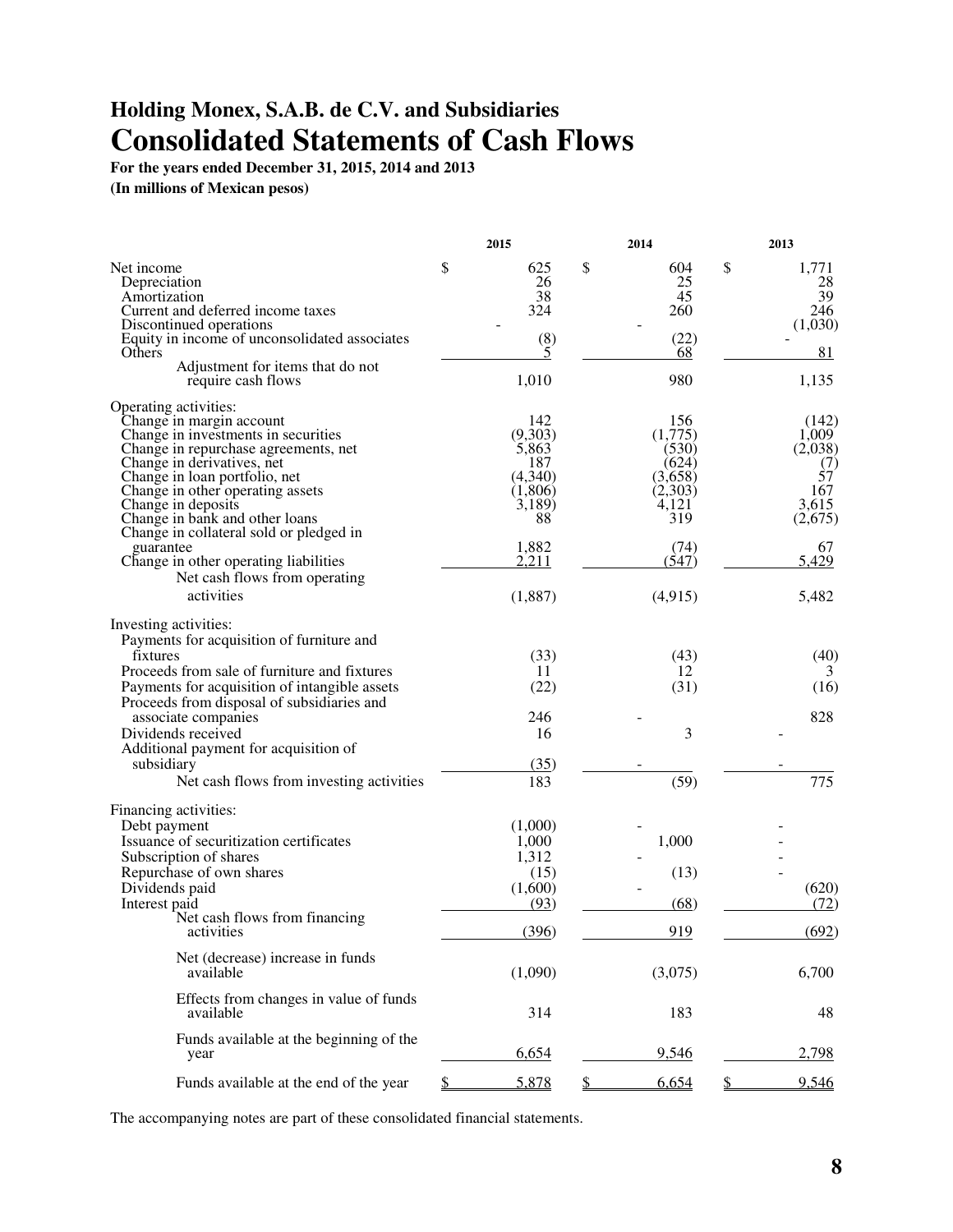## **Holding Monex, S.A.B. de C.V. and Subsidiaries Notes to Consolidated Financial Statements**

**For the years ended December 31, 2015, 2014 and 2013 (In millions of Mexican pesos)** 

#### **1. Activities, regulatory environment and significant events**

Holding Monex, S.A.B. de C.V. (Holding Monex) was established on July 10, 2007. Its purpose is to operate as a holding company and promote, establish, acquire, arrange, and manage operating any kind of commercial or civil companies.

Holding Monex's subsidiaries operate mainly within the financial services industry offering a full line of banking services and brokerage services. Up to November 28, 2013, through its subsidiary Prestaciones Universales, S.A. de C.V. (Prestaciones Universales), Holding Monex was also engaged in the issuance, distribution and commercialization of various types of prepaid vouchers, coupons, passwords, and prepaid debit instruments issued on paper cards and through electronic media.

The main macroeconomic indicators underwent certain changes in 2015. During that year, cumulative inflation was 2.13%, as compared with 4.08% in 2014 and 3.97% in 2013; Gross Domestic Product ("GDP"), which was expected to increase by between 1.9% and 2.4% over 2014, increased by 1.1%. Similarly, worldwide conditions including the fall of international oil prices and other economic factors adversely affected the exchange rate, thus resulting in the significant depreciation of the Mexican peso versus the US dollar. The exchange rate of \$13.08 pesos for one US dollar at December 2013 and \$14.74 pesos for one US dollar at December 2014 decreased to \$17.24 at December 31, 2015, a total depreciation of approximately 17%.

#### *Significant events in 2015, 2014 and 2013-*

#### a. *Sale of shares of Tempus*

On October 30, 2015, through a share purchase-sale contract, Holding Monex acquired 17% of the total shares of Tempus Inc. ("Tempus") (a related party of the Banco Monex, S.A.) (the Bank). The transaction was carried out at market prices based on a study prepared by an independent consultant. This transaction was authorized by the Commission through Document No. 312-3/14049/2015.

b. *Issuance of securitization certificates (See Note 17) –*

Holding Monex, through the Bank, made a public offering of securitization certificates under the ticker symbol "BMONEX15", which were registered with the National Securities Registry and listed with the Mexican Stock Exchange under the program created for long-term revolving securitization certificates for an amount of up to \$8,000.

Likewise, on November 7, 2014, Holding Monex issued 10,000,000 securitization certificates by public offering through an offering document filed on such date for the amount of \$1,000. Net proceeds from the securitization certificates issued will be used for corporate purposes of Holding Monex.

c. *Sale of subsidiary Monex Servicios and Pagos Intermex.–* 

On October 15, 2014, Holding Monex signed a share purchase and transfer contract to sell 100% of the shares held in Monex Servicios, S.A. de C.V. and Pagos Intermex, S.A. de C.V to Gentera, S.A.B. de C.V., which was subject to the regulatory authorization as of December 31, 2014.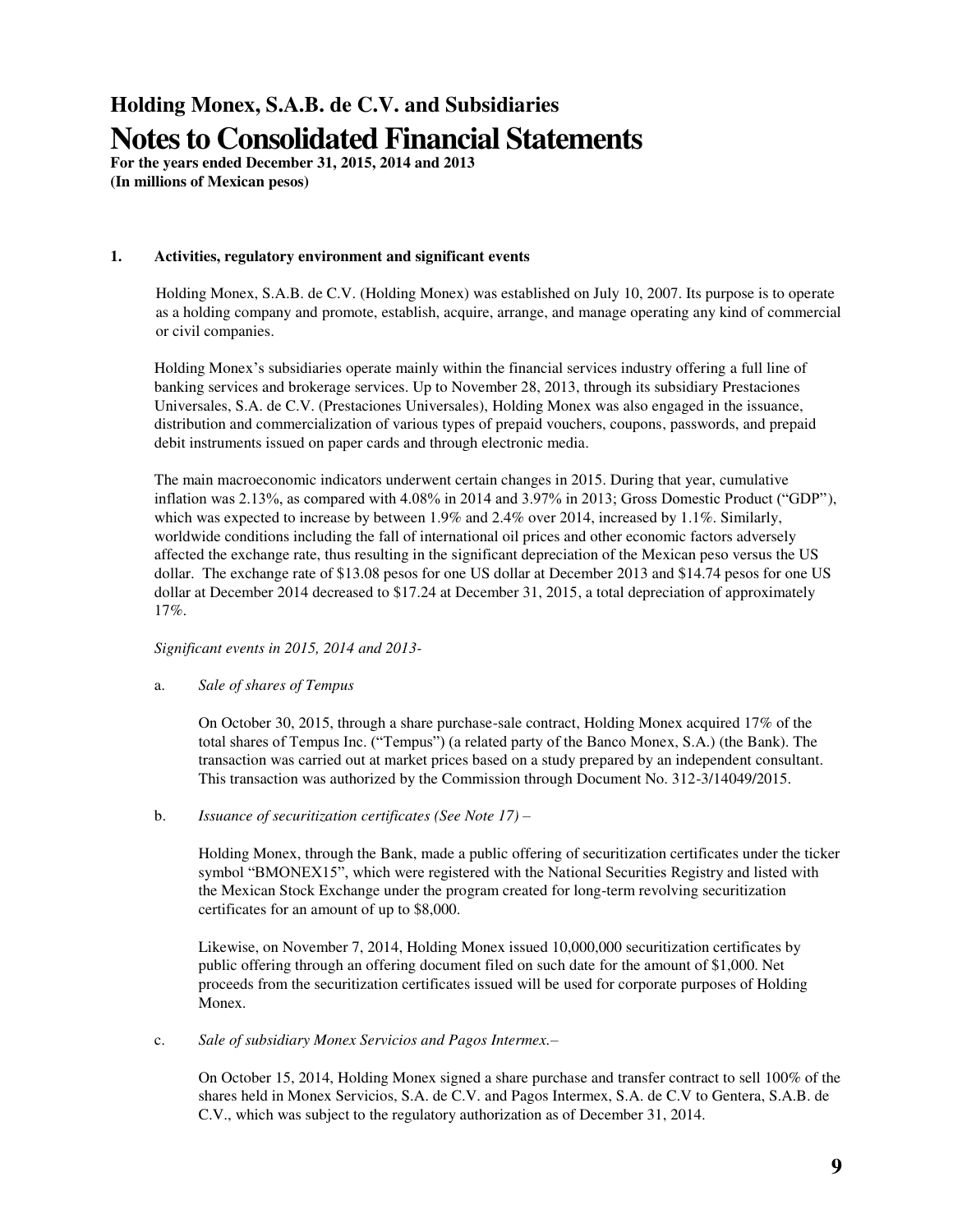This transaction was authorized by the Commission through Document No. 312-3/13774/2015 dated as of March 27, 2015, on which date the sale became effective for legal, accounting and tax purposes. The transaction generated a gain for \$78 and was presented under "Other operating income and expenses" in the statement of income.

#### d. *Sale of Prestaciones Universales, a direct subsidiary of Holding Monex -*

On September 12, 2013, Holding Monex and its subsidiary, Pagos Intermex, S.A. de C.V. (Pagos Intermex) executed a purchase-sale contract to sell all of its equity shares held in Prestaciones Universales to CD Holding Internationale, S.A.S., an entity incorporated according to the laws of France, which is engaged in the issuance of vouchers, prepaid cards and solutions for foodstuffs, education, transportation and other items. The transaction closed on November 28, 2013 and was valued at US\$120 million. This sale was subject to the approval and authorization of the respective regulatory entities.

The transaction generated a gain on the sale of shares of \$1,030, net of taxes, and was presented under "Discontinued operations" in the statement of income.

#### e. *Tax reforms -*

On November 1, 2013, Mexican Congress approved a series of tax reforms which were effective starting January 1, 2014. These reforms include amendments to the Income Tax Law, Value Added Tax Law and Federal Tax Code. They also resulted in the elimination of the Business Flat Tax Law and Cash Deposit Tax Law. The main effects of these tax reforms are detailed in Note 23.

f. *Change of commercial portfolio rating model -* 

During 2013, the Commission issued a Ruling which modifies the commercial credit portfolio rating methodology so as to change the methodology currently used to determine the allowance for loan losses from an incurred loss to an expected loss model, which estimates the credit losses of the following 12 months based on the best possible credit information. As required by the Commission, Holding Monex was subject to a December 31, 2013 deadline to implement this change of methodology, although early implementation was permitted. Accordingly, on August 31, 2013, Holding Monex created additional reserves of \$135 representing the cumulative financial effect derived from adopting the new methodology. Likewise, based on the specific accounting criterion issued by the Commission in the aforementioned ruling, this effect was recognized in the consolidated balance sheet as an increase to the "Allowance for loan losses" with a corresponding charge applied to stockholders' equity under "Retained earnings".

#### **2. Basis of presentation**

*Explanation for translation into English* **-** The accompanying consolidated financial statements has been translated from Spanish into English for use outside of Mexico. These consolidated financial statements are presented on the basis of accounting criteria prescribed by the Commission. Certain accounting practices applied by Holding Monex may not conform to accounting principles generally accepted in the country of use.

*Monetary unit of the financial statements -* The financial statements and notes as of December 31, 2015, 2014 and 2013 and for the years then ended include balances and transactions denominated in Mexican pesos of different purchasing power.

*Consolidation of financial statements -* The consolidated financial statements include the financial statements of Holding Monex and those of its subsidiaries over which it exercises control.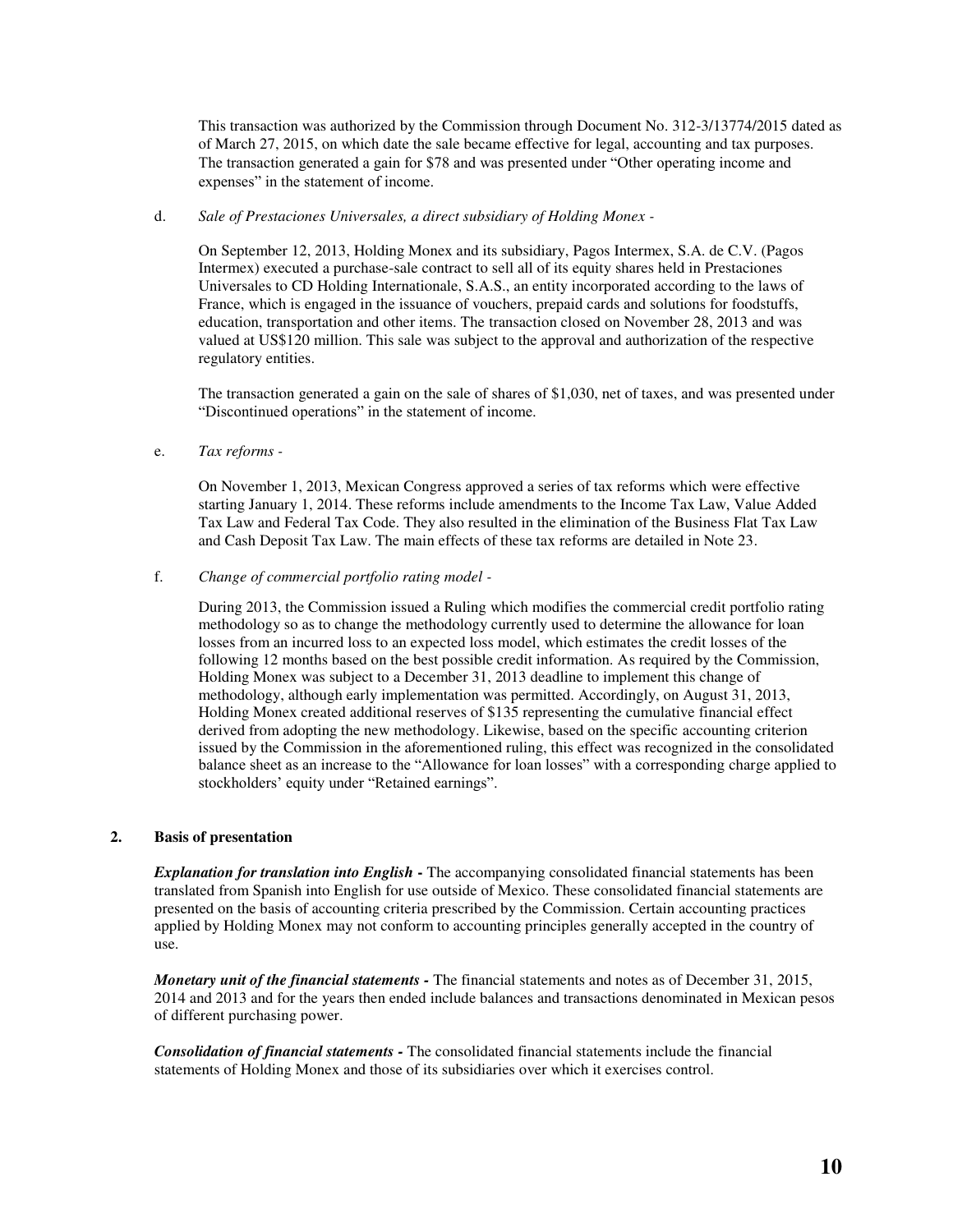### The shareholding percentage in their capital stock of such entities is shown below:

|     |                                                                                        |         | <b>Shareholding percentage</b> |         |                                                                                                                                                                                                                                                                                                                                                                                                             |
|-----|----------------------------------------------------------------------------------------|---------|--------------------------------|---------|-------------------------------------------------------------------------------------------------------------------------------------------------------------------------------------------------------------------------------------------------------------------------------------------------------------------------------------------------------------------------------------------------------------|
|     | Company                                                                                | 2015    | 2014                           | 2014    | <b>Activity</b>                                                                                                                                                                                                                                                                                                                                                                                             |
| 1.  | Pagos Intermex, S.A, de C.V. ("Intermex")                                              |         | 100%                           | 100%    | Direct subsidiary of Holding Monex. Its main activity is to<br>pay remittances sent to individuals in Mexico by their<br>friends and family residing in the United States of America.<br>Payments are mainly accomplished through branches and<br>agents in the country.                                                                                                                                    |
| 2.  | AdmiMonex, S.A. de C.V. ("AdmiMonex")                                                  | 100%    | 100%                           | 100%    | Direct subsidiary of Holding Monex. It aims to promote,<br>build, organize, develop, acquire and participate in the<br>capital stock or assets of all types of business corporations<br>and partnerships, associations or companies, whether<br>commercial, service or otherwise, both domestic and foreign<br>and participate in the management or liquidation.                                            |
| 3.  | Monex Grupo Financiero, S.A. de C.V. ("Financial<br>Group")                            | 100%    | 100%                           | $100\%$ | Direct subsidiary of Holding Monex, established on May 23,<br>2003. It is authorized by the Treasury Deparment of Mexico<br>(SHCP) to operate as a financial group under the form and<br>terms established by the Financial Groups Law (the Law).<br>Per legal requirements, the Financial Group has unlimited<br>liability for the obligations assumed and losses incurred by<br>each of its subsidiaries. |
| 3.1 | Banco Monex, S.A., Institución de Banca Múltiple,<br>Monex Grupo Financiero (the Bank) | 100%    | 100%                           | 100%    | Indirect subsidiary of Holding Monex. The Bank is authorized<br>to perform full-service banking operations including, among<br>others, granting loans, performing securities transactions,<br>receiving deposits, accepting loans, performing currency<br>purchase-sale transactions and executing trust contracts.                                                                                         |
|     | Monex Servicios, S.A. de C.V. (Monex<br>3.1.1<br>Servicios)                            |         | 100%                           | 100%    | Indirect subsidiary of Holding Monex. Provides supplemental<br>and ancillary services to the Bank as per Article 88 of the<br>Law for Credit Institutions. Monex Servicios is currently<br>sub-leases to the Bank the premises and fixed assets of the<br>60 branches.                                                                                                                                      |
|     | Monex Negocios Internacionales, S.A. de<br>3.1.2<br>C.V. (Monex Negocios)              | 100%    | 100%                           | 100%    | Indirect subsidiary of Holding Monex. Parent company of<br>Tempus Inc. and Monex Europe LTD.                                                                                                                                                                                                                                                                                                                |
|     | Tempus, Inc. (Tempus)<br>3.1.2.1                                                       | $100\%$ | 100%                           | 100%    | Indirect subsidiary of Holding Monex. Entity located in<br>Washington, D.C., U.S.A., whose purpose is the purchase<br>and sale of currencies. Its customers are mainly located in<br>the United States.                                                                                                                                                                                                     |
|     | 3.1.2.1.1 Tempus Nevada, Inc.                                                          | 100%    | 100%                           | 100%    | Indirect subsidiary of Holding Monex. Entity founded in 2010<br>in the state of Delaware in the United States.                                                                                                                                                                                                                                                                                              |
|     | 3.1.2.1.2 Monex Canada, Inc.                                                           | 100%    | 100%                           |         | Indirect subsidiary of Holding Monex. Entity founded in<br>Toronto, Canada. Currently without operations.                                                                                                                                                                                                                                                                                                   |
|     | Monex Europe Holdings<br>3.1.2.2<br>Limited (Monex Europe LTD)                         | 100%    | 100%                           | 100%    | Indirect subsidiary of Holding Monex. Parent Company of<br>Monex Europe and Schneider, FX, entities located in the<br>United Kingdom (Holding Monex directly owns 49.9% of<br>the shares)                                                                                                                                                                                                                   |
|     | 3.1.2.2.1<br>Schneider Foreign<br>Exchange, Ltd. (Schneider<br>FX)                     | 100%    | 100%                           | 100%    | Indirect subsidiary of Holding Monex. Entity without<br>operations.                                                                                                                                                                                                                                                                                                                                         |
|     | 3.1.2.2.2<br>Monex Europe, Ltd.<br>(Monex Europe)                                      | 100%    | 100%                           | 100%    | Indirect subsidiary of Holding Monex. Entity located in<br>London. Its activity is foreign exchange trading in the<br>European market.                                                                                                                                                                                                                                                                      |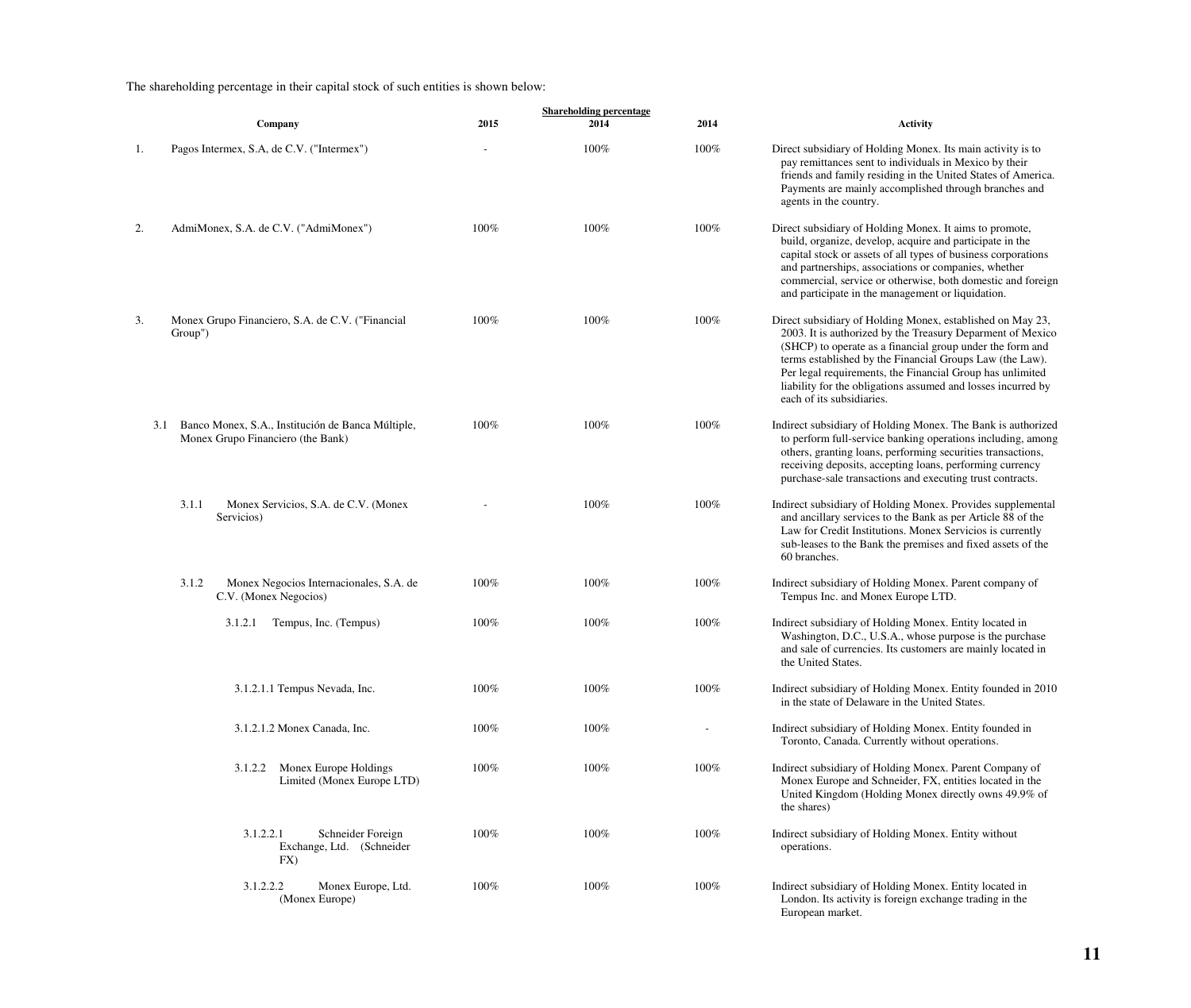|     |                                                                                                                                  |         | <b>Shareholding percentage</b> |         |                                                                                                                                                                                                                                                                                    |
|-----|----------------------------------------------------------------------------------------------------------------------------------|---------|--------------------------------|---------|------------------------------------------------------------------------------------------------------------------------------------------------------------------------------------------------------------------------------------------------------------------------------------|
|     | Company                                                                                                                          | 2015    | 2014                           | 2013    | <b>Activity</b>                                                                                                                                                                                                                                                                    |
| 3.2 | Monex Casa de Bolsa, S.A. de C.V., Monex Grupo<br>Financiero (the Brokerage House)                                               | 100%    | $100\%$                        | $100\%$ | Indirect subsidiary of Holding Monex. The Brokerage House<br>acts as a financial intermediary for transactions involving<br>securities and derivative financial instruments authorized<br>under the Stock Market Law (LMV) and the general<br>provisions issued by the Commission. |
|     | 3.2.1<br>Monex Securities, Inc. (Monex Securities)                                                                               | 100%    | $100\%$                        | $100\%$ | Indirect subsidiary of Holding Monex. Acts as a stock market<br>intermediary in the U.S. market.                                                                                                                                                                                   |
|     | Monex Assets Management, Inc. (Monex<br>3.2.2<br>Assets)                                                                         | $100\%$ | $100\%$                        | $100\%$ | Indirect subsidiary of Holding Monex. Acts as an investment<br>advisor in the U.S. market.                                                                                                                                                                                         |
| 3.3 | Monex Operadora de Fondos, S.A. de C.V., Monex<br>Grupo Financiero, Sociedad Operadora de<br>Sociedades de Inversión (Operadora) | $100\%$ | $100\%$                        | $100\%$ | Indirect subsidiary of Holding Monex. Its main activity is to<br>manage mutual funds and to promote its shares.                                                                                                                                                                    |
| 4.  | Servicios Complementarios Monex, S.A. de C.V.<br>(Servicios Complementarios)                                                     | $100\%$ | $100\%$                        |         | Direct subsidiary of Holding Monex. Currently without<br>operations.                                                                                                                                                                                                               |

Significant intercompany balances and transactions have been eliminated.

Pursuant to the event discussed in Note 1, subsection c), as of November 2014 until April 2015, Holding Monex recognized its interest in Pagos Intermex and Monex Servicios based on the equity method and the investment was classified in the balance sheet under long-lived assets available for sale through the date of disposal.

Condensed income statement information for the year ended December 31, 2013 of Pagos Intermex and Monex Servicios, which is presented in the consolidated statement of income of Holding Monex:

| <b>Result from discontinued operations</b> | December 2013 |     |  |
|--------------------------------------------|---------------|-----|--|
| Total operating revenues                   |               | 112 |  |
| Other operating income (expenses)          |               | 81  |  |
| Administrative and promotional expense     |               | 166 |  |
| Current income taxes                       |               | (4) |  |
| Deferred income taxes (net)                |               | (3) |  |
| Total                                      |               |     |  |

Management believes that the amounts reported in the above condensed income statement information are deemed immaterial for purposes of presenting comparable financial information and as discontinued operations in the consolidated income statement for the year ended at December 31, 2013.

Except as mentioned above, permanent investments in the entities in which the shareholding exceeds 50% are consolidated in these financial statements because control is deemed to exist.

*Translation of financial statements of foreign subsidiaries* - To consolidate financial statements of foreign subsidiaries, the accounting policies of the foreign entity are converted to accounting criteria of the Commission.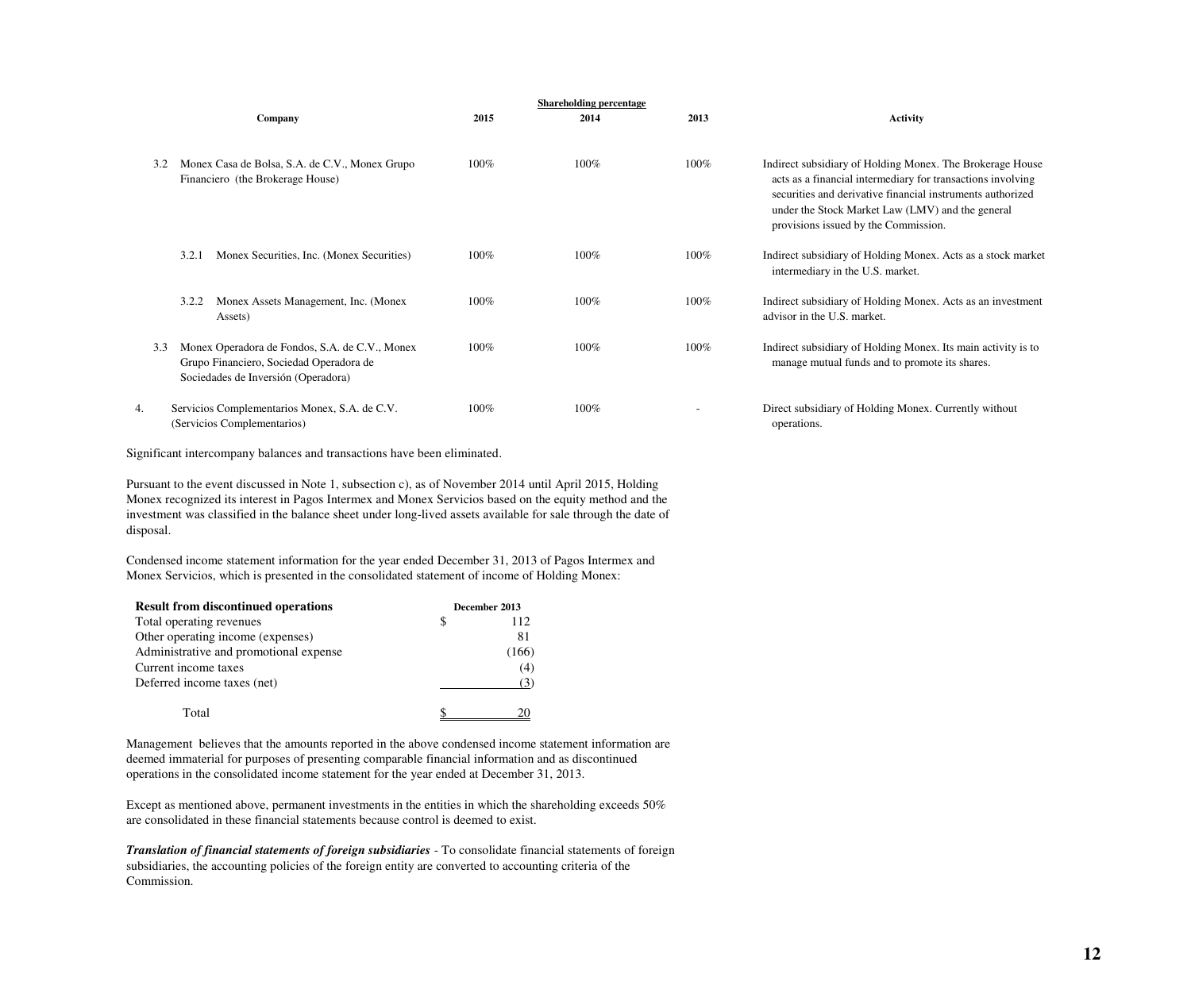As the recording and functional currency are the same, the financial statements are subsequently translated to Mexican pesos using the following methodology:

- 1) The closing exchange rate in effect at the balance sheet date for assets and liabilities;<br>2) Historical exchange rates for stockholders' equity, and
- 2) Historical exchange rates for stockholders' equity, and 3) The rate on the date of accrual of revenues, costs and e
- The rate on the date of accrual of revenues, costs and expenses.
- 4) Translation effects are recorded in stockholders' equity.

At December 31, 2015, 2014 and 2013 the exchange rates used in the different translation processes are as follows:

| Company                          | <b>Currency</b> | <b>Exchange rate to translate from functional</b><br>currency to Mexican pesos |         |         |
|----------------------------------|-----------------|--------------------------------------------------------------------------------|---------|---------|
|                                  |                 | 2015                                                                           | 2014    | 2013    |
| Monex Europe Ltd. (Consolidated) | Pound sterling  | 25.4366                                                                        | 22.9847 | 21.6689 |
| Monex Europe                     | Pound sterling  | 25.4366                                                                        | 22.9847 | 21.6689 |
| Schneider FX                     | Pound sterling  | 25.4366                                                                        | 22.9847 | 21.6689 |
| Tempus, Inc. (Consolidated)      | U.S. dollar     | 17.2487                                                                        | 14.7414 | 13.0843 |
| Monex Canada, Inc.               | U.S. dollar     | 17.2487                                                                        | 14.7414 | 13.0843 |
| <b>Monex Securities</b>          | U.S. dollar     | 17.2487                                                                        | 14.7414 | 13.0843 |
| Monex Assets Management          | U.S. dollar     | 17.2487                                                                        | 14.7414 | 13.0843 |

Holding Monex's functional currency is the Mexican peso. Investments in foreign subsidiaries, whose functional currencies are other than the Mexican peso, expose Holding Monex to foreign currency translation risk. In addition, Holding Monex has monetary assets and liabilities denominated in foreign currencies, mainly in U.S. dollars, Pounds sterling and Euros, resulting in exposure to foreign exchange risks arising from transactions entered into over the normal course of business. (Refer to discussion of comprehensive risk management in Note 32 for further details).

#### **3. Summary of significant accounting policies**

The significant accounting policies applied by Holding Monex comply with the accounting criteria established by the Commission in the "General Provisions Applicable to Groups, Credit Institutions, Brokerage Houses, Mutual Funds and Companies that Provide Services Thereto" (the "Provisions"), in its rulings and mandates issued generally and directed to specific issues, which require management make certain estimates and use certain assumptions that affect the amounts reported in the financial statements and their related disclosures; however, actual results may differ from such estimates. Holding Monex's management, upon applying professional judgment, considers that estimates made and assumptions used were appropriate under the circumstances.

Under accounting criteria A-1 issued by the Commission, Holding Monex is required to apply Mexican Financial Reporting Standards ("MFRS" or "NIF's") promulgated by the Mexican Board of Financial Reporting Standards (CINIF), except with regard to topics for which the Commission has issued specific accounting guidance on the basis that the entities subject to its regulations and carry out specialized operations.

#### *Changes in accounting policies*

#### *Changes in NIF issued by CINIF applicable to Holding Monex Improvements to NIF*

The aim of these improvements is to incorporate into NIF changes and clarifications in order to establish more appropriate standards. Improvements to NIF are classified between those which arise in accounting changes in valuation, presentation or disclosure in the consolidated financial statements and those improvements that are modifications to NIF that help to clarify the standards, and which do not arise in accounting changes to the consolidated financial statements.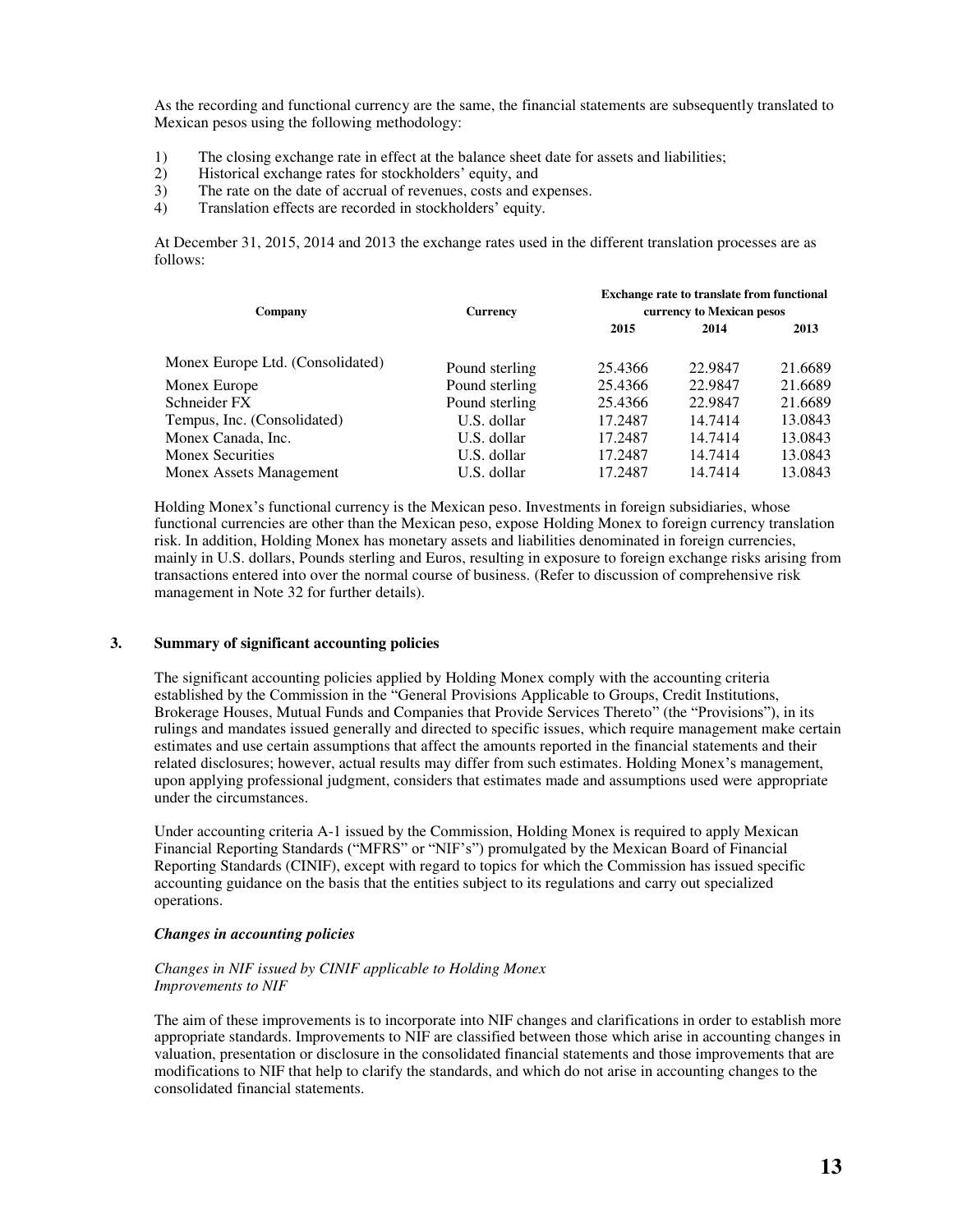As of January 1, 2015, Holding Monex adopted the following improvements to NIF 2015 which result in accounting changes:

*NIF B-8, Consolidated or Combined Financial Statements*– Clarifies the criteria to be evaluated in order to identify an investment entity and indicates that given the nature of the primary activity of an investment entity, it may be difficult for such an entity to exercise control over the entities in which it has invested; therefore, an analysis should be carried out in order to conclude whether the entity exercises control over its investees. If control is not exercised, the accounting treatment will be based on the corresponding NIF that is applicable to the type of investment held.

*Bulletin C-9, Liabilities, Provisions, Contingent Assets and Liabilities and Commitments*– Clarifies and modifies the accounting treatment for liabilities arising from customer advances denominated in foreign currency. When an entity receives advance collections for sales or services denominated in foreign currency, the changes in exchange rates between the functional currency and the transaction currency do not affect the amount of the advance collection. Accordingly, the balance of the customer advances liability should not be modified as a result of such changes in exchange rates.

As of January 1, 2015, Holding Monex adopted the following improvements to NIF 2015 which do not result in accounting changes:

*NIF B-13, Events Subsequent to the Date of the Financial Statements and Bulletin C-9, Liabilities, Provisions, Contingent Assets and Liabilities and Commitments* –NIF B-13 includes in a footnote the disclosures in the financial statements of an entity that are not prepared on a going concern basis in accordance with NIF A-7, Presentation and Disclosure. Such requirement was included as part of the regulatory text in the disclosure standards section of NIF B-13, and as part of Bulletin C-9 to disclose the contingencies arising from the fact that the entity is not operating on a going concern basis. Consequently, Circular 57 Sufficient Disclosure is repealed as a result of the Commercial Bankruptcy Law.

*NIF B-15, Conversion of Foreign Currencies* – The definition of foreign operations was modified to clarify that it not only refers to a legal entity or a cash generating unit whose operations are based on or carried out in an economic environment or currency different from those of the reporting entity, but also includes legal entities or cash generating units that operate in the same country as the reporting entity (parent or holding company), but use a currency different from that of the reporting entity.

The adoption of these improvements did not have a material effect on the Holding Monex's financial information.

#### *Changes to accounting estimates applicable in 2015*

#### *Methodology for determining the allowance for loan losses for loans granted under the terms of the Bankruptcy Law*

On August 27, 2015, the Commission issued a Ruling to modify the Provisions, which defines the period during which credit institutions may continue to utilize the methodology established for calculating allowances for loan losses for loans granted to borrowers that have declared bankruptcy based on a prior restructuring plan. This ruling establishes that once an agreement has been reached between the borrower and its acknowledged creditors, or the borrower's insolvency is determined in accordance with the Bankruptcy Law, the aforementioned methodology may no longer be applied.

The Ruling also states that authorization can be requested from the Commission to continue using the methodology established for calculating allowances for loan losses for loans granted to borrowers that have declared bankruptcy with a previous restructuring plan for a period not exceeding six months following the adoption of the agreement.

The changes brought by the Commission's ruling did not have a material effect on the Holding Monex's consolidated financial statements at December 31, 2015.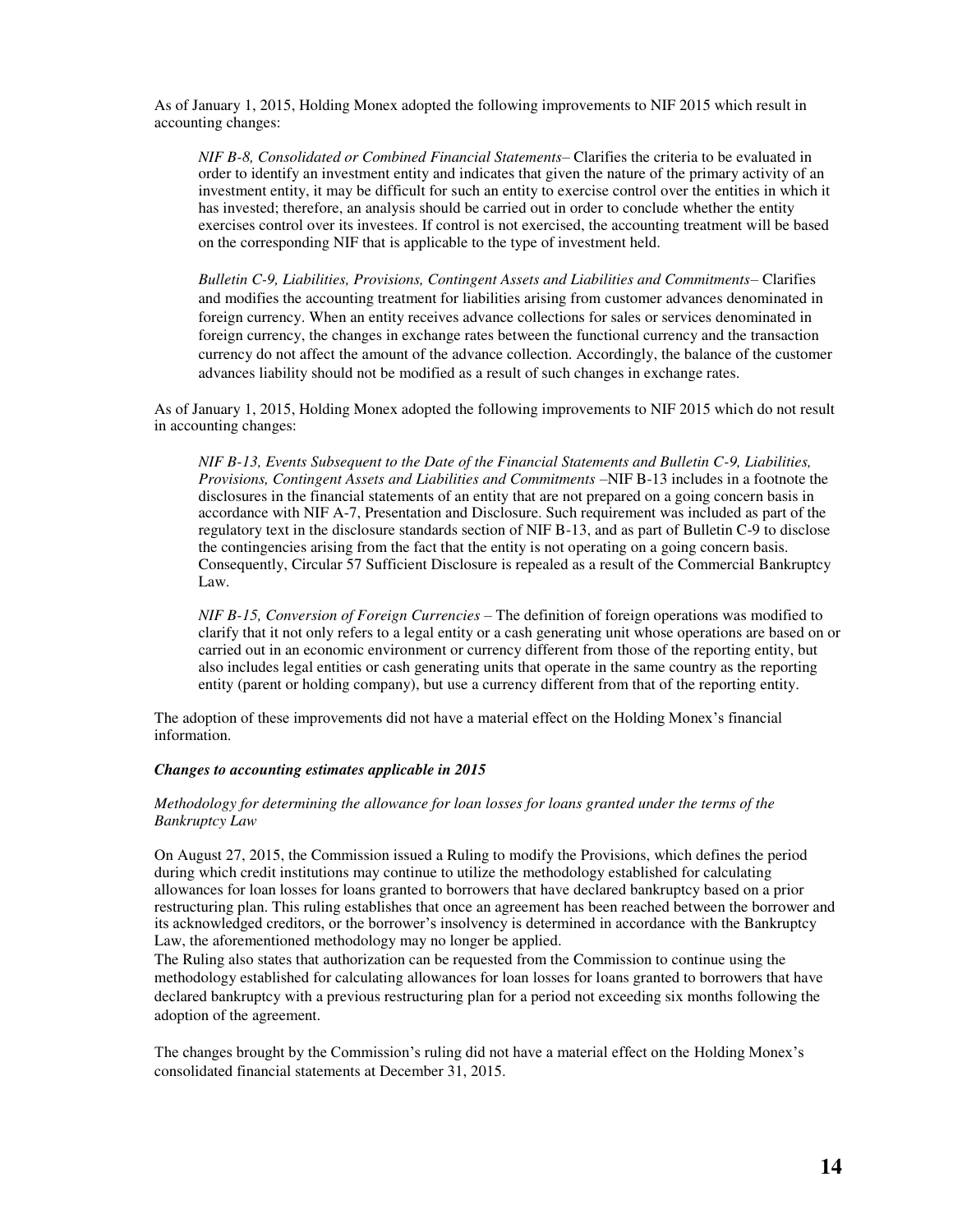#### *Changes in particular standards by the Commission occurred during 2013*

#### *Change of commercial portfolio rating model -*

On June 24, 2013, the Commission issued a ruling to amend the "General provisions applicable to Credit Institutions", which modifies the commercial credit portfolio rating methodology so as to change the methodology currently used to determine the allowance for loan losses from an incurred loss to an expected loss model, which estimates the credit losses of the following 12 months based on the best possible credit information. This modification took effect on the day following its publication.

The new methodology based on the expected loss model considers the following parameters: probability of default, loss severity and exposure at default, while also classifying the commercial portfolio into a series of groups to which different variables will be applied to estimate the probability of default.

As required by the Commission, Holding Monex was subject to a December 31, 2013 deadline to implement this change of methodology, although early implementation was permitted. Accordingly, on August 31, 2013, Holding Monex created additional reserves of \$135 representing the cumulative financial effect derived from adopting the new methodology. Likewise, based on the specific accounting criterion issued by the Commission in the aforementioned ruling, this effect was recognized in the consolidated balance sheet as an increase to the "Allowance for loan losses" with a corresponding charge to stockholders' equity under "Retained earnings".

The significant accounting policies of Holding Monex are as follows:

*Recognition of the effects of inflation -* Cumulative inflation rates over the three-year periods ended December 31, 2015, 2014 and 2013 were 10.18%, 11.62% and 12.26%, respectively. Accordingly, the economic environment is not inflationary in either such year and no inflationary effects were recognized in the accompanying consolidated financial statements. Inflation rates for the years ended December 31, 2015, 2014 and 2013 were 2.13%, 4.08% and 3.97%, respectively.

Beginning on January 1, 2008, Holding Monex suspended the recognition of the effects of inflation in its financial statements. However, non-monetary assets and liabilities and stockholders' equity include the restatement effects recognized through December 31, 2007. Such effects are derecognized during the same period and in the same manner that the related asset, liability or component of equity are derecognized. The consolidated financial statements as of December 31, 2015, 2014 and 2013, include inflationary effects recorded in previous periods that have not yet been derecognized.

*Funds available* - Consist mainly of bank deposits valued at face value and the income derived therefrom is recognized as earned; foreign currency funds available are valued at fair value using the year end exchange rates.

Acquisitions of foreign currency that will be settled on a date subsequent to the purchase-sale transaction are recognized as restricted funds available (foreign currency receivable). Foreign currency sold is recorded as a credit to funds available (foreign currency deliverable). The offsetting entry is recorded in a debit or credit settlement account when a sale or purchase is performed, respectively.

For financial statement presentation purposes, foreign currency settlement accounts receivable and payable are offset by contract and term and are presented under other accounts receivable (net) or obligations arising settlement of transactions, as applicable.

Other funds available such as regulatory monetary deposits and other liquid notes are also included in this line item.

*Margin accounts* - Margin accounts (guarantee deposits) for transactions with derivative financial instruments in recognized markets are recorded at face value.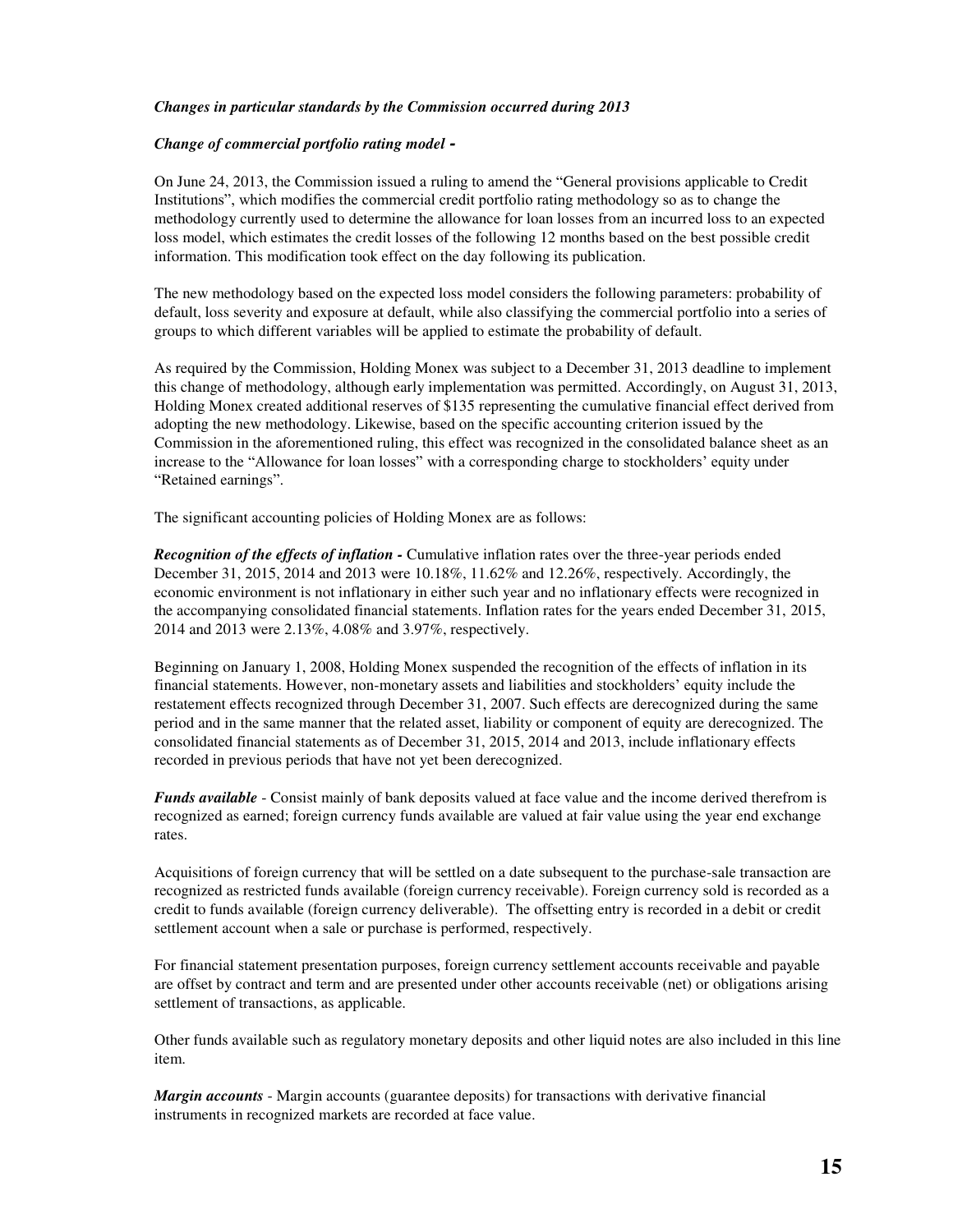Guarantee deposits are used to ensure compliance with the obligations related to the derivatives executed in recognized markets and refer to the initial margin, and subsequent contributions and withdrawals made during the term of the respective contracts.

*Trading securities* - Trading securities represent investments in debt and equity securities, in proprietary position and pledged as guarantee, which are acquired with the intention of selling them to realize gains arising from changes in fair value. Upon acquisition, they are initially recorded at fair value (which includes any applicable discount or premium). They are subsequently valued at fair value, determined by a price vendor contracted by Holding Monex, in accordance with the Provisions of the Commission. The cost is determined using the average cost method. The difference between the cost of investments in debt securities plus their accrued interest and the cost of equity instruments relative to the respective fair values of such instruments is recorded in the income statement under the caption "Gains/losses on financial assets and liabilities (net)". The effects of valuation are classified as unrealized and therefore, cannot be distributed to stockholders until the securities are sold.

Fair value is the amount at which an asset may be exchanged or a liability may be settled by informed, willing and interested parties in an arm's length transaction.

Transaction costs incurred in connection with the acquisition of trading securities are recognized in results on the acquisition date.

Cash dividends of share certificates are recognized in results for the year in the same period in which the right to receive such payment arise.

The exchange gain or loss on foreign currency-denominated investments in securities is recognized in results for the year.

Trading securities also include transactions pending settlement, which refer to sale and repurchase transactions of securities not settled. These transactions are valued and recorded as trading securities, recording the receipt and expense of the securities subject to the transaction against the respective debit or credit settlement account.

The accounting criteria of the Commission allow for certain reclassifications in and out of the trading securities classification conditional upon the prior express authorization of the Commission. As of December 31, 2015, 2014 and 2013, no reclassifications were made.

*Securities available for sale* - Securities available for sale are debt instruments and shares that are not held for purposes of obtaining gains on sales transactions derived from increases in value, and, in the case of debt instruments, those that Holding Monex does not intend or is able to hold to maturity and, therefore, represent a residual category, i.e., they are acquired for purposes other than those of trading securities or securities held to maturity because Holding Monex intends to trade such securities in the future prior to their maturity.

Upon acquisition the securities are initially recorded at fair value plus the acquisition transaction cost (including the discount or markup, as applicable), and are subsequently valued at fair value.

Holding Monex determines the increase or decrease in the fair value using prices provided by the price vendor, which uses various market factors for their determination. The yield on debt securities is recorded using the imputed interest or effective interest method depending on the nature of the security and is recognized in the consolidated statement of income under "Interest income". Unrealized gains or losses from changes in fair value as reported by pricing vendors are recorded in other comprehensive income under "Result from valuation of securities available for sale" net of related deferred taxes, except when such securities are hedged in a fair value hedging relationship, in which case they are recognized in results for the year.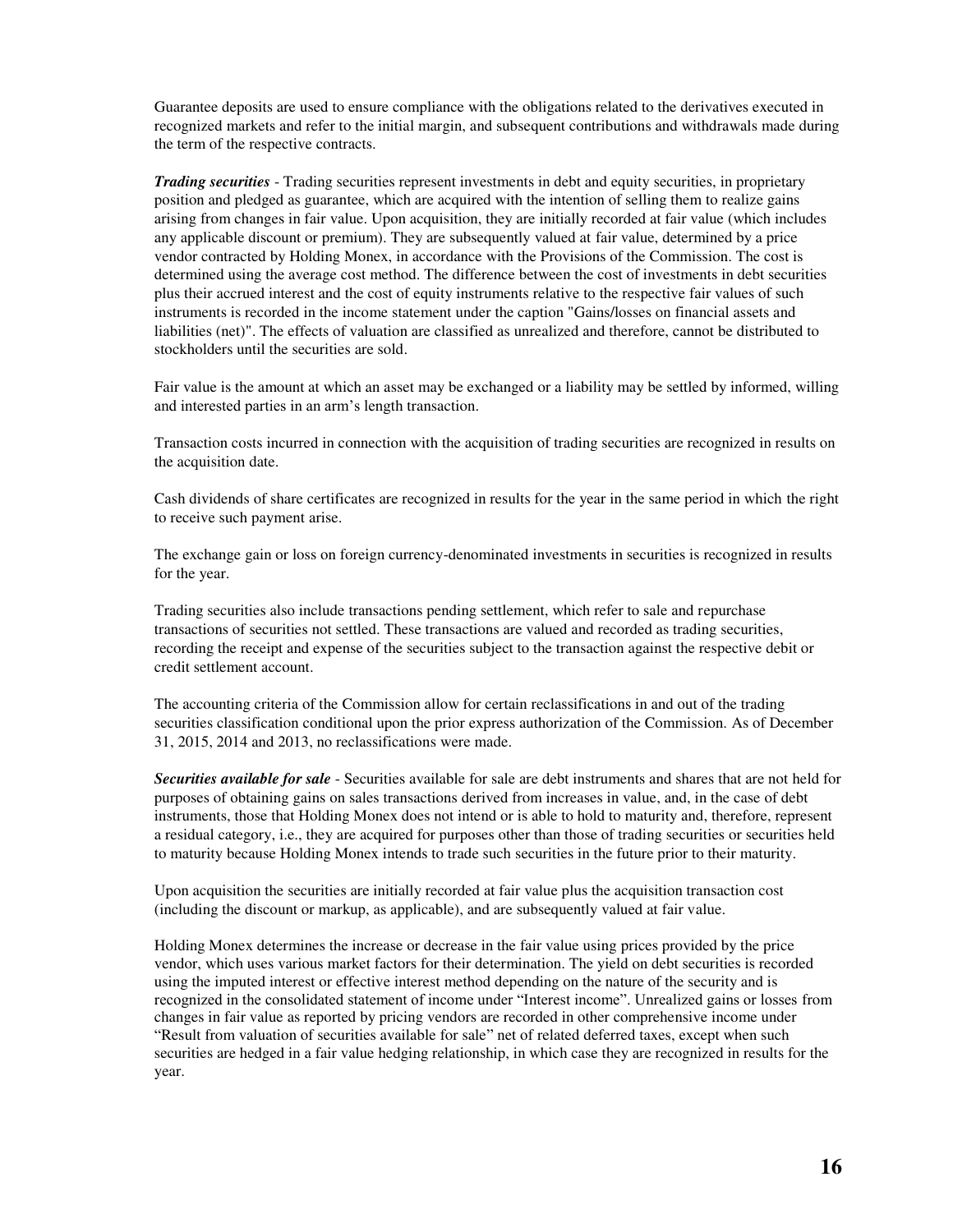Cash dividends on shares are recognized in results for the year during the same period in which the right to receive the dividend arises.

The accounting criteria of the Commission allow the transfer of securities held to maturity to available for sale when Holding Monex does not have the intention or the ability to hold the securities to maturity, as well as reclassifications from trading to securities available for sale with the prior express authorization of the Commission.

At December 31, 2015, 2014 and 2013, Holding Monex's management did not reclassify any investment between categories.

*Impairment in the value of a credit instrument* – Holding Monex must evaluate whether there is objective evidence that a credit instrument is impaired as of the balance sheet date.

A credit instrument is deemed to be impaired and an impairment loss is recognized, only if there is objective evidence of the impairment as a result of one or more events that took place after the initial recognition of the credit instrument, which had an impact on its estimated future cash flows that can be determined reliably. It is highly unlikely that one event can be identified that is the sole cause of the impairment, and it is more feasible that the combined effect of different events might have caused the impairment. The expected losses as a result of future events are not recognized, regardless of the probability that such events might occur.

Objective evidence that a credit instrument is impaired includes observable information such as, among others, the following events:

- a) Significant financial difficulties of the issuer of the instrument;
- b) It is probable that the issuer of the instrument will be declared bankrupt or another financial restructuring will take place;
- c) Noncompliance with the contractual clauses, such as default on payment of interest or principal;
- d) Disappearance of an active market for the instrument in question due to financial difficulties, or
- e) A measurable decrease in the estimated future cash flows of a group of securities since the initial recognition of such assets, even though the decrease cannot be matched with the individual securities of the group, including:
	- i. Adverse changes in the payment status of the issuers in the group, or
	- ii. Local or national economic conditions which are correlated with defaults on the securities of the group.

Management has not identified objective evidence of impairment of a debt instrument held as of December 31, 2015, 2014 and 2013.

*Repurchase agreements* - Sale and repurchase agreements are those in which the buying party acquires for a sum of money the ownership of securities and undertakes, in the agreed-upon term and upon a payment of the same price plus a premium, to transfer ownership of similar securities to the seller. Unless otherwise agreed, the premium is for the benefit of the buying party.

For legal purposes, repurchase transactions are considered as a sale in which an agreement to repurchase the transferred financial assets is executed. Notwithstanding, the economic substance of repurchase transactions is that of secured financing in which the buying party provides cash as financing in exchange for obtaining financial assets that serve as collateral in the event of default.

The repurchase transactions are recorded as indicated below:

On the contracting date of the repurchase transaction, when Holding Monex acts as the selling party, the entry of the cash or asset or a debit settlement account is recognized, as well as an account payable at fair value, which represents the obligation to repay such cash to the buying party.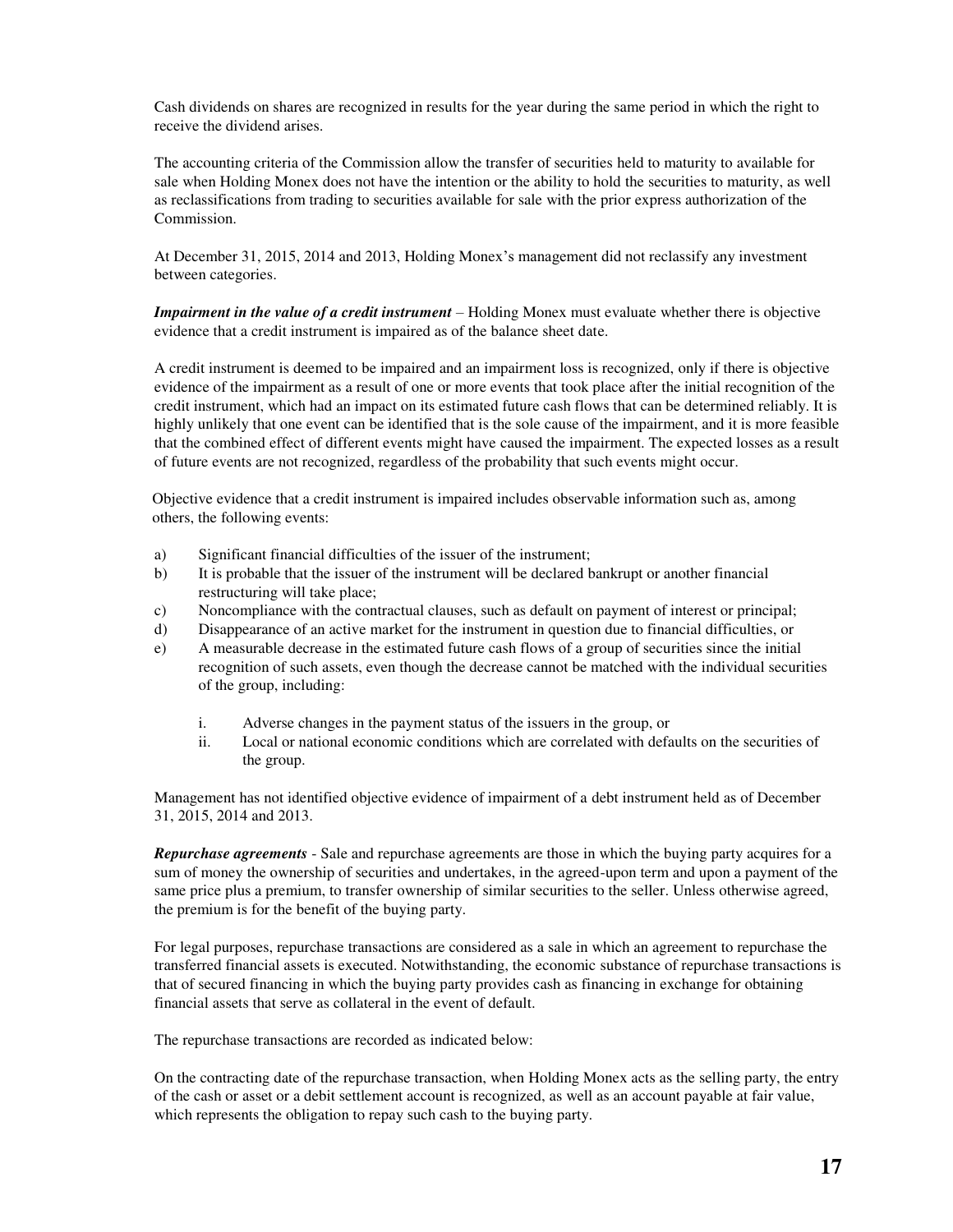The account payable is measured during the term of the repurchase transaction at its amortized cost, recognizing the interest in results as they are earned.

When Holding Monex acts as the buying party on the contracting date of the repurchase transaction, the withdrawal of funds available or a credit settlement account is recognized, recording an account receivable at its fair value, which is equal to the agreed price, representing the right to recover the cash delivered. The account receivable is measured subsequently during the useful life of the repurchase agreement at its amortized cost, recognizing the interest on the repurchase agreement.

When the transactions performed are classified as cash-oriented, the seller's intention is to obtain cash financing by using financial assets as collateral while the buying party obtains a return on its investment and as it does not seek ownership over specific securities, receives financial assets held as collateral which serve to mitigate the exposure to risk face by the party in relation to the selling party. The selling party repays to the buying party the interest calculated based on the agreed rate of the repurchase agreement. Also, the buying party obtains yields on its investment, which is secured by the collateral.

When the transactions performed are considered as securities-oriented, the intention of the buying party is to temporarily access certain specific securities held by the selling party, by granting cash as collateral, which serves to mitigate the exposure to risk faced by the selling party in relation to the buying party. In this regard, the selling party pays the buying party the interest agreed at the repurchase agreement rate for the implicit financing obtained on the cash that it received, in which such repurchase rate is generally lower than that which would have been agreed in a "cash-oriented" repurchase agreement.

Regardless of the economic intent, the accounting for "cash-oriented" or "securities-oriented" repurchase transactions is identical.

*Noncash collateral granted and received in repurchase transactions* - In relation to the collateral granted by the selling party to the buying party (other than cash), the buying party recognizes the collateral received in memorandum accounts, following the valuation guidelines for the securities established in treatment B-9 "Custody and Management of Assets". The selling party reclassifies the financial asset in its consolidated balance sheets to restricted assets, which follows the valuation, presentation and disclosure standards as applicable.

When the buying party sells or pledges the collateral, the proceeds from the sale are recorded, and a liability for the obligation to repay the collateral to the selling party (measured initially at the fair value of the collateral) and is subsequently valued at fair value in a sale, and at amortized cost if is considered as a pledge in another repurchase transaction (in which case, any difference between the price received and the fair value of the liability is recognized in results of the year). For purposes of presentation, the liability is offset by accounts receivable referred to as Repurchase agreements, which is generated when the purchases are reported. The debit or credit balance is shown under "Repurchase agreements" or sold "Collaterals or pledged as security" as appropriate.

Similarly, if the buying party becomes a selling party due to another repurchase transaction with the same collateral as the initial transaction, the interest on the second repurchase transaction must be recognized in results for the year as earned, based on the liability valued at amortized cost.

Memorandum accounts recognized for collateral received by the buying party are cancelled when the repurchase transaction matures or when the selling party defaults.

For transactions where the buying party sells or pledges the collateral received (for example, when another repurchase or securities loan transaction is agreed), memorandum accounts are used to control such collateral sold or pledged, which is valued using the standards applicable to custody transactions included in Criterion B-9 "Custody and Assets Management".

Memorandum accounts which are recognized for collateral received that in turn was sold or pledged by the buying party are cancelled when the collateral sold is purchased to return it to the selling party, or when the second transaction matures or the other party defaults.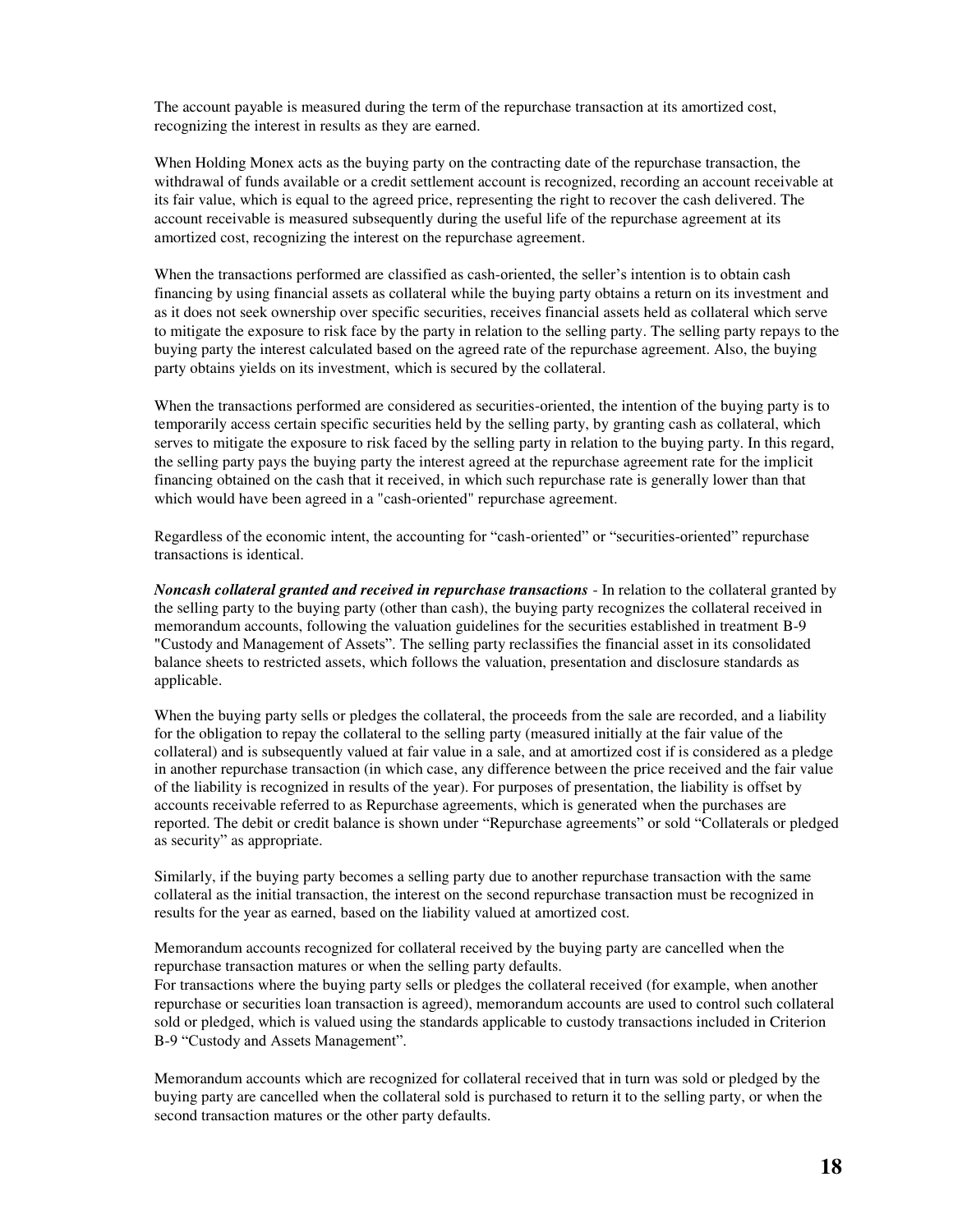*Securities lending –* Securities lending is an transaction in which the transfer of securities from the lender to the borrower is agreed, with the obligation to return such securities or other substantially similar on a certain date or at request of the lender, receiving as a consideration a premium. In this operation a collateral or guarantee by the lender to the borrower, other than cash is request and those allowed by current regulations.

The securities lending transactions for legal effects are considered as a sale, where an agreement is set to return the securities object of the operation on a fixed date. However, the economic substance of the securities lending transactions consists in that the borrower can temporarily access to certain types of securities where the collateral served to mitigate the exposure to risk which the borrower faced respect to the lender.

The securities lending transactions are recorder as follows:

On the contracting date of the securities lending, when the Financial Group acts as lender, the entry of the securities object of the loan transferred to the borrower as restricted is recognized in accordance to the valuation, presentation and disclosure accounting criterion.

The premium is initially recorded as a deferred charge, recognizing the receivable account or the cash entry. The amount of the accrued prize is recognized in results of the year through the effective interest method over the effective term of the transaction.

When the Holding Monex acts as the borrower on the contracting date of the securities loan, the Financial Group records the security subject matter of the loan received in memorandum accounts, following the valuation standards applicable to custody transactions in the accountant criterion B-9 issued by the Commission.

The security subject matter of the transaction, as well as the collateral pledged are presented as restricted, based on the type of financial assets in question.

The security subject matter received, as well as the collateral received are presented in memorandum account under the heading of "Collateral received".

*Derivative instrument transactions (held for trading) –* Holding Monex initially recognizes all of its derivatives as assets or liabilities (depending on the related rights and/or obligations) in the consolidated balance sheet at fair value, which is presumed to be equal to the price agreed in the transaction.

Transaction costs that are directly attributable to the purchase of the derivative are recognized directly in results.

Subsequently, all derivatives are valued at fair value without deducting any transactions costs incurred during the sale or any other type of disposal, recognizing the valuation effect in results for the period under "Gains/losses on financial assets and liabilities (net)".

The rights and obligations of derivatives that are traded in recognized markets or stock exchanges are considered to have matured when the risk position is closed, i.e., when an opposite derivative with the same characteristics is traded in such market or stock exchange.

The rights and obligations of derivatives that are not traded in recognized markets or stock exchanges are considered to have matured when they reach their maturity date, when the rights are exercised by either party or when the parties early exercise the rights in accordance with the related conditions and the agreed consideration is settled.

#### *Forward and future contracts held for trading:*

Forward and future contracts held for trading are those that establish an obligation to buy or sell an underlying asset on a future date at a pre-established amount, quality and price on a trading contract.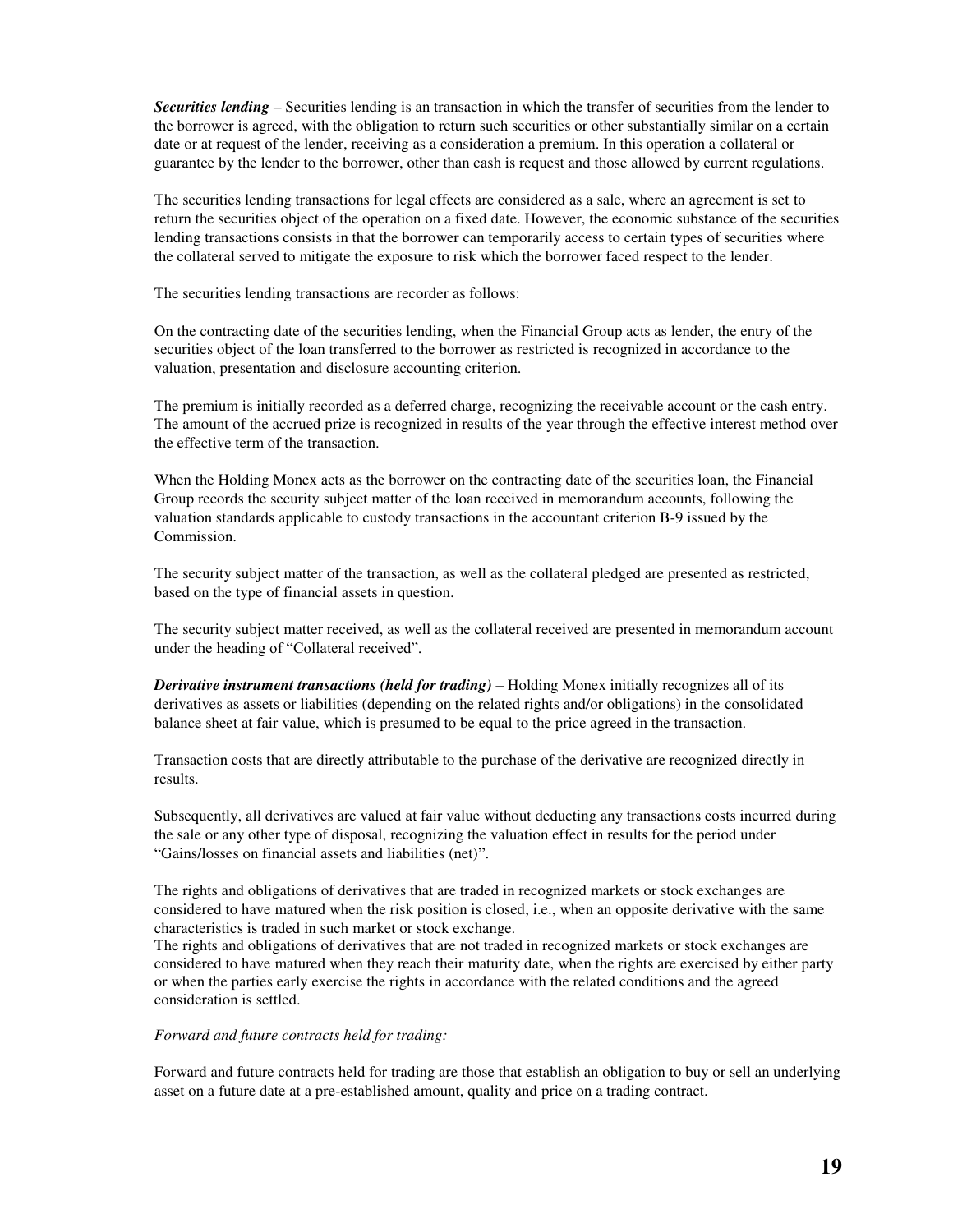Both forward and futures contracts are recorded by Holding Monex as assets and liabilities in the consolidated balance sheets at the exchange rate established in the related underlying asset purchase-sale contract, to recognize the right and the obligation to receive and/or deliver the underlying asset, and the right and the obligation to receive and/or deliver cash equivalent to the underlying asset specified in the contract.

Transaction costs that are directly attributable to the purchase of the derivative are recognized directly in results.

For forward contracts, the exchange difference between the exchange rate agreed in the contract and the monthly forward exchange rate, as well as the valuation effects, are recorded in the statement of income under "Gain/losses on financial assets and liabilities (net)".

For futures contracts, a margin account is created whose counterparty is a clearing house, so as to minimize counterparty credit risk.

The margin account given in cash, does not form part of the initial net investment of the derivative, which is accounted for separately from the derivative.

For financial statement classification purposes, with respect to derivative instruments that incorporate both rights and obligations, such as futures, forwards and swaps, such rights and obligations are offset and the resulting net debit or credit balances are recognized a derivative asset or liability, respectively.

#### *Option contracts:*

Options are contracts that, in exchange for a premium, grant the right, but not the obligation, to buy or sell a specified number of underlying instruments at a fixed price within a specified period. For the rights that grant the options are divided in purchase options (call) and sale options (put).

The holder of a call has the right, but not the obligation, to purchase from the issuer a specified number of underlying assets at a fixed price (exercise price) within a specified period.

The holder of a put has the right, but not the obligation, to sell a specified number of underlying assets at a fixed price (exercise price) within a specified period.

Options may be exercised at the end of the specified period (European options) or at any time during the period (American options); the exercise price is established in the contract and may be exercised at the holder's discretion. The instrument used to set this price is the reference value or underlying asset. The premium is the price paid by the holder to the issuer in exchange for the rights granted by the option.

Holding Monex records the premium paid/received for the option on the transaction date as an asset or liability. Any fluctuations in the fair value are recognized in the consolidated statements of income under Intermediation income. When an option matures or is exercised, the premium recognized is cancelled against results for the year, also under "Gains/losses on financial assets and liabilities (net)".

Recognized options that represent rights are presented, without offsetting, as a debit balance under the asset line item Derivatives. Recognized options that represent obligations are presented, without offsetting, as a credit balance under the liability line item Derivatives.

Trading option contracts are recorded in memorandum accounts at their exercise price, multiplied by the number of securities, distinguishing between options traded on the stock market from over-the-counter transactions, in order to control risk exposure.

All valuation gains or losses recognized before the option is exercised or before its expiration, are treated as unrealized and are not capitalized or distributed to stockholders until realized in cash.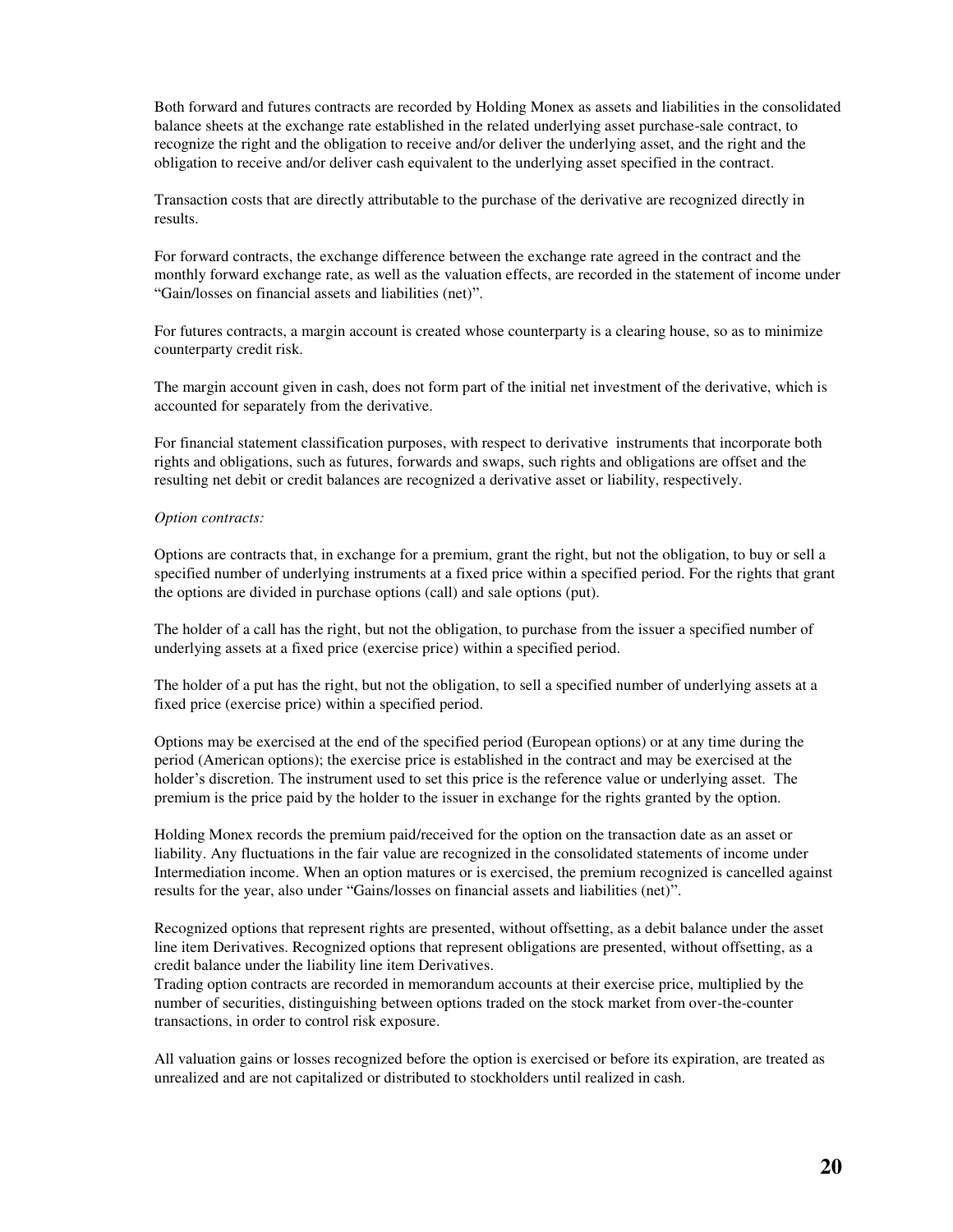#### *Swaps:*

A swap contract is an agreement between two parties establishing a bilateral obligation for the exchange of a series of cash flows within a specified period and on previously determined dates.

Swaps are initially recognized by Holding Monex in the balance sheet as an asset or liability, at fair value, which presumably is equal to the agreed-upon price.

Holding Monex recognizes in the balance sheet an asset and a liability arising from the rights and obligations of the contractual terms, valued at the present value of the future cash flows to be received or delivered according to the projection of the implicit future rates to be applied, discounting the market interest rate on the valuation date using curves provided by the price vendor, which are reviewed by the market risk area.

Transaction costs that are directly attributable to the purchase of the derivative are recognized directly in results.

Subsequently, all derivatives other than hedging derivatives are valued at fair value without deducting any transaction costs incurred during the sale or any other type of disposal, recognizing the valuation effect in the results of the year.

If the counterparty credit risk of a financial asset related to the rights established in the derivatives is impaired, the book value must be reduced to the estimated recoverable value and the loss is recognized in results of the year. If the impairment situation subsequently disappears, the impairment is reversed up to the amount of the previously recognized impaired loss, recognizing this effect in the results of the period in which this occurs.

A swap contract may be settled in kind or in cash, according to the conditions established.

The result of offsetting the asset and liability positions, whether debit or credit, is presented as part of the Derivatives line item.

*Embedded derivatives -* An embedded derivative is a component of a hybrid (combined) financial instrument that includes a non-derivative contract (known as the host contract) in which certain cash flows vary in a manner similar to that of an standalone derivative. An embedded derivative causes certain cash flows required by the contract (or all cash flows) to be modified according to changes in a specific interest rate, the price of a financial instrument, an exchange rate, a price or rate index, a credit rating or index, or other variables allowed by applicable laws and regulations, as long as any non-financial variables are not specific to a portion of the contract. A derivative that is attached to a financial instrument but that contractually cannot be transferred independently from that instrument or that has a different counterparty, is not an embedded derivative but a separate financial instrument.

An embedded derivative is separated from the host contract for purposes of valuation and to receive the accounting treatment of a derivative, only if all the following characteristics are fulfilled:

- a. The economic characteristics and risks of the embedded derivative are not clearly and closely related to the economic characteristics and risks of the host contract;
- b. A separate financial instrument that has the same terms of the embedded derivative would comply with the definition of a derivative, and
- c. The hybrid (combined) financial instrument is not valued at fair value with changes recognized in results (for example, a derivative that is not embedded in a financial asset or a financial liability valued at fair value should not be separated).

The effects of the valuation of embedded derivatives are recorded under the same line item in which the host contract is recorded.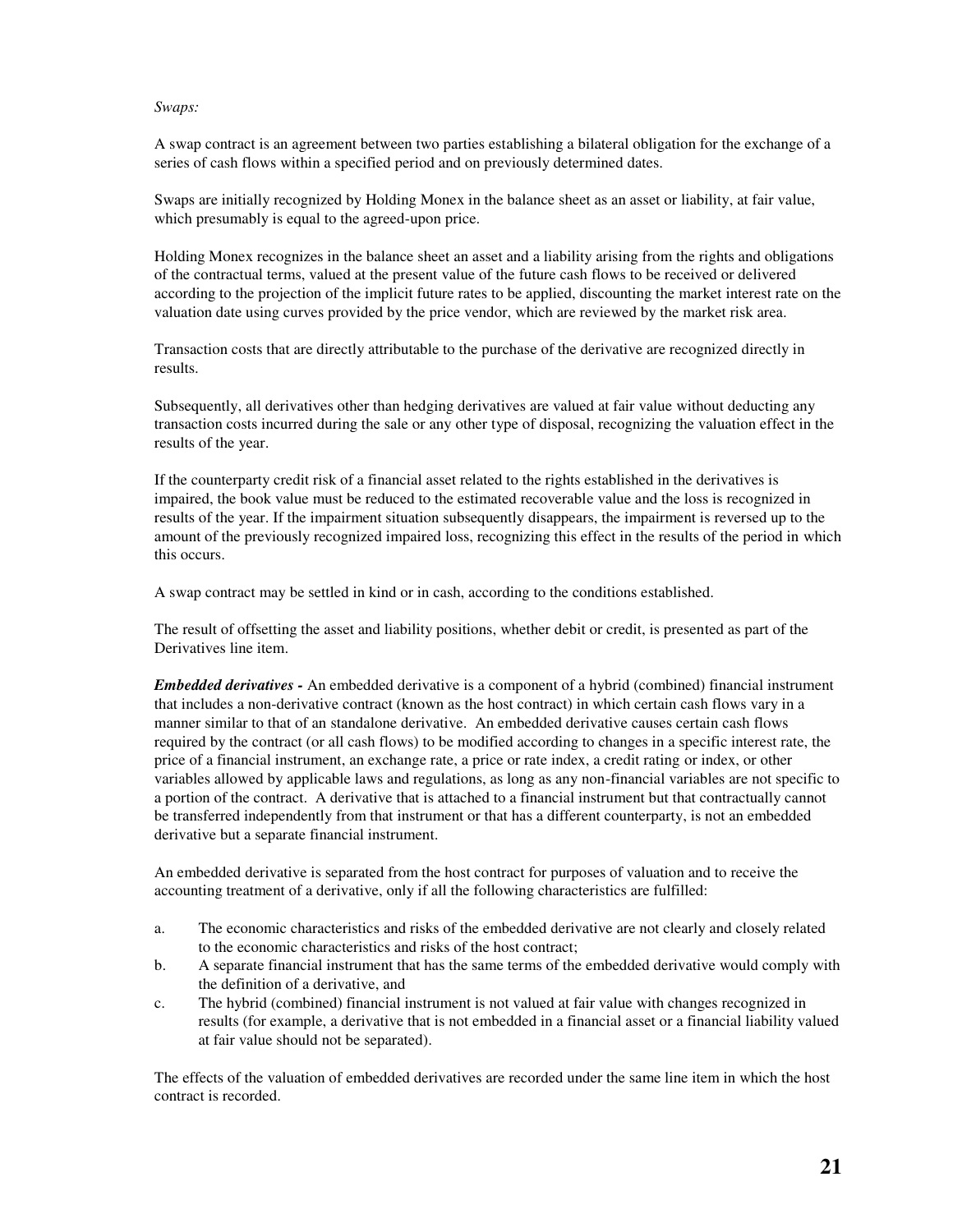A foreign currency embedded derivative in a host contract, which is not a financial instrument, is an integral part of the agreement and therefore clearly and closely related to the host contract provided that it is not leveraged, does not contain an optional component and requires payments denominated in:

- The functional currency of one of the substantial parties to the contract;
- The currency in which the price of the related good or service that is acquired or delivered is regularly denominated for commercial transactions around the world;
- A currency which has one or more characteristics of the functional currency for one of the parties.

*Foreign currency transactions -* Foreign currency transactions are recorded at the exchange rate in effect on the transaction date. Assets and liabilities denominated in foreign currency are adjusted at the year-end exchange rates determined and published by Banco de México (Central Bank).

Revenues and expenses from foreign currency transactions are translated at the exchange rate in effect on the transaction date, except for transactions carried out by the foreign subsidiaries, which are translated at the fixed exchange rate at the end of each period.

Foreign exchange fluctuations are recorded in the statements of income of the year in which they occur.

*Commissions collected and related costs and expenses -* The commissions collected for the initial granting of the loans are recorded as a deferred credit under deferred credits and advance collections, which is amortized against results of the year under Interest income using the straight-line method over the loan term.

The commissions collected for credit restructurings or renewals are added to any commissions recorded at loan origination, and are recognized as a deferred credit which is amortized in results using the straight-line method over the new term of the loan.

Any commissions recognized after the initial granting of the loans are those incurred as part of the maintenance of such loans, or those collected on loans which were not placed and are recognized in results at the time they are incurred or earned.

Incremental costs and expenses associated with the initial granting of the loan are recognized as a deferred charge, which are amortized to results as Interest expense during the same accounting period in which the revenues from commissions collected are recognized.

Any other cost or expense different from those described above, including those related to promotion, advertising, potential customers, management of existing loans (follow-up, control, recoveries, etc.) and other secondary activities related to the establishment and monitoring of credit policies, is recognized directly in results of the year as it is accrued and classified in accordance with the nature of the cost or expense.

*Performing loan portfolio -* Holding Monex applies the following criteria to classify loans within performing portfolio:

- Loans that are current in the payments of both principal and interest.
- Loans that do not demonstrate the characteristics of non-performing portfolio.
- Restructured or renewed loans, which were previously classified as non-performing loan portfolio, which have evidence of sustained payment.

*Non-performing loan portfolio* – Holding Monex applies the following criteria to classify uncollected loans as non-performing:

- a) Loans to borrowers are declared in bankruptcy.
- b) Loans whit outstanding principal, interest or both, with the following characteristics: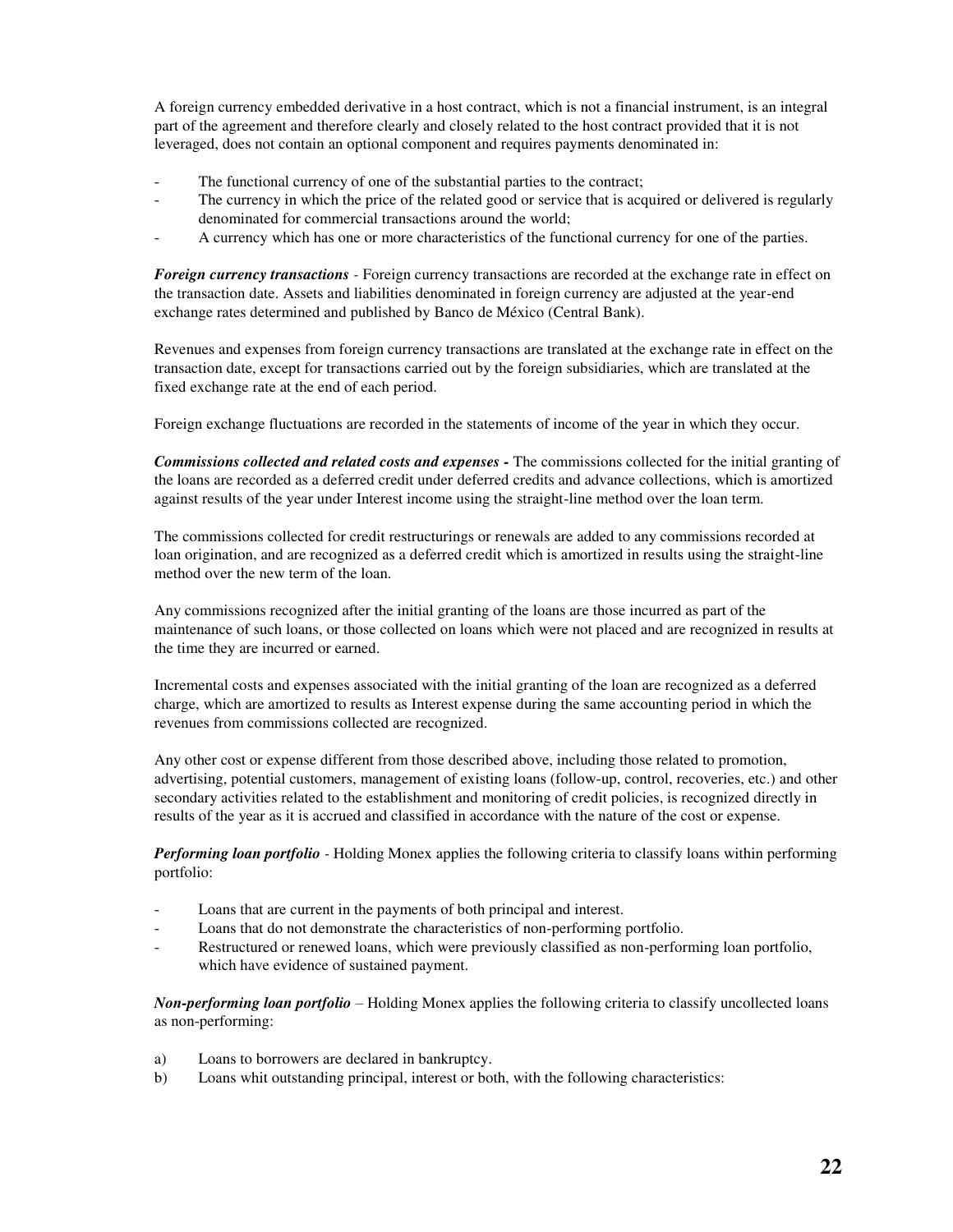- Loans with a single payment of principal and interest at maturity are classified as nonperforming 30 calendar days after the date of maturity.
- Loans with a single payment of principal at maturity and with periodic interest payments are classified as non-performing 90 calendar days after interest is due or 30 calendar days after principal is due.
- Loans, including housing loans whose principal and interest payments have been agreed in periodic installments are classified as non-performing 90 calendar days after they become due.
- Revolving credits for which the borrower has failed to render payment on two monthly billing periods, or, if the billing period is different from monthly, are 60 or more calendar days overdue.

Customer checking accounts and immediate collection documents.

- If the borrowers are declared in bankruptcy, except for those loans:
	- i. For which Holding Monex continues to receive payment under the terms of section VIII of Article 43 of the Bankruptcy Law, or
	- ii. That are granted under Article 75 in relation to Sections II and III of Article 224 of the Law.

The aforementioned loans are transferred to non-performing status when they exhibit any of the other characteristics listed above.

– Immediate collection documents referred to Accounting Criteria B-1, Funds available of the Commission if not timely collected (2 or 5 days as appropriate).

*Classification of loan portfolio and allowance for loan losses -* In accordance with the Provisions, the loan portfolio must be classified as commercial, housing loans and consumer loans. As of December 31, 2015, 2014 and 2013, Holding Monex has classified its loan portfolio as follows:

- a. Commercial: Direct or contingent loans, including bridge loans denominated in Mexican pesos, foreign currency, investment units or multiples of the minimum wage, together with any accrued interest, which are granted to corporations or individuals with business activities and are used in connection with commercial or financial activity; includes loans granted to financial entities (other than interbank loans with maturities of less than 3 business days), loans arising from factoring arrangements and leasing transactions executed with such corporations or individuals; loans granted to trustees who act under the protection of trusts, and the credit schemes commonly known as "structured" in which the net assets allow for the individual assessment of the risk associated with the scheme. Also, loans granted to states, municipalities and their decentralized agencies are included when they can be classified in accordance with applicable regulations.
- b. Housing loans: Direct loans granted to individuals denominated in Mexican pesos, foreign currency investment units or changes in minimum wages, together with the respective accrued interest, which are granted to individuals for housing improvements, but not for commercial housing speculation purposes including guaranteed liquidity housing loans and all loans granted to the Holding Monex's ex-employees.

Holding Monex recognizes reserves created to cover credit risks in conformity with such provisions, as follows:

#### *Commercial portfolio:*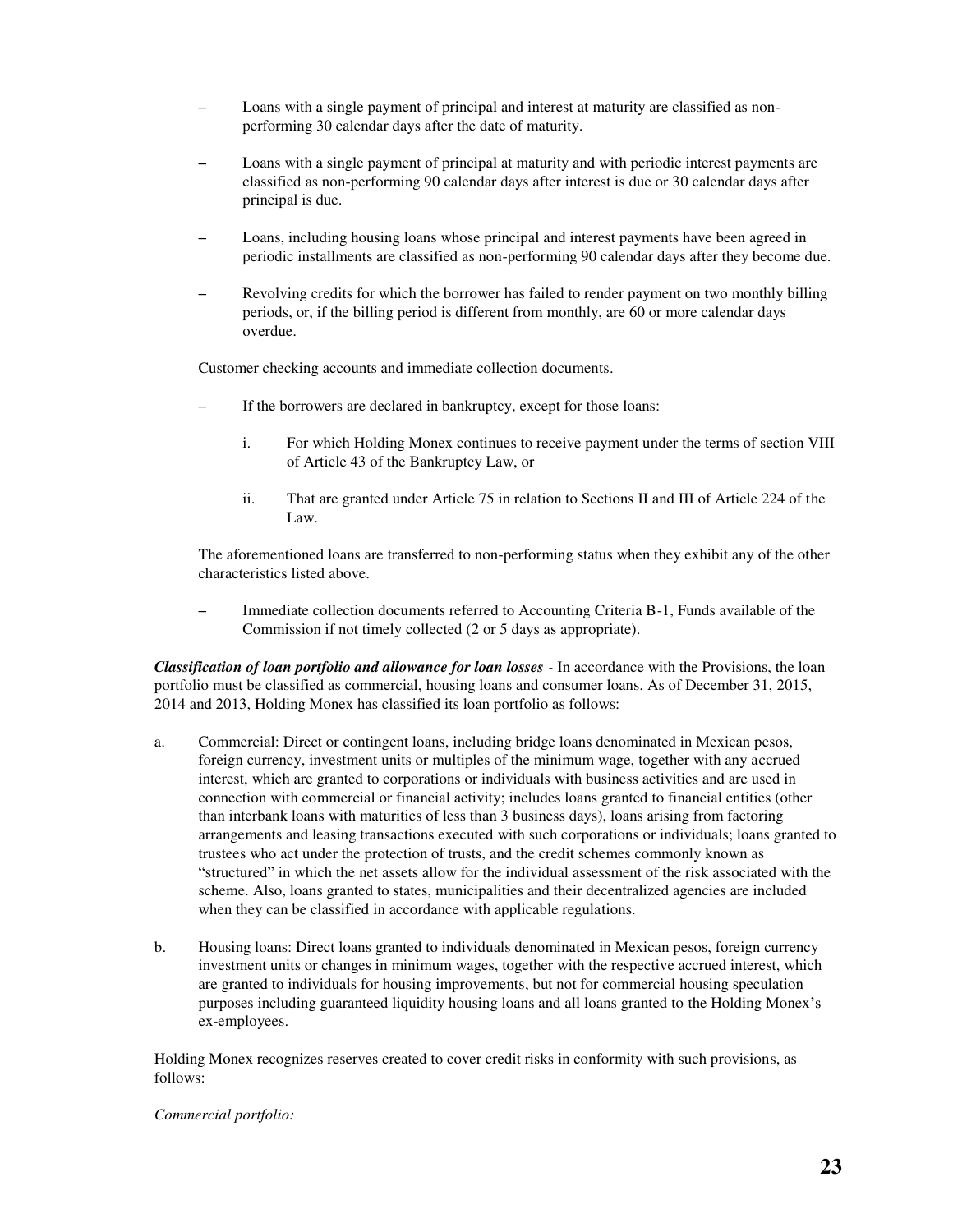In June 2013, the Commission issued the new regulatory methodology applicable to commercial loan portfolio credit reserves in line with the criteria recently published by the Basel Committee. This methodology is based on the estimation of expected losses so as to generate reserves instead of considering incurred losses, as was the case under the prior methodology, thereby permitting the early identification of certain sectorial risks.

The Expected Loss (PE) calculation considers the following three elements: (PE= EI\*PI\*SP), whereby the Default Exposure (EI) is the balance of revocable credit lines plus the unused portion of irrevocable credit lines. The Probability of Default (PI) is the probability of customer default, which considers quantitative and qualitative information. The Loss Severity (SP) is the percentage of the EI that would be lost in the event of credit default and depending on the warranties and portfolio type. Both items are explained in further detail below.

While the application of this methodology to the commercial portfolio was mandatory in December 2013, early application is permitted. Holding Monex exercised this option and applied the new methodology as of August 2013.

In accordance with the specific accounting criterion issued by the Commission, on August 31, 2013, Holding Monex recognized a charge to stockholders' equity under "retained earnings" in the amount of \$135 derived from the cumulative effect of adopting of this methodology.

At December 31, 2015, 2014 and 2013 the methodology for rating the commercial portfolio is as follows:

Before rating the loans included in its commercial credit portfolio, Holding Monex classifies them into one of the following groups, depending on whether they are granted to: a) states and municipalities; b) Projects with their own payment sources; c) Trustees acting under the auspices of trusts and which are not included in the preceding numeral, as well as "structured" credit schemes; d) Financial entities; e) Companies excluded from the preceding groups and individuals with business activities. In turn, this group is divided into the following sub-groups: b1) Customers with annual net revenues or sales denominated in Mexican pesos less than or equal to the equivalent of 14 million investment units (UDIs) and which can be "certified without delay" which is the case when late payments were not recorded for these borrowers with other institutions during the previous 12 months in credit bureau reports, and when no delays were reported for these customers with Holding Monex according to available information when the rating is determined. Likewise, the category of "certified with delay" can be used when a late payment not exceeding one day has been recorded for these borrowers with other institutions during the previous 12 months in credit bureau reports, or when a late payment not exceeding one day was recorded for these customers with Holding Monex according to available information when the rating is determined. b2) Customers with annual net revenues or sales denominated in Mexican pesos equal to or exceeding the equivalent of 14 million UDIs.

Holding Monex rates, creates and records allowances for loan losses for each of the loans included in its commercial loan portfolio. For this purpose, it utilizes the outstanding balance in effect on the final day of each quarter, which is adjusted to the methodology and information requirements established by the Commission.

The allowance for loan losses of each loan will be the result of applying the following expression:

$$
R_i = PI_i \times SP_i \times EI_i
$$

Where:

 $Ri =$  Amount of the allowance for loan losses to be created for the nth credit.

PIi = Probability of default of the nth credit.

- $SPi =$  Severity of loss of the nth credit.
- EIi = Exposure to default of the nth credit.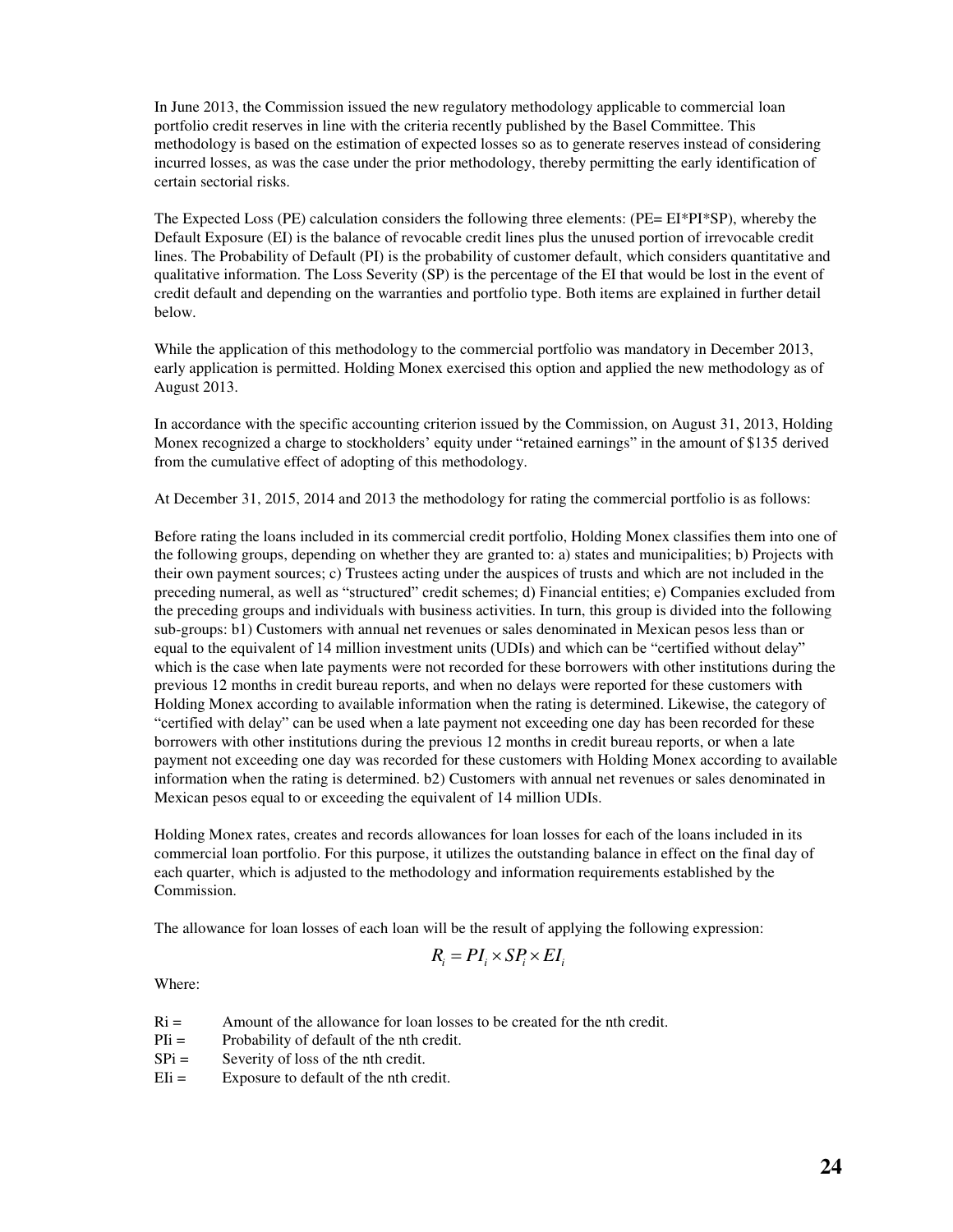The parameter EI, should calculated each month, the PIi; and the SPi at least each quarter.

a) The probability of default

Holding Monex estimates the probability of default of each loan (PI i), using the following formula:

$$
PI_{i} = \frac{1}{1 + e^{-(500 - TotalC rediScore_{i}) \times \frac{\ln(2)}{40}}}
$$

For purposes of the above:

The total credit score of each borrower will be obtained by applying the following:

*Total CreditScore*  $a = \alpha \times (Quantitative CreditScore) + (1 - \alpha) \times (Qualitative CreditScore)$ 

Where:

|          | <i>Quantitative Credit Score i = Is the score obtained for the nth borrower when evaluating the risk</i><br>factors established in the Provisions, as is applicable. |
|----------|----------------------------------------------------------------------------------------------------------------------------------------------------------------------|
|          | <i>Oualitative Credit Score I = Is the score obtained for the nth borrower when evaluating the risk</i><br>factors established in the Provisions, as applicable.     |
| $\alpha$ | $=$ is the relative weight of the quantitative credit score, calculated as<br>established by the Provisions.                                                         |

The *PI*<sup>*i*</sup> of loans granted to centralized federal, state and municipal entities and political parties is calculated by utilizing Appendix 21 or 22 of the Provisions, as the case may be. The  $PI_i$  of loans granted to state-owned financial entities and those outstanding to the federal public administration are calculated by utilizing Appendix 20 of the Provisions.

The *PI*<sup>*i*</sup> of loans granted to trusts, excluding projects with their own payment source and in which the resources of the trustor(s) can be clearly separated, and "structured" credit schemes in which the affected assets allow for an evaluation of the related credit risk or resources associated with the scheme concerned can be individually evaluated, is determined by utilizing the following:

- a. The methodology applicable to the underlying loans, when the trust's net worth is composed by loans for which it can provide Holding Monex with sufficient information to allow it to calculate the *PI<sup>i</sup>* of each loan in accordance with the current Provisions;
- b. The methodology detailed in Appendix 21 of the Provisions, whenever the assumptions detailed in the preceding numeral a) are not fulfilled.

In the case of trusts in which the trustor provides explicit or implicit support, but when the mechanisms referred to by the Provisions are not available, or structured schemes for which the risk cannot be individually evaluated, the  $PI<sub>i</sub>$  is calculated by utilizing the general methodology and considering the trustor(s) as the borrower or, if applicable, the structured scheme's resources and by using the net worth affected by the scheme as collateral, provided it fulfills the requirements established by Appendix 24 of the Provisions. In order to calculate the *PIi* of factoring transactions, Holding Monex determines which party is actually exposed to the credit risk.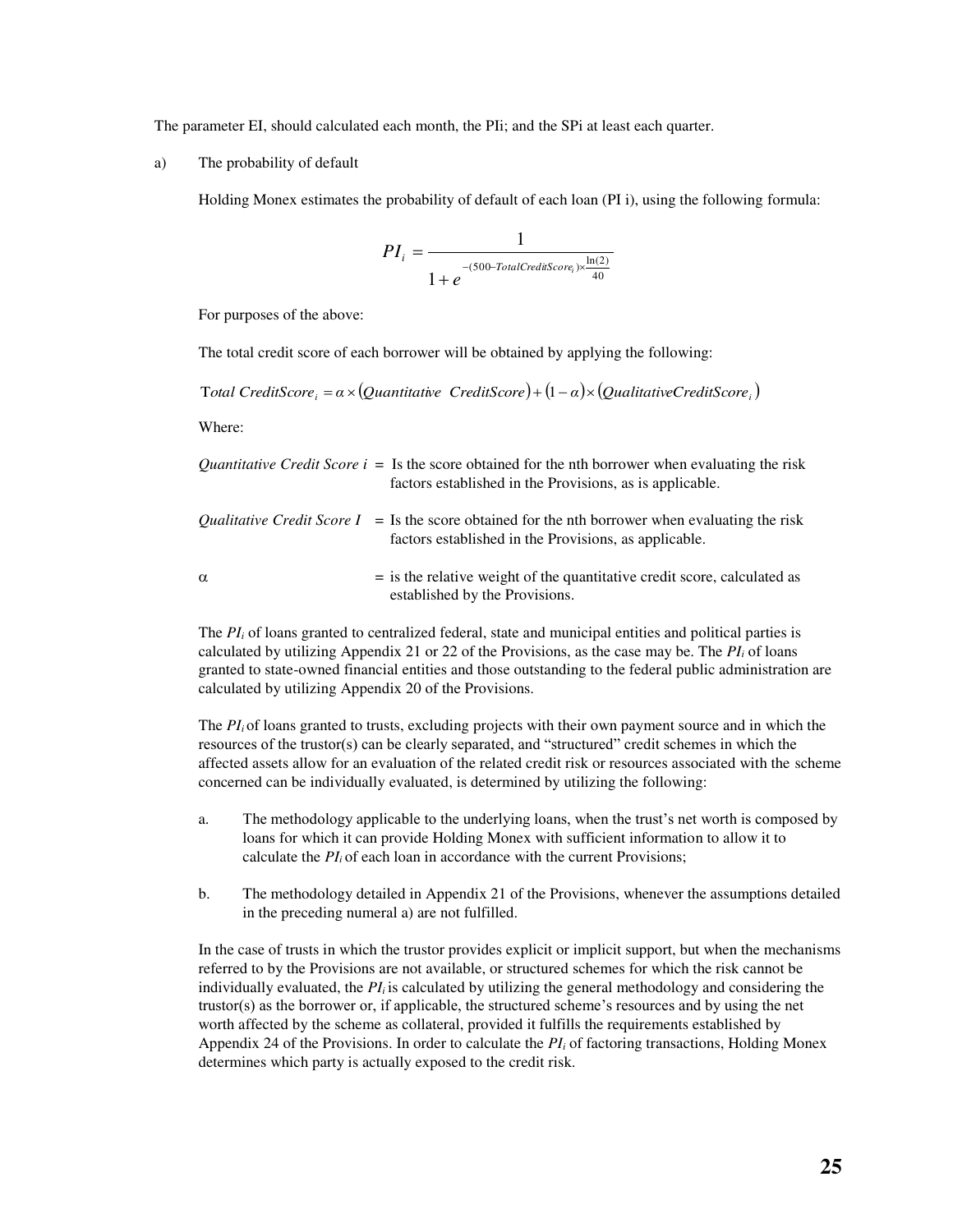For this purpose, it considers the party that transfers credit rights to Holding Monex and which is entitled to receive payment of the respective credit rights from the factoring institution and joint obligor. In this case, the *PIi* refers to:

- a) The entity liable for paying the credit rights, depending on the group to which it belongs according to the Provisions.
- b) The  $PI_i$  of the entity liable for paying the credit rights can be replaced by the  $PI_i$  of the factor when its joint and several liability is established in the document prepared to formalize the factoring transaction.

In any case, only credit rights that are not subject to conditions or controls under which the borrower can contest the payment may be considered.

Holding Monex uses the same PI, for all the loans due from the same borrowers. In cases in which there is a joint obligor in relation to the borrower's entire liability, the borrower's *PI<sup>i</sup>* may be replaced by that of the joint obligor or guarantor, which is determined by applying the respective methodology.

The reserve percentage is equal to 0.5% of the granted loan or represents a fraction of the total amount of each loan covered by a guarantee granted by:

- i. Federal public administration entities under direct budgetary control or programs derived from a federal law forming part of the federal spending budget.
- ii. Public trusts with the capacity of state-owned entities and which form part of the Mexican banking system when the loan is granted, as defined by the Provisions.
- iii. Counter-guarantee trusts.
- iv. The entity "Financiera Rural".
- v. The national infrastructure fund.
- vi. The national fund for agrarian, forestry, fishery and rural guarantees.
- vii. Trusts specifically created to share the credit risk with Holding Monex in which they act as trustor, as well as fiduciary development banking institutions with an express federal government warranty.
- viii. Any entity with an express federal government warranty.

Holding Monex assigns a *PIi* of 100 percent to the borrower in the following cases:

- i. When the borrower has a loan with Holding Monex that has been transferred to the overdue portfolio in accordance with the terms of criterion B-6, "Credit Portfolio", of the Provisions.
- ii. The above treatment is not applicable to obligations that are not recognized by the customer and for which a claim or clarification process exists. Similarly, it is not applicable to amounts of less than 5% of the borrower's total debt with Holding Monex when the rating is determined.
- iii. When it is likely that the borrower will not completely fulfill its credit obligations with Holding Monex; this assumption is fulfilled when:
	- a) Holding Monex determines that the loans payable by the borrower constitute a "distressed portfolio" in accordance with criterion B-6, "Credit Portfolio", of the Provisions, or
	- b) Holding Monex has requested that the borrower file for bankruptcy or if the borrower voluntarily decides to do so.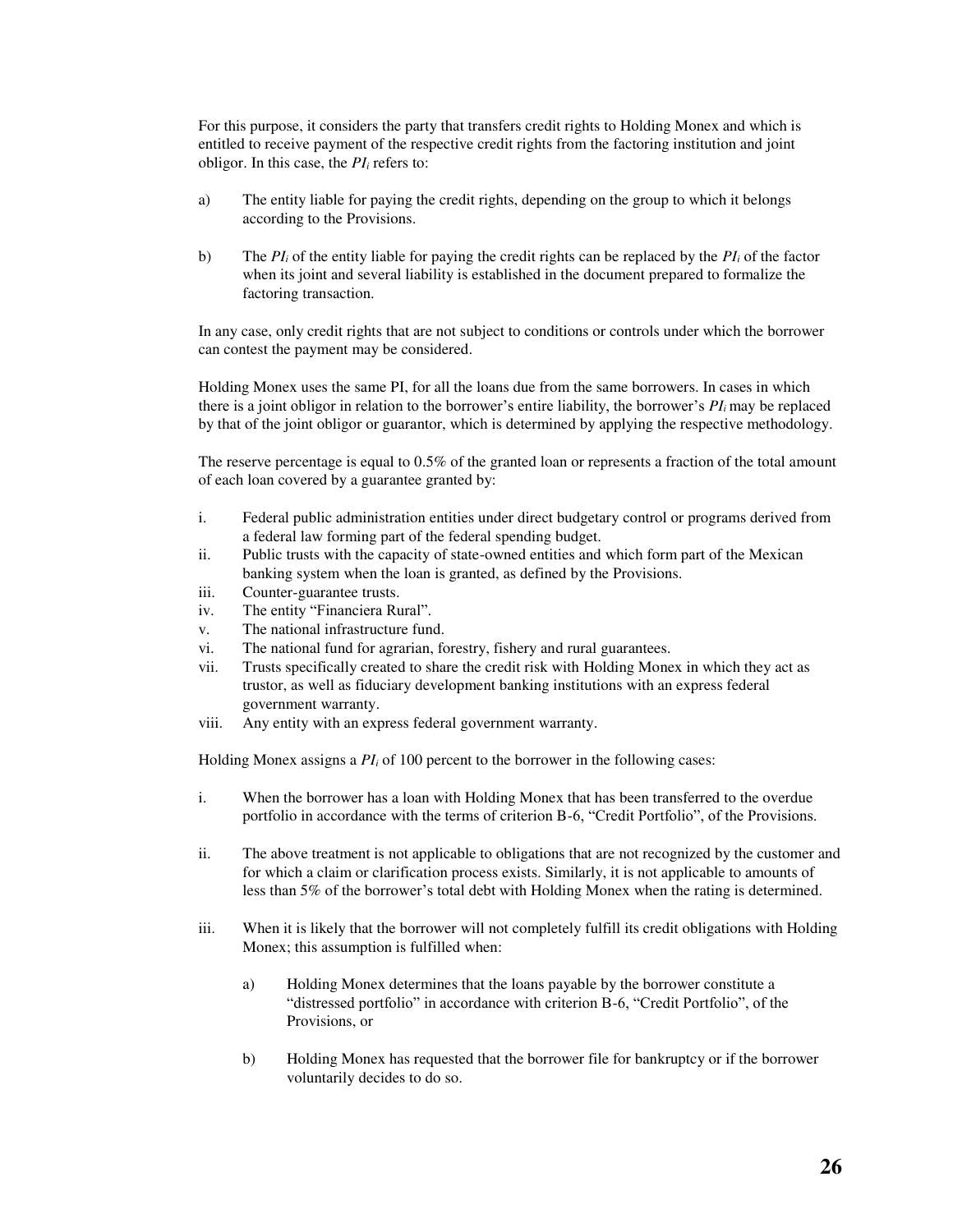- iv. If, for three consecutive months, Holding Monex fails to report a borrower to the credit bureau or if information related to the balance and behavior of the borrower's payment, which must be sent to the bureau, is not updated.
- v. If differences arise between the items reported by Holding Monex to the credit bureau and the data contained in Holding Monex' files, which indicates the delayed payments of Holding Monex during three consecutive months.
- vi. If Holding Monex fails to report the debt balances due from federal and municipal entities to the credit bureau during three consecutive months.
- vii. If Holding Monex had access to information that fulfills the maximum aging requirements and definitions detailed in Appendices 18, 20, 21 and 22 of the Provisions to enable it to estimate the probability of default, but systematically utilized ratings pertaining to the "Without Information" range to obtain a probability of default below the level that would have been estimated had all available information been utilized.

For the purposes of numerals iii, iv and v, Holding Monex provides credit bureaus with data and information for all the identity records of its borrowers and which are attributable to the same borrower.

Regarding the preceding numerals iii, iv, v and vi, once a  $PI_i$  of 100 percent has been assigned to the borrower, it must be maintained for a minimum period of one year as of the date on which the record omission or inconsistency is detected or when this information becomes out of date.

b. *Loss severity* 

The Loss Severity (*SPi*) is 45 percent for loans contained in the commercial loan portfolio and which lack actual or personal guarantees and those derived from the loan itself. Similarly, an *SPi* of 75 percent is applied to subordinated and syndicated loans that are contractually subordinated to those of other creditors for payment prioritization purposes. An *SPi* of 100 percent is applied to loans with payments that are 18 months or more past-due based on the settlement terms under the originally agreed terms.

Holding Monex applied the terms of the Provisions to loans covered by actual or personal guarantees and those derived from the loan itself.

c. *Default exposure*

The default exposure of each loan (*EIi*) is determined by considering the following factors:

i) Uncommitted credit lines that can be unconditionally canceled or automatically canceled at any time without Holding Monex giving prior notice, as long as they demonstrate that they are providing constant follow-up on the borrower's financial position and that their internal control systems allow the credit line to be canceled if the borrower's credit quality becomes impaired.

*EI i = Si* 

ii) For the other lines of credit which don't comply with any of the requirements of the paragraph before:

$$
EI_i = S_i * Max \left( \frac{S_i}{AuthorizedLine of Credit} \right)^{-0.5794}, 100\%
$$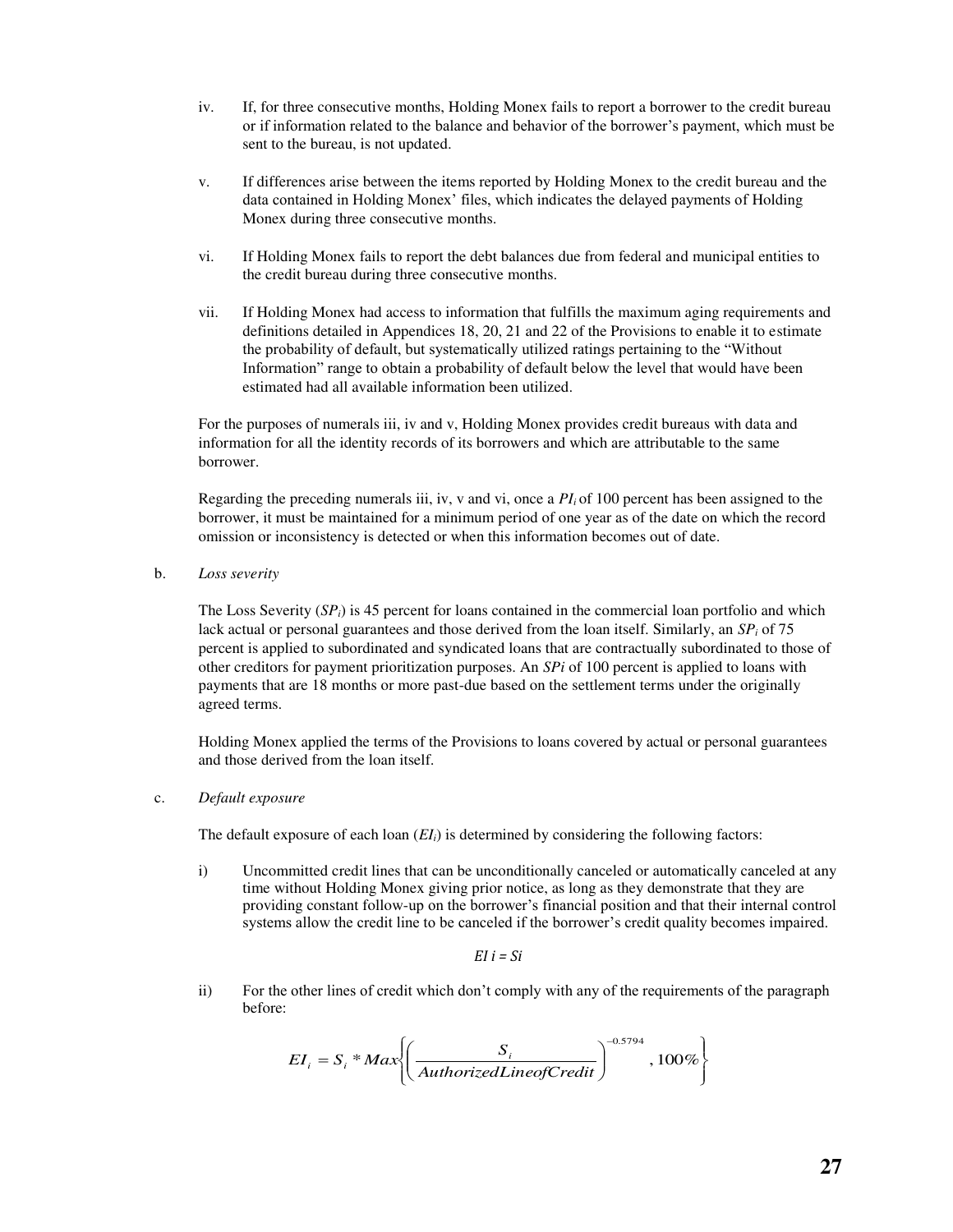#### Where:

*Si*: The unpaid balance of the nth credit at the classification date, which represents the amount of loan granted to the borrower, adjusted for accrued interest, less payments of principal and interest, as well as debt reductions, forgiveness, rebates and discounts granted. In any case, the amount subject to the classification must not include uncollected accrued interest recognized in memorandum accounts on the balance sheet, for loans classified in non-performing portfolio.

*Authorized Line of Credit:* The maximum authorized amount of the line of loan at the classification date.

The allowance for loan losses of commercial loan portfolio of a Multiple Purpose Financial Entity, 0020 in which the institutions held less than 99% of their capital stock, is calculated by multiplying the exposure to default by 0.5% in accordance to the Provisions.

#### *Loans granted under the terms of the Bankruptcy Law*

This methodology primarily focuses on credit enhancements provided in accordance with article 75 of the Bankruptcy Law in order to determine the Severity of the Loss by applying certain adjustment factors or discount percentages based on each type of admissible credit enhancement.

In the case of loans granted under the terms of section II of article 224 of the Bankruptcy Law, the Severity of the Loss is subject to the following treatment:

$$
SP_i = Max \left( Min \left( 1 - \frac{CreditEnhancements + AdjustedNetWorth}{Si}, 45\% \right), 5\% \right)
$$

Where:

*Credit Enhancements =* The credit enhancements provided pursuant to article 75 of the Bankruptcy Law by applying, as the case may be, the required adjustment factors or discount percentages based on each type of admissible enhancement.

*Adjusted Net Worth =* Net Worth, as defined by the Bankruptcy Law, after deducting the amount of obligations referred to by section I of article 224 of the aforementioned Law and applying a 40% discount to the resulting amount.

 $Si$  = The outstanding balance of loans granted under the terms of section II of article 224 of the Bankruptcy Law at the rating date.

In the case of loans granted under the terms of section III of article 224 of the Bankruptcy Law, the Severity of the Loss is subject to the following treatment:

$$
SP_i = Max(Min \left(1 - \frac{AdjustedNetWorth}{Si} \right) 45\%), 5\% )
$$

Where:

*Adjusted Net Worth =* Net Worth, as defined by the Bankruptcy Law, by deducting the amount of the obligations referred to by sections I and II of article 224 of that Law and applying a 40% discount rate to the resulting amount.

 $Si$  = The outstanding balance of loans granted under the terms of section III of article 224 of the Bankruptcy Law at the rating date.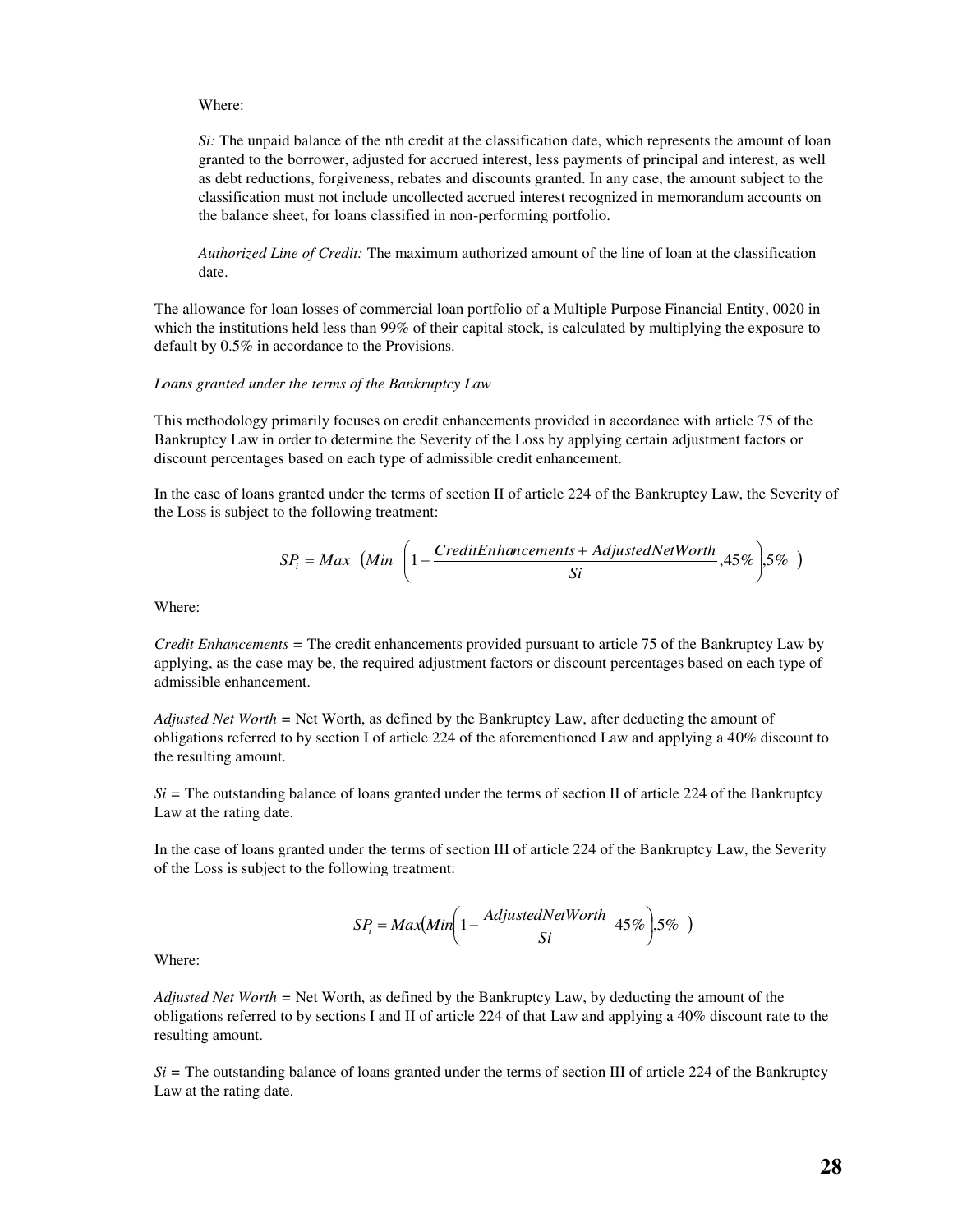#### *Housing loan portfolio:*

When classifying the housing loan portfolio, Holding Monex considers the type of loan, the estimated probability of default of the borrowers, the severity of the loss associated with the value and nature of the loan's collateral and the exposure to default.

Furthermore, Holding Monex rates, calculates and records the allowances for loan losses on the housing loan portfolio as follows:

*Due and Payable Amount-* Amount which the borrower is obligated to pay in the agreed billing period without considering any previous due and payable amounts that were not paid. If the billing is semi-monthly or weekly, the due and payable amounts of the two semi-monthly payments or four weekly payments in the month, respectively, must be added up so that the due and payable amount reflects a monthly billing period.

The discounts and rebates may reduce the due and payable amount only when the borrower complies with the conditions required in the credit contract for such purpose.

*Payment made*- Includes total payments made by the borrower in the billing period. Write-offs, reductions, amounts forgiven, rebates and discounts made to the loan or group of loans are not considered as payments.

If the billing is semi-monthly or weekly, the two semi-monthly payments or four weekly of a month, respectively, must be added up so that the payment made reflects one full monthly billing period. The variable "payment made" must be greater than or equal to zero.

*Value of the Home Vi* - The value of the home at the time of the credit origination, restated in accordance with the following:

- I. For loans originated dated prior to January 1, 2000 in two stages:
	- a) First stage, through of General Minimum Wage (SMG)

Value of Home 1st stage = 
$$
\frac{SMG \ 31 - Dec - 1999}{SMG \ month \ of \ origination}
$$
 x Value of Home at Origination

Where:

Value of the home in the origination corresponds to the value of the home known by the valuation at the time of loan origination.

b) Second stage, through of the monthly National Consumer Price Index (INPC)

Value of Home = 
$$
\frac{INPC \text{ month of classification}}{INPC \text{ 01/Enc/2000}} \times Value \text{ of Home at Origination}
$$

II. For loans origination dated from January 1,2000 pursuant to subsection b) of numeral I above.

Value of Home = 
$$
\frac{INPC_{month of classification}{INPC_{month of organization}} \times Value of Home at Originalion
$$

In any case, the home value at the time of the origination may be restated based on a formal appraisal.

*Credit Balance S<sub>i</sub>* - The unpaid balance at the classification date, which represents the amount of the loan granted to the borrower, adjusted for accrued interest, less any insurance payments which were financed, collections of principal and interest, as well as reductions, amounts forgiven, rebates and discounts granted, as the case may be.

In any case, the amount subject to rating shall not include accrued interest receivable recognized in memorandum accounts on the balance sheet of non-performing loans.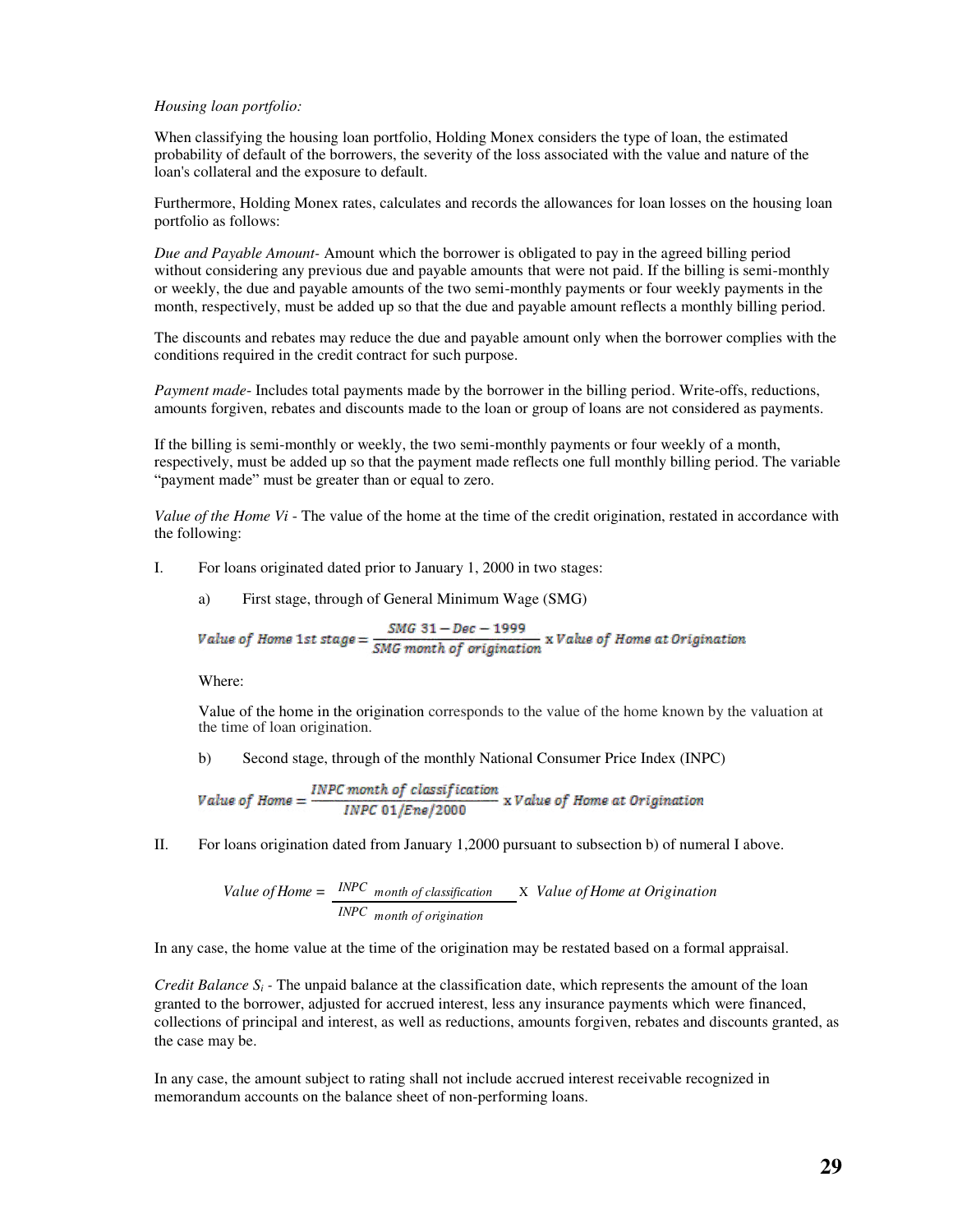*Days in Arrears*- Number of calendar days at the classification date during which the borrower did not fully settle the due and payable amount under the terms originally agreed.

This variable should be expressed as an integer and must be greater than or equal to zero.

*Credit Denomination (MON) -* This variable will take the value of one (1) when the housing loan is denominated in UDI's, minimum wages or a currency other than Mexican pesos, and zero when it is denominated in pesos.

*Completion of File (INTEXP)* - This variable will take the value of one (1) if the selling party of the real estate property participated in obtaining the proof of income or in contracting the appraisal, and zero in any other case.

The total amount of reserves to be created by Holding Monex will be equal to the reserves for each loan, as follows:

$$
R_{\vec{l}}{=}PI_{\vec{l}}{\times}SP_{\vec{l}}{\times}EI_{\vec{l}}
$$

Where:

*Ri*= Amount of reserves to be created for the nth credit.  $PI_i =$  Probability of default on the nth credit. *SPi =* Severity of the loss on the nth credit*.* 

*EIi =* Exposure to default on the nth credit.

#### *Evidence of sustained payment:*

When the loans are recorded as non-performing loans, Holding Monex maintains such loans at this level until it obtains evidence of sustained payment, which occurs when at least three consecutive installments covering the required amounts of principal and interest are received on a timely basis, or, in case of loans with amortizations covering periods longer than 60 calendar days, the payment of one installment.

In all cases, it must be established that the borrower has the capacity to pay based on the following: the probability of intrinsic default of the borrower, the credit enhancements granted to restructured or renewed loans, payment preference over other creditors and liquidity of the borrower before the new structure of the financing.

#### *Distressed portfolio:*

For disclosure proposes in the financial statements, Holding Monex considers distressed portfolio commercial loans for which it is determined that, based on current information and events as well as the results of the loan review process, there is significant possibility that the outstanding principal and interest balances of the loan may not be recovered in full in accordance with the terms and conditions originally agreed. Both the performing and non-performing portfolio are likely to be identified as distressed portfolio.

#### . *Restructuring processes and renewals –*

A restructuring process is a transaction derived from any of the following situations:

- a) The extension of the guarantees covering the loan in question, or
- b) The modification of the original loan conditions or payment scheme, including the following:
	- The modification of the interest rate established for the remaining loan period;
	- The change of currency or unit of account, or
	- The concession of a grace period regarding the payment obligations established according to the original loan terms, unless this concession is granted following the conclusion of the originally agreed period, in which case it is considered as a renewal.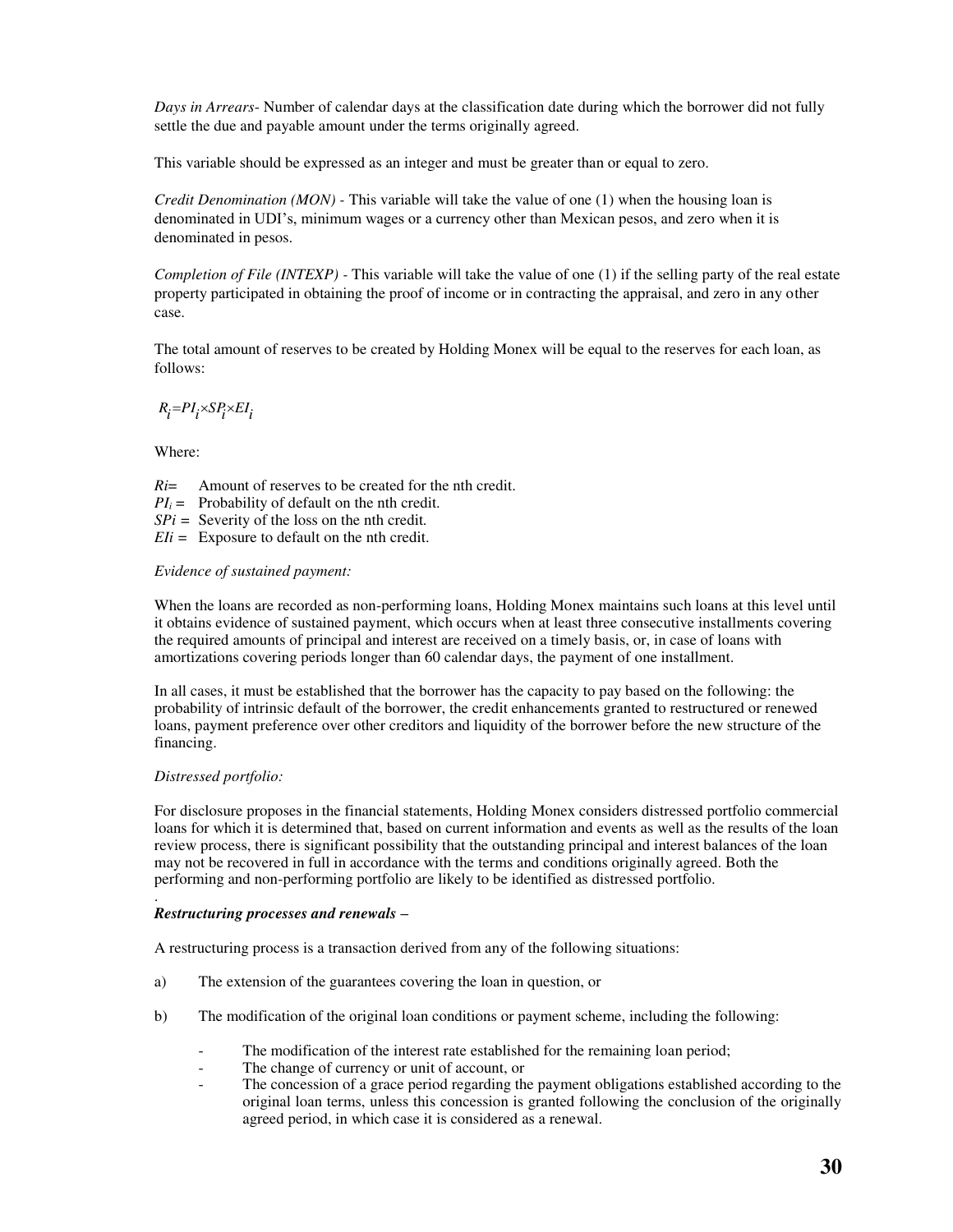Restructuring processes are not considered as those which, at the restructuring date, indicate the full settlement of payable principal and interest and only modify one or more of the following original loan conditions:

*Guarantees:* only when they imply the extension or substitution of guarantees for others of better quality.

*Interest rate:* when the agreed interest rate is improved.

*Currency:* as long as the respective rate is applied to the new currency. *Payment date:* as long as the change does not mean exceeding or modifying payment periodicity. The change of payment date must not, under any circumstances, allow the omission of payments in any period.

A renewal is a transaction that extends the loan period either during that period or at maturity, or when a loan is settled at any time by using the proceeds generated by another loan contracted with the same entity in which the same debtor or another party with which it has equity relationships is involved and constitutes a common risk. A loan is not considered to have been renewed when resources are utilized during the period of a preestablished credit line.

Overdue restructured or renewed loans remain in the overdue portfolio until evidence of sustained payment is obtained; i.e., the borrower makes at least three consecutive installments on a timely basis which covers the total due amount of principal and interest, or, in the case of loans with payments covering periods exceeding 60 calendar days, one payment, as established by the accounting criteria issued by the Commission.

The loan payments referred to by the preceding paragraph must cover at least 20% of principal or the total amount of any kind of accrued interest in accordance with the restructured or renewal payment scheme. For this purpose, the accrued interest recognized in memoranda accounts will not be considered.

If, in the case of a restructuring process or renewal, different loans granted to the same borrower are consolidated into a single loan, the total debt balance resulting from the restructuring process or renewal must receive the treatment applicable to the lowest rated loan in the restructuring.

Performing loans other than those with a single principal payment and interest payments that are either periodic or made at maturity and are restructured or renewed without at least 80% of the original loan period having elapsed, are only classified as current when the borrower has a) paid all accrued interest, and b) paid the original loan principal amount that was payable at the renewal or restructuring date.

If any of the conditions described in the preceding paragraph are not fulfilled, loans are considered as nonperforming when they are restructured or renewed and until such time as evidence of sustained payment is obtained.

Performing loans other than those with a single principal payment and interest payments that are either periodic or made at maturity, which are restructured or renewed during the final 20% of the original loan period are only classified as performing portfolio when the borrower has a) paid all accrued interest, b) paid the original loan principal amount which was payable at the renewal or restructuring date, and c) paid 60% of the original loan.

If any of the conditions described in the preceding paragraph are not fulfilled, loans are classified as nonperforming when they are restructured or renewed and until such time as evidence of sustained payment is obtained.

Loans with a single principal payment and interest payments that are either periodic or made at maturity, which are restructured or renewed during the loan period or renewed at any time, are classified as part of the non-performing portfolio until such time as evidence of sustained payment is obtained.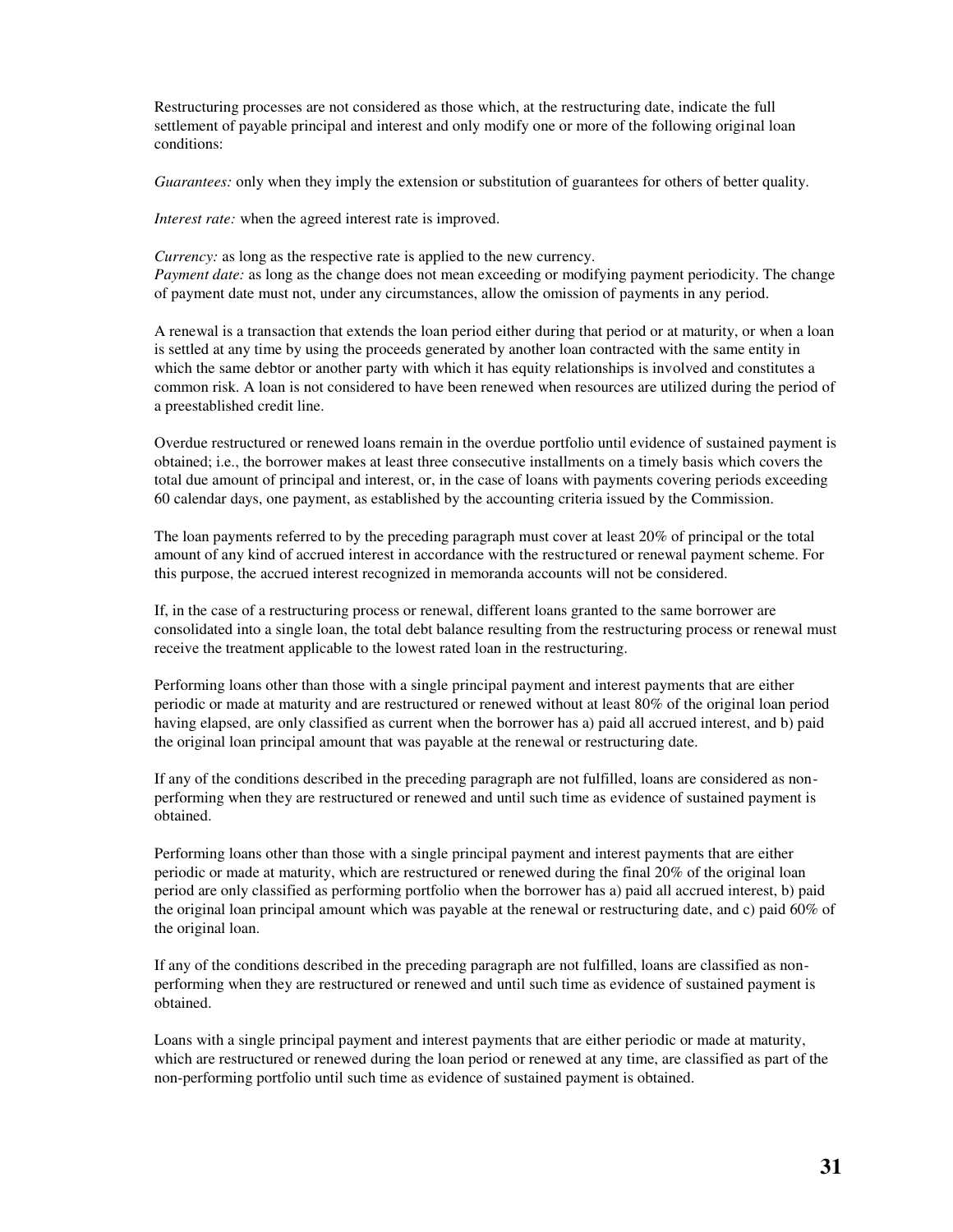Loans that are initially defined as revolving and which are restructured or renewed at any time are only classified as performing when the borrower has settled all accrued interest, the loan has no overdue billing periods and when elements exist to justify the debtor's payment capacity; i.e., when it is highly likely that a debtor will settle this payment.

*Other receivables accounts, net* - These items primarily represent receivable amounts derived from the purchase-sale of currency in which immediate settlement was not agreed (value date exchange transactions). These transactions are recorded on the day they are agreed and settled within a period of 24, 48 or 96 hours.

Holding Monex has a policy of reserving those accounts receivable identified and not identified within 90 days and 60 days, following the initial recording, respectively.

*Furniture and fixtures, net* - Furniture and fixtures are recorded at acquisition cost. The related depreciation and amortization are recorded by applying a percentage determined based on their estimated economic useful life.

*Investments in Equity -* Permanent investments made by Holding Monex in entities where it has neither control, nor joint control, nor significant influence, are initially recorded at acquisition cost. Any dividends received are recognized in current earnings, except when they are taken from earnings of periods prior to the acquisition, in which case, they are deducted from the permanent investment.

*Other assets* - Other assets are mainly represented by software, advance payments, operational deposit and intangible assets identified in the acquisition of Tempus and Monex Europe.

The amortization of the software and the assets with finite useful lives is calculated using the straight line method over their estimated economic useful life.

Furthermore, the heading "Other assets" includes financial instruments of the pension and retirement fund held in a trust administrated by Holding Monex. Those investments in the fund are maintained to cover the obligations for severance and seniority premiums of employees.

Investments in securities acquired to cover the severance and seniority premium are recorded at fair value.

For the purposes of presentation in the financial statements, if the investment in securities acquired to cover the pension plan and seniority premium exceed the liability recognized, such excess will be presented under the heading of "Other assets". If assets are less than related obligations, such balance is included in the heading "Sundry creditors and other accounts payable". As of December 31, 2015, 2014 and 2013, the balance applicable to Holding Monex is presented by decreasing the heading of "Sundry creditors and other payables".

*Goodwill* - Goodwill is mainly attributable to the excess of the purchase price paid over the fair value of the net assets of Tempus and Monex Europe as of their acquisition date (November 23, 2010 and July 2, 2012, respectively), which is not amortized but is subject to impairment tests at least once a year.

*Impairment of long-lived assets in use* - Holding Monex reviews the book value of long-lived assets in use for impairment when there are indicators that the net carrying amounts of the assets may not be recoverable. The impairment is recorded to the extent that the book value of the asset exceeds the recoverable amount, which is defined as the higher of the present value of net future cash flows or the estimated sales price. The impairment indicators considered for this purpose are, among others, operating losses or negative cash flows generated during the period which, if combined with a history or projection of losses, depreciation and amortization charged to results as revenue percentages, are significantly higher than those of prior years, the services rendered, competition and other economic and legal factors.

*Deposits -* This heading is composed by call deposits made by the general public, including money market funds, saving accounts and current account deposits. Interest is recognized in results when accrued.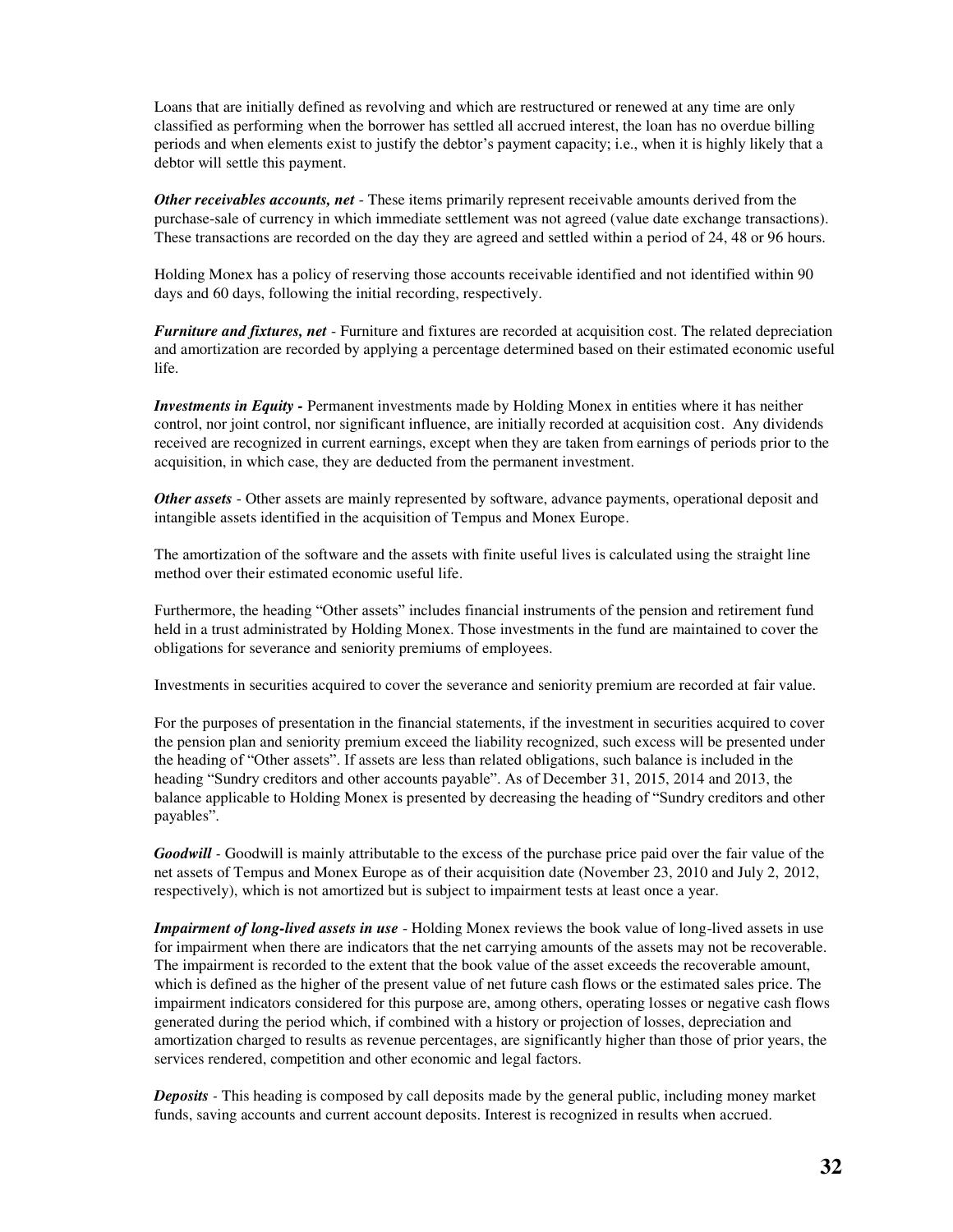The deposits include, among others, certificates of deposit removable preset days and promissory notes payable at maturity, such deposits shall be broken down into the balance sheet as of the general public and raised through market transactions money, the latter referring to deposits made with other financial intermediaries, as well as treasuries of corporations and government entities.

The debt securities issued will be presented as a separate category, as part of these, bank bonds. Interest is recognized in results when accrued.

*Issuance of notes payable -* Include debt securities issued through a public offering by Holding Monex and the Bank. Interest is recognized in results when incurred.

*Interbank loans and those from other entities -* Direct short and long-term loans received from Mexican banks are recorded under this heading, together with loans obtained from development banks. Interest is recognized in results when accrued.

*Remittances payable* - At December 2013 represents the balance of outstanding remittances payable by Holding Monex, which are paid to beneficiaries in Mexican pesos or U.S. dollars through a network of wire transfer agencies or the petty cash funds delivered to Holding Monex by agencies to settle remittances. As of December 2015 and 2014 Holding Monex don't have remittances operations due to the sell of Pagos Intermex.

*Obligations arising from settlement of transactions - Represent amounts payable for currency purchase-sale* transactions in which no immediate settlement is agreed, (foreign exchange trading value date). They are recorded on the day that are negotiated and settled to within 24, 48 or 96 hours.

*Provisions* - Provisions are recognized when there is a present obligation derived from a past event, for which the use of economic resources is deemed probable, and can be reasonably estimated.

*Employee benefits -* Employee benefits are those granted to personnel and/or their beneficiaries in exchange for the services rendered by the employee, which include all kinds of remuneration earned, as follows:

- i. *Direct employee benefits* Direct employee benefits are calculated based on the services rendered by employees, considering their most recent salaries. The liability is recognized as it accrues. These benefits include mainly statutory employee profit sharing *(*PTU) payable and incentives (bonds).
- ii. *Employee benefits from termination, retirement and other* The liability for seniority premium, pensions and severance for termination of the employment relationship is recorded as accrued, which is calculated by independent actuaries based on the projected unit credit method using nominal interest rates.
- iii. *Statutory employee profit sharing (PTU) -* PTU is recorded in the results of the year in which it is incurred. As a result of the 2014 Tax Reform as of December 31, 2015 and 2014, PTU is determined based on taxable income, according to Section I of Article 10 of the Income Tax Law. Deferred PTU is derived from temporary differences that result from comparing the accounting and tax bases of assets and liabilities and is recognized only when it can be reasonably assumed that a liability may be settled or a benefit is generated, and there is no indication that circumstances will change in such a way that the liabilities will not be paid or benefits will not be realized.

PTU and deferred PTU is presented in the consolidated statement of income under "Administrative and promotional expense".

*Income taxes* - Income Tax ("ISR") and bossiness flat tax (IETU) are recorded in the results of the year in which they are incurred. In order to recognize deferred income tax, financial and tax projections are used to determine whether Holding Monex and its subsidiaries will incur ISR so as to recognize the respective deferred tax. Holding Monex determines deferred tax by considering temporary differences, tax losses and tax credits from the initial recognition of these items and through the end of each period. The deferred tax derived from temporary differences is recognized by utilizing the asset and liability method, which compares the accounting values of assets and liabilities to the corresponding tax bases. This comparison generates deductible and accruable temporary differences which are added to unapplied tax losses and the tax benefit derived from the allowance for loan losses pending deduction for tax purposes.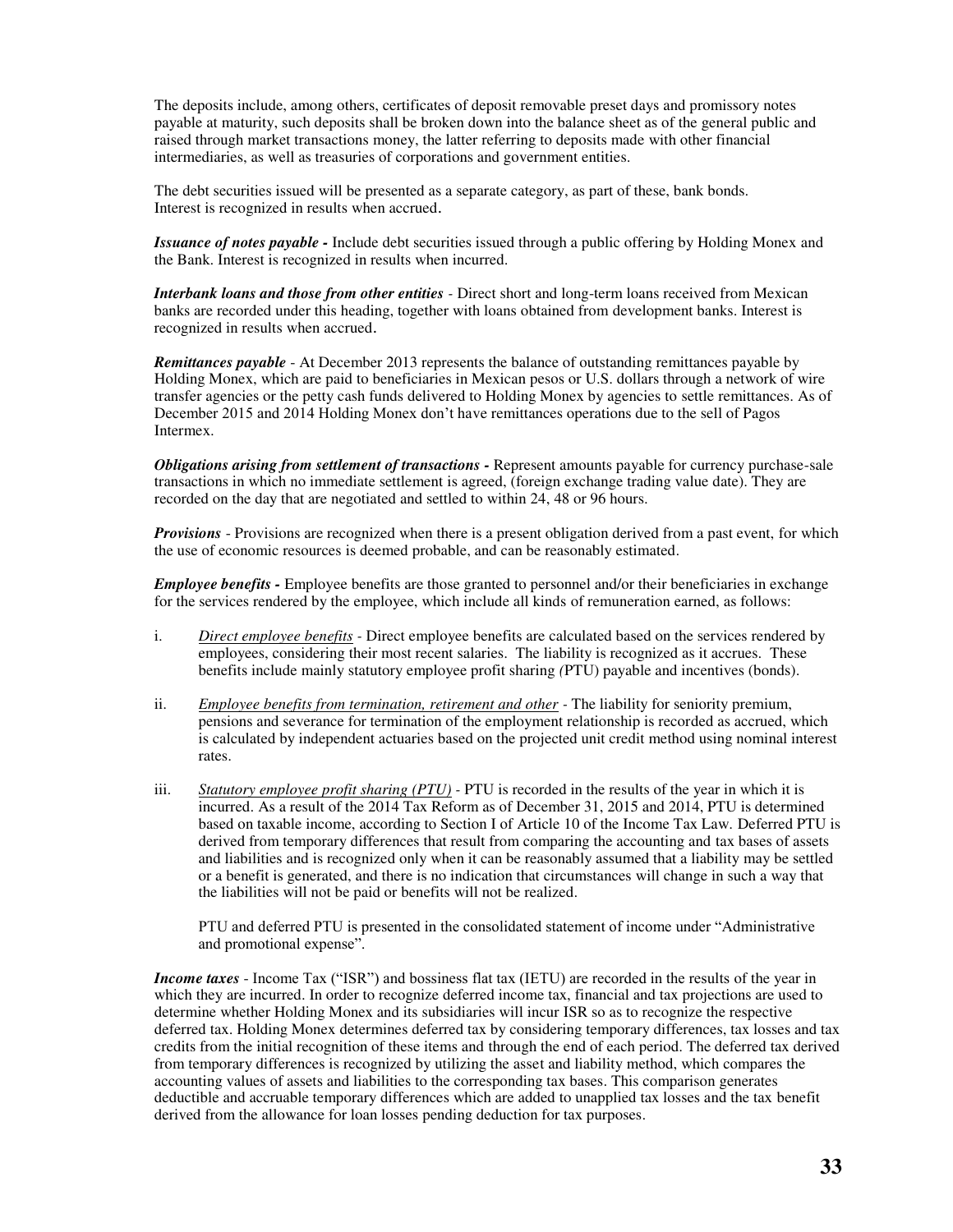The tax rate is then applied to the items that will be subsequently reversed. The amounts derived from these three items relate to the recognized deferred tax asset or liability.

Management records a deferred tax asset estimate so as to only recognize the deferred tax asset that is highly likely to be recovered in the short-term. This criterion is solely applicable to the tax benefit derived from the allowance for loan losses pending deduction for tax purposes that Holding Monex estimates will be realized, while considering that these differences are temporary based on the financial and tax projections it prepares. Accordingly, the tax benefit is not fully recorded. Deferred tax is recorded to results or stockholders' equity depending on the item giving rise to the current or deferred tax.

As a result of the 2014 Tax Reform, as of December 31, 2013 deferred IETU is not recognized.

*Financial margin -* The financial margin of Holding Monex is composed of the difference between total interest income less interest expense.

Interest income is composed of the yields generated by the loan portfolio, based on the terms established in the contracts executed with the borrowers, the agreed interest rates, the repayment of interest collected in advance, and the premiums or interest on deposits in financial entities, bank loans, margin accounts, investments in securities and repurchase agreements, as well as debt placement premiums, commissions charged on initial loan grants, and net equity instrument dividends.

Interest expense is composed of premiums, discounts and interest on deposits in Holding Monex, bank loans, repurchase agreements and securities loans. The amortization of costs and expenses incurred during the origination of the loan granting is also included under interest expense.

Both interest income and expense are periodically adjusted based on the market situation and the economic environment.

Loan interest is recognized in the statements of income as it is accrued and is based on the periods established in contracts executed with borrowers and agreed interest rates, which are normally periodically adjusted in accordance with market and general economic conditions.

*Recognition of revenues derived from securities transactions and the result of the purchase-sale of securities -* The commissions and tariffs generated by transactions performed with customers' securities are recorded when the transaction is agreed. The results derived from the purchase-sale of securities are recorded when each transaction is performed.

The gains or losses resulting from currency purchase-sale transactions are recorded in the statements of income under the "Gains/losses on financial assets and liabilities (net)".

*Comprehensive income* - Comprehensive income presented in the accompanying statements of changes in stockholders' equity is the result of transactions other than those carried out by Holding Monex stockholders during the period and consists of the effect from the valuation of securities available for sale, adjustment for the change of the financial effect from the new methodology of commercial portfolio rating, the cumulative effects from conversion and the net income.

*Expenses* - Expenses are recognized as they accrue.

*Statement of cash flows* - In accordance with to D-4 of the criteria of the Provisions, the cash flow statement shows the sources of cash and cash equivalents, as well as the disbursements to settle its obligations.

Cash flow together with the rest of the financial statements provides information that allows:

- Analysis of changes in the assets and liabilities of Holding Monex and in its financial structure.
- Analysis of the amounts and dates of collection and payments to adapt to the circumstances and the opportunities to generate and/or apply cash and cash equivalents.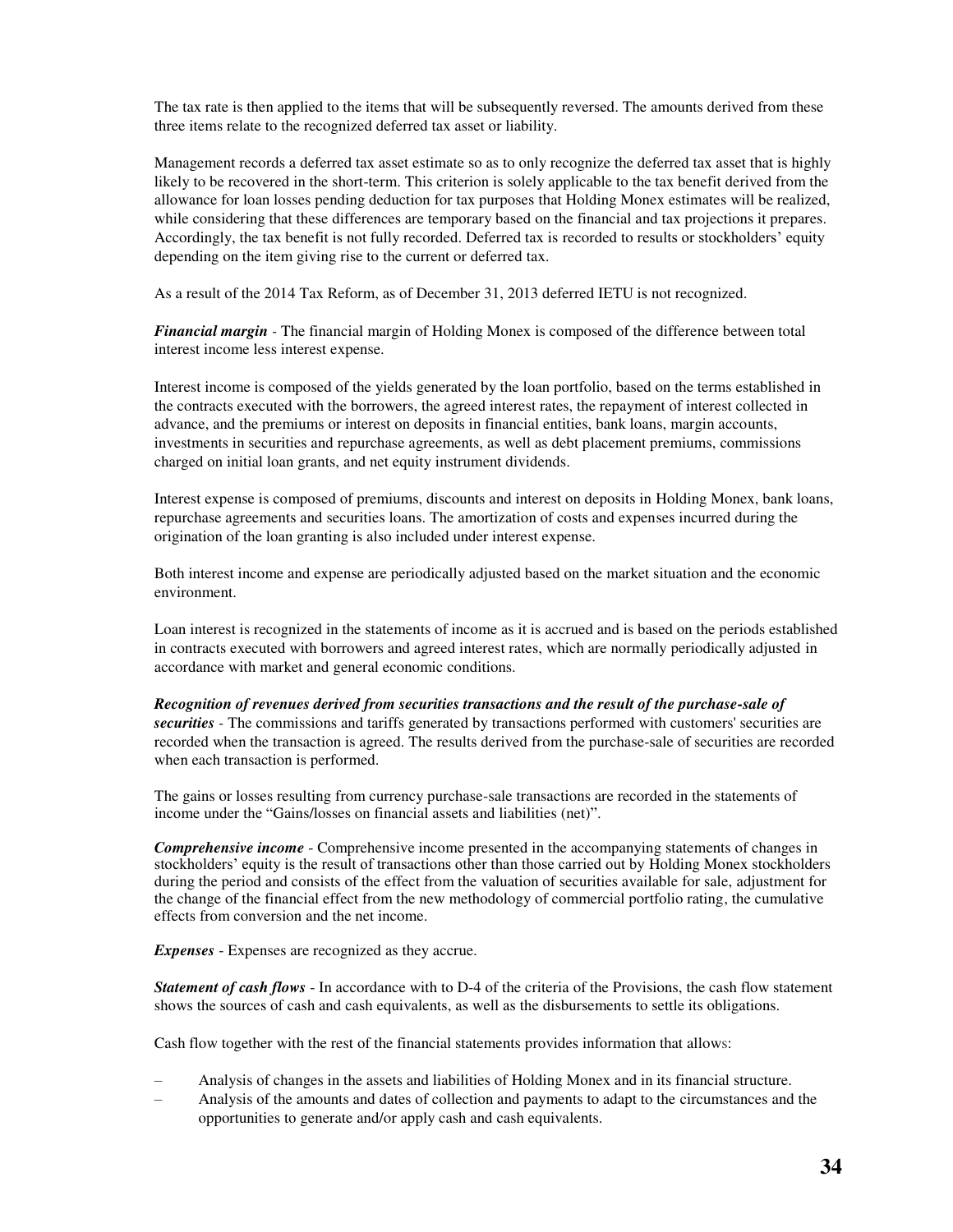### *Memorandum accounts* **-**

- *Client banks and securities held in custody, guarantee and administration:*  Clients' cash and securities held in custody, guarantee and administration by Holding Monex are recognized at their fair value in memoranda accounts and represent the maximum amount for which Holding Monex is liable as regards its customers based on future events.
	- a. Cash is deposited with Credit Institutions in checking accounts other than those registered in the name of Holding Monex. The checking accounts are destined only to manage the cash of the clients of Holding Monex.
	- b. Securities held in custody and administration are deposited with S.D. Indeval, S.A. de C.V. (S.D. Indeval).

Holding Monex records transactions performed in clients' names when each transaction is agreed, regardless of its settlement date.

– *Contingent assets and liabilities:* 

This heading represents considers the amount of the economic sanctions emitted by the Commission or any another administrative or judicial authority for as long as Holding Monex does not comply with the payment obligation of such sanctions or has not interposed some resource of appeal.

– *Credit commitments* 

This item represents the amounts of letters of credit granted by Holding Monex, which are considered irrevocable commercial credit. It includes the lines granted to clients, not willing.

Items under this account are subject to qualification.

– *Assets in trust or mandate (Unaudited):* 

Different management trusts are kept to independently account for assets received. Mandates include the declared value of the assets subject to mandate contracts entered into by Holding Monex. In the Mandate is recorder the declared value of the assets established by the mandate contracts entered into by Holding Monex.

– *Collateral received:* 

The balance is composed of all collateral received in repurchase transactions in which Holding Monex is the buying party.

– *Collateral received and sold or pledged as guarantee* 

The collateral received when Holding Monex was the buying party, and which was in turn sold by Holding Monex when it was the selling company, is included.

– *Uncollected interest earned on non-performing loan portfolio (Unaudited):* 

Accrued interest is recognized on the date that the credit balance of the amount due is transferred to the non-performing loan portfolio. The credit interest generated from the transfer of the above mentioned category is recorded in memorandum accounts.

– *Other record accounts (Unaudited):* 

This account includes credit amounts by determined level of risk and not qualified, as well as securities and derivative operations.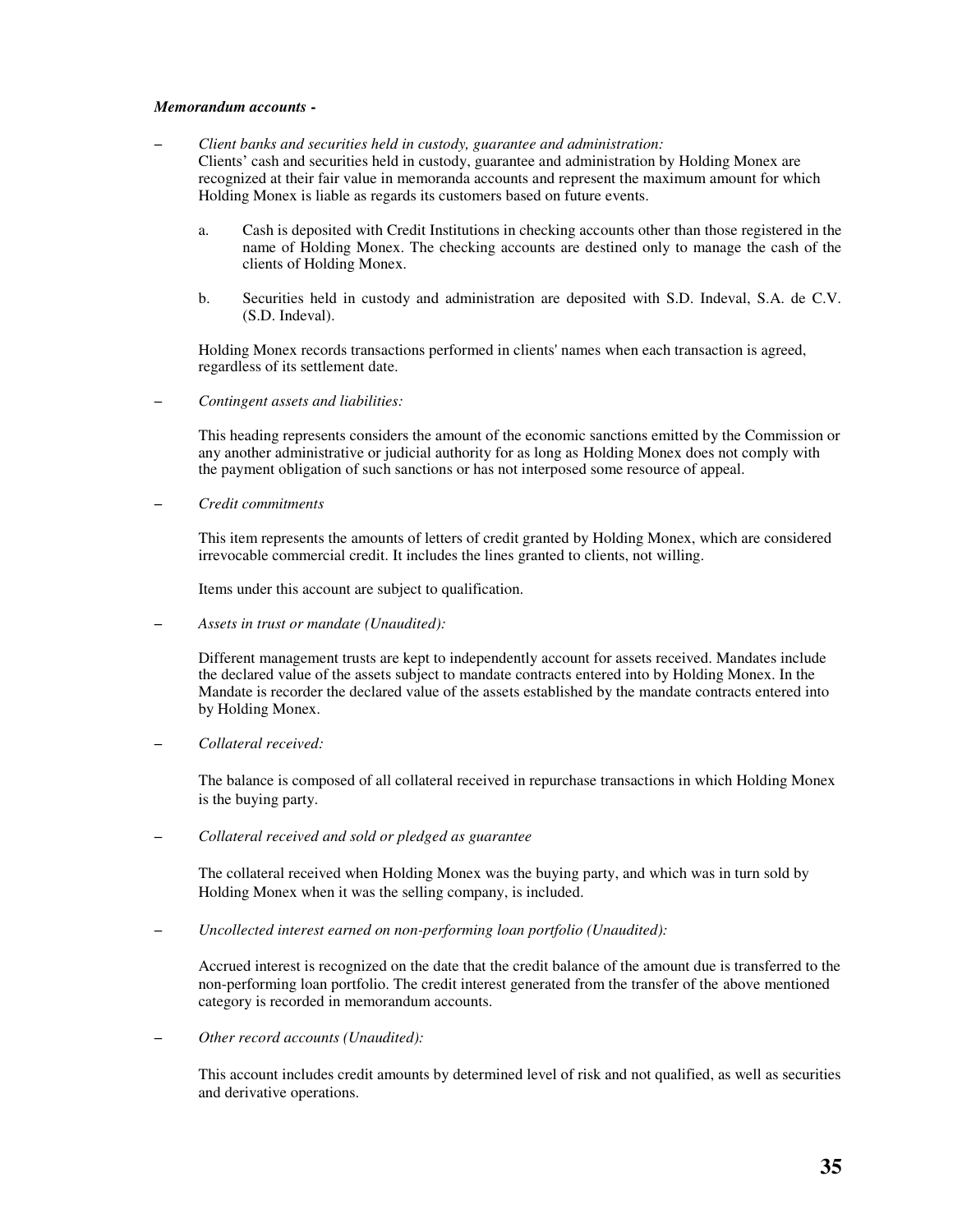## **4. Funds available**

As of December 31, 2015, 2014 and 2013, funds available were as follows:

|                                                                                                                                                                                                                                               |            |                  |                                    |                     | 2015                                                |              |                                                            |              | 2014                                                       |              | 2013                                                     |
|-----------------------------------------------------------------------------------------------------------------------------------------------------------------------------------------------------------------------------------------------|------------|------------------|------------------------------------|---------------------|-----------------------------------------------------|--------------|------------------------------------------------------------|--------------|------------------------------------------------------------|--------------|----------------------------------------------------------|
| <b>Funds available</b>                                                                                                                                                                                                                        |            | Mexican<br>pesos |                                    | Foreign<br>currency |                                                     | <b>Total</b> |                                                            | <b>Total</b> |                                                            | <b>Total</b> |                                                          |
| Cash<br>Deposits in banks<br>Immediate collection documents<br>Remittance<br>Foreign currency sale 24, 48 and 96 hours<br>(1)<br>Restricted funds available:<br>Foreign currency purchase 24, 48 and 96 hours<br>Regulatory monetary deposits | (1)<br>(2) |                  | 10<br>1,122<br>1,132<br>229<br>229 |                     | 29<br>4,553<br>(9,720)<br>(5,128)<br>9,645<br>9,645 |              | 39<br>5,675<br>(9,720)<br>(3,996)<br>9,645<br>229<br>9,874 | -S           | 99<br>5,651<br>(8,733)<br>(2,973)<br>9,398<br>229<br>9,627 |              | 7,407<br>53<br>(7,938)<br>(401)<br>9,847<br>100<br>9,947 |
| Total net                                                                                                                                                                                                                                     |            |                  | 1,361                              |                     | 4,517                                               |              | 5,878                                                      |              | 6,654                                                      |              | 9,546                                                    |

(1) This item refers to currency purchase-sale transactions to be settled in 24, 48 or 96 hours and which are considered as restricted until their settlement date. At December 31, 2015, 2014 and 2013, balances denominated in foreign currency (in millions of each currency) and the equivalent amounts in Mexican pesos are comprised as follows:

|                                                                                    |                |                        | 2015                   |               |              |
|------------------------------------------------------------------------------------|----------------|------------------------|------------------------|---------------|--------------|
|                                                                                    | <b>Dollars</b> | <b>Euros</b>           | <b>Pounds sterling</b> | <b>Others</b> | <b>Total</b> |
| Total funds available<br>Purchase of foreign exchange receivable in 24, 48 and     |                |                        |                        |               |              |
| 96 hours (Mexican pesos)<br>Sale of foreign exchange to delivered in 24, 48 and 96 | 9.014          | 439                    | 130                    | 62            | 9,645        |
| hours (Mexican pesos)                                                              | (9.032)        | (457)                  | (140)                  | (91)          | (9,720)      |
| Total included in funds available (Mexican pesos)                                  | 18)            | $^{\prime}18^{\prime}$ | . 10                   | 7Q            |              |

The exchange rate as of December 31, 2015 was \$17.2487, \$18.7493 and \$25.4366 Mexican pesos per

| the U.S. dollar, Euro and Pound sterling, respectively. |  |
|---------------------------------------------------------|--|
|---------------------------------------------------------|--|

|                                                        |                |       | 2014                   |               |              |
|--------------------------------------------------------|----------------|-------|------------------------|---------------|--------------|
|                                                        | <b>Dollars</b> | Euros | <b>Pounds sterling</b> | <b>Others</b> | <b>Total</b> |
| Total funds available                                  |                |       |                        |               |              |
| Purchase of foreign exchange receivable in 24, 48 and  |                |       |                        |               |              |
| 96 hours (Mexican pesos)                               | 8.316          | 771   | 168                    | 143           | 9,398        |
| Sale of foreign exchange to delivered in 24, 48 and 96 |                |       |                        |               |              |
| hours (Mexican pesos)                                  | 7.757          | (644) | (176)                  | (156          | (8.733)      |
|                                                        |                |       |                        |               |              |
| Total included in funds available (Mexican pesos)      | 559            | 12′   | 68                     | 13)           | 665          |

The exchange rate as of December 31, 2014 was \$14.7414, \$17.8385 and \$22.9847 Mexican pesos per

the U.S. dollar, Euro and Pound sterling, respectively.

|                                                                                                             |                  |               | 2013                   |               |                  |
|-------------------------------------------------------------------------------------------------------------|------------------|---------------|------------------------|---------------|------------------|
|                                                                                                             | <b>Dollars</b>   | <b>Euros</b>  | <b>Pounds sterling</b> | <b>Others</b> | <b>Total</b>     |
| Total funds available<br>Purchase of foreign exchange receivable in 24, 48 and                              |                  |               |                        |               |                  |
| 96 hours (Mexican pesos)<br>Sale of foreign exchange to delivered in 24, 48 and 96<br>hours (Mexican pesos) | 7.839<br>(6.259) | 1.131<br>773) | 863<br>(863)           | 14<br>(43)    | 9,847<br>(7,938) |
| Total included in funds available (Mexican pesos)                                                           | .580             | <u>358</u>    |                        | <u>(29</u>    | .909             |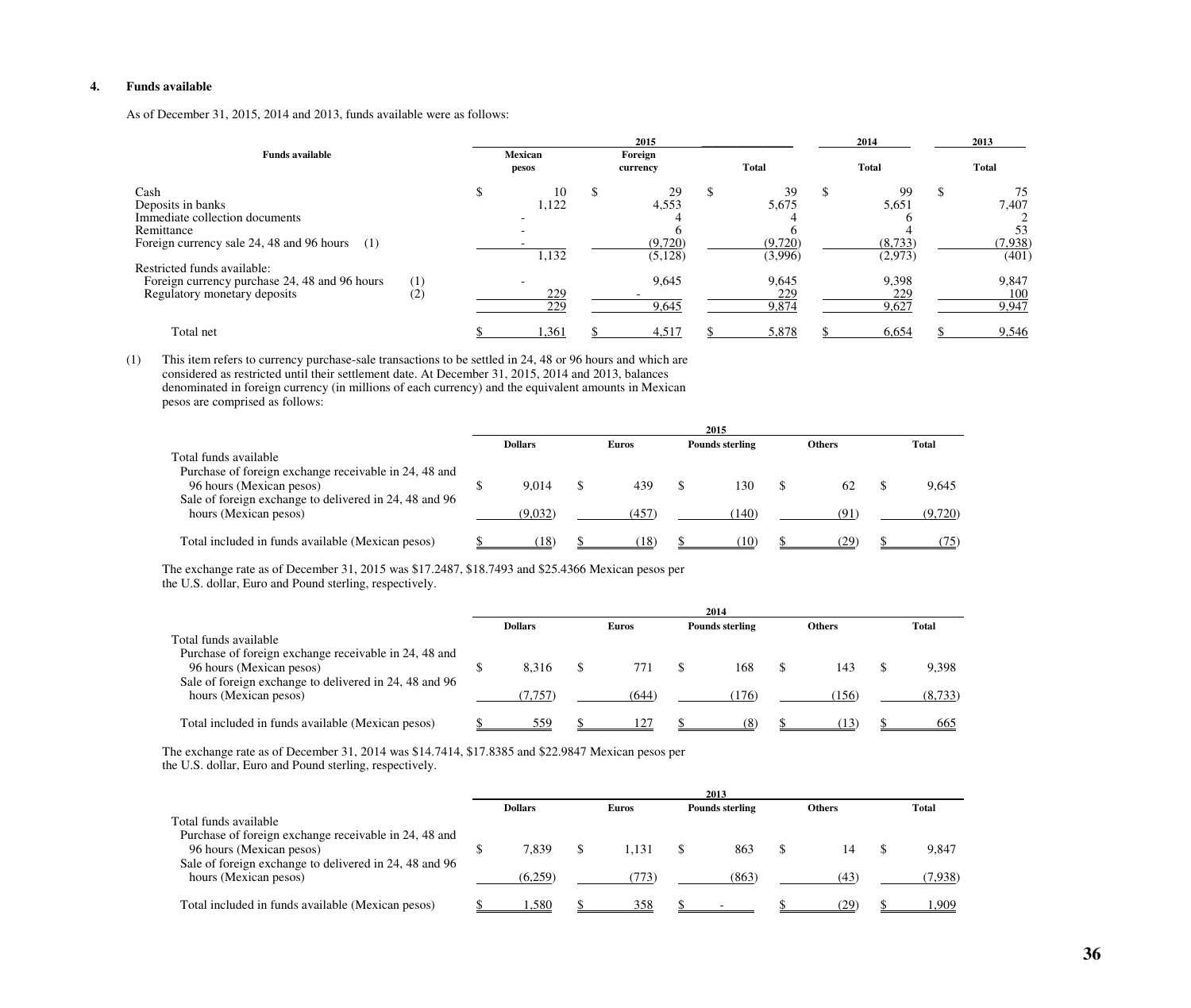The exchange rate as of December 31, 2013 was \$13.0843, \$18.0301 and \$21.6689 Mexican pesos per the U.S. dollar, Euro and Pound sterling, respectively.

(2) In accordance with the monetary policy established by the Central Bank and in order to regulate its money market liquidity, Holding Monex must maintain minimum deposits for indefinite periods, which accrue interest at the average bank rate. At December 31, 2015 and 2014, these deposits amounted to \$229 for both years and 2013 amounted to \$100. Interest income from these deposits is payable every 28 days by applying the rate established by the Central Bank's regulations.

## **5. Margin accounts**

As of December 31, 2015, 2014 and 2013, the margin account is as follows:

|                                                           | 2015 | 2014         | 2013      |
|-----------------------------------------------------------|------|--------------|-----------|
| Collaterals delivered as security<br>Valuation of futures | 383  | 650<br>(128) | 654<br>24 |
|                                                           | 380  | 522          |           |

As of December 31, 2015, 2014 and 2013, margin accounts for collateral submitted in organized operating markets are as follows:

|                               |   | 2015 |   | 2014 |   | 2013 |
|-------------------------------|---|------|---|------|---|------|
| Scotiabank Inverlat, S.A.     | Φ | 325  | S | 152  | S | 406  |
| Banco Santander Mexico, .S.A. |   | 27   |   | 84   |   | 45   |
| BBVA Bancomer, S.A.           |   |      |   | 410  |   | 181  |
| Lek Securities                |   |      |   |      |   | 22   |
| RJO Brien                     |   | 31   |   |      |   |      |
|                               |   | 383  |   | 650  |   | 654  |

Security deposits cover rate futures operations, CPI futures, dollar futures, and national currency and other futures options.

### **6. Investment in securities**

*Trading securities -* As of December 31, 2015, 2014 and 2013, trading securities were as follows:

|                                              |             |                          | 2015 |                          |              | 2014         |   | 2013         |
|----------------------------------------------|-------------|--------------------------|------|--------------------------|--------------|--------------|---|--------------|
|                                              | Acquisition | <b>Interest</b>          |      | Increase (decrease)      |              |              |   |              |
|                                              | Cost        | <b>Accrued</b>           |      | due to valuation         | <b>Total</b> | <b>Total</b> |   | <b>Total</b> |
| <b>Debt instruments:</b>                     |             |                          |      |                          |              |              |   |              |
| Government securities -                      |             |                          |      |                          |              |              |   |              |
| Treasury bills (CETES)                       | 87          | $\overline{\phantom{a}}$ |      | $\overline{\phantom{0}}$ | 87           | 282          | ◡ | 126          |
| Federal Government Development Bonds (BONDS) | 2,908       |                          |      | (3)                      | 2,908        | 1,704        |   | 1,170        |
| Bonds M, M0 and M7                           | 995         |                          |      | (4)                      | 994          | 369          |   | 212          |
| Federal Government Development Bonds in Udis |             |                          |      |                          |              |              |   |              |
| (UDIBONDS)                                   | 385         |                          |      | (3)                      | 382          | 398          |   | 251          |
| Saving Protection Bonds (BPAT's)             | 6,762       |                          |      | (11)                     | 6,760        | 2,624        |   | 1,127        |
| United Mexican States Bonds (UMS)            | 260         |                          |      | (2)                      | 259          | 151          |   | 503          |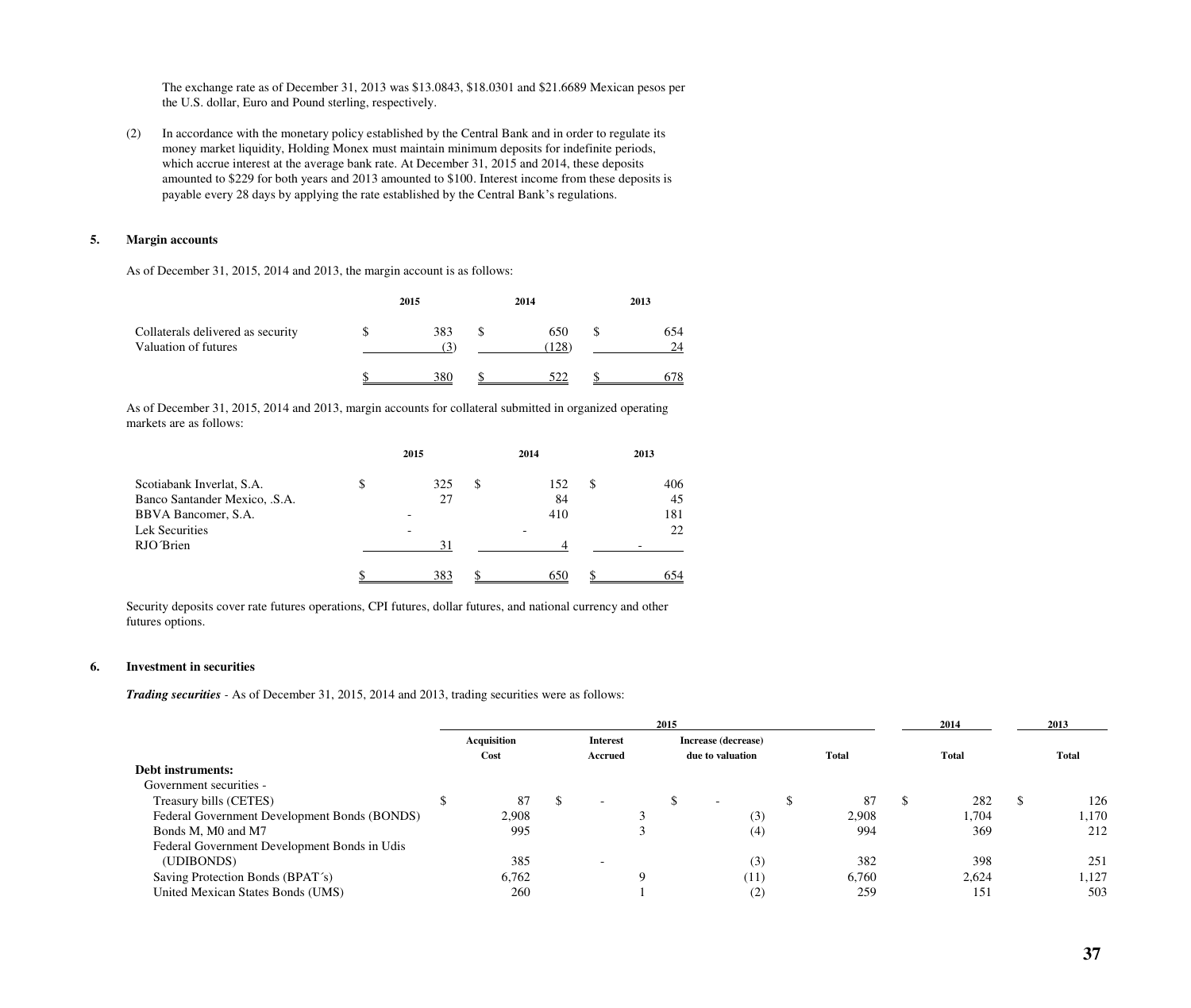|                                                |                    | 2014            | 2013                |              |        |              |
|------------------------------------------------|--------------------|-----------------|---------------------|--------------|--------|--------------|
|                                                | <b>Acquisition</b> | <b>Interest</b> | Increase (decrease) |              |        |              |
|                                                | Cost               | <b>Accrued</b>  | due to valuation    | <b>Total</b> | Total  | <b>Total</b> |
| Private securities -                           |                    |                 |                     |              |        |              |
| Marketable certificates                        | 4,901              | 38              | (69)                | 4,870        | 5,586  | 5,057        |
| <b>Commercial Paper</b>                        | 178                |                 | (3)                 | 175          | 83     | 216          |
| Foreign Station Titles                         | 62                 |                 | (12)                | 50           | 45     | 403          |
| Private bank issued securities -               |                    |                 |                     |              |        |              |
| Promissory Note with Yield Payable at Maturity |                    |                 |                     |              |        |              |
| (PRLV)                                         | 1,821              |                 |                     | 1,821        | 140    | 1,019        |
| Marketable Certificates                        | 1,530              | 7               | (8)                 | 1,529        | 1,074  | 1,362        |
| Certificates of Deposit (CEDES)                | 2,436              | 2               | 21                  | 2,459        | 1,664  | 935          |
| <b>International Government Securities-</b>    |                    |                 |                     |              |        |              |
| Debt bones (NOTES)                             | 20                 |                 |                     | 20           | 29     |              |
| <b>Capital market instruments:</b>             |                    |                 |                     |              |        |              |
| Shares listed in stock exchange                | 13                 |                 | (2)                 | 11           | 49     | 51           |
| Investments in mutual funds                    | 100                |                 |                     | 101          | 962    | 243          |
| Industry Shares Commercial and of Services     |                    |                 |                     |              | 40     |              |
| <b>Value date transactions:</b>                |                    |                 |                     |              |        |              |
| Government securities -                        |                    |                 |                     |              |        |              |
| Bonds M, M0 and M7                             | (72)               |                 |                     | (72)         | (547)  | (5)          |
| Federal Government Development Bonds in Udis   |                    |                 |                     |              |        |              |
| (UDIBONDS)                                     | (90)               |                 |                     | (90)         | (187)  |              |
| Capital market instruments-                    |                    |                 |                     |              |        |              |
| Shares listed in stock exchange                |                    |                 |                     |              |        |              |
| Investments in mutual funds                    |                    |                 |                     |              |        | 35           |
| Total trading securities                       | 22,296             | 63              | (95)                | 22,264       | 14,466 | 12,706       |

# *Restricted trading securities*

At December 31, 2015, 2014 and 2013, the securities under repurchase agreement are as follows:

|                                       | 2015       | 2014      | 2013     |
|---------------------------------------|------------|-----------|----------|
| Debt instruments:                     |            |           |          |
| Government securities -               |            |           |          |
| Treasury bills (CETES)                | \$<br>53   | \$<br>193 | \$<br>47 |
| Federal Government Development        |            |           |          |
| Bonds (BONDS)                         | 1,380      | 1,286     | 903      |
| Bonds M, M0 and M7                    | 859        | 134       | 155      |
| <b>Federal Government Development</b> |            |           |          |
| Bonds in Udis (UDIBONDS)              | 324        | 337       | 250      |
| Savings Protection Bonds (BPAT'S)     | 5,177      | 1,395     | 385      |
| <b>United Mexican States Bonds</b>    |            |           |          |
| (UMS)                                 | <u>259</u> | 151       | 503      |
| Subtotal                              | 8,052      | 3,496     | 2,243    |
| Privates securities -                 |            |           |          |
| Marketable Certificates               | 3,831      | 5,350     | 4,586    |
| Commercial Paper                      | 175        | 82        | 215      |
| Subtotal                              | 4,006      | 5,432     | 4,801    |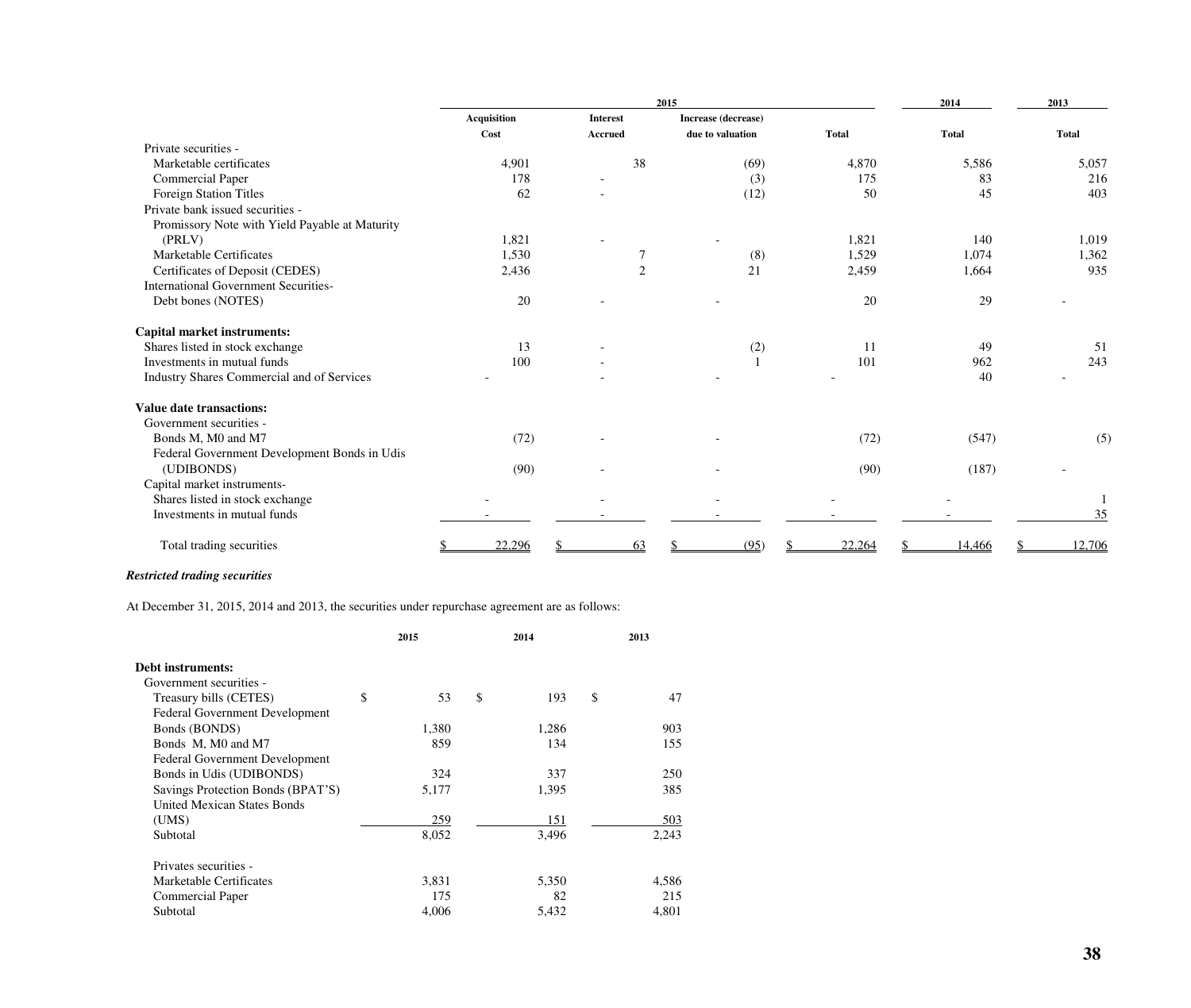|                                    | 2015   | 2014   | 2013  |
|------------------------------------|--------|--------|-------|
| Privates securities -              |        |        |       |
| Marketable Certificates            | 3,831  | 5,350  | 4,586 |
| <b>Commercial Paper</b>            | 175    | 82     | 215   |
| Subtotal                           | 4,006  | 5,432  | 4,801 |
| Private bank issued securities -   |        |        |       |
| Promissory Note with Yield Payable |        |        |       |
| at Maturity (PRLV)                 | 1,366  | 134    | 121   |
| Marketable Certificates            | 1,166  | 852    | 668   |
| Certificate of Deposit (CEDES)     | 2,459  | 1,664  | 935   |
| Subtotal                           | 4,991  | 2,650  | 1.724 |
| Total                              | 17.049 | 11,578 | 8,768 |

At December 31, 2015 and 2014, the following position in trading securities are used in securities lending at market value:

|                                                                                              | 2015  | 2014 |
|----------------------------------------------------------------------------------------------|-------|------|
| Debt instruments:<br>Government securities -<br>Federal Government Development Bonds (BONDS) | 1.412 | -    |
| Capital market instruments:<br>Shares listed in stock exchange                               |       | 234  |
| Total                                                                                        | 1.412 | 234  |

At December 31, 2013 Holding Monex doesn't have positions in securities lending.

This position is considered restricted within trading securities.

As of December 31, 2015, positions greater than 5% of the Bank and Casa de Bolsa net capital in debt securities with a sole issuer (other than government securities) are as follows:

|                      | 2015                 |          |                        |
|----------------------|----------------------|----------|------------------------|
| <b>Issuer</b>        | <b>Maturity</b> date | % Rate   | <b>Restated valued</b> |
| SGMEX9113D           | 16/05/2016           | 1.32%    | \$<br>345              |
| SGMEX9112-2          | 11/10/2017           | $3.65\%$ | 506                    |
| TFOVICB9515-2U       | 26/05/2045           | $3.51\%$ | 906                    |
| <b>PEMEX9510-2</b>   | 27/01/2020           | $6.23\%$ | 302                    |
| <b>TFOVIS9514-2U</b> | 27/03/2044           | 3.25%    | 409                    |
| <b>PEMEX9513-2</b>   | 12/09/2024           | 8.82%    | 569                    |
| <b>PEMEX9511-3</b>   | 24/11/2021           | 8.25%    | 629                    |
| BACOMERF21145        | 02/04/2021           | $3.45\%$ | 523                    |
| BACOMERF22224        | 26/05/2022           | 3.15%    | 1,075                  |
| BMULTIVI16061        | 08/02/2016           | 3.40%    | 398                    |
| $C$ ABEIJI $2-15$    | 14/01/2020           | 3.47%    | 351                    |
| BINTER9414           | 07/09/2017           | 4.08%    | 51                     |
| BINTER9413           | 12/05/2016           | 3.92%    | 100                    |
| <b>BINTER9414-2</b>  | 25/01/2018           | 4.08%    | 139                    |
| BMONEXF15096D        | 05/01/2016           | 0.36%    | 863                    |
| BMONEXI16044         | 28/01/2016           | 3.39%    | 100                    |
| BACTINVI16074        | 18/02/2016           | 3.31%    | 149                    |
| BMONEXI16034         | 21/01/2016           | 3.38%    | 169                    |
| BMONEXI16024         | 14/01/2016           | $3.41\%$ | 444                    |
| BMONEXI16014         | 07/01/2016           | $3.44\%$ | 561                    |
|                      |                      |          |                        |

Total <u>\$ 8,589</u>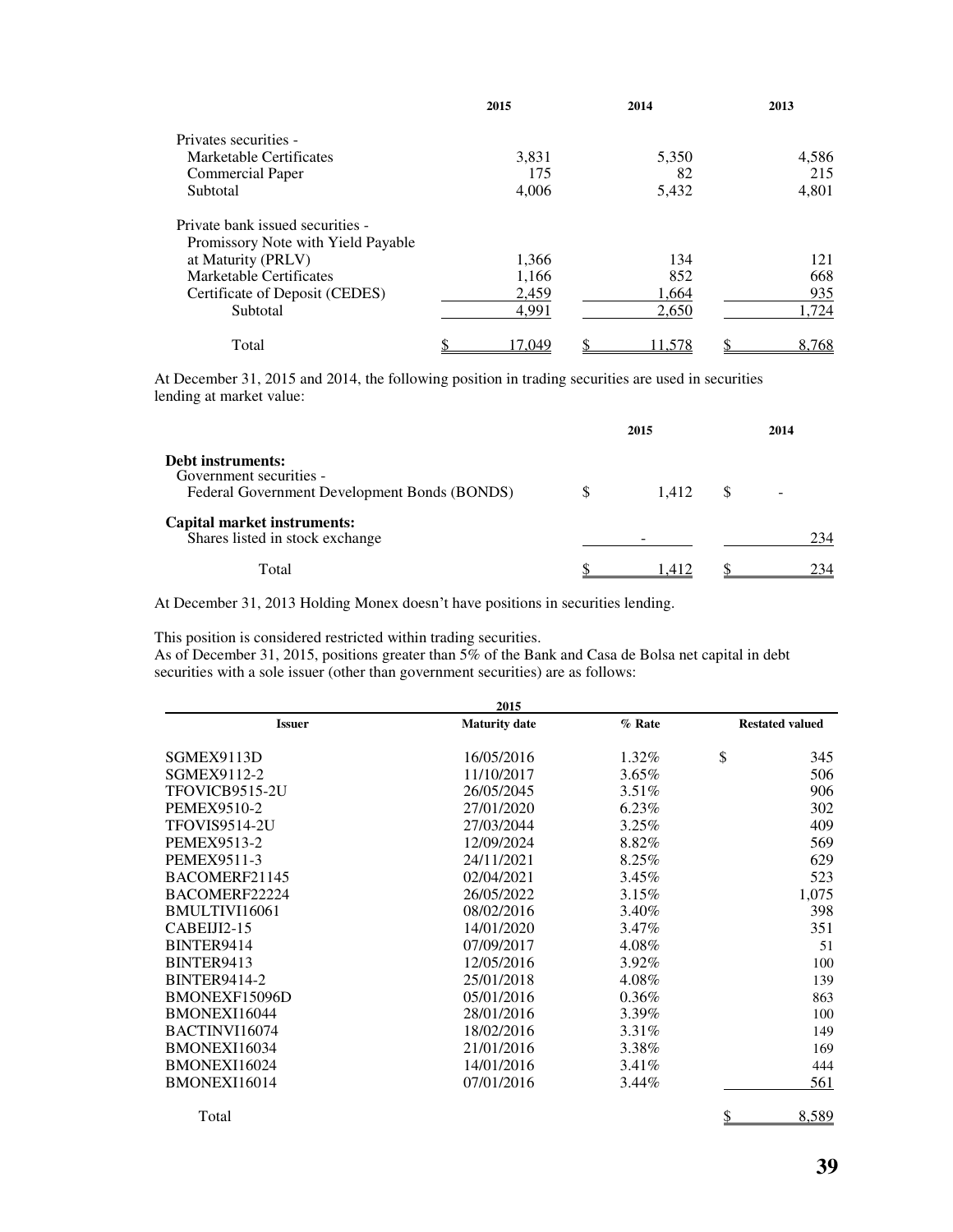*Securities available for sale* **-** As of December 31, 2015, 2014 and 2013, the securities available for sale are as follows:

|                         | 2015                           |               |                              |  |    |                          |    |              |    | 2014                     |    |               | 2013                     |
|-------------------------|--------------------------------|---------------|------------------------------|--|----|--------------------------|----|--------------|----|--------------------------|----|---------------|--------------------------|
|                         | <b>Acquisition</b>             |               | <b>Interest</b>              |  |    | Increase (decrease)      |    |              |    |                          |    |               |                          |
|                         | cost                           |               | accrued                      |  |    | due to decrease          |    | <b>Total</b> |    | <b>Total</b>             |    |               | <b>Total</b>             |
| Debt instruments:       |                                |               |                              |  |    |                          |    |              |    |                          |    |               |                          |
| Government securities - |                                |               |                              |  |    |                          |    |              |    |                          |    |               |                          |
| <b>TREASURY NOTES</b>   | \$<br>$\overline{\phantom{a}}$ | $\mathcal{S}$ | $\overline{\phantom{a}}$     |  | \$ | $\sim$                   | \$ | $\sim$       | \$ |                          | 17 | $\mathcal{S}$ | $\overline{\phantom{0}}$ |
| Private securities -    |                                |               |                              |  |    |                          |    |              |    |                          |    |               |                          |
| Marketable Certificates |                                |               |                              |  |    |                          |    |              |    |                          |    |               |                          |
| <b>PEMEX 13-2 95</b>    | 42                             |               |                              |  |    | (3)                      |    | 40           |    | $\overline{\phantom{0}}$ |    |               |                          |
| CEDEVIS 12U 95          |                                |               | $\overline{\phantom{a}}$     |  |    | $\overline{\phantom{0}}$ |    | 4            |    | $\sim$                   |    |               |                          |
| CEDEVIS 13U 95          | 223                            |               |                              |  |    | (5)                      |    | 219          |    | $\sim$                   |    |               |                          |
| <b>TFOVIS 14U 95</b>    | 633                            |               | $\qquad \qquad \blacksquare$ |  |    | (1)                      |    | 632          |    | $\overline{\phantom{0}}$ |    |               |                          |
| <b>TFOVIS 14-3U 95</b>  | 618                            |               |                              |  |    | (10)                     |    | 608          |    |                          |    |               |                          |
|                         | 1,520                          |               |                              |  |    | (19)                     |    | 1,503        |    |                          |    |               |                          |

As of December 31, 2015, 2014 and 2013, the securities available for sale didn't show signs of impairment.

# **7. Repurchase agreements**

As of December 31, 2015, 2014 and 2013 repurchase agreements were as follows.

When Holding Monex acts as purchaser:

|                                       | 2015 |            |    |                   |                    |  |  |
|---------------------------------------|------|------------|----|-------------------|--------------------|--|--|
|                                       |      | Repurchase |    |                   |                    |  |  |
|                                       |      | agreements |    | <b>Collateral</b> | Net asset position |  |  |
| Government securities -               |      |            |    |                   |                    |  |  |
| Treasury bills (CETES)                | \$   | 1          | \$ |                   | \$                 |  |  |
| Federal Government Development        |      |            |    |                   |                    |  |  |
| Bonds (BONDS)                         |      | 816        |    |                   | 816                |  |  |
| Bonds M, M0 y M7                      |      | 113        |    | (113)             |                    |  |  |
| Federal Government Development        |      |            |    |                   |                    |  |  |
| Bonds in UDIS (UDIBONDS)              |      | 30         |    | (1)               | 29                 |  |  |
| Saving Protection Bonds (BPAT's)      |      | 1,938      |    | (1)               | 1,937              |  |  |
| Subtotal                              |      | 2,898      |    | (115)             | 2,783              |  |  |
| Private securities -                  |      |            |    |                   |                    |  |  |
| Marketable Certificates               |      | 182        |    | (3)               | 179                |  |  |
| Subtotal                              |      | 182        |    | (3)               | 179                |  |  |
| Private bank issued securities -      |      |            |    |                   |                    |  |  |
| Promissory Note with Yield Payable at |      |            |    |                   |                    |  |  |
| Maturity (PRLV)                       |      | 57         |    | (57)              |                    |  |  |
| Certificates of Deposit               |      | 9          |    | (2)               |                    |  |  |
| <b>Marketable Certificates</b>        |      | 2          |    | (1)               |                    |  |  |
| Subtotal                              |      | 68         |    |                   | 8                  |  |  |
|                                       |      |            |    | (60)              |                    |  |  |
| Total                                 |      | 3,148      | \$ | (178)             | <u>2,970</u>       |  |  |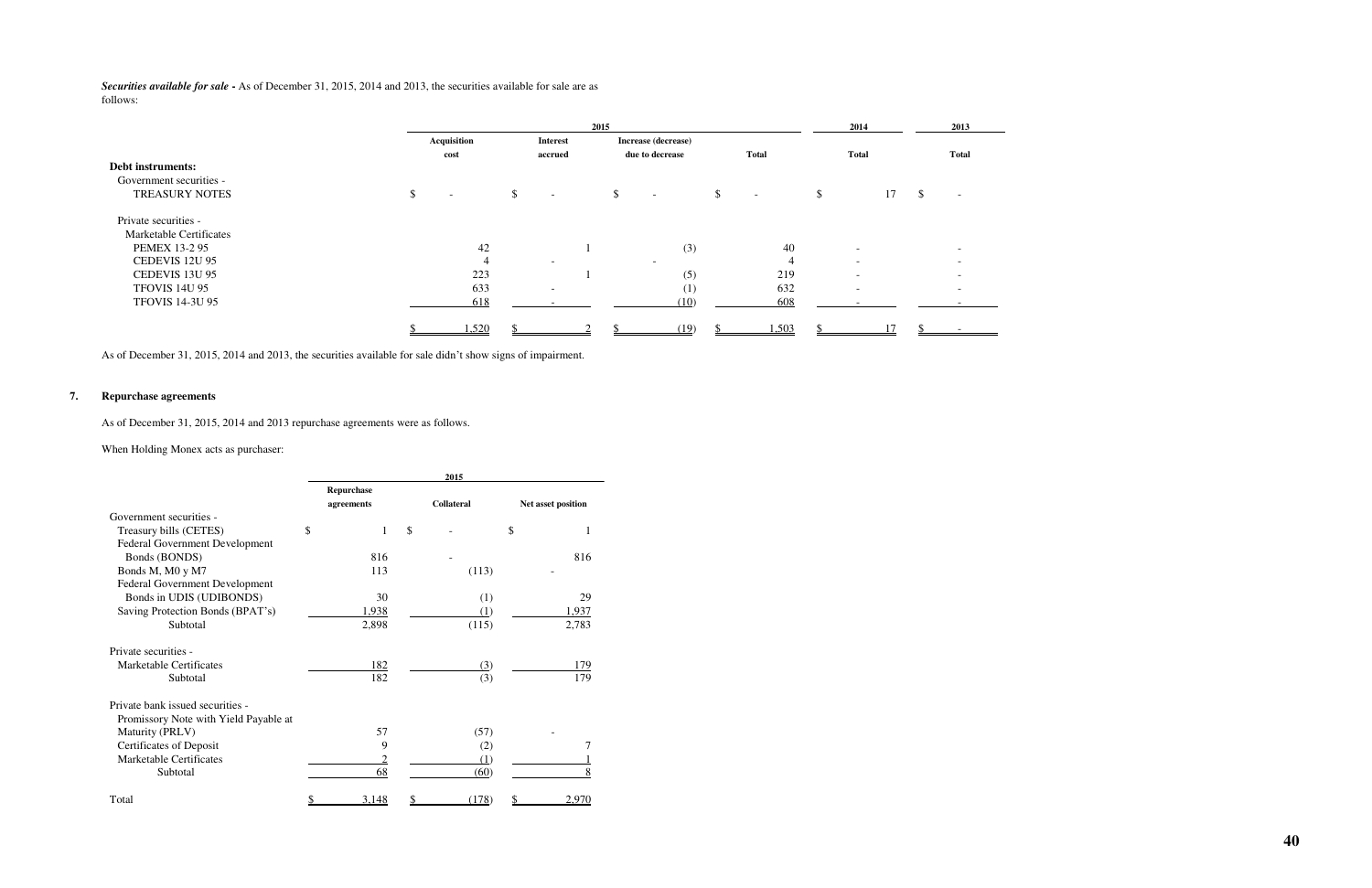|                                   |                          | 2014              |                    |                |
|-----------------------------------|--------------------------|-------------------|--------------------|----------------|
|                                   | Repurchase<br>agreements | <b>Collateral</b> | Net asset position |                |
| Government securities-            |                          |                   |                    |                |
| Federal Government Development    |                          |                   |                    |                |
| Bonds (BONDS)                     | \$<br>4,256              | \$<br>(4,254)     | \$                 | 2              |
| Federal Government Development    |                          |                   |                    |                |
| Bonds in Udis (UDIBONDS)          | 10                       | (10)              |                    |                |
| Bonds M, M0 Y M7                  | 109                      | (109)             |                    |                |
| Saving Protection Bonds (BPAT's)  | 2,968                    | (2,967)           |                    |                |
| Subtotal                          | 7,343                    | (7,340)           |                    | $\overline{3}$ |
| Private securities-               |                          |                   |                    |                |
| Marketable Certificates           | 5,270                    | (5,270)           |                    |                |
| Subtotal                          | 5,270                    | (5,270)           |                    |                |
| Private bank issued securities-   |                          |                   |                    |                |
| Certificates of Deposit           | 755                      | (755)             |                    |                |
| Marketable Certificates           | 163                      | (163)             |                    |                |
| Subtotal                          | 918                      | (918)             |                    |                |
| Total                             | <u>13,531</u>            | (13,528)          |                    |                |
|                                   |                          | 2013              |                    |                |
|                                   | Repurchase               |                   |                    |                |
|                                   | agreements               | <b>Collateral</b> | Net asset position |                |
| Government securities-            |                          |                   |                    |                |
| Treasury bills (CETES)            | \$<br>1,020              | \$<br>(1,020)     | \$                 |                |
| Federal Government Development    |                          |                   |                    |                |
| Bonds (BONDS)                     | 2,850                    | (2,850)           |                    |                |
| Federal Government Development    |                          |                   |                    |                |
| Bonds in Udis (UDIBONDS)          | 79                       | (79)              |                    |                |
| United Mexican States Bonds (UMS) | 219                      | (219)             |                    |                |
| Subtotal                          | 4,168                    | (4,168)           |                    |                |
| Private securities-               |                          |                   |                    |                |
| <b>Commercial Paper</b>           | 65                       | (65)              |                    |                |
| Marketable Certificates           | 3,543                    | (3,532)           |                    | 11             |
| Subtotal                          | 3,608                    | (3,597)           |                    | 11             |
| Private bank issued securities-   |                          |                   |                    |                |
| Certificates of Deposit           | 374                      | (374)             |                    |                |
| <b>Marketable Certificates</b>    | <u>298</u>               | (298)             |                    |                |
| Subtotal                          | 672                      | (672)             |                    |                |
| Total                             | 8,448                    | (8, 437)          |                    | 11             |

As of December 31, 2015 and 2014 the repurchase transactions performed by Holding Monex, acting as purchaser, were agreed at terms ranging between 2 to 20 days for both years and 2013 between 5 to 12 days.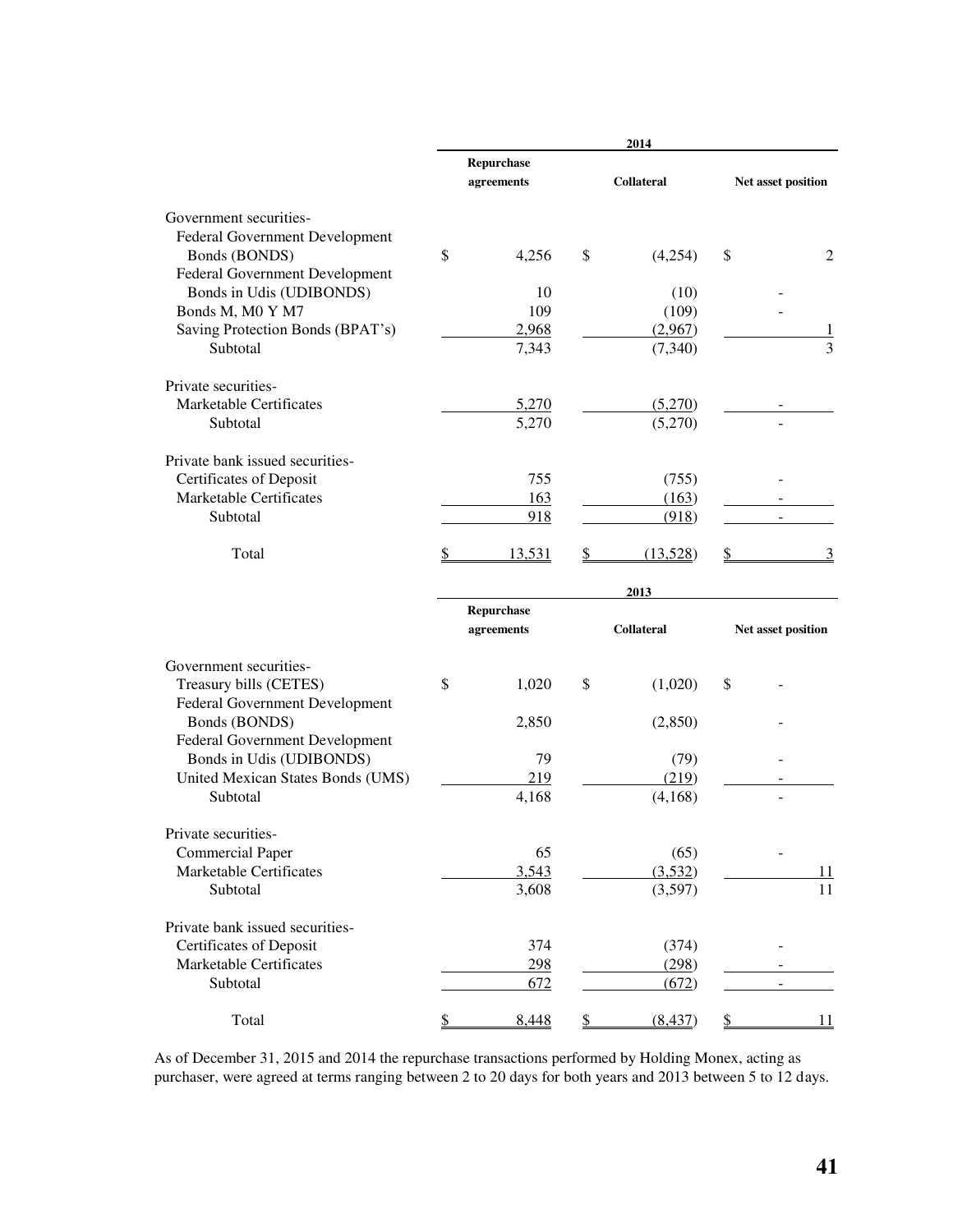## When Holding Monex acts as seller:

|                                       | 2015 |                             | 2014                 | 2013 |                      |  |
|---------------------------------------|------|-----------------------------|----------------------|------|----------------------|--|
|                                       |      | <b>Cash to be delivered</b> | Cash to be delivered |      | Cash to be delivered |  |
| Government securities -               |      |                             |                      |      |                      |  |
| Treasury bills (CETES)                | \$   | 53                          | \$<br>193            | \$   | 48                   |  |
| <b>Federal Government Development</b> |      |                             |                      |      |                      |  |
| Bonds (BONDS)                         |      | 1,379                       | 356                  |      | 903                  |  |
| Federal Government Development        |      |                             |                      |      |                      |  |
| Bonds in Udis (UDIBONDS)              |      | 324                         | 337                  |      | 155                  |  |
| Bonds M, M0 and M7                    |      | 858                         | 134                  |      | 250                  |  |
| Saving Protection Bonds (BPAT's)      |      | 5,178                       | 1,123                |      | 386                  |  |
| <b>United Mexican States Bonds</b>    |      |                             |                      |      |                      |  |
| (UMS)                                 |      | 260                         | 151                  |      | <u>503</u>           |  |
| Subtotal                              |      | 8,052                       | 2,294                |      | 2,245                |  |
| Private securities-                   |      |                             |                      |      |                      |  |
| Marketable Certificates               |      | 3,861                       | 3,211                |      | 4,617                |  |
| <b>Commercial Paper</b>               |      | 178                         | 82                   |      | 215                  |  |
|                                       |      | 4,039                       | 3,293                |      | 4,832                |  |
| Private bank issued securities-       |      |                             |                      |      |                      |  |
| Promissory Note with Yield Payable    |      |                             |                      |      |                      |  |
| at Maturity (PRLV)                    |      | 1,366                       | 134                  |      | 121                  |  |
| Marketable Certificates               |      | 1,169                       | 849                  |      | 671                  |  |
| Certificates of Deposit (CEDES)       |      | 2,443                       | 1,669                |      | 908                  |  |
| Subtotal                              |      | 4,978                       | 2,652                |      | 1,700                |  |
| Total                                 | \$   | 17,069                      | \$<br>8,239          | \$   | 8,777                |  |

For the years ended December 31, 2015, 2014 and 2013, accrued interest on sale agreements was \$458, \$270 and \$154, respectively, and the accrued interest expenses on purchase agreements was \$571, \$391 and \$410, respectively.

As of December 31, 2015, 2014 and 2013, the repurchase transactions performed by Holding Monex, acting as seller, were agreed at terms ranging between 4 to 106 days, 2 to 11 days and 2 to 31 days, respectively.

## **8. Derivative financial instrument transactions**

As of December 31, 2015, 2014 and 2013, the position for transactions with financial derivatives is as follows:

| 2015 |       |                                                 |                          | 2014   |       |                                                  |                          | 2013  |                          |                                                 |                          |
|------|-------|-------------------------------------------------|--------------------------|--------|-------|--------------------------------------------------|--------------------------|-------|--------------------------|-------------------------------------------------|--------------------------|
|      |       |                                                 | Asset<br>position net    |        |       |                                                  | Asset<br>position net    |       |                          |                                                 | Asset<br>position net    |
|      |       |                                                 |                          |        |       |                                                  |                          |       |                          |                                                 |                          |
|      | 5,686 |                                                 | $\overline{\phantom{a}}$ | ¢<br>D | 7,234 | ۰D                                               | $\overline{\phantom{0}}$ | ۰D    | 9,059                    | $\mathcal{D}$                                   | $\overline{\phantom{0}}$ |
|      |       |                                                 | $\overline{\phantom{0}}$ |        | 50    |                                                  | <b>.</b>                 |       | $\overline{\phantom{a}}$ |                                                 |                          |
|      |       |                                                 | $\overline{\phantom{0}}$ |        |       |                                                  |                          |       | 24                       |                                                 |                          |
|      |       |                                                 |                          |        |       |                                                  |                          |       |                          |                                                 |                          |
|      |       |                                                 | $\overline{\phantom{a}}$ |        |       |                                                  |                          |       | -                        |                                                 | 348                      |
|      |       | <b>Nominal</b><br>amount of purchases<br>19,942 |                          | 932    |       | <b>Nominal</b><br>amount of purchases<br>113,730 |                          | 1,315 |                          | <b>Nominal</b><br>amount of purchases<br>48,541 |                          |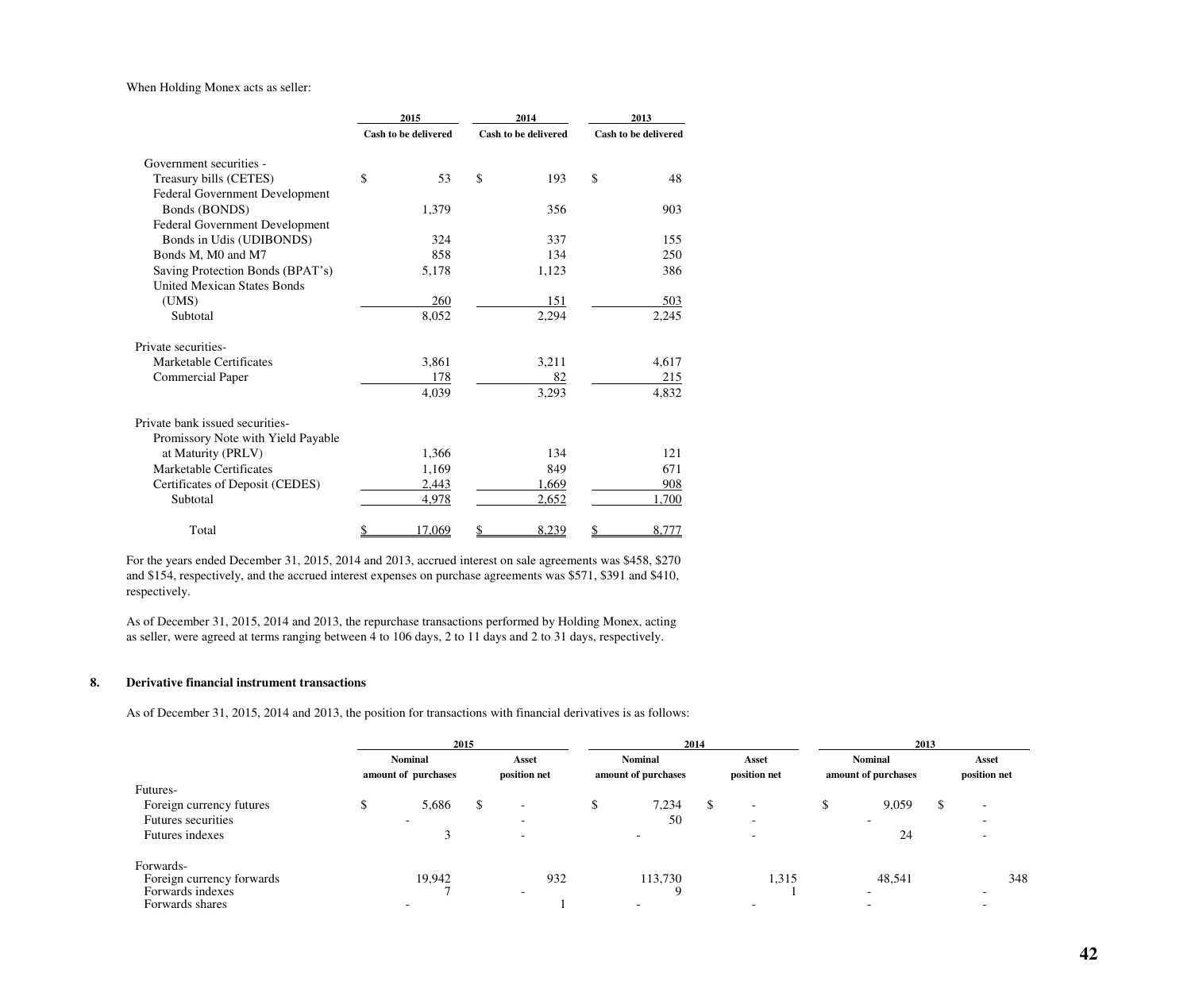|                          | 2015                                  |                       |                                       | 2014                  | 2013                                  |                       |  |
|--------------------------|---------------------------------------|-----------------------|---------------------------------------|-----------------------|---------------------------------------|-----------------------|--|
|                          | <b>Nominal</b><br>amount of purchases | Asset<br>position net | <b>Nominal</b><br>amount of purchases | Asset<br>position net | <b>Nominal</b><br>amount of purchases | Asset<br>position net |  |
|                          |                                       |                       |                                       |                       |                                       |                       |  |
| Options-                 |                                       |                       |                                       |                       |                                       |                       |  |
| Foreign currency options | 15                                    | 79                    | 51                                    | 270                   | 10                                    | 4                     |  |
| Rates options            | 44                                    | 94                    | 50                                    | 83                    | 34                                    | 48                    |  |
| Options indexes          |                                       |                       |                                       |                       | 9                                     | 6                     |  |
| Swaps-                   |                                       |                       |                                       |                       |                                       |                       |  |
| Rates swaps              | 6,921                                 | 295                   | 6,039                                 | 221                   | 4,367                                 | 148                   |  |
| Total position           | 32,618                                | 1,401                 | 127,163                               | 1,890                 | 62,044                                | 554                   |  |

|                           | 2015                                  |    |                          |    | 2014                                  |    | 2013                      |    |                                       |    |                           |
|---------------------------|---------------------------------------|----|--------------------------|----|---------------------------------------|----|---------------------------|----|---------------------------------------|----|---------------------------|
|                           | <b>Nominal</b><br>amount of the sales |    | Asset<br>position net    |    | <b>Nominal</b><br>amount of the sales |    | Liability<br>position net |    | <b>Nominal</b><br>amount of the sales |    | Liability<br>position net |
| Futures-                  |                                       |    |                          |    |                                       |    |                           |    |                                       |    |                           |
| Foreign currency futures  | \$<br>56                              | \$ | $\overline{\phantom{a}}$ | \$ | 5,050                                 | \$ | $\overline{\phantom{a}}$  | \$ | 293                                   | \$ |                           |
| Futures securities        |                                       |    | $\overline{\phantom{a}}$ |    | 330                                   |    | $\overline{\phantom{a}}$  |    |                                       |    |                           |
| Forwards-                 |                                       |    |                          |    |                                       |    |                           |    |                                       |    |                           |
| Foreign currency forwards | 25,431                                |    | 443                      |    | 115,980                               |    | 713                       |    | 59,542                                |    | 280                       |
| Forwards indexes          |                                       |    | $\sim$                   |    | 8                                     |    |                           |    | 26                                    |    |                           |
| Forwards shares           | 295                                   |    |                          |    | 325                                   |    |                           |    | 864                                   |    |                           |
| Forwards securities       | 5                                     |    | $\overline{\phantom{a}}$ |    | 40                                    |    |                           |    | 40                                    |    |                           |
| Options-                  |                                       |    |                          |    |                                       |    |                           |    |                                       |    |                           |
| Foreign currency options  | 14                                    |    | 31                       |    | 60                                    |    | 151                       |    | 10                                    |    | 5                         |
| Rates options             | 72                                    |    | 101                      |    | 71                                    |    | 96                        |    | 23                                    |    | 43                        |
| Options indexes           |                                       |    |                          |    |                                       |    |                           |    | 9                                     |    | 6                         |
| Swaps-                    |                                       |    |                          |    |                                       |    |                           |    |                                       |    |                           |
| Rates swaps               | 7,102                                 |    | 475                      |    | 6,209                                 |    | 390                       |    |                                       |    | 305                       |
| Total position            | 32,982                                |    | 1,050                    |    | 128,073                               |    | ,352                      |    | 60,807                                |    | 640                       |

For the years ended December 31, 2015, 2014 and 2013, the valuation effect of the trading derivative instruments is reflected in the statements of income under "Gain/losses on financial assets and liabilities (net)" (See Note 29)

Derivatives and the underlying assets are as follows:

| <b>Futures</b> | <b>Forwards</b> | <b>Options</b>     | <b>Swaps</b>          | <b>Notes</b>   |
|----------------|-----------------|--------------------|-----------------------|----------------|
| <b>IPC</b>     | <b>FX-USD</b>   | ORG MXP IPC        | <b>IRS-THE 28</b>     | USD/MXN        |
| <b>USD</b>     | <b>FX-EUR</b>   | <b>OTC MXP IPC</b> | <b>IRS-LIBOR 1M</b>   | <b>EUR/MXN</b> |
|                | EO-IPC          | <b>OTC USD/MXN</b> | <b>CCSWAP-THE LIB</b> |                |
|                | EQ-Stocks       | <b>OTC EUR/MXN</b> | CCSWAP Fija-Fija      |                |
|                |                 |                    | USD/MX                |                |
|                |                 | <b>IRD CF</b>      |                       |                |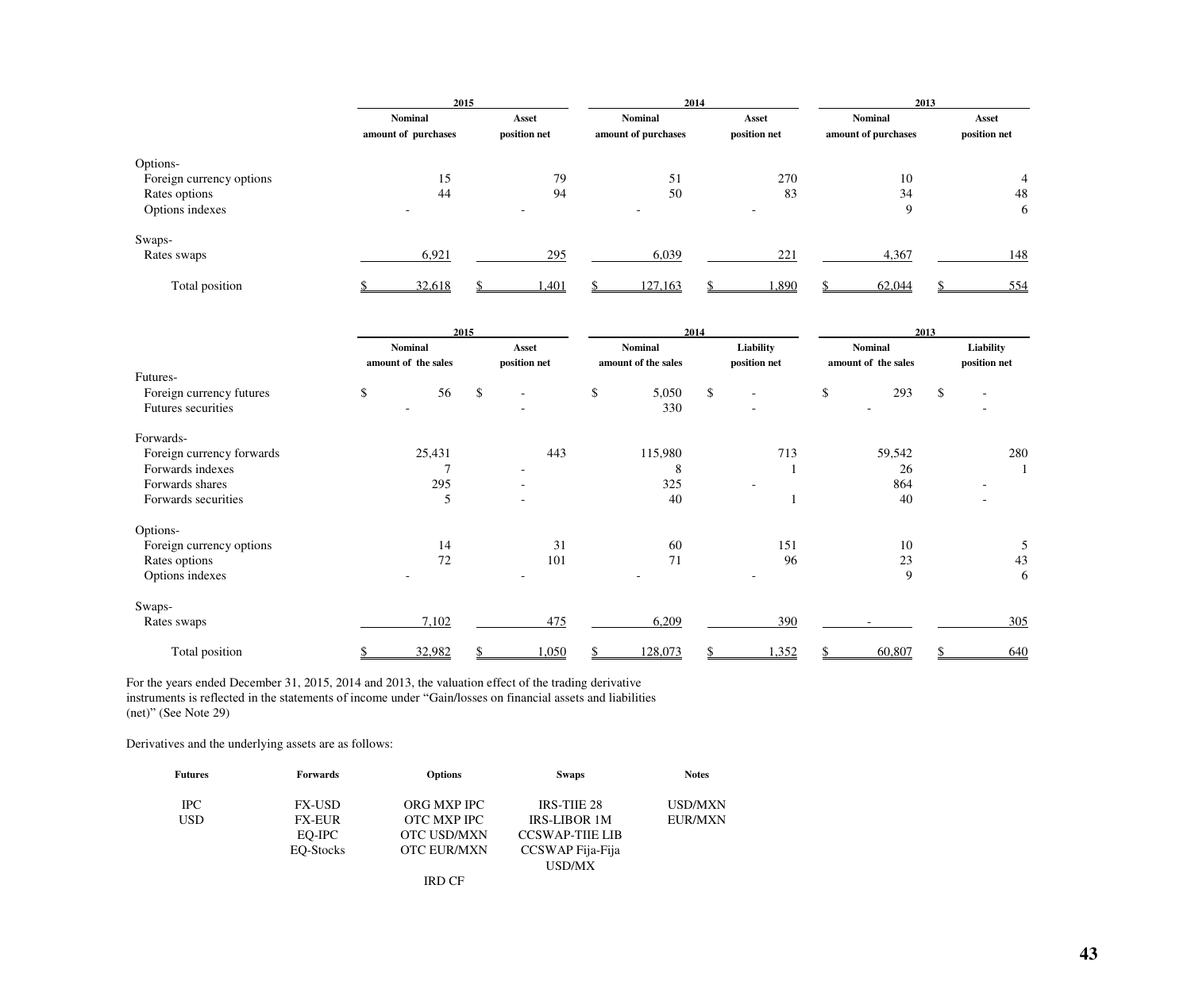The guarantees and collateral received and delivered for the derivative financing transactions as of December

31, 2015, 2014 and 2013, are comprised as follows:

|                                             | <b>Received</b>    |                  |                  |      |      |  |  |
|---------------------------------------------|--------------------|------------------|------------------|------|------|--|--|
| <b>Heading</b>                              | Type of collateral | <b>Market</b>    | 2015             | 2014 | 2013 |  |  |
| Sundry creditors and other accounts payable | Cash               | <b>OTC</b>       | 1,550            | ,288 | 495  |  |  |
| Collaterals sold or pledge in guarantee     | Securities         | <b>OTC</b>       | 42               | 14   | 110  |  |  |
|                                             |                    |                  | <b>Delivered</b> |      |      |  |  |
| <b>Heading</b>                              | Type of collateral | <b>Market</b>    | 2015             | 2014 | 2013 |  |  |
| Margin accounts                             | Cash               | Organized market | 383              | 650  | 654  |  |  |
| Other receivables                           | <b>Securities</b>  | <b>OTC</b>       | 471              | 821  | 413  |  |  |

Upon executing transactions with "Over the counter" (OTC) derivatives, Holding Monex agrees to deliver and/or receive collateral, to cover any exposure to market risk and the credit risk of such transactions. Such collateral is contractually agreed to with each of the counterparties.

As of December 31, 2015, 2014 and 2013, there are no restricted securities delivered as security for derivative transactions.

## *Management of derivative financial instrument usage policies*

The policies of Holding Monex allow the use of derivatives for hedging and/or trading purposes.

The main objectives of these products are covering risks and maximizing profitability.

The instruments used include forwards, futures, options, interest rate swaps, and currency swaps.

The trading markets are listed and OTC markets and the eligible counterparties may be domestic entities that comply with the 31 requirements established by the Central Bank.

The appointment of calculation agents is established in the legal documentation executed with the counterparties. The prices published by price suppliers are used to value derivative instruments in organized markets and are based on the prices generated in derivative markets. OTC derivatives are valued using prices calculated by the derivatives system, using the risk factor information published by the price supplier.

The main terms or conditions of the contracts are based on those of the International Swaps and Derivatives Association, Inc. (ISDA) or the local outline agreement, which is based on the guidelines provided by the ISDA. The specific policies regarding margins, collateral, and lines of credit are detailed in the Derivatives Manual and any changes thereto must be approved by the Risk Committee.

### *Authorization levels and processes*

Per internal regulations, all derivative products or services associated to derivative products traded by Holding Monex are approved by the Risk Committee. Any amendments or additions to the original authorization of products or services must also be approved by the Risk Committee.

The Risk Committee includes members from all areas that are involved in the operation of the product or service depending on its nature and which are responsible for accounting, legal instruments, tax treatment, risk assessment, etc.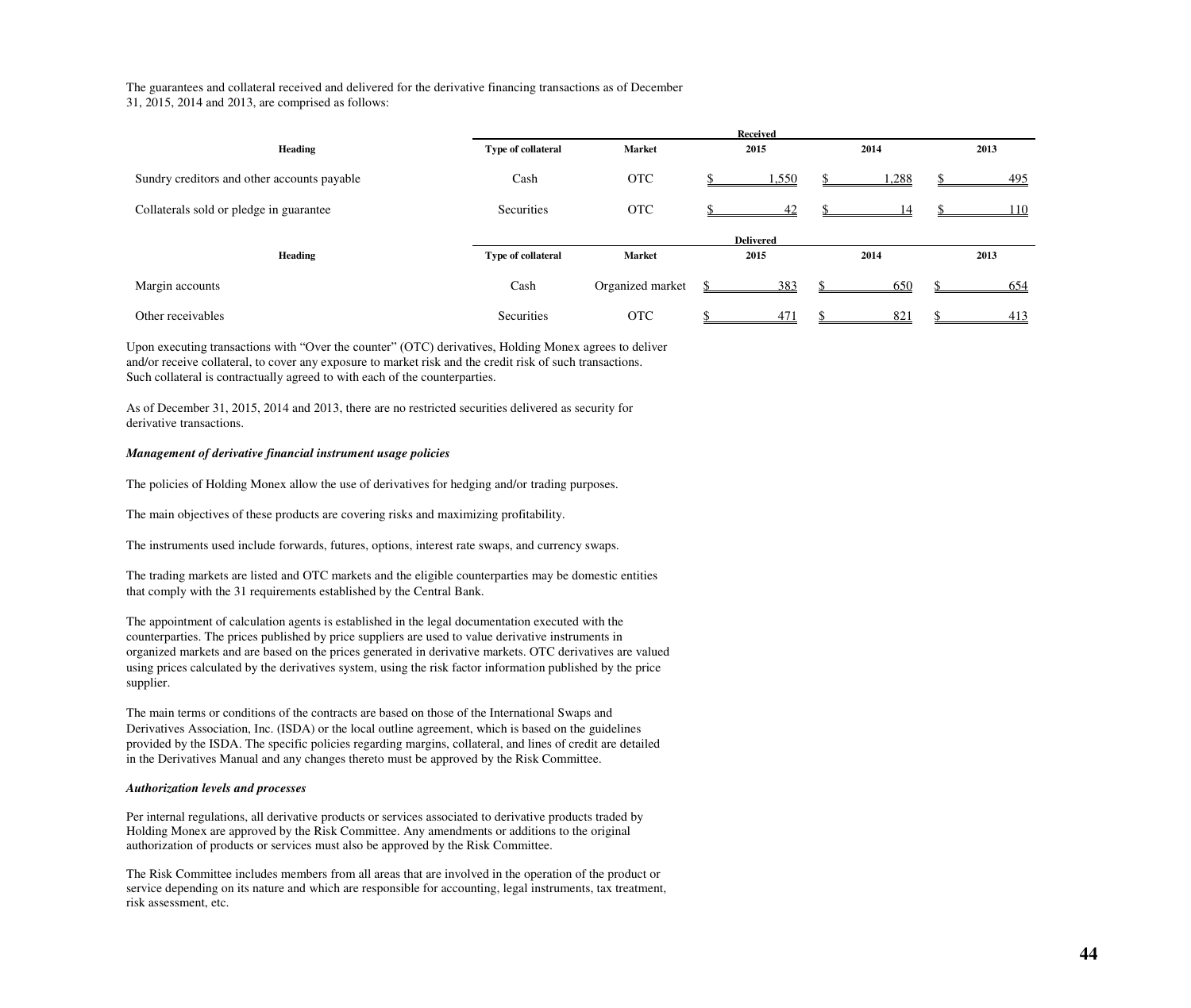## *Independent reviews*

Holding Monex is subject to the supervision and oversight of the Commission and the Central Bank, which are exercised through follow-up processes, inspection visits, information and documentation requirements and submission of reports. Similarly, internal and external auditors perform periodic reviews.

### *Generic description of valuation techniques*

- 1. For trading purposes:
	- Organized markets The valuation is made using the closing price of the respective market and the prices are provided by a price vendor.
	- "Over The Counter" markets (OTC): OTC derivatives executed with customers are valued by the derivatives system using standard methodologies for the various instruments. The information for the valuation is provided by the price vendor.

The valuation of OTC derivatives that are held with brokers and used to cover those made with customers, are made by the entity designated as the calculation agent for ISDA contract.

Holding Monex values all of its positions and records the value obtained in conformity with the respective accounting criteria.

2. Reference variables:

The most relevant reference variables are exchange rates, interest rates, shares, baskets and share indexes.

3. Valuation frequency:

Derivative financial instruments for trading purposes are valued daily.

## *Management of internal and external liquidity sources that may be used for requirements related to financial instruments*

Resources are obtained through the Treasury.

## *Changes in the exposure to identified risks, contingencies, and known or expected events of derivative financial instruments*

In relation to financial instruments held for trading at December 31, 2015, 2014 and 2013, Holding Monex is not aware of any situations or events, such as changes in the value of the underlying asset or reference variables which imply that the use of derivative instruments differ from those that were originally conceived, that could require Holding Monex to assume new obligations, commitments or changes in cash flow affecting liquidity (margin calls) , or contingencies affecting current or future periods.

The amount of margin calls made during 2015, 2014 and 2013 was necessary to cover contributions in both the organized and the required collateral contracts markets.

At December 31, 2015, 2014 and 2013, except as mentioned in the previous paragraph, there is no evidence of deterioration in credit risk (counterparty) that requires modifying the carrying amount of derivative financial instruments.

## *Impairment of financial derivatives -*

At December 31, 2015, 2014 and 2013, there is no indication of impairment in credit risk (counterparty) that requires modifying the carrying amount of financial assets from the rights in derivative financial instruments.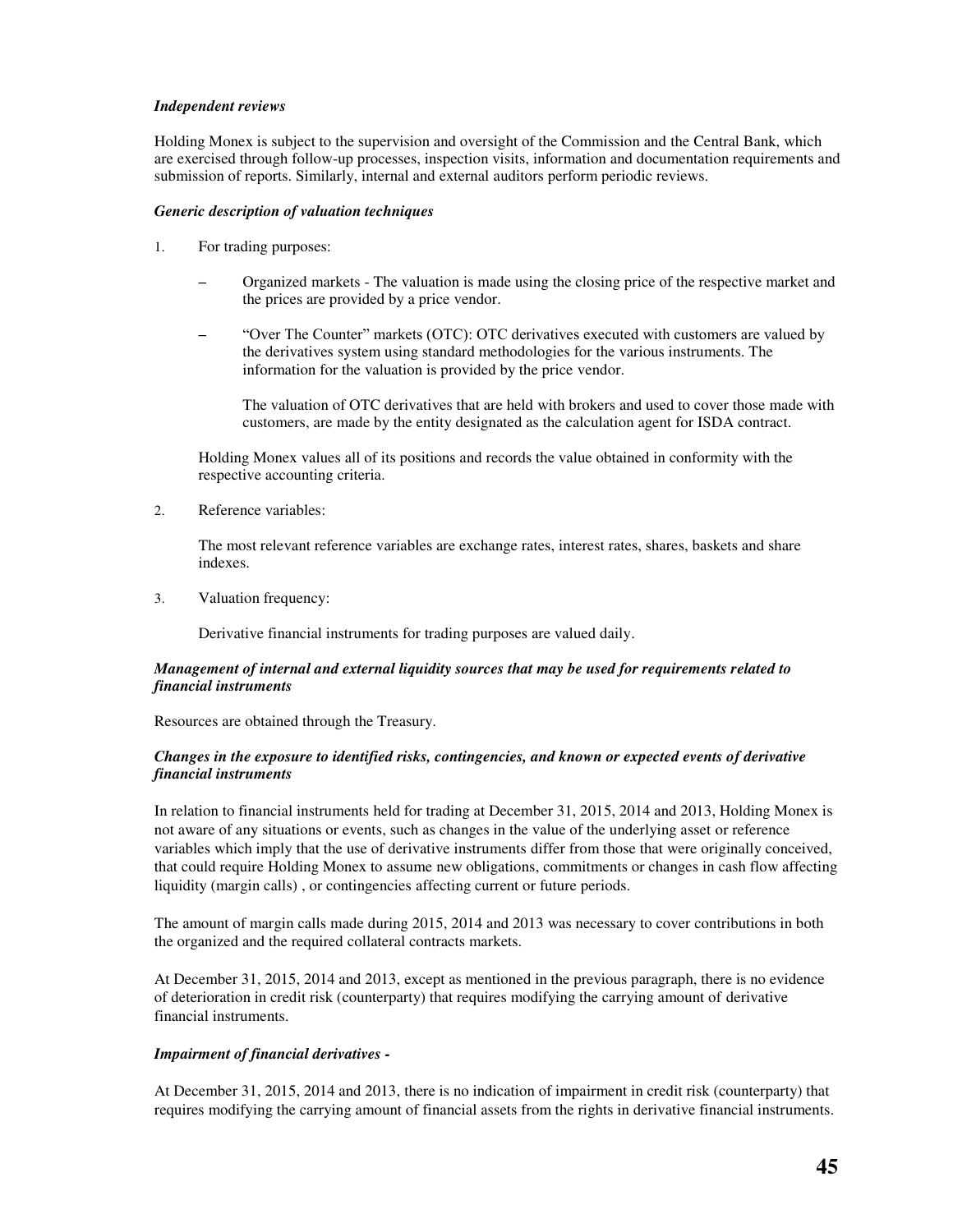## *Sensitivity analysis -*

*Identification of risks* - The sensitivity of derivative financial instruments is calculated in accordance with the market value variance according to certain variances in the base scenario. Based on the variances, there are different sensitivities.

The following chart shows the total sensitivity consumption as of December 31, 2015 (unaudited):

| Sensibility analysis | <b>Sensitivity (all factors)</b> |
|----------------------|----------------------------------|
| Stage one $1\%$      | (0.191)                          |
| Stage two $2\%$      | (0.382)                          |

### **Stress Test -**

- **Scenario one:** In this scenario, the risk factors move as follows:
	- The FX risk factors are multiplied by 1.10, i.e., change of 10%.
	- The EQ risk factors are multiplied by 1.20, i.e., change of 20%.
- **Scenario two:** In this scenario, the risk factors move as follows:
	- The FX risk factors are multiplied by 1.20, i.e., change of 20%.
	- The EQ risk factors are multiplied by 1.40, i.e., change of 40%.

As of December 31, 2015 the results for these scenarios are as follows and show the impact on results if they occurred (unaudited):

|                     | <b>Stress test</b> |  |  |  |  |  |
|---------------------|--------------------|--|--|--|--|--|
| <b>Risk profile</b> | (all factors)      |  |  |  |  |  |
| Scenario one        |                    |  |  |  |  |  |
| Scenario two        |                    |  |  |  |  |  |

### **9. Loan portfolio**

As of December 31, 2015, 2014 and 2013, the performing loan portfolio and non-performing loan portfolio granted by type of currency are as follows:

|                                          | 2015 |            |                |      |    |              |  |
|------------------------------------------|------|------------|----------------|------|----|--------------|--|
|                                          |      | Performing | Non-performing |      |    | <b>Total</b> |  |
| Mexican pesos:                           |      |            |                |      |    |              |  |
| Commercial loans-                        |      |            |                |      |    |              |  |
| Commercial with credit enhancement       | \$   | 4.646      | S              | 55   | \$ | 4,701        |  |
| Loans to financial institutions          |      | 984        |                |      |    | 984          |  |
| Housing loans-                           |      |            |                |      |    |              |  |
| Housing loans                            |      | 9          |                | 12   |    | 21           |  |
| U.S. dollars converted to Mexican pesos: |      |            |                |      |    |              |  |
| Commercial loans -                       |      |            |                |      |    |              |  |
| Commercial with credit enhancement       |      | 6,252      |                | 51   |    | 6,303        |  |
| Loans to financial institutions          |      | 472        |                |      |    | 472          |  |
| Total                                    |      | 12.363     |                | l 18 |    | 12,481       |  |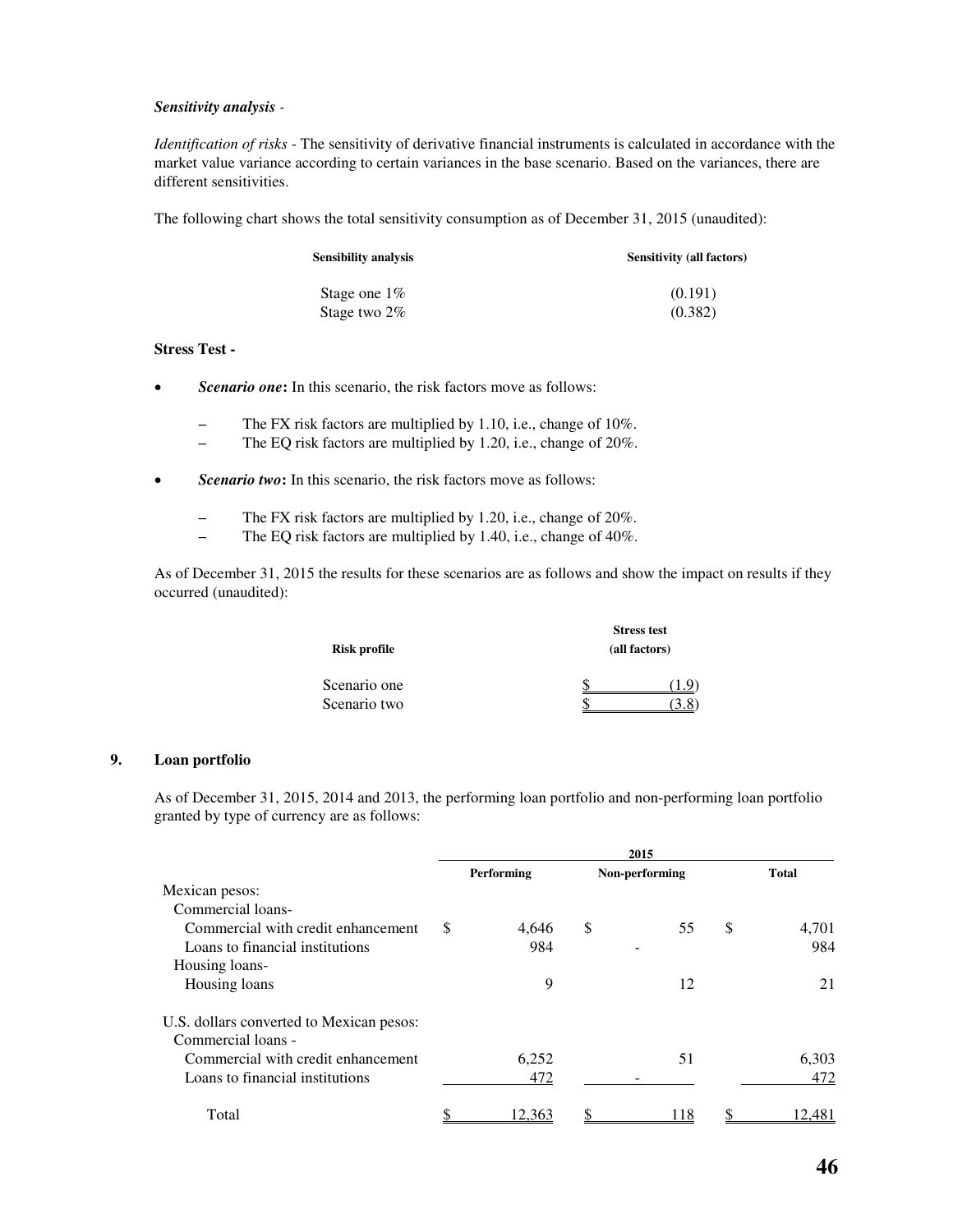|                                          |    | Performing |    | Non-performing |    | <b>Total</b> |
|------------------------------------------|----|------------|----|----------------|----|--------------|
| Mexican pesos:                           |    |            |    |                |    |              |
| Commercial loans-                        |    |            |    |                |    |              |
| Commercial with credit enhancement       | \$ | 3,014      | \$ | 31             | \$ | 3,045        |
| Loans to financial institutions          |    | 888        |    |                |    | 888          |
| Housing loans-                           |    |            |    |                |    |              |
| Housing loans                            |    | 161        |    | 6              |    | 167          |
| U.S. dollars converted to Mexican pesos: |    |            |    |                |    |              |
| Commercial loans -                       |    |            |    |                |    |              |
| Commercial with credit enhancement       |    | 3,968      |    | 3              |    | 3,971        |
| Total                                    | \$ | 8,031      | \$ | 40             | \$ | 8,071        |
|                                          |    |            |    |                |    |              |
|                                          |    |            |    | 2013           |    |              |
|                                          |    | Performing |    | Non-performing |    | <b>Total</b> |
| Mexican pesos:                           |    |            |    |                |    |              |
| Commercial loans-                        |    |            |    |                |    |              |
| Commercial with credit enhancement       | \$ | 1,554      | \$ | 46             | \$ | 1,600        |
| Loans to financial institutions          |    | 396        |    |                |    | 396          |
| Government entities                      |    | 34         |    |                |    | 34           |
| Housing loans-                           |    |            |    |                |    |              |
| Housing loans                            |    | 948        |    | 1              |    | 949          |
| U.S. dollars converted to Mexican pesos: |    |            |    |                |    |              |
| Commercial loans-                        |    |            |    |                |    |              |
| Commercial with credit enhancement       |    | 1,247      |    | 8              |    | 1,255        |
| Loans to financial institutions          |    | 131        |    |                |    | 131          |
| Total                                    | \$ | 4,310      | S  | <u>55</u>      |    | 4,365        |

Holding Monex grants loans guaranteed by the U.S. Ex–Im Bank, as follows:

Definition of Ex-Im Bank - *"The Export-Import Bank of the United States"*, is the U.S. export loan agency. Its mission is to provide financing for the export of U.S. goods and services to international markets.

- a) For long-term loans subject to such guarantees, Holding Monex receives guarantees covering 100% of the Ex-Im Bank, which is documented in an outline agreement.
- b) For short-term loans with revolving lines of credit guaranteed with loan insurance policies issued by the Ex-Im Bank to Holding Monex, the policies cover between 90% and 98% of the loan amount.

In the event of default of a loan guaranteed or insured by the Ex-Im Bank, Holding Monex will claim the settlement and subrogate the collection rights to such bank, which continues collections efforts on the loans.

At December 31, 2015, 2014 and 2013, the portfolio with third party participation administered by Holding Monex denominated in foreign currency are as follows:

|                           |    | 2015           | 2014      | 2013      |
|---------------------------|----|----------------|-----------|-----------|
| Short-term<br>Medium term | ۰D | 198<br>$\circ$ | 186<br>16 | 214<br>42 |
|                           |    | 206            | 202       | 256       |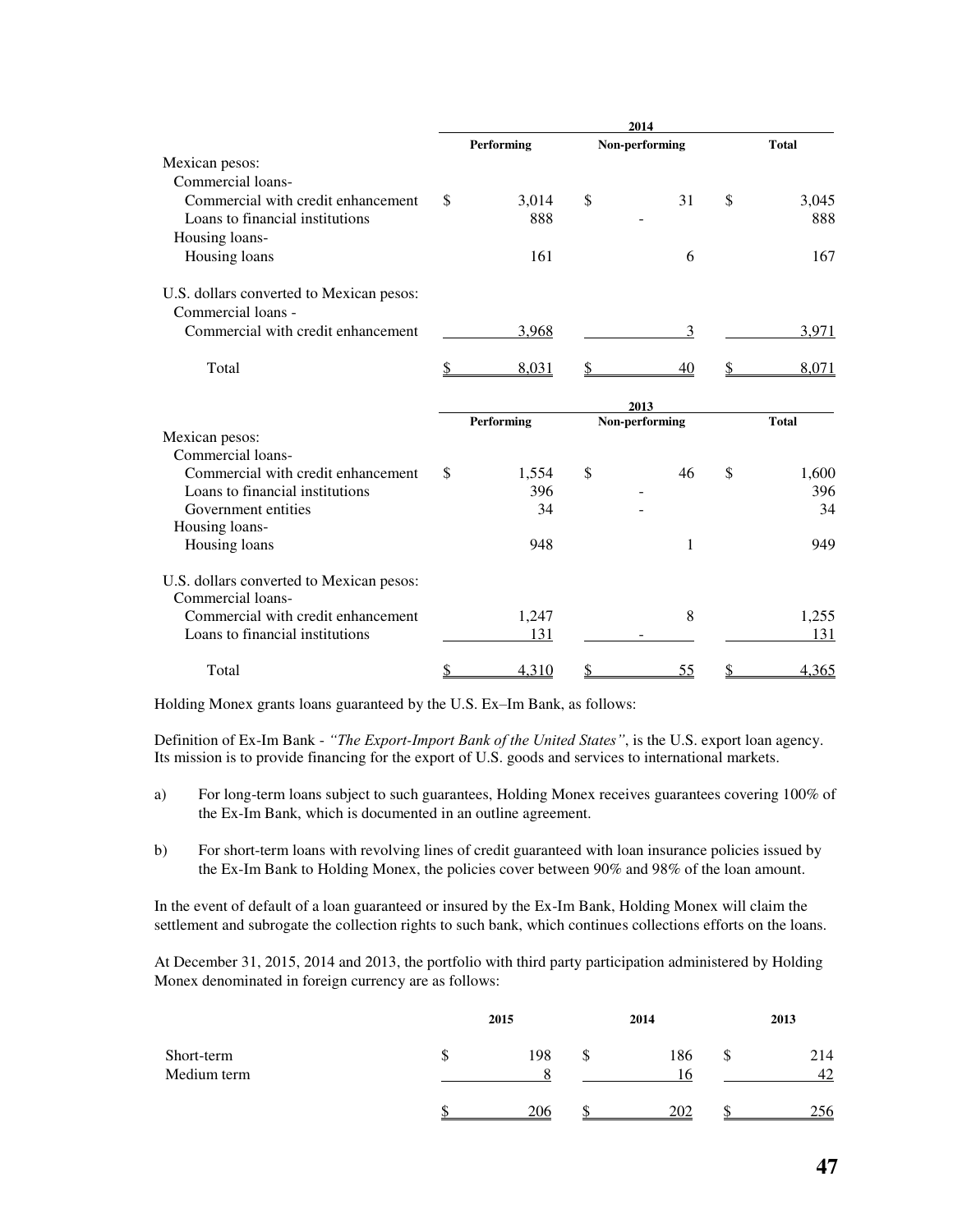## *Risk diversification* -

At December 31, 2015, Holding Monex maintains the following credit risk operations in conformity with the general diversification rules established for active and passive transactions by the Provisions, as follows:

- Holding Monex has granted seven loans to debtors or groups of individuals or entities with a common risk, the individual amount of which exceeds 10% of its basic capital. The joint commitment of these loans in the quarter before is equal to \$3,317, 87.88% of the Holding Monex's basic capital.
- The total of the loans granted to the Holding Monex's three main debtors is \$1,654 and represents 43.82% of its basic capital.

According to the Provisions, the limits applicable to the diversification of Holding Monex's credit operations are determined according to its fulfillment of capitalization requirements, while considering the exceptions established by the Provisions, as follows:

– When granting financing to the same individual or entity or group of individuals or entities with a Common Risk, Holding Monex is subject to the maximum financing limit obtained by applying the following:

| <b>Capitalization level</b>       | <b>Maximum financing limit calculated</b><br>according to Holding Monex's basic<br>capital |
|-----------------------------------|--------------------------------------------------------------------------------------------|
| More than $8\%$ and up to $9\%$   | $12\%$                                                                                     |
| More than 9% and up to $10\%$     | 15%                                                                                        |
| More than $10\%$ and up to $12\%$ | 25%                                                                                        |
| More than 12% and up to 15%       | $30\%$                                                                                     |
| More than $15\%$                  | 40%                                                                                        |
|                                   |                                                                                            |

- The sum of the financing granted to Holding Monex's three main debtors must not exceed 100% of its basic capital.
- Financing granted to full-service banking institutions is subject to maximum financing limits, but is nonetheless subject to the maximum limit of 100% of the basic capital of the lending Holding Monex. In the case of foreign institutions in which foreign financial entities hold equity, the aforementioned limit is applicable to the holding company and its subsidiary institutions taken as a whole.
- The financing granted to the state-owned entities and departments of the Federal Public Administration, including public trusts and the productive entities pertaining to the State, must be subject to the maximum limit of 100% of the basic capital of the lending Holding Monex.

These credit limits must be measured quarterly. The applicable limit is calculated by using the basic capital amount and capitalization ratios of the quarter immediately preceding the date on which the calculation is made. These ratios are published by the Commission for each Institution on the following website: [http://www.cnbv.gob.mx.](http://www.cnbv.gob.mx/)

The Commission may reduce the above limits whenever it considers that an institution's Comprehensive Risk Management is inadequate or its Internal Control System has certain weaknesses.

At December 31, 2014 and 2013 Holding Monex maintained the following credit risk, in compliance with the general rules for the diversification of risks in the conduct of active and passive transactions:

– Holding Monex maintains no loans to individual borrowers or groups of persons representing a common risk and whose individual value is greater than 10% of basic capital.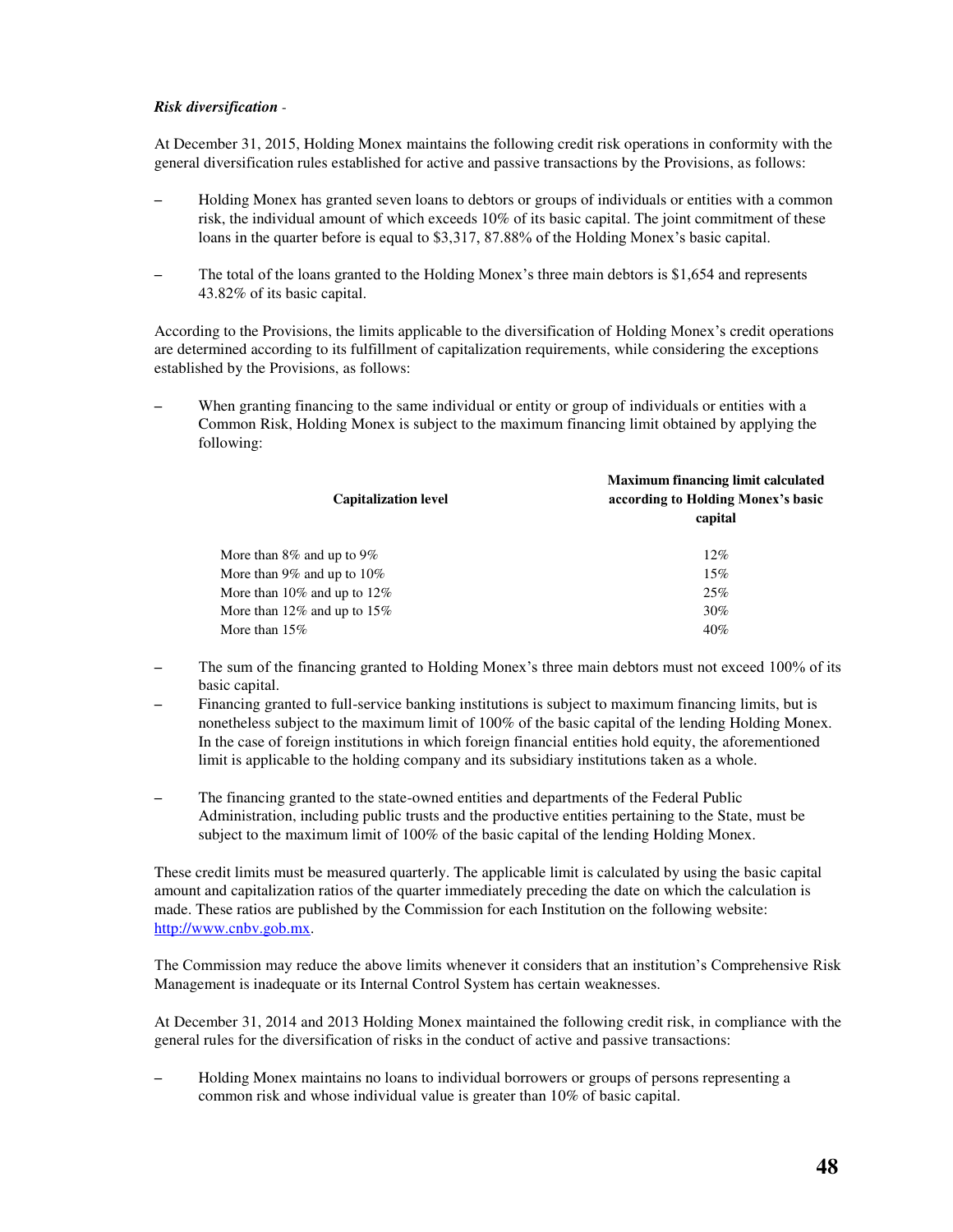- Holding Monex maintains one loan in 2014 and two loans in 2013 whose values amount to \$365 and \$301 respectively, which represent 13% of basic capital.
- The amount of credit extended to the three largest borrowers is \$969 and \$714 at December 31, 2014 and 2013, respectively and represent 33% of basic capital of Holding Monex.

*Loans to related parties* - As of December 31, 2015 the loan amounts delivered to related parties in accordance with Article 73 of the Law on Credit Institutions is \$207, at December 31, 2014 and 2013 is \$22 for both years, which were approved by the Board of Directors.

*Policy and methods used to identify distressed commercial loans* - Commercial loans are identified as distressed in regard to the individual portfolio rating, by considering quantitative elements when they are unsatisfactory and there are significant weaknesses in cash flow, liquidity, leverage, and/or profitability that may jeopardize the client's ability to continue as a going concern or when it has stopped operating. In general, distressed loans refer to borrowers whose portfolio rating is "D" or "E".

*Policy and procedures to identify credit risk concentration* - Concentration risk is an essential element of risk management. Holding Monex continuously monitors the degree of concentration of credit risk portfolios by economic group.

*Credit lines unused by customers* - As of December 31, 2015, 2014 and 2013, unused credit lines authorized to customers for \$6,908, \$1,159 and \$1,281, respectively.

As of December 31, 2015, 2014 and 2013, aging of non-performing portfolio is as follows:

|                      | 2015 | 2014 |    | 2013 |
|----------------------|------|------|----|------|
| From 90 to 179 days  | 98   |      | J. | 23   |
| From 180 to 365 days | 10   |      |    | 19   |
| Over 365 days        | 10   | 32   |    | 13   |
|                      |      | 40   |    | 55   |

## **10. Allowance for loan losses**

.

As of December 31, 2015, 2014 and 2013, the allowance for loan losses was \$182, \$112 and \$64, respectively, and is assigned as follows:

| 2015                               |    | <b>Performing</b><br><b>Portfolio</b> |    | Non-performing<br>portfolio | <b>Assigned</b><br>allowance |     |  |
|------------------------------------|----|---------------------------------------|----|-----------------------------|------------------------------|-----|--|
| Commercial loans-                  |    |                                       |    |                             |                              |     |  |
| Commercial with credit enhancement | \$ | 10,898                                | \$ | 106                         | S                            | 171 |  |
| Loans to financial institutions    |    | 1,456                                 |    | -                           |                              | 8   |  |
| Housing loans-                     |    |                                       |    |                             |                              |     |  |
| Housing loans                      |    | 9                                     |    | 12                          |                              | 3   |  |
| Total portfolio                    |    | 12.363                                | ¢  | 18                          |                              | 182 |  |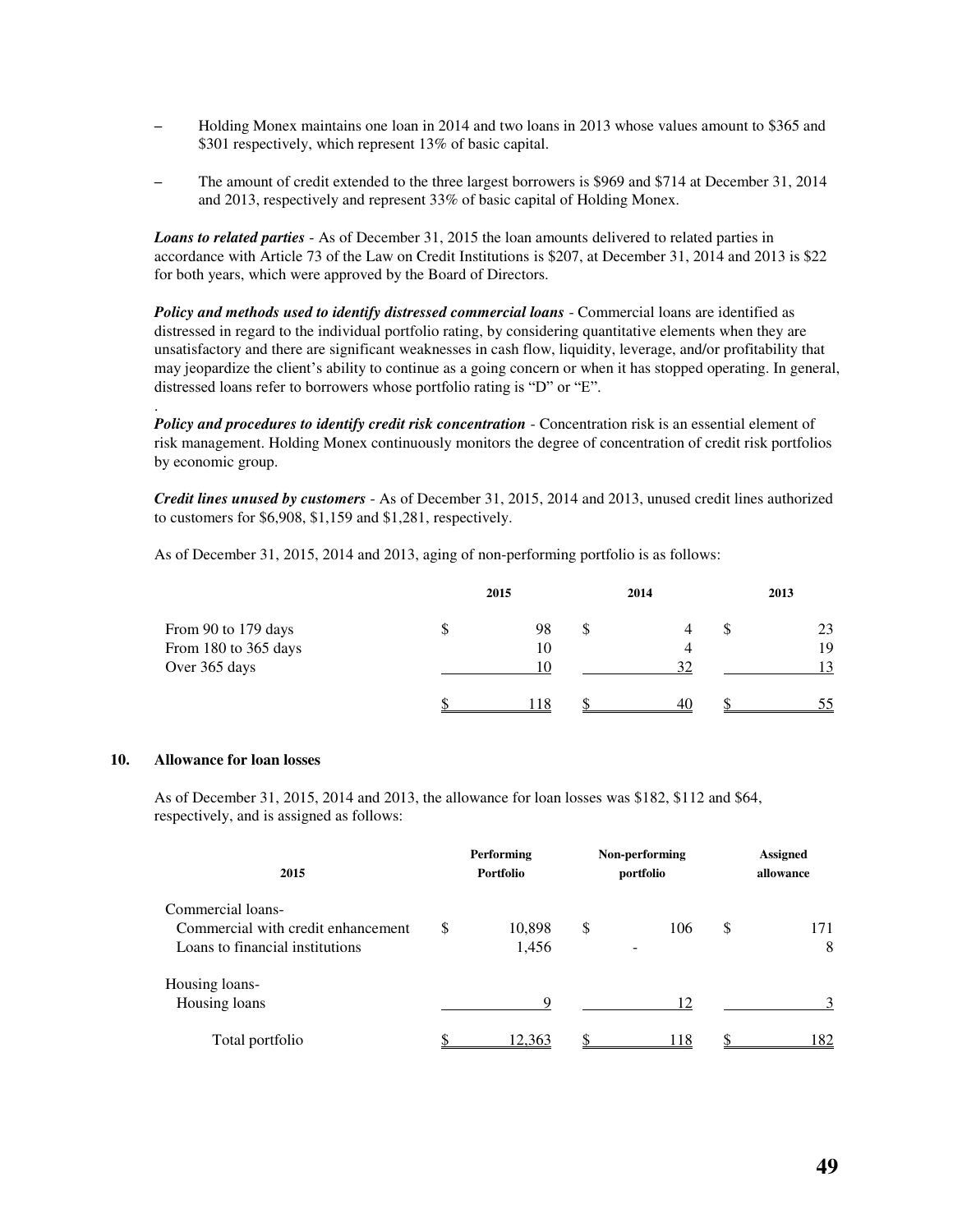| 2014                                                                                                              |    | Performing<br><b>Portfolio</b> | Non-performing<br>portfolio | <b>Assigned</b><br>allowance |                                       |  |
|-------------------------------------------------------------------------------------------------------------------|----|--------------------------------|-----------------------------|------------------------------|---------------------------------------|--|
| Commercial loans-<br>Commercial with credit enhancement<br>Loans to financial institutions                        | \$ | 6,982<br>888                   | \$<br>34                    | \$                           | 103<br>6                              |  |
| Housing loans-<br>Housing loans                                                                                   |    | 161                            | 6                           |                              | 3                                     |  |
| Total portfolio                                                                                                   |    | 8,031                          | \$<br>40                    | \$                           | 112                                   |  |
| 2013                                                                                                              |    | Performing<br><b>Portfolio</b> | Non-performing<br>portfolio |                              | <b>Assigned</b><br>allowance          |  |
| Commercial loans-<br>Commercial with credit enhancement<br>Loans to financial institutions<br>Government entities | \$ | 2,801<br>527<br>34             | \$<br>54                    | \$                           | 48<br>$\mathfrak s$<br>$\overline{3}$ |  |
| Housing loans-                                                                                                    |    |                                |                             |                              |                                       |  |
| Housing loans                                                                                                     |    | 948                            |                             |                              | 8                                     |  |

As of December 31, 2015, 2014 and 2013, Holding Monex maintained an allowance for loan losses equivalent to 154%, 280% and 116%, of the non-performing portfolio, respectively.

The allowance for loan losses resulting from the loan portfolio classification with responsibilities as of December 31, 2015, 2014 and 2013, reported by Holding Monex, is as follows:

|                         | 2015                                                   |                           |                            | 2014 |                                                        |    | 2013                       |    |                                                        |    |                            |
|-------------------------|--------------------------------------------------------|---------------------------|----------------------------|------|--------------------------------------------------------|----|----------------------------|----|--------------------------------------------------------|----|----------------------------|
|                         | <b>Classification of the</b><br>portfolio by degree of |                           | <b>Amount of allowance</b> |      | <b>Classification of the</b><br>portfolio by degree of |    | <b>Amount of allowance</b> |    | <b>Classification of the</b><br>portfolio by degree of |    | <b>Amount of allowance</b> |
| Degree of risk          | risk                                                   |                           | recorded                   |      | risk                                                   |    | recorded                   |    | risk                                                   |    | recorded                   |
| $A-1$                   | \$<br>6,397                                            | $\boldsymbol{\mathsf{S}}$ | 32                         | S    | 4,078                                                  | \$ | 18                         | \$ | 2,613                                                  | \$ | 13                         |
| $A-2$                   | 4,483                                                  |                           | 55                         |      | 3,356                                                  |    | 43                         |    | 1,615                                                  |    | 18                         |
| $B-1$                   | 2,046                                                  |                           | 34                         |      | 1,616                                                  |    | 26                         |    | 954                                                    |    | 15                         |
| $B-2$                   | 269                                                    |                           |                            |      | 133                                                    |    | 3                          |    | 85                                                     |    | $\overline{2}$             |
| $B-3$                   | 353                                                    |                           | 12                         |      | 338                                                    |    | 11                         |    | 159                                                    |    | 6                          |
| $C-1$                   | 91                                                     |                           |                            |      | 87                                                     |    | 6                          |    | 66                                                     |    |                            |
| $C-2$                   |                                                        |                           |                            |      | 13                                                     |    |                            |    | 9                                                      |    |                            |
| $\mathbf D$             | 72                                                     |                           | 28                         |      |                                                        |    |                            |    | 10                                                     |    | 4                          |
| ${\bf E}$               | 10                                                     |                           |                            |      | 34                                                     |    |                            |    |                                                        |    |                            |
| Base rating portfolio   | 13,727                                                 |                           | 182                        |      | 9,656                                                  |    | 112                        |    | 5,511                                                  |    | 64                         |
| Less - Letter of credit | (1,246)                                                |                           |                            |      | (1,585)                                                |    |                            |    | (1,146)                                                |    |                            |
| Loan portfolio, net     | 12,481                                                 |                           |                            |      | 8,071                                                  |    |                            |    | 4,365                                                  |    |                            |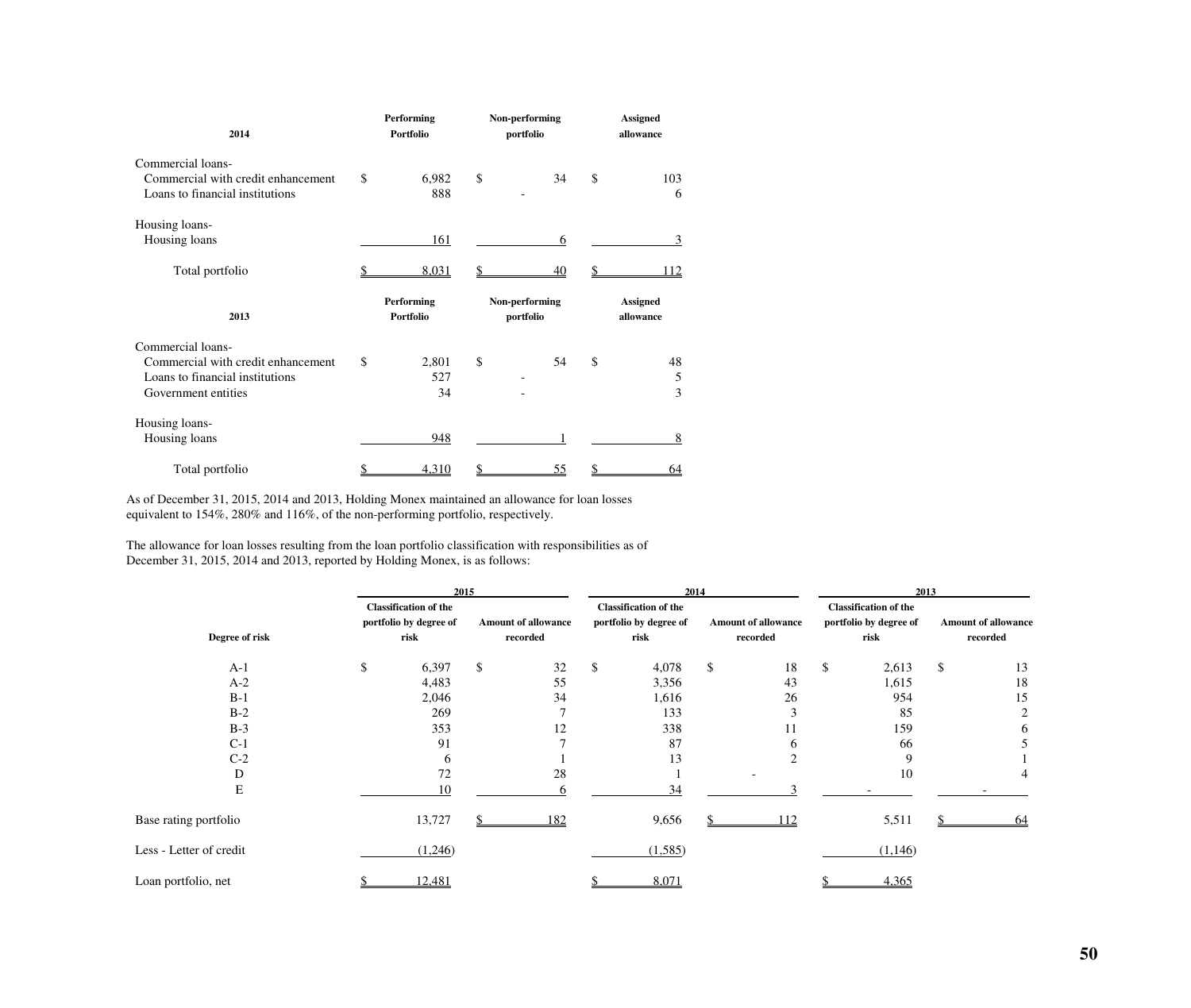Below is the activity of the allowances for loan losses for the years ended December 31, 2015, 2014 and 2013:

|                                                     | 2015      | 2014 |          | 2013           |
|-----------------------------------------------------|-----------|------|----------|----------------|
| Opening balances<br>Additions charged to results    | 112<br>76 |      | 64<br>48 | \$<br>84<br>38 |
| Effect due to adoption of new                       |           |      |          |                |
| methodology commercial portfolio<br>Exchange result | 11        |      |          | 135            |
| Applications                                        | (17)      |      | (4)      | (192)          |
| Closing balances                                    | 82        |      |          |                |

## **11. Other receivables, net**

As of December 31, 2015, 2014 and 2013, the other receivables, are as follows:

|                                          | 2015        | 2014        | 2013        |
|------------------------------------------|-------------|-------------|-------------|
| Debtors due to liquidation of operations |             |             |             |
| of money market                          | \$<br>3,321 | \$<br>2,179 | \$<br>1,365 |
| Debtors by foreign exchange              |             |             |             |
| transactions                             | 9,741       | 8,889       | 8,025       |
| Debtors of operation                     | 339         | 602         | 600         |
| Employee loans and other debtors         | 22          | 10          | 20          |
| Collateral delivered for derivative      |             |             |             |
| financing transactions                   | 471         | 821         | 413         |
| Agency commissions                       |             |             | 4           |
| Sundry debtors agents                    |             |             | 36          |
| Other debtors                            | 17          | 27          |             |
|                                          | 13,911      | 12,528      | 10,463      |
| Allowance for doubtful accounts          | (62)        | (230)       | (236)       |
| Total                                    | 13,849      | 12,298      | 10,227      |

## **12. Property, furniture and fixtures, net**

As of December 31, 2015, 2014 and 2013, property, furniture and fixtures are as follows:

|                                              | 2014 |      | 2014 |      | 2013  |
|----------------------------------------------|------|------|------|------|-------|
| Land                                         | \$   |      | \$   |      | \$    |
| <b>Buildings</b>                             |      |      |      |      | 3     |
| Office furniture and equipment               |      | 97   |      | 84   | 73    |
| Computer and communications                  |      |      |      |      |       |
| equipment                                    |      | 71   |      | 60   | 107   |
| Vehicles                                     |      | 8    |      |      | 10    |
|                                              |      | 176  |      | 152  | 200   |
| Less-                                        |      |      |      |      |       |
| Accumulated depreciation                     |      | (92) |      | (64) | (109) |
| Total property, furniture and fixtures (net) |      | 84   |      | 88   | 91    |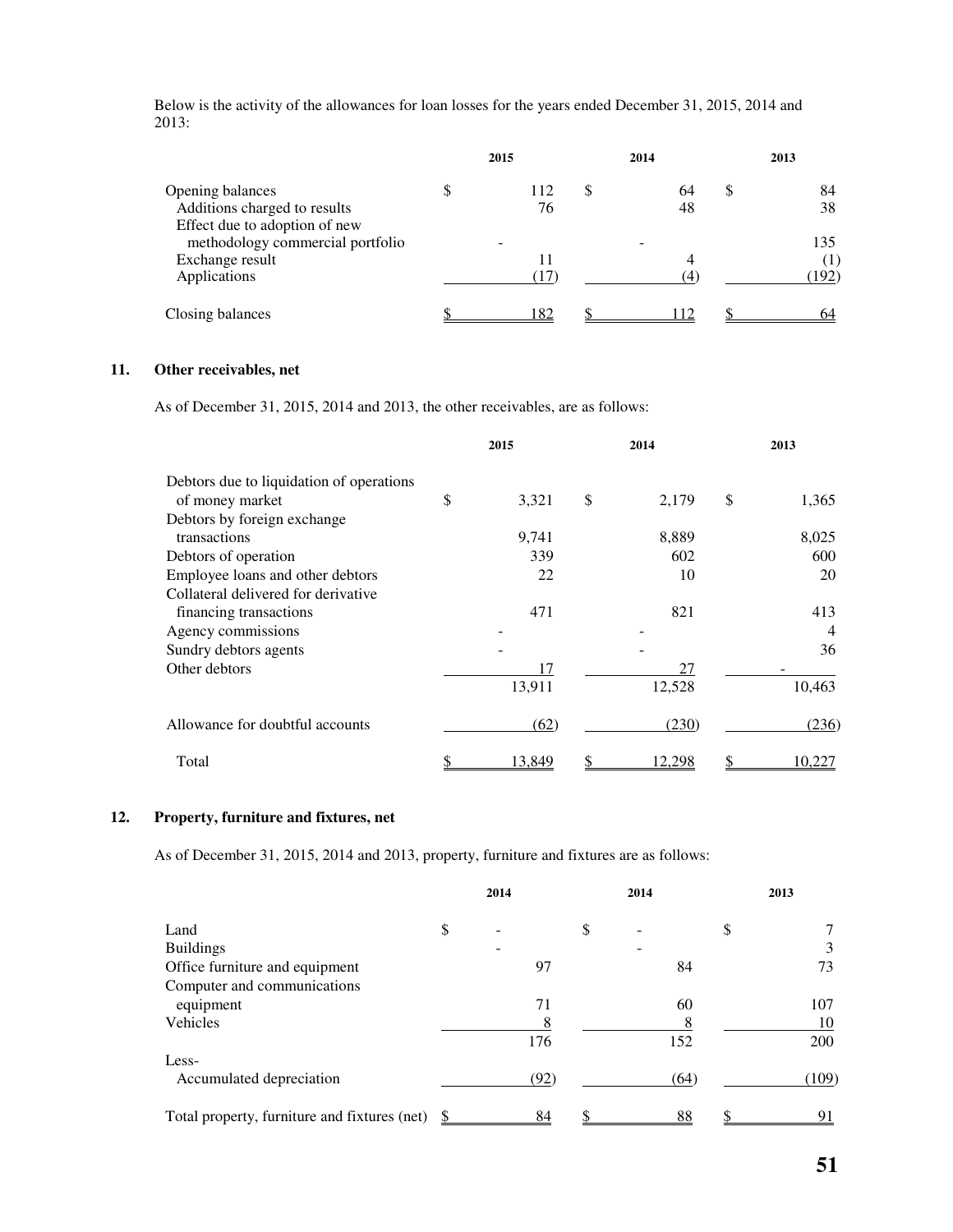The annual depreciation and amortization rates were as follows:

|                                       | Percentage |
|---------------------------------------|------------|
| <b>Buildings</b>                      | 5%         |
| Computer and communications equipment | 33%        |
| Vehicles                              | 25%        |
| Office furniture and equipment        | 10%        |

For the years ended at December 31, 2015, 2014 and 2013, depreciation expense amounted to \$26, \$25 and \$28, respectively.

## **13. Other assets**

As of December 31, 2015, 2014 and 2013, goodwill and other assets were as follows:

|                                                                                                               | 2015        |               | 2014  | 2013             |
|---------------------------------------------------------------------------------------------------------------|-------------|---------------|-------|------------------|
| Goodwill:                                                                                                     |             |               |       |                  |
| Tempus                                                                                                        | \$<br>407   | $\mathcal{S}$ | 407   | \$<br>407        |
| Monex Europe Holding                                                                                          | 326         |               | 326   | 326              |
| Conversion effect                                                                                             | 253         |               | 129   | 51               |
|                                                                                                               | 986         |               | 862   | 784              |
| Deferred charges, prepayments and<br>intangible:                                                              |             |               |       |                  |
| Other intangible assets arising from<br>the acquisition of Tempus (1)<br>Other intangible assets arising from | 176         |               | 176   | 176              |
| the acquisition of Monex Europe (1)                                                                           | 635         |               | 635   | 635              |
| Conversion effect                                                                                             | 161         |               | 57    | (4)              |
| Intangible assets                                                                                             | 972         |               | 868   | 807              |
| <b>Trademarks</b>                                                                                             |             |               |       | 79               |
| Adjustments and improvements                                                                                  | 217         |               | 209   | 198              |
| Software                                                                                                      | 56          |               | 25    |                  |
| Contracts of agencies, correspondents<br>and non-compete                                                      |             |               |       | 97               |
| Prepayments                                                                                                   | 105         |               | 92    | 60               |
| Investment projects                                                                                           | 6           |               |       | 11               |
| Other deferred charges                                                                                        | 13          |               | 8     | 6                |
|                                                                                                               | 1,369       |               | 1,202 | 1,258            |
| Menos - Amortización acumulada                                                                                | (151)       |               | (111) | (131)            |
|                                                                                                               | 1,218       |               | 1,091 | 1,127            |
| Other assets:                                                                                                 |             |               |       |                  |
| Operational deposit                                                                                           | 76          |               | 74    | 71               |
| Management trust (2)                                                                                          | 100         |               | 100   | 100              |
| Interest contingency fund                                                                                     |             |               |       | $\overline{2}$   |
|                                                                                                               | 176         |               | 174   | $\overline{173}$ |
|                                                                                                               | \$<br>2,380 | \$            | 2,127 | \$<br>2,084      |

During 2014, Holding Monex's management identified that the goodwill generated on the acquisition of Monex Europe was understated at acquisition, and reclassified amounts initially allocated to account receivable to goodwill. Such account receivable was a security deposit held in an escrow account for the future payment to the former shareholders', which, based on the original projections, was probable of recovery by Monex. The reclassification was made retrospectively.

In accordance with the contract executed by stockholders, in May 2015, the last of the three payments of \$35 was made to the stockholders of Monex Europe, thereby concluding the acquisition of this entity.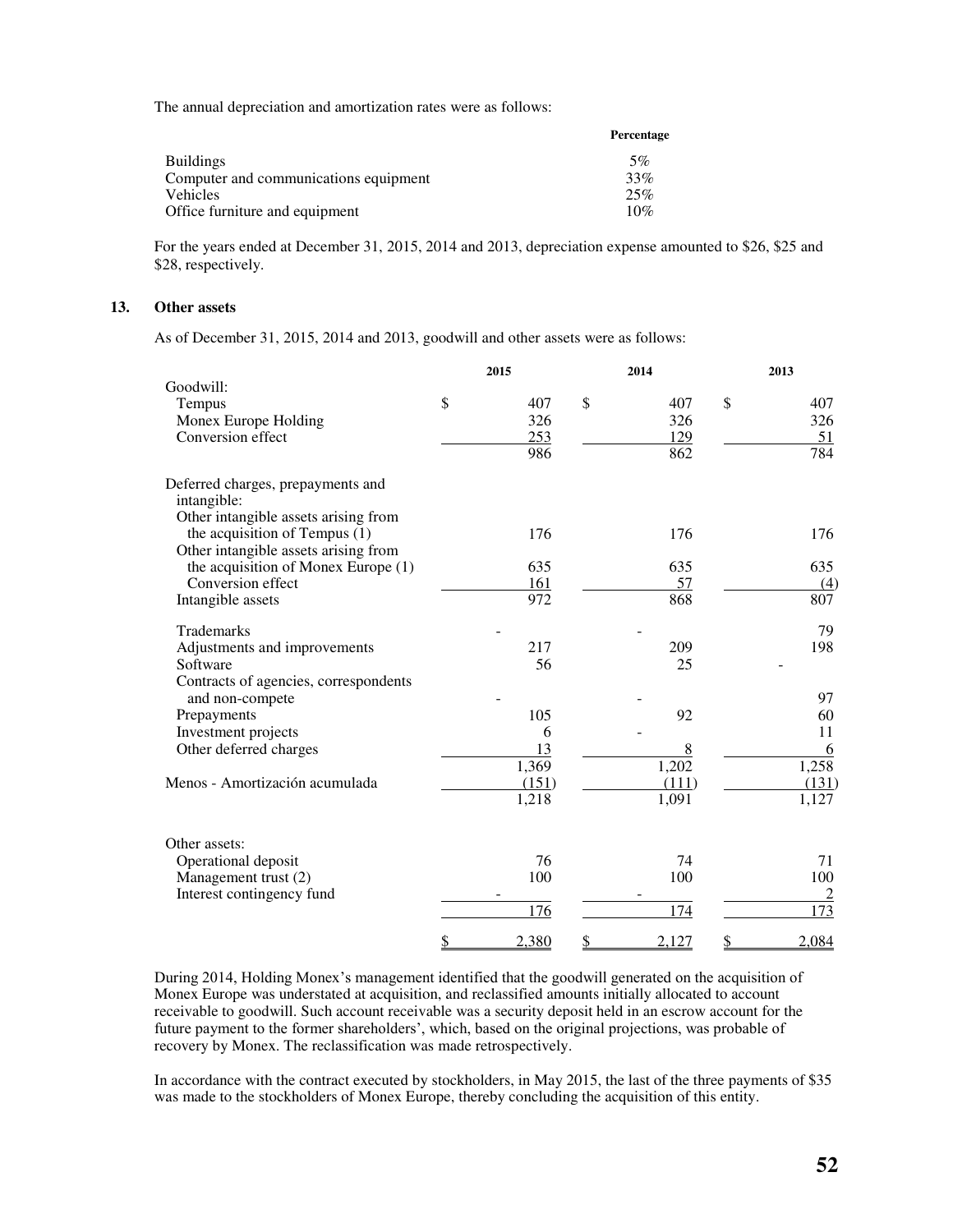(1) As of December 31, 2015, 2014 and 2013 Holding Monex has identified intangible assets for the acquisition of Tempus and Monex Europe, as follows:

|                                                                                                           |     |                                         |   |                                                          | Tota |                                      |               |                                      |    |                                      |
|-----------------------------------------------------------------------------------------------------------|-----|-----------------------------------------|---|----------------------------------------------------------|------|--------------------------------------|---------------|--------------------------------------|----|--------------------------------------|
|                                                                                                           |     | <b>Tempus</b>                           |   | <b>Monex Europe</b>                                      |      | 2015                                 |               | 2014                                 |    | 2013                                 |
| Licenses<br>Sales force<br>Operating agreements with banks<br>Software<br>Non-compete agreements<br>Total | JЭ. | 71<br>42<br>56<br>$\overline{ }$<br>176 | S | $\overline{\phantom{a}}$<br>67<br>401<br>b<br>161<br>635 |      | 71<br>109<br>457<br>13<br>161<br>811 | <sup>\$</sup> | 71<br>109<br>457<br>13<br>161<br>811 | J. | 71<br>109<br>457<br>13<br>161<br>811 |
| Conversion effect<br>Total                                                                                |     |                                         |   |                                                          |      | 161<br>972                           |               | 57<br>868                            |    | (4)<br>807                           |
| Amortization                                                                                              |     |                                         |   |                                                          |      | (63)                                 |               | (45)                                 |    |                                      |
| Total intangibles assets                                                                                  |     |                                         |   |                                                          |      | 909                                  |               | 823                                  |    | 807                                  |

(2) Management Trust No. F/523 – On May 19, 2010, Holding Monex started a stock option plan for its key executives, which was approved during a Stockholders' Meeting of the same date. Consequently, Prestaciones Universales, executed Management Trust agreement F/523 with the Bank to grant financing to its executives to enable them to acquire shares representing the common stock of Holding Monex. The plan authorized a total of 5,083,362 Series "B" shares of Holding Monex, which were allocated for acquisition by these executives. Such Trust was held until November 26, 2013 in Prestaciones Universales, which was transferred to AdmiMonex before the sale of the shares of Prestaciones Universales referred to in Note 1.

## **14. Foreign currency position**

As of December 31, 2015, 2014 and 2013, foreign currency assets and liabilities of Holding Monex were as follows:

|                                       | <b>Millions of US Dollars</b> |          |            |         | <b>Millions of Euros</b> |         |   |      | Other foreign currencies in millions of U.S. dollars |   |      |  |      |            |       |            |       |            |       |
|---------------------------------------|-------------------------------|----------|------------|---------|--------------------------|---------|---|------|------------------------------------------------------|---|------|--|------|------------|-------|------------|-------|------------|-------|
|                                       |                               | 2015     |            | 2014    |                          | 2013    |   | 2015 |                                                      |   | 2014 |  | 2013 |            | 2015  |            | 2014  |            | 2013  |
| Funds available                       | <b>USD</b>                    | 722      | <b>USD</b> | 967     | <b>USD</b>               | 682     | € |      | 23                                                   | € | 19   |  | 23   | <b>USD</b> | 85    | <b>USD</b> | 66    | <b>USD</b> | 49    |
| Margin accounts                       |                               |          |            |         |                          |         |   |      |                                                      |   |      |  |      |            |       |            |       |            |       |
| Investment in securities              |                               | 95       |            | 67      |                          | 97      |   |      | Q                                                    |   |      |  |      |            |       |            |       |            |       |
| Repurchase agreements                 |                               |          |            |         |                          |         |   |      |                                                      |   |      |  |      |            |       |            |       |            |       |
| Derivative (assets not offset)        |                               | 1,496    |            | 2,345   |                          | 4,598   |   |      |                                                      |   | 31   |  | 65   |            | 31    |            | 27    |            | 291   |
| Performing loan portfolio             |                               | 388      |            | 265     |                          | 104     |   |      |                                                      |   |      |  |      |            |       |            |       |            |       |
| Other assets                          |                               | 48       |            | 49      |                          | 49      |   |      |                                                      |   |      |  |      |            | 66    |            | 70    |            | 77    |
| Other receivable accounts             |                               | 40       |            |         |                          |         |   |      |                                                      |   |      |  |      |            | 27    |            |       |            |       |
| Property, furniture and fixtures      |                               |          |            |         |                          |         |   |      |                                                      |   |      |  |      |            |       |            |       |            |       |
| Investments in equity                 |                               |          |            |         |                          | 10      |   |      |                                                      |   |      |  |      |            |       |            |       |            | (10)  |
| Deferred taxes                        |                               |          |            |         |                          | (4)     |   |      |                                                      |   |      |  |      |            |       |            |       |            |       |
| Other receivables                     |                               |          |            | 115     |                          | 67      |   |      |                                                      |   |      |  |      |            |       |            | 34    |            | 135   |
| Deposits                              |                               | (368)    |            | (463)   |                          | (158)   |   |      | (27)                                                 |   | (11) |  | (9)  |            | (8)   |            | (6)   |            | (6)   |
| Resale agreements                     |                               | (51)     |            | (110)   |                          | (144)   |   |      | (2)                                                  |   | (2)  |  | (2)  |            |       |            |       |            |       |
| Bank and other loans                  |                               | (11)     |            | (13)    |                          |         |   |      |                                                      |   |      |  |      |            |       |            |       |            |       |
| Collaterals                           |                               | (10)     |            | (66)    |                          | (40)    |   |      |                                                      |   | (2)  |  |      |            | (64)  |            |       |            |       |
| Derivative (liability not offset)     |                               | (1, 581) |            | (2,897) |                          | (4,903) |   |      | (18)                                                 |   | (38) |  | (65) |            |       |            | (2)   |            | (279) |
| Sundry creditors and other payables   |                               | (636)    |            | (748)   |                          | (314)   |   |      |                                                      |   | (1)  |  | (13) |            | (39)  |            | (91)  |            | (172) |
| Deferred charges and advance payments |                               | (2)      |            | (1)     |                          | (1)     |   |      | (3)                                                  |   |      |  |      |            |       |            |       |            |       |
| Asset (liability) position            | <b>USD</b>                    | 143      | <b>USD</b> | (464)   | <b>USD</b>               | 47      |   |      | (18)                                                 |   | (4)  |  | (1)  | <b>USD</b> | 98    | <b>USD</b> | 99    | <b>USD</b> | 86    |
| Mexican peso equivalent               |                               | 2,467    |            | (6,840) |                          | 615     |   |      | (337)                                                |   | (71) |  | (18) |            | 1,690 |            | 1,459 |            | 1,125 |

As of December 31, 2015, 2014 and 2013, the "Fix" (48-hour) exchange rate submitted by the Central Bank and used was \$17.2487, \$14.7414 and \$13.0843 per U.S. dollar, respectively.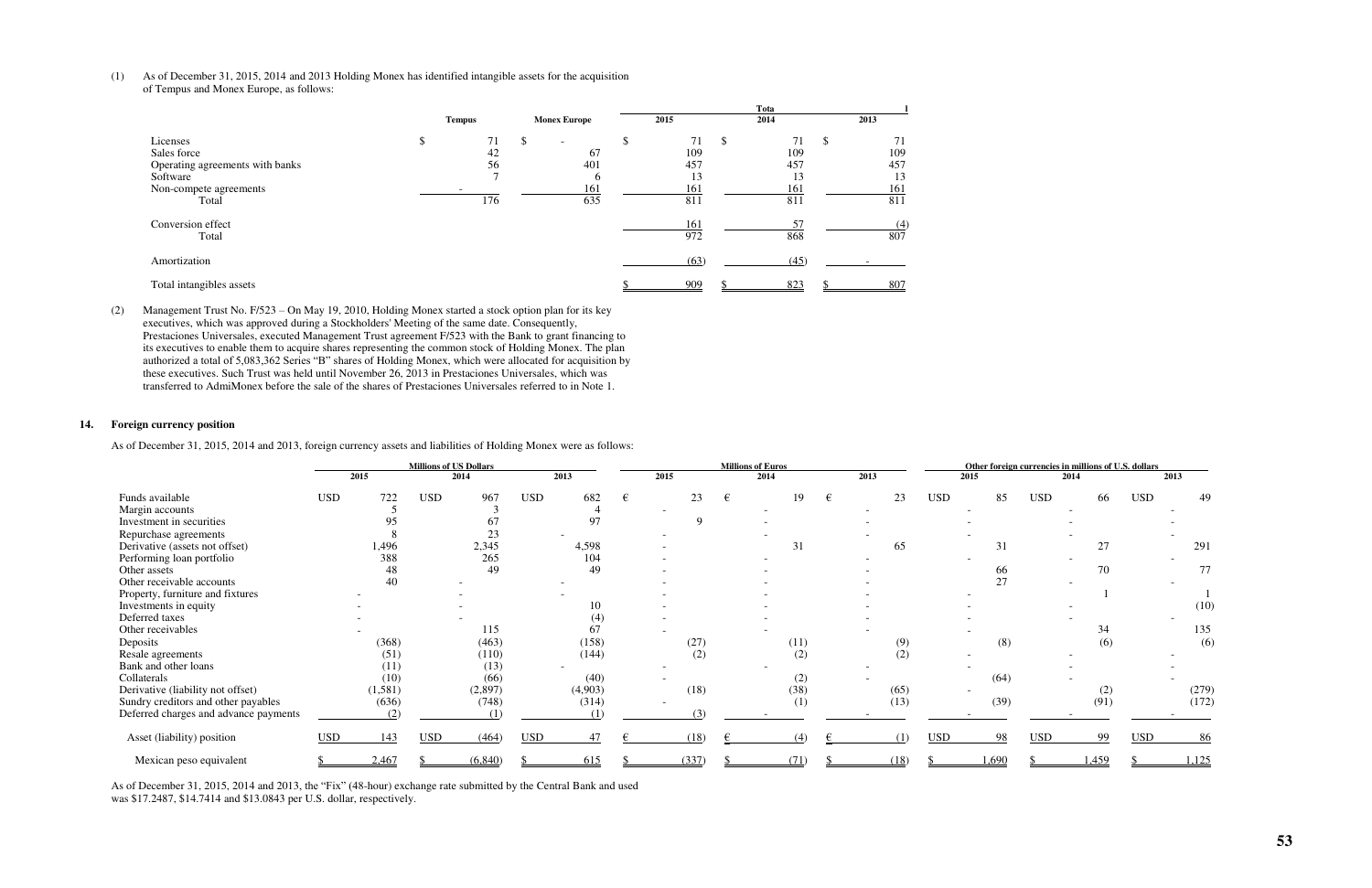As of December 31, 2015, 2014 and 2013, the "Euro" exchange rate submitted by the Central Bank and used was \$18.7493, \$17.8385 and \$18.0301 per Euro, respectively.

On March 17, 2016, the foreign currency position (unaudited) is similar to the position at the end of the year. The foreign exchange "Fix" at this date is \$17.2995 per U.S. dollar and \$19.5069 per Euro.

The Central Bank sets the ceilings for foreign currency liabilities and the liquidity ratio that Holding Monex obtains directly or through its foreign agencies, branches or affiliates, which must be determined daily for such liabilities to enable Holding Monex to structure their contingency plans and promote longer term funding within a reasonable time frame.

Holding Monex performs a large number of foreign currency transactions mainly in U.S. dollar, Euro, Sterling pound, Canadian dollar and other currencies. Given that the parities of other currencies against the Mexican peso are linked to the U.S. dollar, the overall foreign currency position is consolidated into U.S. dollars at each month-end closing.

The foreign currency position of the other subsidiaries is insignificant.

#### **15. Deposits**

As of December 31, 2015, 2014 and 2013, deposits were as follows:

|                                                    | 2015        | 2014        | 2013        |
|----------------------------------------------------|-------------|-------------|-------------|
| Demand deposits                                    | \$<br>8,369 | \$<br>7,853 | \$<br>4,896 |
| Time deposits-                                     |             |             |             |
| General public                                     | 4,984       | 5,483       | 3,994       |
| Money market:                                      |             |             |             |
| Deposit certificates                               | 2,033       | 655         | 695         |
| Promissory Notes with Interest Payable at Maturity |             |             |             |
| $(BMONEX)$ (1)                                     | 2,149       | 280         | 351         |
|                                                    | 17,535      | 14,271      | 9,936       |
| Debt securities                                    |             |             |             |
| Debt securities (Bonds)                            | 81          | 156         | 370         |
| Total deposits                                     | 17,616      | 14,427      | 10,306      |

(1) Short-term maturities which generated interest at an average 3.43%, 2.91% and 6.6% rate, in 2015, 2014 and 2013, respectively.

### **16. Bank and other loans**

As of December 31, 2015, 2014 and 2013, bank loans were as follows:

|                                                                                   | 2015                   |  |                                        |                            |  |                                    | 2014 |              | 2013             |
|-----------------------------------------------------------------------------------|------------------------|--|----------------------------------------|----------------------------|--|------------------------------------|------|--------------|------------------|
|                                                                                   | Mexican<br>Pesos       |  | Foreign<br>currency                    | Rate                       |  | <b>Total</b>                       |      | <b>Total</b> | <b>Total</b>     |
| Demand deposits-<br>"Call Money" received<br>Total demand deposits                | $\sim$                 |  | $\overline{\phantom{a}}$               |                            |  | $\sim$<br>$\overline{\phantom{0}}$ |      | 200<br>200   |                  |
| Short term-<br><b>FIRA</b><br>Clusters<br>Digital loans<br>Total short-term loans | 22<br>651<br>20<br>693 |  | $\overline{\phantom{a}}$<br>187<br>187 | 3.82%<br>$3.14\%$<br>5.10% |  | $\gamma$<br>838<br>20<br>880       |      | 584<br>592   | 10<br>462<br>473 |
| Total interbank loans and other loans                                             | 693                    |  | 187                                    |                            |  | 880                                |      | 792          | 473              |

*Loans with Development Bank Institutions* - Loans are granted by, Nacional Financiera, S.N.C. (NAFIN) and Fideicomiso of Central Bank (FIRA), which represent a direct obligation for Holding Monex with these entities. Accordingly, Holding Monex grants loans in Mexican pesos and U.S. dollars to their customers for financial support.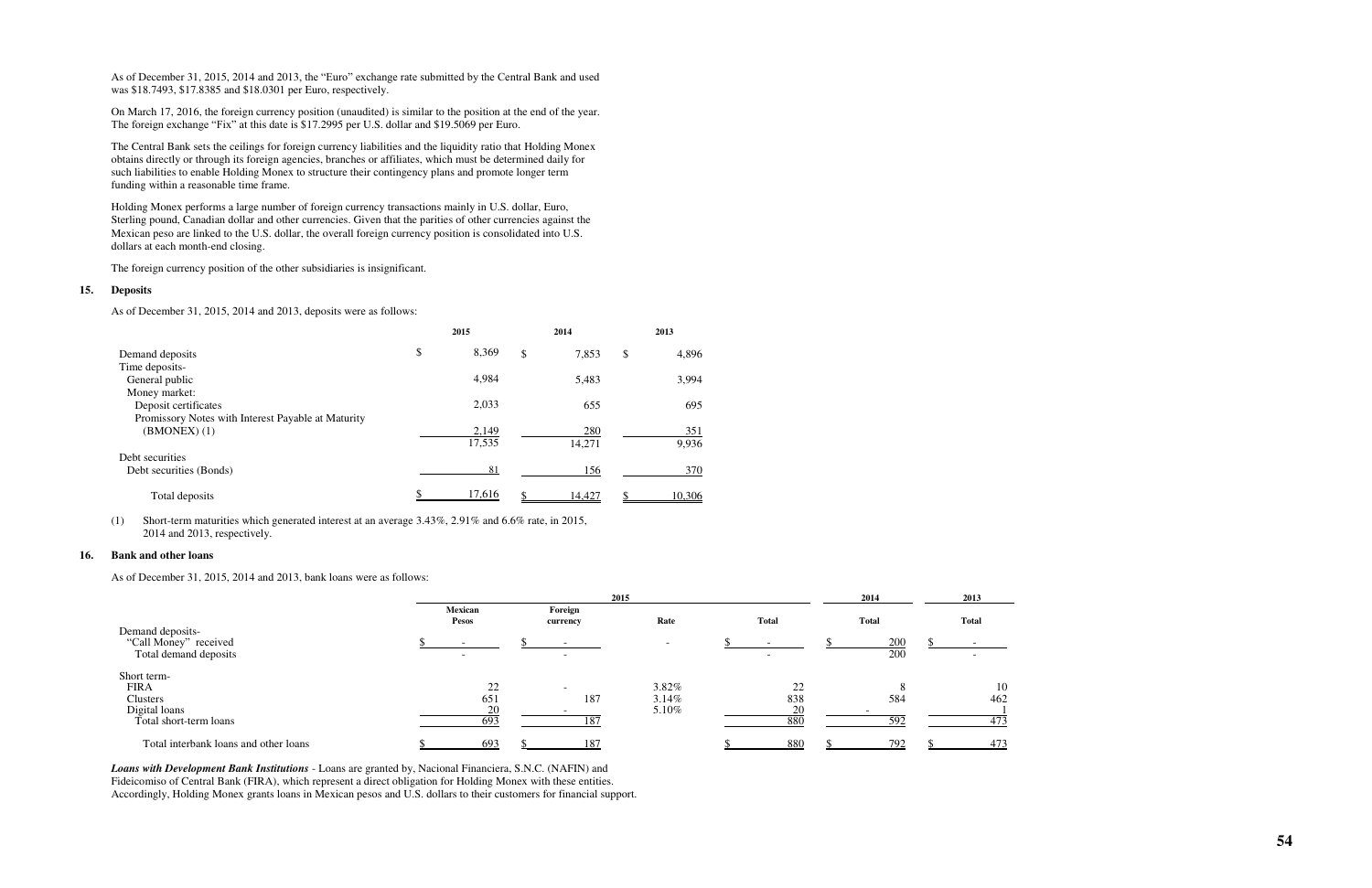Lines of credit for discounts and loans, granted in Mexican pesos and U.S. dollars by the development funds mentioned above, operate under the authorizations of the internal risk units of Holding Monex. The financial conditions are set under fixed and variable rate programs, both in U.S. dollars and Mexican pesos, and the term is based on the specific program or transaction determined for each project.

## **17. Securitization certificates**

### *Issuance of the Bank*

As mentioned in Note 1 subsection b) Holding Monex through the Bank made a public offering of securitization certificates.

The Bank made its first public offering of securitization certificates on July, 14, 2015, for the amount of \$1,000, which is represented by 10 million securitization certificates with a face value of 100 pesos each. The issuance was authorized by the Commission through Document No. 153/5535/2015. The securitization certificates were issued for a period of 1,092 days, which is equal to three years, and placed at the TIIE 28-day rate + 90 basis points.

## *Issuance of Holding Monex*

As mentioned in Note 1 subsection b), Holding Monex issued \$ 10,000,000 marketable certificates by public offering celebrated on November 7, 2014 for the amount of \$1,000 effective for three years, which pay interest every 28 days at a rate of 28-day Interbank Interest Rate (TIIE) plus 160 basis points. As of December 31, 2014, Holding Monex had paid \$4, and has recorded accrued interest of \$3.

On the other side of the first issuance of securitization certificates which made Holding Monex during 2012 for the amount of \$1.000, they were settled during July, 2015.

### **18. Comparative maturities of principal assets and liabilities**

As of December 31, 2015 the maturities of principal assets and liabilities are as follows:

|                                                         |     |          | From 6 months |     | From 1 year |            | Over    |       |              |
|---------------------------------------------------------|-----|----------|---------------|-----|-------------|------------|---------|-------|--------------|
|                                                         |     | 6 months | to 1 year     |     |             | to 5 years | 5 years |       | <b>Total</b> |
| Assets                                                  |     |          |               |     |             |            |         |       |              |
| Funds available (1)                                     | \$. | 5,649    | \$            |     | \$          |            | \$      | 229   | \$<br>5,878  |
| Margin accounts                                         |     | 380      |               |     |             |            |         |       | 380          |
| Investment in securities                                |     | 22,264   |               |     |             |            |         | 1,503 | 23,767       |
| Repurchase agreements                                   |     | 2,970    |               |     |             |            |         |       | 2,970        |
| Derivatives                                             |     | 662      |               | 294 |             | 222        |         | 223   | 1,401        |
| Performing loan portfolio                               |     | 5,711    |               | 627 |             | 3,543      |         | 2,482 | 12,363       |
| Other receivables (net)                                 |     | 13,849   |               |     |             |            |         |       | 13,849       |
| Total assets                                            |     | 51,485   |               | 921 |             | 3,765      |         | 4,437 | 60,608       |
| Liabilities                                             |     |          |               |     |             |            |         |       |              |
| Deposits                                                |     | 17,612   |               | 4   |             |            |         |       | 17,616       |
| Issuance of securitization certificates                 |     |          |               |     |             | 2,007      |         |       | 2,007        |
| Bank and other loan                                     |     | 838      |               |     |             | 42         |         |       | 880          |
| Liabilities arising from sale and repurchase agreements |     | 17,069   |               |     |             |            |         |       | 17,069       |
| Derivatives                                             |     | 509      |               | 16  |             | 311        |         | 214   | 1,050        |
| Obligations arising from settlement of transactions     |     | 12,829   |               |     |             |            |         |       | 12,829       |
| Liabilities arising from cash collateral received       |     | 1,550    |               |     |             |            |         |       | 1,550        |
| Other accounts payables                                 |     | 1,288    |               |     |             |            |         | 182   | 1,470        |
| Total liabilities                                       |     | 51,695   |               | 20  |             | 2,360      |         | 396   | 54,471       |
| Assets less liabilities                                 |     | (210)    |               | 901 |             | ,405       |         | 4,041 | 6,137        |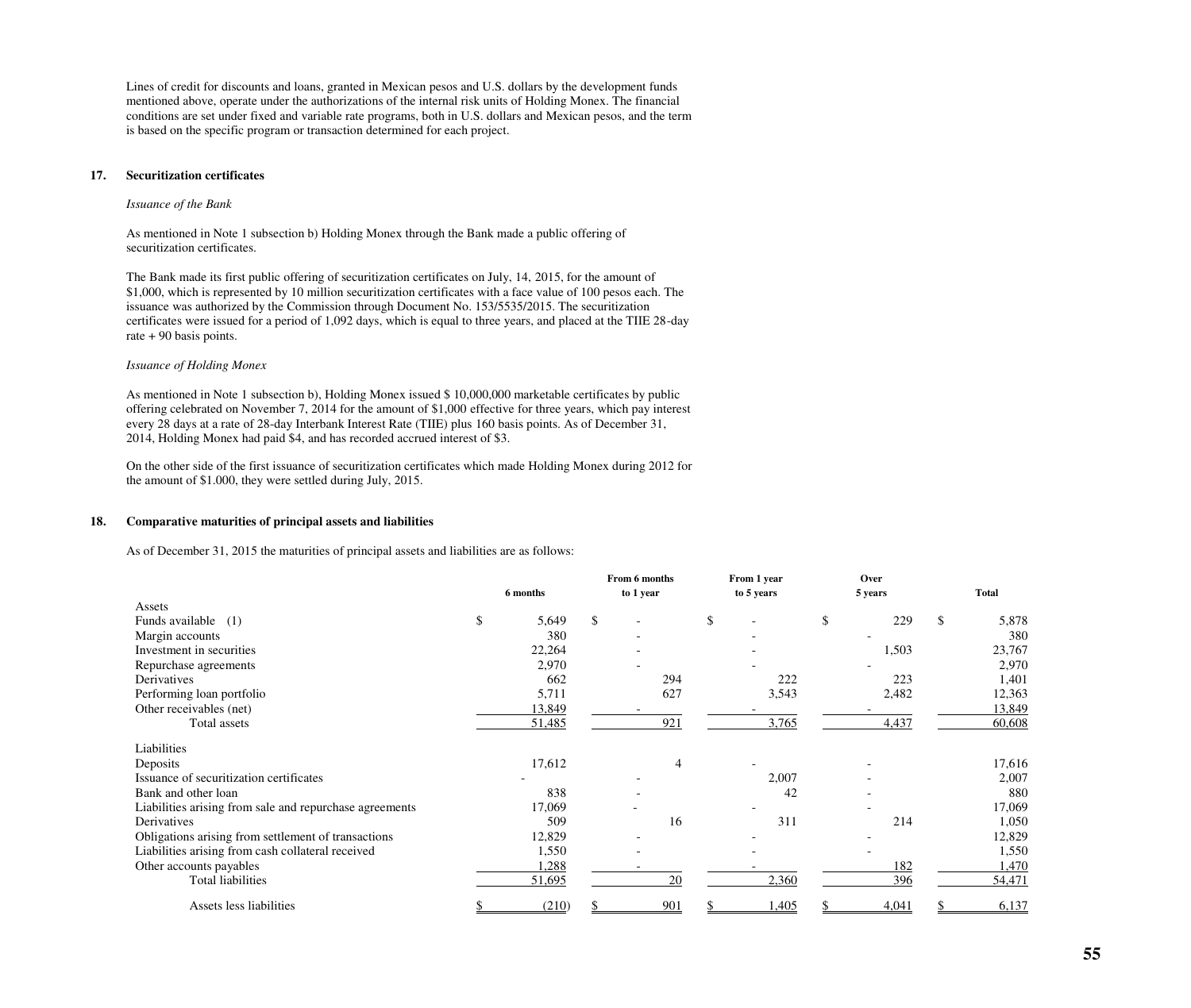(1) The heading of Funds available includes Monetary Regulation Deposits with Central Bank. Such deposits as of December 31, 2015 are \$229, and cannot be disposed of freely.

### **19. Related party transactions and balances**

As of December 31, 2015 Holding Monex maintained loans amounts with to related parties for the amount of \$207 and \$22 for 2014 and 2013, respectively.

As of December 31, 2015, 2014 and 2013 Holding Monex had consolidated all of its transactions with related parties over which Holding Monex has equity interest greater than 50% and exercises control. As is mentioned in Note 1 subsection c), since November 2014, Holding Monex ceased to consolidated it's transactions with its subsidiaries Monex Servicios and Pagos Intermex. Because Holding Monex and such subsidiaries perform operations related to investment in securities, deposits, personal services, correspondents, etc, most of them originate revenues in one entity and expenses in the other entity. Transactions and balances as of December 31, 2014 are as follows:

|                                                       | 2014 |
|-------------------------------------------------------|------|
| Receivable-                                           |      |
| Derivatives                                           |      |
| Liabilities-                                          |      |
| Deposits                                              | 30   |
| Payables accounts                                     |      |
| Revenue-                                              |      |
| Other products                                        |      |
| Gain/losses on financial assets and liabilities (net) |      |
| Expenses-                                             |      |
| Interest                                              |      |
| Administrative services                               |      |

#### **20. Labor benefits**

Under Mexican Labor Law, Holding Monex is liable for pensions, severance payments and seniority premiums to employees terminated under certain circumstances.

Each year, Holding Monex records the net periodic cost to create an obligation from seniority premiums, pensions and severance payments as it accrues based on actuarial calculations prepared by independent actuaries, which are based on the projected unit credit method and the parameters established by the Commission. Therefore, the liability is being accrued which at present value will cover the obligation from benefits projected to the estimated retirement date of Holding Monex's employees.

As of December 31, 2015, 2014 and 2013, Holding Monex amortizes variances based on the seniority premiums plan, based on the average remaining years of service of Holding Monex employees.

As of December 31, 2015, 2014 and 2013, balances and activity reflected in employee benefits, which include, seniority premiums and severance payments, were as follows:

|                                                                 | 2015                     | 2014               |   | 2013                |
|-----------------------------------------------------------------|--------------------------|--------------------|---|---------------------|
| Defined benefit obligation<br>Plan assets<br>Underfunded status | 504<br><u>170</u><br>334 | 433<br>165)<br>268 | S | 321<br>(158)<br>163 |
| Unamortized:<br>Unrecognized actuarial profits                  | (152)                    | (137)              |   | (69)                |
| Net projected liability                                         | 182                      | 131                |   | 94                  |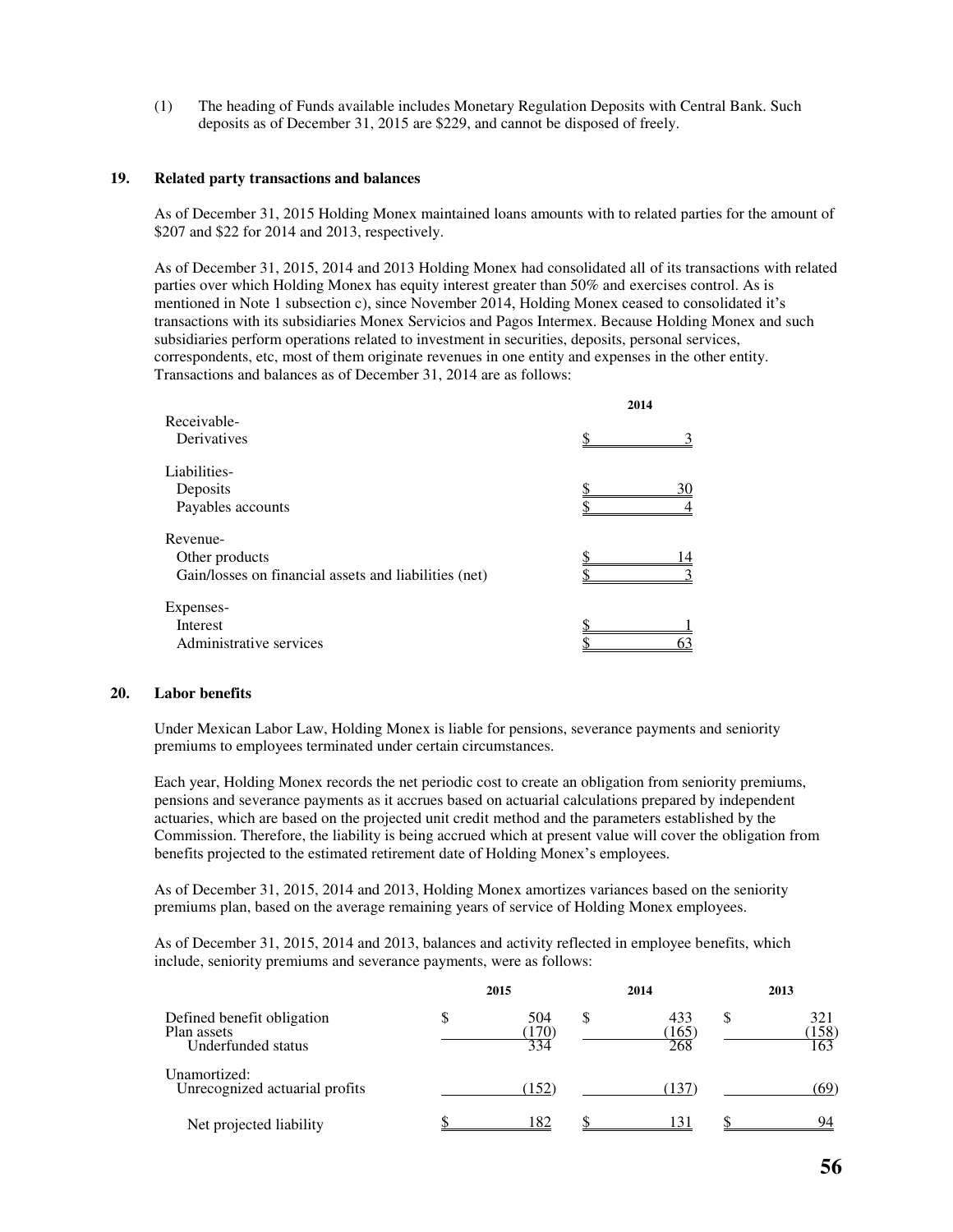As of December 31, 2015, 2014 and 2013, the net projected liabilities for severance payments at the end of the employment relationship for reasons other than restructuring are \$77, \$63 and \$62, respectively.

Net periodic cost consists of the following:

|                                                                                                                                         | 2015        | 2014     |           |               | 2013  |      |
|-----------------------------------------------------------------------------------------------------------------------------------------|-------------|----------|-----------|---------------|-------|------|
| Service cost for the year                                                                                                               | \$<br>40    | \$       | 32        | \$            |       | 32   |
| Financial cost and expected return on<br>plan assets<br>Amortization of transition liability,<br>labor cost of past service and accrual | 14          |          | 10        |               |       | 13   |
| losses                                                                                                                                  | (3)         |          | (4)       |               |       | 2    |
| Net cost                                                                                                                                | 51          |          | 38        |               |       | 47   |
| The economic assumptions used were as follows:                                                                                          |             |          |           |               |       |      |
|                                                                                                                                         | 2015        | 2014     |           |               | 2013  |      |
| Discount rate                                                                                                                           | $7.57\%$    | 7.09%    |           |               | 8.18% |      |
| Expected rate of return of assets                                                                                                       | $7.57\%$    | $7.09\%$ |           |               | 8.18% |      |
| Rate of wage increases                                                                                                                  | 3.50%       | 4.00%    |           |               | 4.00% |      |
| The changes in net projected obligations were as follows:                                                                               |             |          |           |               |       |      |
|                                                                                                                                         | 2015        | 2014     |           |               | 2013  |      |
| Opening balance (face value)                                                                                                            | \$<br>131   | \$       | 94        | $\mathcal{S}$ |       | 106  |
| Payment of benefits                                                                                                                     |             |          |           |               |       | (59) |
| Provision for the year<br>Other                                                                                                         | 51          |          | 38<br>(1) |               |       | 47   |
| Net projected liability                                                                                                                 | <u> 182</u> |          | 131       |               |       | 94   |

As of December 31, 2015, 2014 and 2013, the assets related to the defined benefit plan, were invested as follows:

|                                                     | 2015                                  |               | 2014            | 2013             |  |                 |                   |  |  |
|-----------------------------------------------------|---------------------------------------|---------------|-----------------|------------------|--|-----------------|-------------------|--|--|
|                                                     | Amount                                | $\%$          | Amount          | $\%$             |  | Amount          | $\%$              |  |  |
| Capital market<br>Money market<br>Repurchase market | 33<br>137<br>$\overline{\phantom{a}}$ | $19\%$<br>81% | 45<br>110<br>10 | 28%<br>66%<br>6% |  | 34<br>102<br>22 | 21%<br>65%<br>14% |  |  |
| Total                                               |                                       |               | l 65            |                  |  | .58             |                   |  |  |

As of December 31, 2015, 2014 and 2013, there is no fund created for severance payments at the end of the employment relationship for reasons other than restructuring.

Changes in the present value of the defined benefits obligation:

|                                                                                |   | 2015 | 2014      |   | 2013 |
|--------------------------------------------------------------------------------|---|------|-----------|---|------|
| Present value of the defined benefits<br>obligation as of January 1            | S | 433  | \$<br>322 | S | 320  |
| Actual payment of benefits during the<br>year                                  |   | (22) | (17)      |   | (14) |
| Actuarial loss in defined benefit<br>obligation                                |   | 23   | 71        |   | (39) |
| Cost of the year                                                               |   | 70   | 57        |   | 54   |
| Present value of the defined benefits<br>obligation as of December 31, of each |   |      |           |   |      |
| year                                                                           |   | 504  | 432       |   | 321  |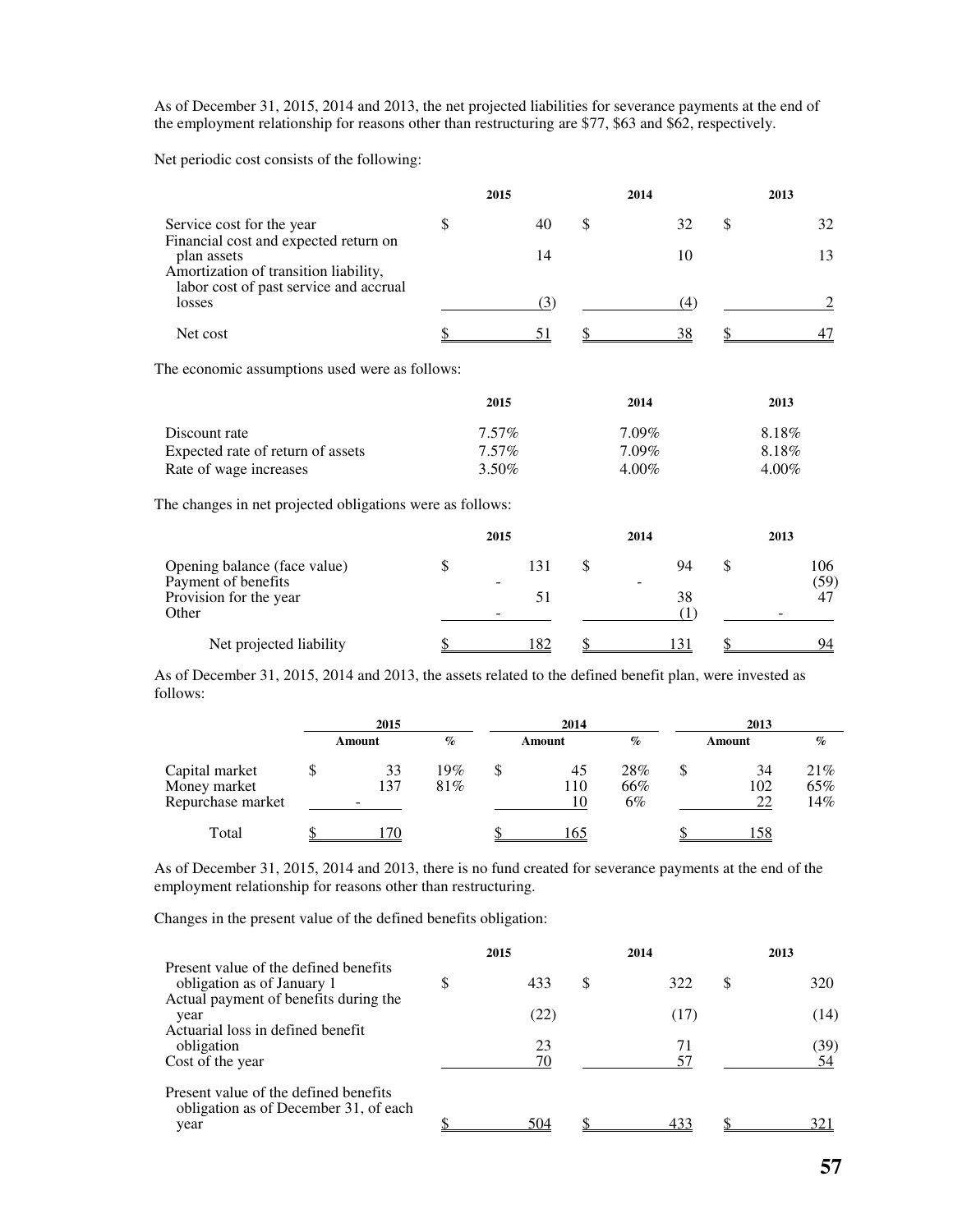The main items giving rise to deferred PTU asset (liability) are:

|                              | 2015     | 2014      | 2013 |     |  |
|------------------------------|----------|-----------|------|-----|--|
| Deferred PTU asset:          |          |           |      |     |  |
| Provisions                   | \$<br>23 | \$<br>26  | \$   | 10  |  |
| Labor benefits               | 18       | 14        |      | 9   |  |
| Gain on derivative financial |          |           |      |     |  |
| instrument transaction       | 13       | 8         |      | 13  |  |
| Allowance for loan           | 17       | 5         |      | 6   |  |
| Other                        | 11       |           |      |     |  |
| Total                        | 82       | 53        |      | 39  |  |
| Deferred PTU liability:      |          |           |      |     |  |
| Loss on derivative financial |          |           |      |     |  |
| instrument transaction       | (12)     | (15)      |      |     |  |
| Others                       | (4)      | (3)       |      | (8) |  |
| Total                        | (16)     | (18)      |      | (8) |  |
| Total asset (liability)      | 66       | <u>35</u> |      | 31  |  |

## **21. Obligations arising from settlements of transactions**

As of December 31, 2015, 2014 and 2013, creditors from settlement of transactions are as follows:

|                                                                     | 2015   | 2014   | 2013 |       |  |
|---------------------------------------------------------------------|--------|--------|------|-------|--|
| Creditors from operations by foreign<br>exchange 24, 48 or 96 hours | 9.670  | 9.441  |      | 9.844 |  |
| Creditors for settlement of transactions<br>of securities loan      | 3.159  | 1.456  |      | 1.405 |  |
|                                                                     | 12.829 | 10.897 |      | 249   |  |

## **22. Sundry creditors and other payables**

As of December 31, 2015, 2014 and 2013, sundry creditors and other payables were as follows:

|                                                         | 2015                      | 2014                      | 2013 |                    |  |
|---------------------------------------------------------|---------------------------|---------------------------|------|--------------------|--|
| Employee retirement obligation<br>provision<br>Funds    | \$<br>352<br>(170)<br>182 | \$<br>296<br>(165)<br>131 | \$   | 252<br>(158)<br>94 |  |
| Suppliers                                               | 47                        | 35                        |      | 19                 |  |
| Creditors from operations (1)<br>Intercompany payable   | 453                       | 323<br>4                  |      | 759                |  |
| Payable commissions, bounds and other<br>gratifications | 299                       | 159                       |      | 124                |  |
| Contingent liabilities (2)                              | 73                        | 5                         |      | 7                  |  |
| Various taxes and social security<br>contribution       | 25                        | 39                        |      | 34                 |  |
| Taxes withheld<br>Reclassification of creditors bank    | 59<br>54                  | 62<br>30                  |      | 70<br>182          |  |
| Others sundry creditors                                 | 278                       | 448                       |      | 408                |  |
|                                                         | 1,470                     | 1,236                     |      | 1,697              |  |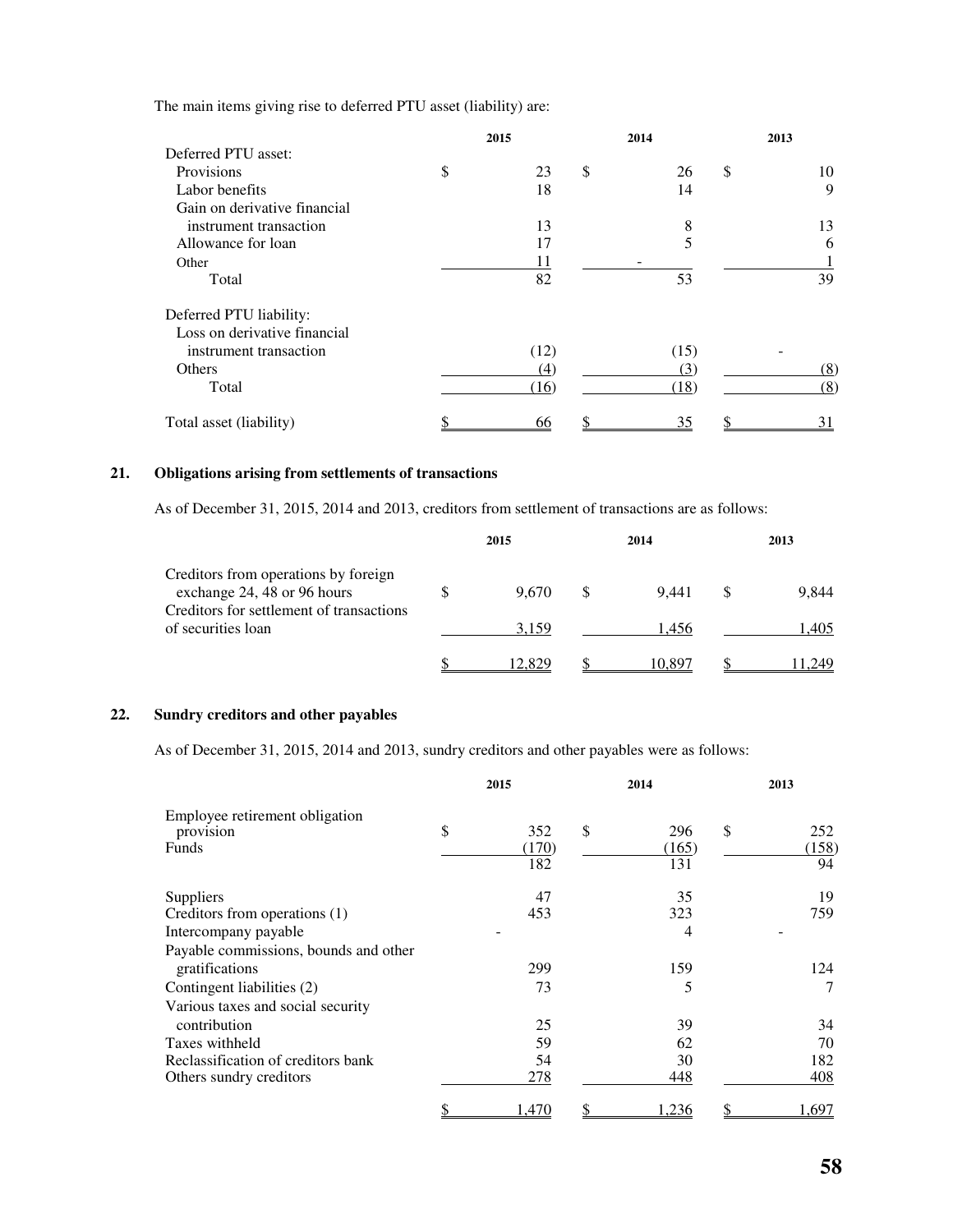- (1) Based on the internal accounting policy from 2014 for the cancellation of unidentified customer deposits, whose aging equals or exceeds three years as of the deposit date, at December 31, 2015 and 2014 Holding Monex canceled a balance of \$31 and \$92, respectively, recognized in "Other operating income" in the statement of income.
- (2) This balance includes a provision for contingencies by \$52, which is derived from a re operating process which carried out the administration during 2015. As of today, Holding Monex is in the process of identifying potential beneficiaries' creditors, to carrying out payment or cancellation of the same.

## **23. Income taxes**

Holding Monex is subject to ISR and through December 31, 2013 to ISR and IETU.

ISR - The rate was 30% in 2015, 2014 and 2013 and as a result of the new 2014 ISR Law (2014 Tax Law), the rate will continue at 30% in 2015 and thereafter.

IETU - IETU was eliminated as of 2014; therefore, up to December 31, 2013, this tax was incurred both on revenues and deductions and certain tax credits based on cash flows from each year. The respective rate was 17.5%.

Then the main tax reforms discussed in Note 1, are identified that affect Holding Monex.

## *Principal reforms to the Income Tax Law, Business Flat Tax Law, Cash Deposits Tax Law and Value Added Tax Law*

a. *Income tax* 

The definitive rate is left at 30%. The transitory provisions of the income tax law specifying tax rate reductions of 29% to 28%, from 2014 to 2015, were eliminated.

An additional income tax of 10% was established on dividends paid when they are distributed to individuals and residents abroad. The income tax is will be paid by withholding and is considered a final payment owed by the shareholder. In the case of foreign tax payers, the appropriate double taxation treaties may be applied. This tax will be applicable on the distribution of profits generated from 2014.

The tax deduction of payments to workers which are exempt revenues for them was limited at 47% or 53% subject to certain requirements. Furthermore, the deduction for contributions to pension and retirement funds was limited in the same percentages.

The Social Security fees paid by the employer are considered 100% nondeductible.

Special calculation of the PTU. The base is determined by subtracting the allowable deductions taxable income, without incorporating the PTU in the year paid or tax loss carryforwards.

For credit institutions, rules surrounding the deduction of general loss reserves were amended in order to converge with the rules of the Commission were amended. A transitional regime for profits generated in previous years, which limits the deduction to 2.5% of the average portfolio balance in subsequent years, is incorporated.

b. *Business Flat Tax and Cash Deposits Tax* 

The Business Flat Tax Law and the Cash Deposits Tax Law are repealed.

c. *Value-Added Tax ("IVA")*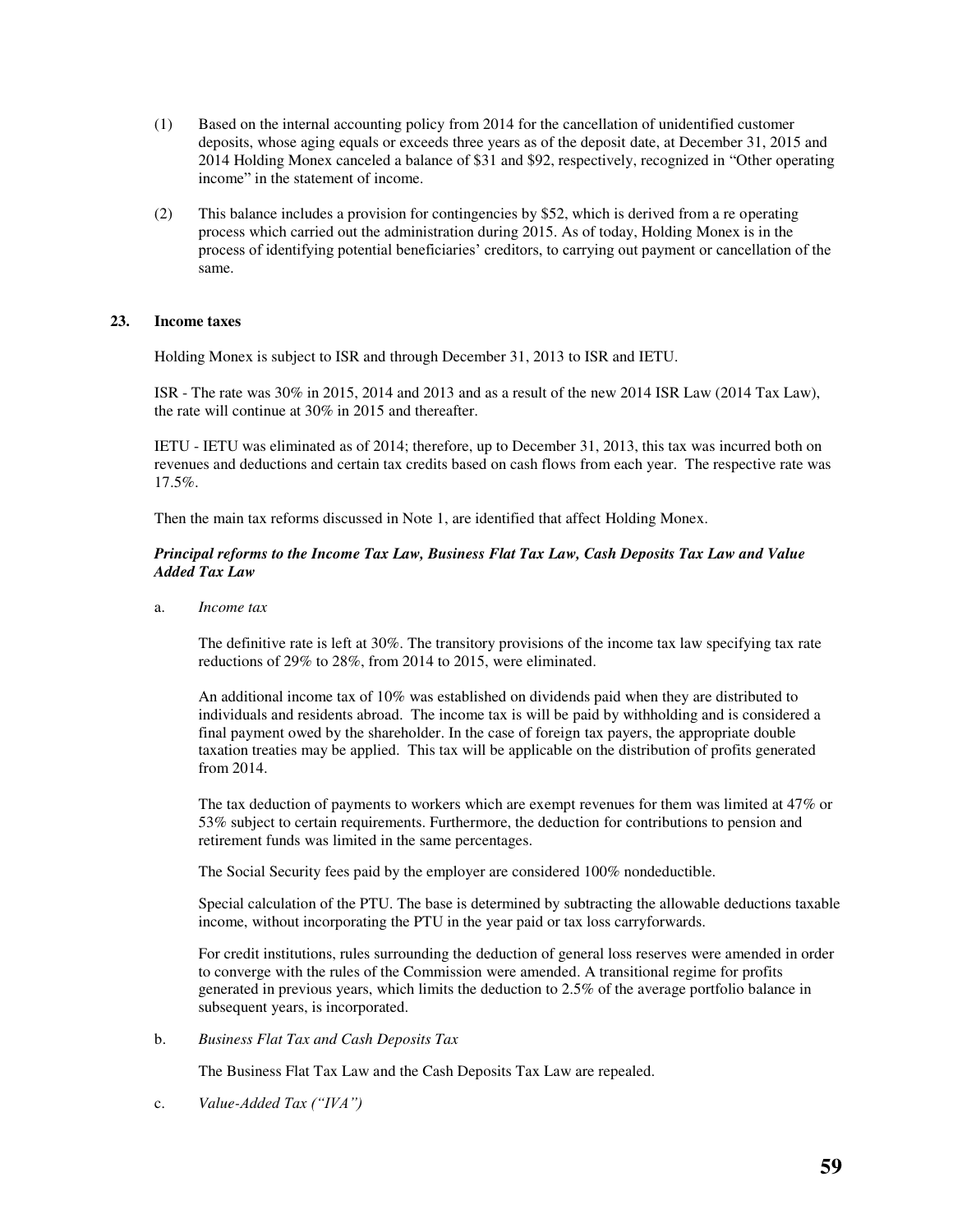The IVA rate is standardized at the national level, therefore the rate in the border zone increased from 11% to 16%.

Regarding the accounting recognition of items included in the Tax Reform 2014 that are related to income taxes, CINIF issued Interpretation 20, "Accounting for Tax Reform 2014" with effect from December 2013.

The current income tax is the greater of ISR and IETU up to 2013.

#### *Income taxes*

The provision created in results for ISR is as follows:

|                                                     | 2015 |       |  | 2014  | 2013 |               |  |
|-----------------------------------------------------|------|-------|--|-------|------|---------------|--|
| ISR:<br>Current                                     |      | (400) |  | (263) |      | (604)         |  |
| Deferred<br>Extraordinary operation income $tax(1)$ | -    | 76    |  | -     |      | (55)<br>(413) |  |
|                                                     |      | 324   |  | (260) |      | 246           |  |

(1) In relation to the sale of Prestaciones Universales which is mentioned in Note 1 subparagraph d), for comparable purposes of presentation in the statement of income, the tax caused by the sale of the segment was removed from the income tax and it's presented net of income received in the heading of "Discontinued operations"

*Reconciliation of the accounting tax result* - The main items affecting the determination of Holding Monex's tax result were the annual adjustment for inflation, provisions, the difference between accounting and tax depreciation and amortization, the difference between the accounting increase of the preventive credit risk estimate and the respective tax deduction, provisions created for the expenses of prior years that were settled in the current year.

*Tax loss carryforwards and IETU tax credit* – As of December 31, 2015, Holding Monex has ISR tax loss carryforwards as follows:

|           | Company | Amount |   | <b>Maturity year</b> |  |  |
|-----------|---------|--------|---|----------------------|--|--|
| AdmiMonex |         |        | - | 2018                 |  |  |

At December 31, 2013, Holding Monex has no IETU credits.

*Deferred taxes* - At December 31, 2015, 2014 and 2013, deferred taxes are composed as follows:

|                              | 2015 |       |    | 2014 | 2013 |      |  |
|------------------------------|------|-------|----|------|------|------|--|
| Deferred ISR asset:          |      |       |    |      |      |      |  |
| Provisions                   | \$   | 70    | \$ | 50   | \$   | 61   |  |
| Labor obligations            |      | 53    |    | 42   |      | 19   |  |
| Gain on derivative financial |      |       |    |      |      |      |  |
| instrument transaction       |      | 38    |    | 28   |      |      |  |
| <b>Others</b>                |      | 137   |    | 34   |      | 53   |  |
| Deferred ISR asset           |      | 298   |    | 154  |      | 133  |  |
| Deferred ISR (liability):    |      |       |    |      |      |      |  |
| Prepaid expenses             |      | (13)  |    |      |      | (61) |  |
| <b>Others</b>                |      | (147) |    | (84) |      | (10) |  |
| Deferred ISR liability       |      | (160) |    | (84) |      | (71) |  |
| Deferred PTU asset           |      | 66    |    | 35   |      | 31   |  |
| Net deferred taxes assets    |      | 204   |    | 105  |      | 93   |  |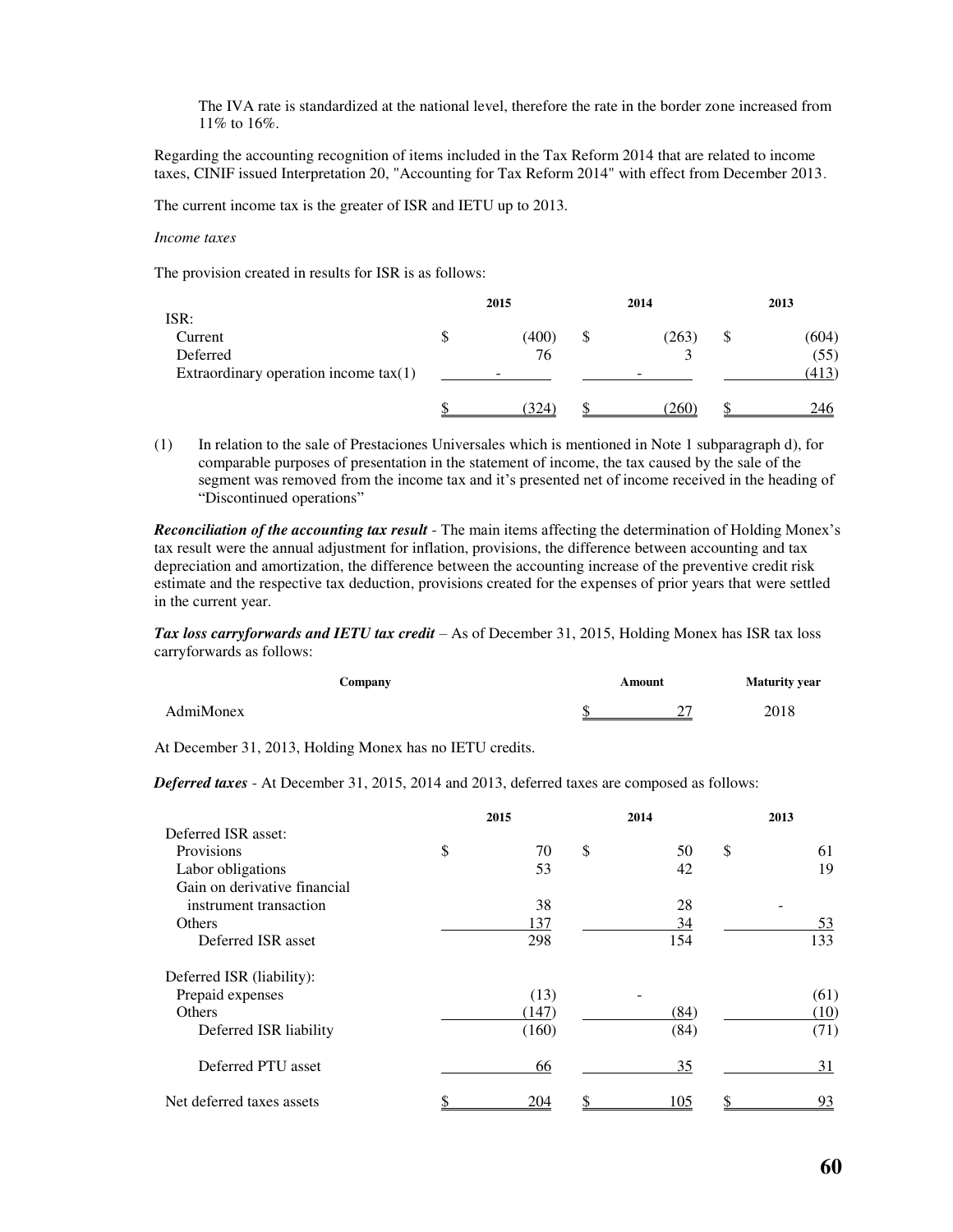Holding Monex's management doesn´t record a reserve for the deferred income tax asset that they believe will be recovered, based on the financial and tax projections prepared by management.

The deferred tax is recorded in the statement of income or in the shareholders' equity in accordance input that origin it.

The reconciliation of the legal ISR and the effective rate of the main entities of Holding Monex, expressed as a percentage of profit before ISR are:

|                                    |      | <b>Bank</b> |                          | <b>Brokerage House</b>   |       |                          |  |  |  |
|------------------------------------|------|-------------|--------------------------|--------------------------|-------|--------------------------|--|--|--|
|                                    | 2015 | 2014        | 2013                     | 2015                     | 2014  | 2013                     |  |  |  |
| Legal rate                         | 30%  | 30%         | 30%                      | 30%                      | 30%   | 30%                      |  |  |  |
| Valuation of investment securities | 6%   | (7%)        | (1%)                     | 3%                       | 6%    | $\overline{\phantom{0}}$ |  |  |  |
| Others                             | (4%) | $\sim$      | (3%)                     | 13%                      | (4%)  | (1%)                     |  |  |  |
| Non deductible                     | 1%   | (5%)        | $\overline{\phantom{0}}$ | $\overline{\phantom{0}}$ | $2\%$ | $\overline{\phantom{0}}$ |  |  |  |
| Annual adjustment for inflation    | (3%) | $12\%$      | (5%)                     | $(2\%)$                  | (4%)  | $1\%)$                   |  |  |  |
| Effective tax rate                 | 30%  | 30%         | 24%                      | 44%                      | 30%   | 28%                      |  |  |  |

## *Other tax issues:*

As of December 31, 2015, 2014 and 2013, the main subsidiaries of Holding Monex have the following balances for significant tax measures (individually):

|                             | <b>Bank</b> (individually) |  |        |  |                     | <b>Brokerage House (individually)</b> |      |  |      |  |      |  |
|-----------------------------|----------------------------|--|--------|--|---------------------|---------------------------------------|------|--|------|--|------|--|
|                             | 2015                       |  | 2014   |  | 2013                |                                       | 2015 |  | 2014 |  | 2013 |  |
| Contributed capital account | 2,931                      |  | ستوسته |  | $2,18$ <sup>*</sup> |                                       | 576  |  | 564  |  | 542  |  |
| Net tax income account      | 2,741                      |  | 2,496  |  | <u>2,119</u>        |                                       | 47'  |  | 500  |  | 363  |  |

## **24. Stockholders' equity**

As of December 31, 2015, 2014 and 2013, capital stock, at par value, was as follows:

|                 |             | <b>Number of shares</b> |             |  |  |  |  |  |
|-----------------|-------------|-------------------------|-------------|--|--|--|--|--|
|                 | 2015        | 2014                    | 2013        |  |  |  |  |  |
| Fixed capital-  |             |                         |             |  |  |  |  |  |
| Series A Shares | 50,000      | 50,000                  | 50,000      |  |  |  |  |  |
| Series B Shares | 545,758,505 | 399,950,000             | 399,950,000 |  |  |  |  |  |
|                 | 545,808,505 | 400,000,000             | 400,000,000 |  |  |  |  |  |

The Stockholders' Ordinary General meeting of April 13, 2015, agreed the follows movements:

- Increase of capital stock for the amount of \$1,372, which is realized as follows:
	- a) Capitalization of several accounts, that add up to a total of \$823. Being under stockholders' equity is not required to issue new shares.
	- b) Subscription and payment of shares in the variable in the amount of \$549, represented by a total of 145,808,505 million shares portion. This was authorized by the Commission through Document 153/5296/2015. Notably, for the subscription of such shares premium shares for \$763, which is the result of the value per share less than the theoretical value.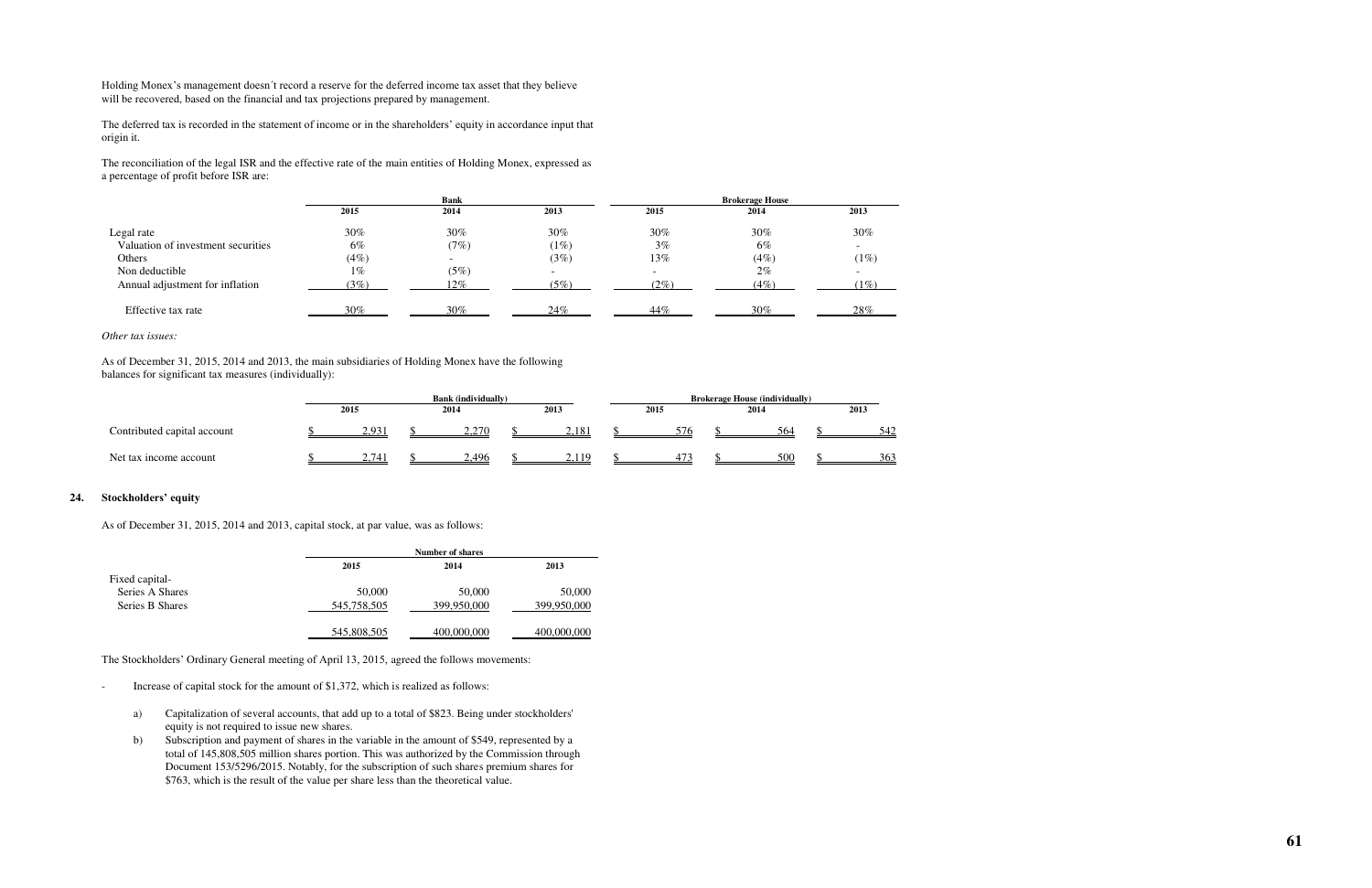Declared of dividends to shareholders in the amount of \$1,600, under the account "Retained earnings"

During Stockholders' Ordinary General Meetings held on April 28, 2014, the stockholders resolved to reduce the reserve for repurchase shares, transferring \$400, to "retained earnings".

During Stockholders' Ordinary General Meetings held on April 22 and December 20, 2013 the stockholders declared dividends for the amount of \$300 and \$250, respectively, charged to "Retained earnings".

During stockholders Meeting minute of April 22, 2013 the stockholders approved the transfer of the capital reserves to retained earnings in the amount of \$600, which could be destined to purchase shares through Bolsa Mexicana de Valores, S.A.B. de C.V.

At December 31, 2015, 2014 and 2013, the reserve created to repurchase shares is composed as follows:

|                                                                                  | 2014               | 2014                     | 2013 |                    |  |
|----------------------------------------------------------------------------------|--------------------|--------------------------|------|--------------------|--|
| Repurchased shares<br>Market price per share                                     | 9,517,088<br>10.20 | \$<br>8,236,577<br>12.60 | S    | 7,267,446<br>17.90 |  |
| Market value                                                                     | 97                 | 104                      |      | 130                |  |
| Balance of reserve at the beginning<br>Movements approved by the<br>stockholders | \$<br>254          | \$<br>668<br>(400)       | \$   | 69<br>600          |  |
| Less:<br>Loss of repurchase shares<br>Historic value of repurchased shares       | (15)<br>2          | (1)<br>(13)              |      | (1)                |  |
| Balance for repurchased shares                                                   | 241                | 254                      |      | 668                |  |

Furthermore, as of December 31, 2013 an increase of capital reserves for \$22 was approved. With this amount Holding Monex complies with the 20% of capital stock, which is the minimum required by the law disposal.

Minimum fixed capital is \$50, as represented by 50,000 fully subscribed and paid-in Series "A" shares. Variable capital is unlimited and represented by ordinary, nominative Series "B" shares at no par value.

Foreign people who exercise authority are prohibited from participating in the Capital Stock of Holding Monex, as are Mexican financial institutions, regardless of whether they form part of the Holding Monex group, unless they act as institutional investors within the meaning of Article 19 of the Law Regulating Financial Groups.

In cases where dividends are distributed prior to the payment of taxes applicable to Holding Monex, such tax must be paid when the dividend is distributed; therefore, Holding Monex must keep track of profits subject to each rate.

Capital reductions will incur in taxes on the excess of the amount distributed against the capital tax value, as set forth in the Income Tax Law.

Holding Monex and its subsidiaries, except the Bank, must maintain a legal provision whereby at least 5% of the net profits of each year must be separated and transferred to a capital reserve fund until they equal to 20% of paid-in capital. In the case of the Bank, the applicable legal provision requires the creation of a legal reserve equal to 10% of net profits until reaching 100% of paid-in capital. While these entities exist, this reserve can only be distributed to stockholders as share dividends.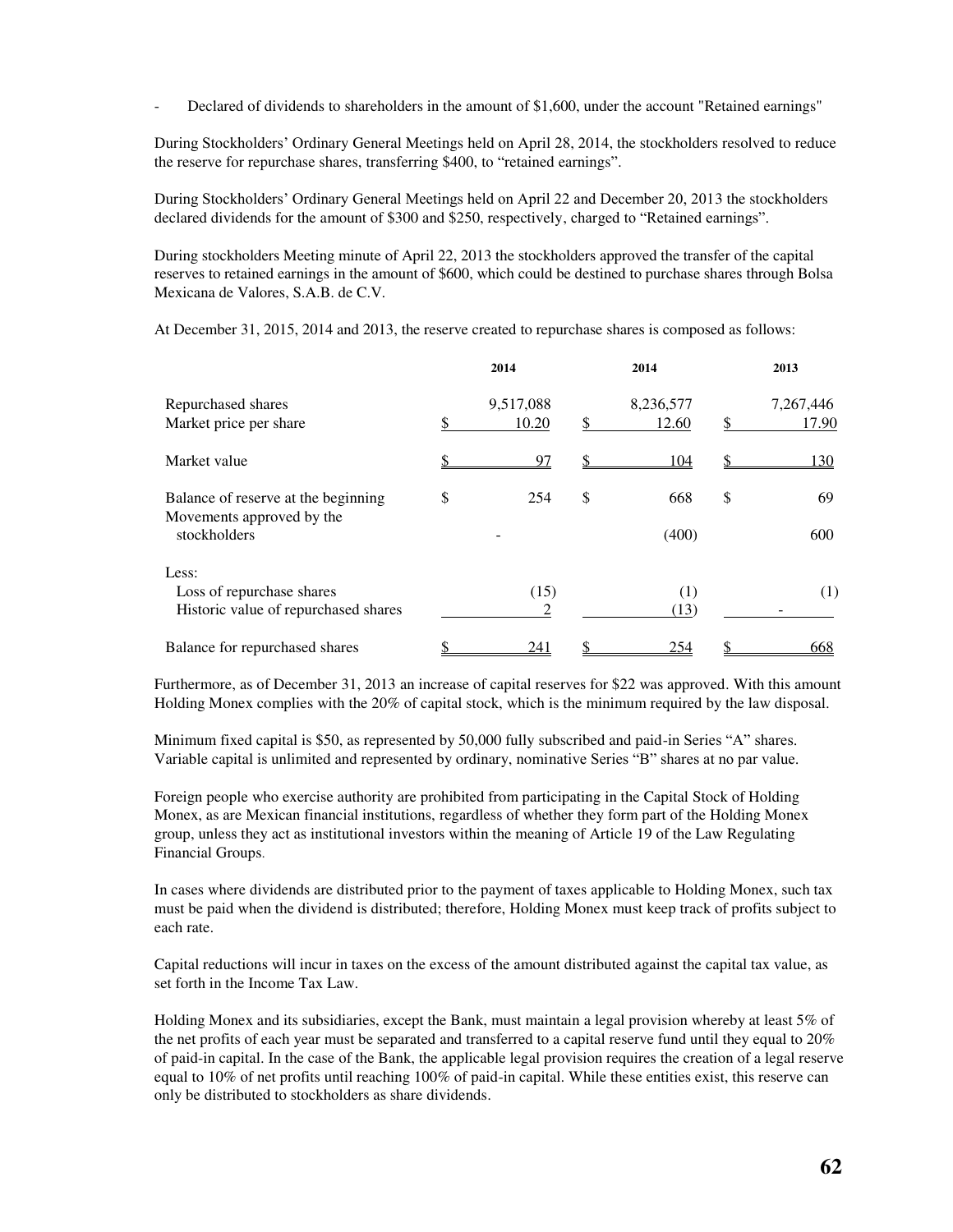## **25. Capital ratio of the Bank (2015 corresponds to latest information submitted to Central Bank and 2014 and 2013 to definitive information submitted to Central Bank) (Unaudited)**

As of December 31, 2015, 2014 and 2013, in accordance with the capital requirements in effect applicable to full service banks, Holding Monex presents the following capitalization ratio, which exceeds the minimum level required by the authorities:

|                                             | 2015    | 2014    | 2013      |
|---------------------------------------------|---------|---------|-----------|
| Net capital / required capital              | 208.00% | 199.00% | 221.00%   |
| Basic capital / assets subject to credit,   |         |         |           |
| market and operational risk                 | 16.62%  | 15.95%  | $17.71\%$ |
| Net capital / assets subject to credit risk | 24.43%  | 22.60%  | 28.50%    |
| Net capital / assets subject to credit,     |         |         |           |
| market and operational risk                 | 16.62%  | 15.95%  | $17.71\%$ |

The capitalization ratio of Holding Monex was updated and submitted to the Central Bank for the years 2015, 2014 and 2013, on January 18, 2016, February 9, 2015 and February 11, 2014, respectively.

As of December 31, 2015, 2014 and 2013, the net capital used to calculate the capital ratio is as follows:

|                                                                                                       | 2015        | 2014        | 2013 |          |  |
|-------------------------------------------------------------------------------------------------------|-------------|-------------|------|----------|--|
| Basic capital:<br>Stockholder's equity disregarding<br>convertible securities and<br>subordinate debt | \$<br>5,746 | \$<br>4,402 | \$   | 3,689    |  |
| Less:<br>Organization costs and other                                                                 |             |             |      |          |  |
| intangible                                                                                            | (44)        | (173)       |      | (159)    |  |
| Investment in shares of entities                                                                      | (1,254)     | (1,381)     |      | (1,316)  |  |
|                                                                                                       | (1,298)     | (1,554)     |      | (1, 475) |  |
| Complementary capital:                                                                                |             |             |      |          |  |
| Allowance for loan losses                                                                             | 176         | 112         |      | 16       |  |
| Total net capital                                                                                     | 4,624       | 2,960       |      | 2,230    |  |

|                                         | 2015 |                          |    |                            | 2014 |                          |    |                     |    | 2013                     |     |                            |  |
|-----------------------------------------|------|--------------------------|----|----------------------------|------|--------------------------|----|---------------------|----|--------------------------|-----|----------------------------|--|
|                                         |      | <b>Equivalent amount</b> |    | <b>Capital requirement</b> |      | <b>Equivalent amount</b> |    | Capital requirement |    | <b>Equivalent amount</b> |     | <b>Capital requirement</b> |  |
|                                         |      | position                 |    | $(8\%)$                    |      | position                 |    | $(8\%)$             |    | position                 |     | $(8\%)$                    |  |
| Market risk:                            |      |                          |    |                            |      |                          |    |                     |    |                          |     |                            |  |
| Transactions with nominal rate and      |      |                          |    |                            |      |                          |    |                     |    |                          |     |                            |  |
| above par rate in Mexican pesos         | Ъ.   | 2,402                    | \$ | 192                        | \$   | 1,897                    | \$ | 152                 | \$ | 2,025                    | \$. | 166                        |  |
| Transactions with real rate             |      | ,940                     |    | 155                        |      | 275                      |    | 22                  |    | 589                      |     | 47                         |  |
| Transactions with nominal rate in       |      |                          |    |                            |      |                          |    |                     |    |                          |     |                            |  |
| foreign currency                        |      | 891                      |    | 71                         |      | 556                      |    | 44                  |    | 217                      |     | 17                         |  |
| Transactions with shares and related to |      |                          |    |                            |      |                          |    |                     |    |                          |     |                            |  |
| shares                                  |      | 154                      |    | 12                         |      | 90                       |    |                     |    | 116                      |     |                            |  |
| Foreign exchange transactions           |      | 135                      |    | 11                         |      | 618                      |    | 49                  |    | 324                      |     | 26                         |  |
| Transactions in UDIS relating INPC      |      | 10                       |    |                            |      | 9                        |    |                     |    | 8                        |     |                            |  |
| For impact Gamma                        |      | 137                      |    |                            |      |                          |    |                     |    |                          |     |                            |  |
|                                         |      | 5,669                    |    | 453                        |      | 3,445                    |    | 274                 |    | 3,279                    |     | 262                        |  |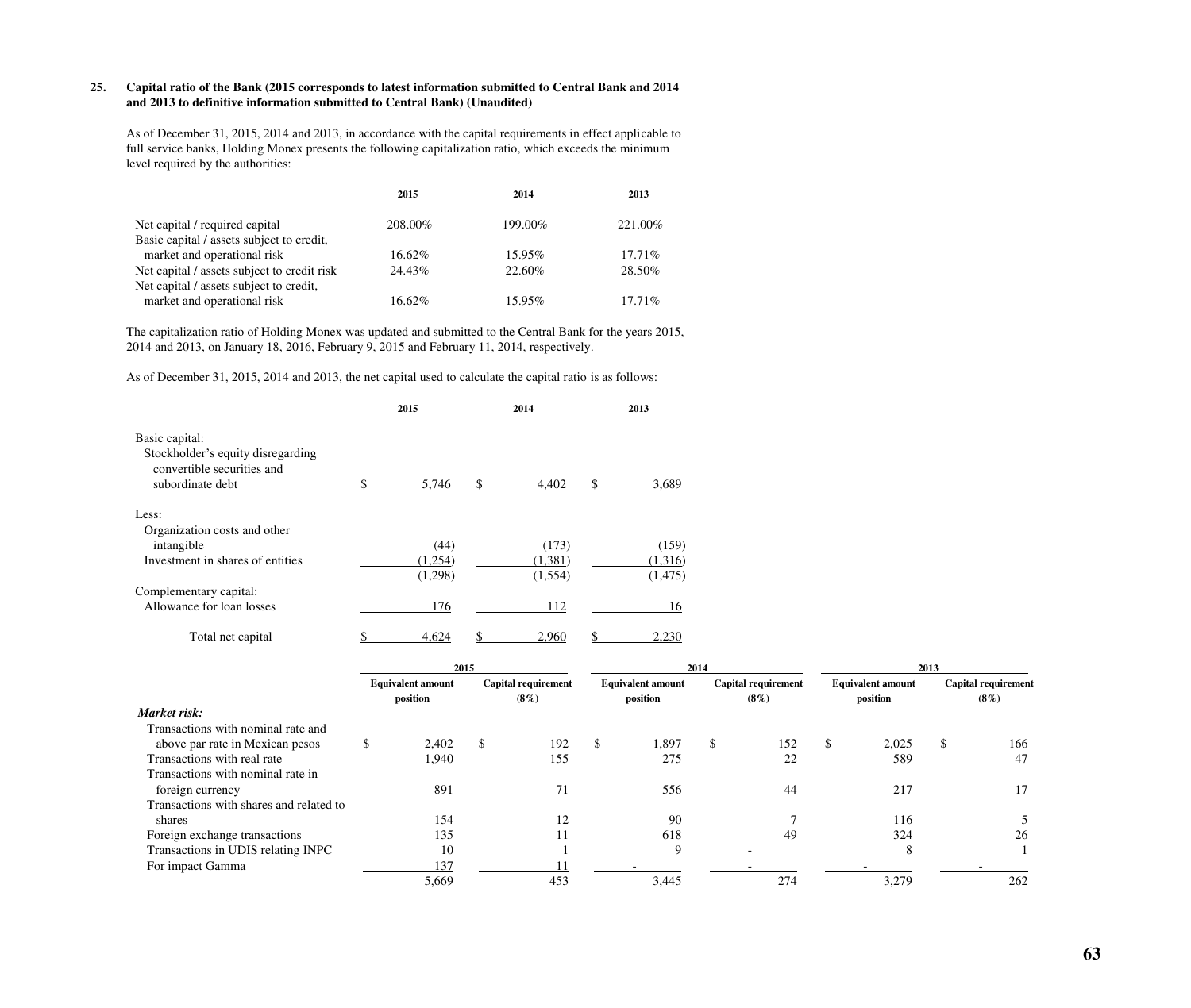|                                      | 2015                                 |                                       |                                      | 2014                           | 2013                                 |                                       |  |  |  |
|--------------------------------------|--------------------------------------|---------------------------------------|--------------------------------------|--------------------------------|--------------------------------------|---------------------------------------|--|--|--|
|                                      | <b>Equivalent amount</b><br>position | <b>Capital requirement</b><br>$(8\%)$ | <b>Equivalent amount</b><br>position | Capital requirement<br>$(8\%)$ | <b>Equivalent amount</b><br>position | <b>Capital requirement</b><br>$(8\%)$ |  |  |  |
| Credit risk:                         |                                      |                                       |                                      |                                |                                      |                                       |  |  |  |
| Deposits and loans                   | 11,612                               | 929                                   | 8,303                                | 664                            | 5,048                                | 406                                   |  |  |  |
| From repurchase agreements and       |                                      |                                       |                                      |                                |                                      |                                       |  |  |  |
| derivatives counterparties           | 576                                  | 46                                    | 621                                  | 48                             | 95                                   | 6                                     |  |  |  |
| From issuers of debt securities in   |                                      |                                       |                                      |                                |                                      |                                       |  |  |  |
| position                             | 1,373                                | 110                                   | 960                                  | 79                             | 828                                  | 66                                    |  |  |  |
| From long-term investment in shares  |                                      |                                       |                                      |                                |                                      |                                       |  |  |  |
| and other assets                     | 1,150                                | 92                                    | 1,424                                | 114                            | 1,032                                | 83                                    |  |  |  |
| From guarantees and credit lines and |                                      |                                       |                                      |                                |                                      |                                       |  |  |  |
| securitization                       | 892                                  | 71                                    | 598                                  | 48                             | 496                                  | 40                                    |  |  |  |
| From collateral issuers and persons  |                                      |                                       |                                      |                                |                                      |                                       |  |  |  |
| received                             | 7                                    |                                       |                                      |                                |                                      |                                       |  |  |  |
| Transactions with related parties    | 626                                  | 50                                    |                                      |                                |                                      |                                       |  |  |  |
|                                      | 16,236                               | 1,299                                 | 11,906                               | 953                            | 7,501                                | 601                                   |  |  |  |
| <b>Operational risk:</b>             | 1,963                                | 157                                   | 1,540                                | 123                            | 1,298                                | 104                                   |  |  |  |
| Total assets at risk                 | 23,868                               | .909                                  | 16,891                               | ,350                           | 12,078                               | 967                                   |  |  |  |

At December 31, 2015, 2014 and 2013, weighted positions by market risk are as follows:

|                  | 2015               |  |                     |   | 2014               |                     | 2013 |                    |  |                     |  |
|------------------|--------------------|--|---------------------|---|--------------------|---------------------|------|--------------------|--|---------------------|--|
|                  | Weighted assets by |  |                     |   | Weighted assets by |                     |      | Weighted assets by |  |                     |  |
|                  | risk               |  | Capital requirement |   | risk               | Capital requirement |      | risk               |  | Capital requirement |  |
| Market risk      | 5,669              |  | 453                 | P | 3,445              | 274                 |      | 3,279              |  | 262                 |  |
| Credit risk      | 16,236             |  | 1,299               |   | 11,906             | 953                 |      | 7,501              |  | 601                 |  |
| Operational risk | 1,963              |  | 157                 |   | 1,540              | 123                 |      | ,298               |  | 104                 |  |
|                  | 23,868             |  | .909                |   | 16,891             | ,350                |      | 12,078             |  | 967                 |  |

## **26. Ratings of the Bank**

As of December 31, 2015, the Bank has been awarded the following ratings:

|                     | <b>Standard &amp; Poor's</b> | <b>Fitch Ratings</b> |
|---------------------|------------------------------|----------------------|
| National level-     |                              |                      |
| Short-term          | $mxA-1$                      | $F1$ (mex)           |
| Long-term           | $mxA+$                       | $A+(mex)$            |
| Financial strength- |                              |                      |
| Outlook             | <b>Stable</b>                | Stable               |
| Public date         | May 28, 2015                 | November 26, 2015    |
|                     |                              |                      |

## **27. Contingencies and commitments**

a. *Lawsuits* - Over the normal course of business, Holding Monex and its subsidiaries have been involved in certain lawsuits which are not expected to significantly affect their financial position or future results of operations. Provisions have been recognized for those matters representing probable losses. As of December 31, 2015, 2014 and 2013, Holding Monex has recorded provisions for the amount of \$21, \$5 and \$7, respectively, which are included in "Sundry creditors and other accounts payable", Holding Monex´s Administration considers the reserve is reasonable in accordance with its internal and external legal counsel opinion.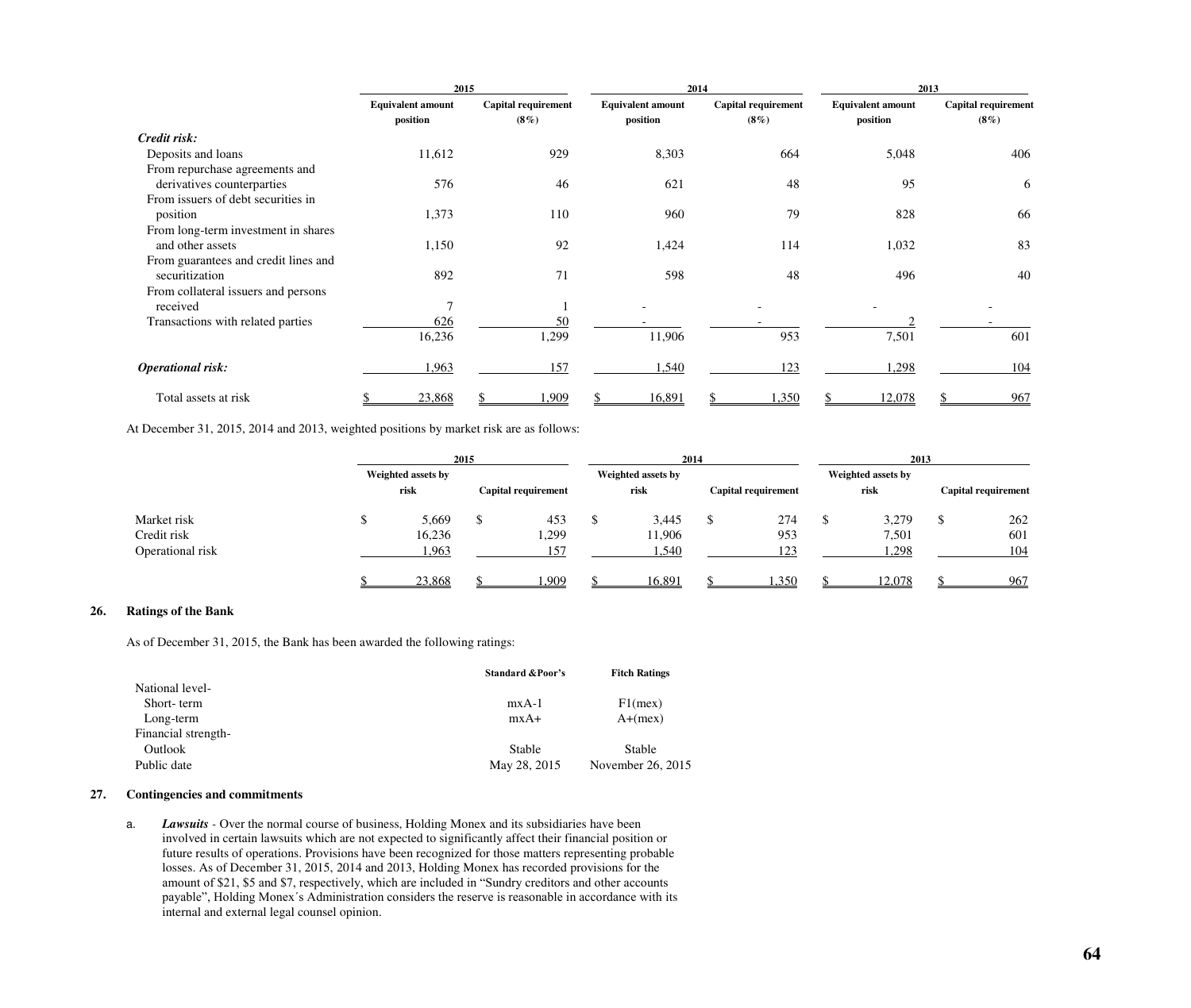- b. *Administered loan portfolio* As discussed in Note 9, the portfolio administered by Holding Monex derived from the sales made and equity held under the outline agreement executed with Exim-Bank and Pefco is for the amount of \$206, \$202 and \$256 at December 31, 2015, 2014 and 2013, respectively. In relation to this loan portfolio, Holding Monex has committed to assume all credit risks in the event of noncompliance with the terms agreed with Exim-Bank regarding the documentation of each loan. However, management considers that the possibility of a refund to Exim-Bank is unlikely.
- c. *Connectivity Service contract* On February 24, 2010, Holding Monex signed a contract with Metro Net Hosting, S. de R.L. de C.V., to provide connectivity services, Internet access, security equipment, monitoring, execution platforms, storage and restoration of information management applications and databases, among others. The term expired in June of 2015 and was extended until June, 2016, the approximate amount calculated over actual conditions is \$2 million of US dollars for the remaining months of service.

On the other hand, and derived from the expiration of the contract mentioned above, on December 17, 2015, Holding Monex celebrated a contract with Alestra, S. de R.L. de C.V., which provide Data Center services and any additional services stipulated in the contract. Its validity is the transition time over 60 months from that date. The approximate anual amount calculated over actual conditions is \$4 million of US dollars.

### **28. Memorandum accounts**

Memorandum accounts are not included in the balance sheet and only the memorandum accounts in which transactions directly related to the balance sheet are recorded, such as: clients banks, clients securities in custody, client repurchase agreements, client securities lending securities transactions, client collateral received in guarantee, derivatives purchase transactions, derivatives sale transactions, contingent assets and liabilities and collateral received and sold or pledged as guarantee were subject to external audit.

Aside from the above memoranda accounts, Holding Monex also has the following:

## a. *Trust mandate transactions (unaudited) -*

As of December 31, 2015, 2014 and 2013, Holding Monex administered the following trusts and mandates:

|                | 2015         |   | 2014   |   | 2013   |
|----------------|--------------|---|--------|---|--------|
| Trusts under-  |              |   |        |   |        |
| Administration | \$<br>71,859 | S | 62,234 | S | 49,492 |
| Guarantee      | 4,302        |   | 2,239  |   | 5,469  |
| Investment     | 2,439        |   | 4,055  |   | 898    |
|                | 78.600       |   | 68.528 |   | 55.859 |

As of December 31, 2015, 2014 and 2013, the income from the administration of such assets was \$77, \$61 and \$47, respectively.

## b. *Other record accounts (unaudited) -*

As of December 31, 2015, 2014 and 2013, other record accounts have a balance of \$3,106, \$2,207 and \$2,435, respectively.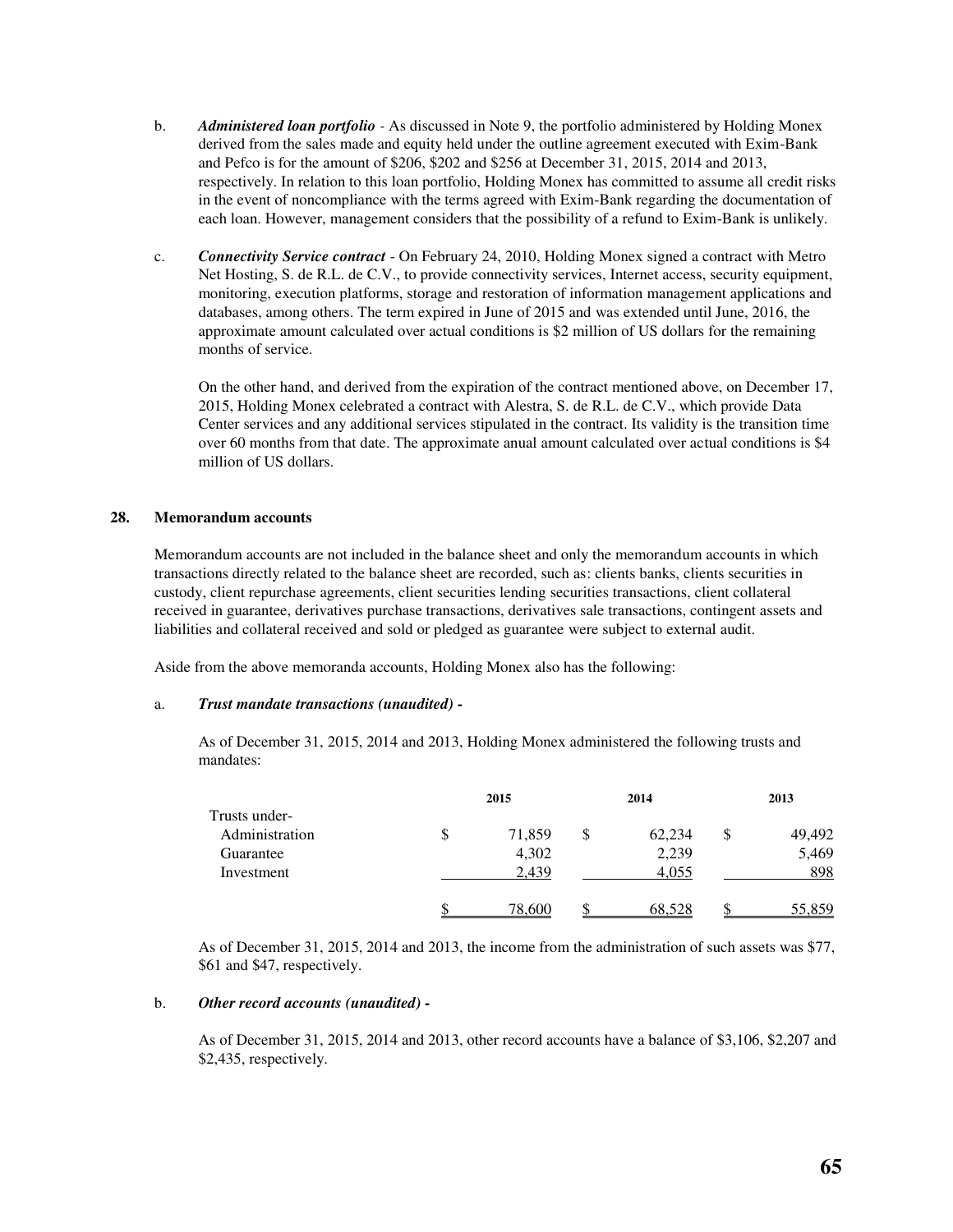## **29. Gain/losses on financial assets and liabilities (net)**

For the years ended December 31, 2015, 2014 and 2013, gain/losses on financial assets and liabilities are as follows:

|                              | 2015 |       | 2014        | 2013 |       |  |
|------------------------------|------|-------|-------------|------|-------|--|
| Foreign exchange result:     |      |       |             |      |       |  |
| Valuation                    | \$   | (12)  | \$<br>4     | \$   |       |  |
| Realized gains or losses     |      | 3,385 | 2,873       |      | 2,910 |  |
|                              |      | 3,373 | 2,877       |      | 2,910 |  |
| Derivatives result:          |      |       |             |      |       |  |
| Valuation                    |      | (87)  | 340         |      | (64)  |  |
| Realized gains or losses     |      | 681   | (161)       |      | 495   |  |
|                              |      | 594   | 179         |      | 431   |  |
| Income from debt securities: |      |       |             |      |       |  |
| Valuation                    |      | (4)   | 16          |      | 16    |  |
| Realized gains or losses     |      | (114) | 280         |      | 46    |  |
|                              |      | (118) | 296         |      | 62    |  |
| Equity:                      |      |       |             |      |       |  |
| Valuation                    |      | (2)   |             |      | 2     |  |
| Realized gains or losses     |      | 23    | 10          |      |       |  |
|                              |      | 21    | 10          |      | 2     |  |
|                              |      | 3,870 | \$<br>3,362 |      | 3,405 |  |

## **30. Interest income (expenses)**

As of December 31, 2015, 2014 and 2013, the financial margin was as follows:

|                                        | 2015        | 2014      | 2013      |
|----------------------------------------|-------------|-----------|-----------|
| Interest income:                       |             |           |           |
| Investment securities, debt and equity | \$<br>1,100 | \$<br>812 | \$<br>722 |
| Interbank and other loans              |             | 19        | 15        |
| Deposits with financial institutions   | 27          | 41        | 43        |
| Loan portfolio                         | 542         | 364       | 390       |
| Others                                 | 34          | 43        | 73        |
|                                        | 1,710       | 1,279     | 1,243     |
| Interest expenses:                     |             |           |           |
| Interest from repurchase agreements    | (566)       | (373)     | (379)     |
| Interest on bank and other loans       | (40)        | (30)      | (31)      |
| Demand deposits                        | (44)        | (37)      | (30)      |
| Time deposits                          | (298)       | (336)     | (237)     |
| Securitization certificates            | (95)        | (72)      | (72)      |
| Others                                 | (7)         |           | (10)      |
|                                        | (1,050)     | (848)     | (759)     |
| Total                                  | 660         | 431       | 484       |

## **31. Segment information**

As of December 31, 2015, 2014 and 2013, Holding Monex identified operating segments within its different business and it considers each as part of its internal structure and with its own profit risks and opportunities.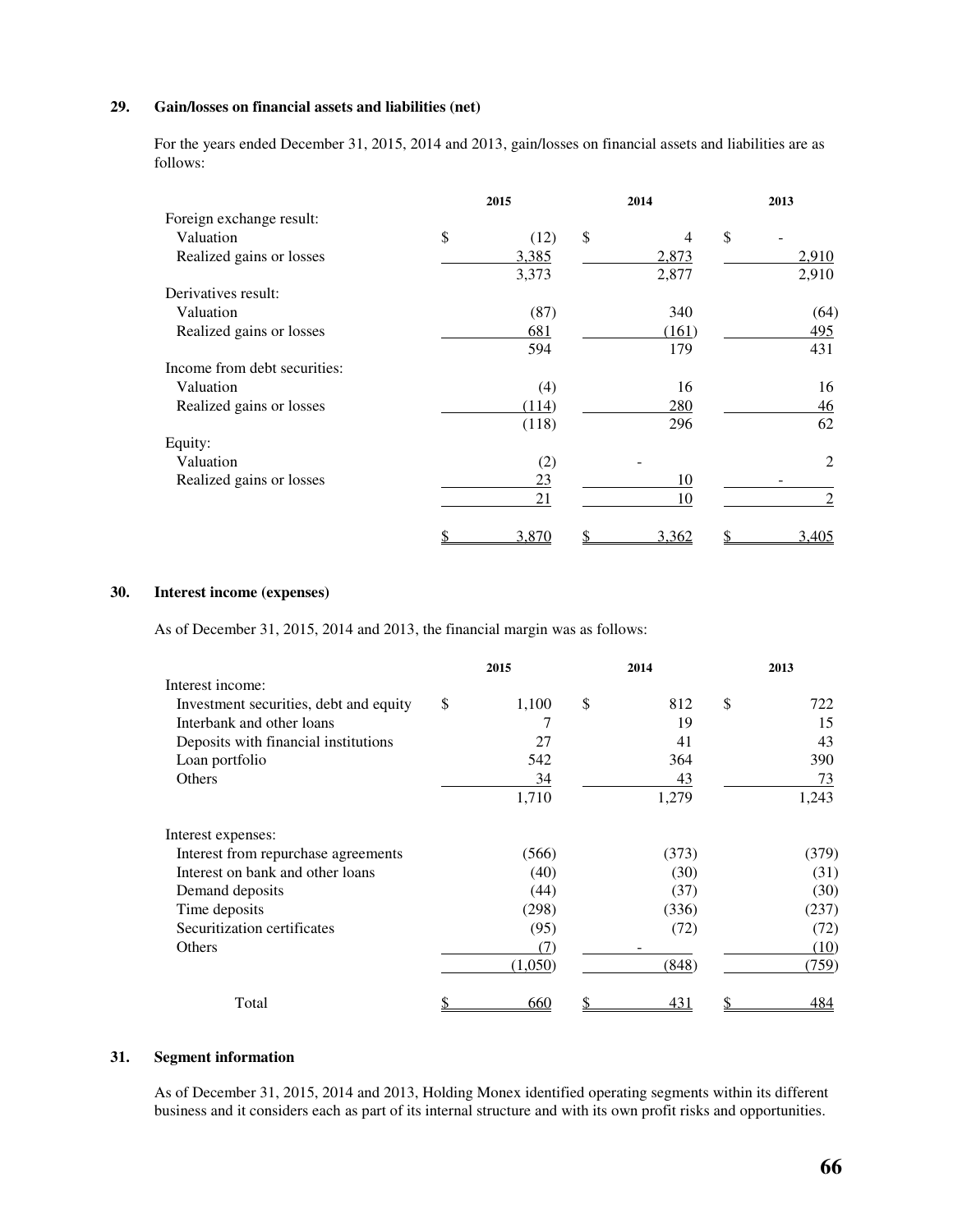These segments are regularly reviewed in order to assign operating monetary resources and evaluate their performance.

| 2015                                                                                                                                                                                                                                                                                                                                                                                | Foreign exchange                             |     | <b>International</b>                                          |     | <b>Derivatives</b>                           |                         | <b>Banking Products</b>                                          |    | <b>Credit and deposits</b>                                 | <b>Trust services</b>                 | <b>Others</b>                                                     |               | <b>Total</b>                                                                                       |
|-------------------------------------------------------------------------------------------------------------------------------------------------------------------------------------------------------------------------------------------------------------------------------------------------------------------------------------------------------------------------------------|----------------------------------------------|-----|---------------------------------------------------------------|-----|----------------------------------------------|-------------------------|------------------------------------------------------------------|----|------------------------------------------------------------|---------------------------------------|-------------------------------------------------------------------|---------------|----------------------------------------------------------------------------------------------------|
| Gain/losses on financial assets and liabilities (net)<br>Interest income<br>Interest expense<br>Allowance for loan losses<br>Commission and fee income<br>Commission and fee expense<br>Other operating income (expenses), net<br>Administrative and promotional expense<br>Current income taxes<br>Deferred income taxes<br>Equity in income of unconsolidated associate companies | 2,284<br>76<br>(657)<br>(75)<br>22           | - S | 1,281<br>8<br>88<br>(23)<br>$\tau$<br>(1,052)<br>(62)<br>(21) | -\$ | 401<br>24<br>(9)<br>(1,695)<br>(193)<br>56   | $\sqrt[6]{\frac{1}{2}}$ | (96)<br>1,100<br>(566)<br>85<br>(41)<br>2<br>(304)<br>(35)<br>10 | S. | 542<br>(438)<br>(76)<br>43<br>(3)<br>(163)<br>(18)<br>5    | $77 \,$<br>(1)<br>(57)<br>(21)<br>(2) | 36<br>(46)<br>159<br>(97)<br>207<br>(134)<br>(15)                 | <sup>\$</sup> | 3,870<br>1,710<br>(1,050)<br>(76)<br>528<br>(174)<br>159<br>(4,026)<br>(400)<br>76<br>8            |
| Total general                                                                                                                                                                                                                                                                                                                                                                       | 1,650                                        |     | 226                                                           |     | (1,416)                                      |                         | 155                                                              |    | (108)                                                      | (4)                                   | 122                                                               |               | 625                                                                                                |
| 2014                                                                                                                                                                                                                                                                                                                                                                                | Foreign exchange                             |     | International                                                 |     | <b>Derivatives</b>                           |                         | <b>Banking Products</b>                                          |    | <b>Credit and deposits</b>                                 | <b>Trust services</b>                 | <b>Others</b>                                                     |               | Total                                                                                              |
| Gain/losses on financial assets and liabilities (net)<br>Interest income<br>Interest expense<br>Allowance for loan losses<br>Commission and fee income<br>Commission and fee expense<br>Other operating income (expenses), net<br>Administrative and promotional expense<br>Current income taxes<br>Deferred income taxes<br>Equity in income of unconsolidated associate companies | 2,036<br>65<br>(652)<br>(53)<br>6            | - S | 862<br>6<br>85<br>(16)<br>(3)<br>(742)<br>(44)<br>(19)        | -\$ | 158<br>34<br>(11)<br>(1,382)<br>(112)<br>-11 | \$                      | 306<br>812<br>(373)<br>109<br>(36)<br>2<br>(379)<br>(31)<br>3    |    | 364<br>(444)<br>(48)<br>73<br>(18)<br>(134)<br>(11)        | 61<br>(4)<br>(2)<br>(19)<br>(2)       | 63<br>(31)<br>168<br>(111)<br>172<br>(129)<br>(10)<br>22          | <sup>\$</sup> | 3,362<br>1,279<br>(848)<br>(48)<br>561<br>(196)<br>169<br>(3, 437)<br>(263)<br>$\mathcal{F}$<br>22 |
| Total general                                                                                                                                                                                                                                                                                                                                                                       | .402                                         |     | 129                                                           |     | (1,302)                                      |                         | 413                                                              |    | (217)                                                      | 34                                    | 145                                                               |               | 604                                                                                                |
| 2013                                                                                                                                                                                                                                                                                                                                                                                | Foreign exchange                             |     | <b>International</b>                                          |     | <b>Derivatives</b>                           |                         | <b>Banking Products</b>                                          |    | <b>Credit and deposits</b>                                 | <b>Trust services</b>                 | <b>Others</b>                                                     |               | <b>Total</b>                                                                                       |
| Gain/losses on financial assets and liabilities (net)<br>Interest income<br>Interest expense<br>Allowance for loan losses<br>Commission and fee income<br>Commission and fee expense<br>Other operating income (expenses), net<br>Administrative and promotional expense<br>Current income taxes<br>Deferred income taxes<br>Discontinued operations                                | 2,175<br>29<br>62<br>(1,112)<br>(59)<br>(14) | \$  | 666<br>3<br>85<br>(16)<br>(538)<br>(45)<br>(20)               | -\$ | 500<br>33<br>(21)<br>(228)<br>(13)<br>(3)    | \$                      | 64<br>722<br>(379)<br>124<br>(47)<br>2<br>(448)<br>(24)<br>(6)   |    | 390<br>(339)<br>(38)<br>43<br>(51)<br>(212)<br>(11)<br>(3) | 47<br>(1)<br>(59)<br>(23)<br>(1)      | 66<br>(41)<br>296<br>(102)<br>35<br>(701)<br>(38)<br>(9)<br>1,030 |               | 3,405<br>1,243<br>(759)<br>(38)<br>658<br>(238)<br>(22)<br>(3,262)<br>(191)<br>(55)<br>1,030       |
| Total general                                                                                                                                                                                                                                                                                                                                                                       | 1,081                                        |     | 135                                                           |     | 269                                          |                         |                                                                  |    | (221)                                                      | (37)                                  | 536                                                               |               | 1,771                                                                                              |

*Foreign exchange -* Purchases and sales currencies, includes intermediation services in the acquisition or sale and international payments.

*International -* International operations includes purchases, sales services and foreign currency forwards in US, London and Spain.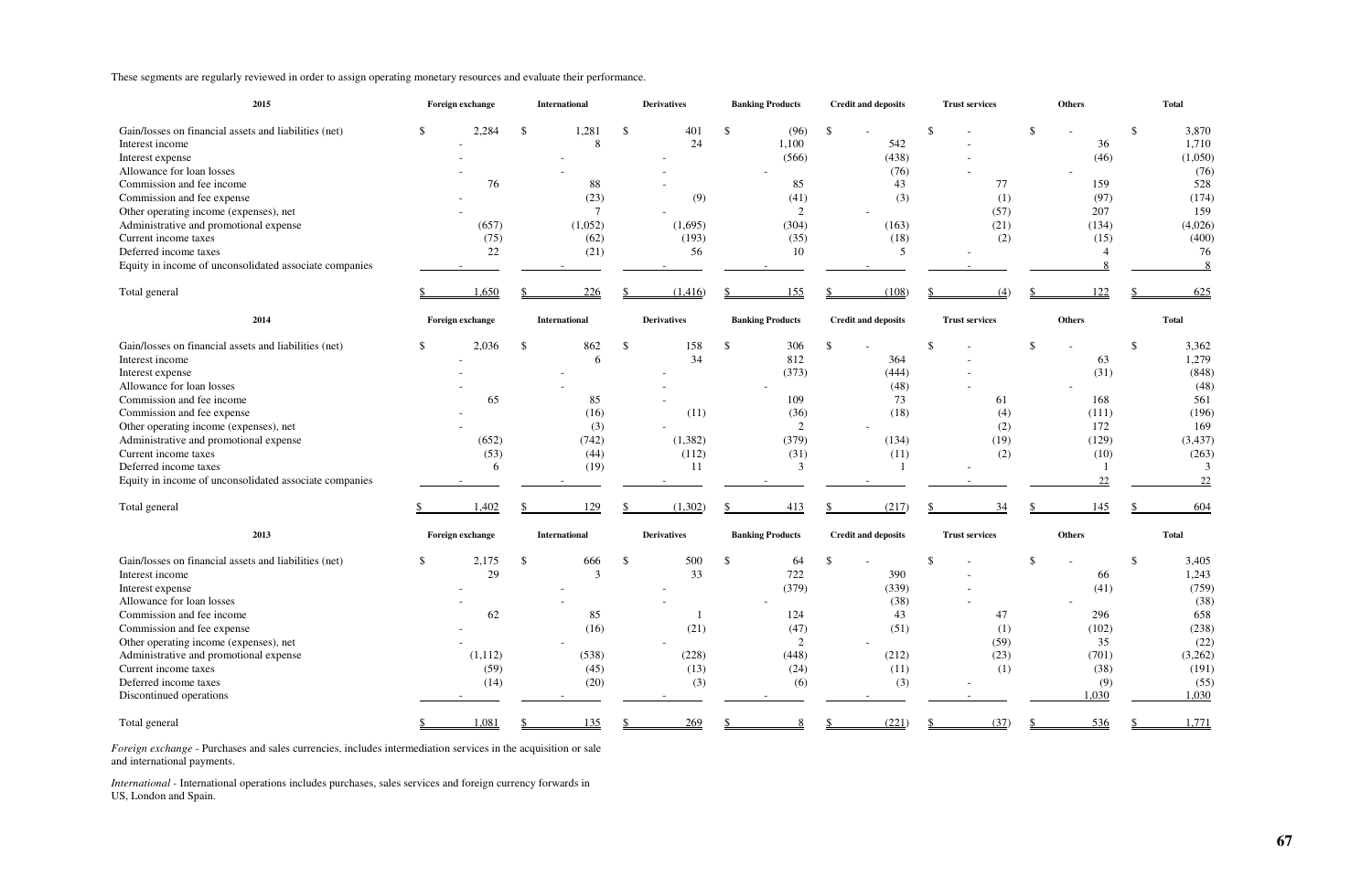*Derivatives* - Foreign currency forwards and solutions of risk administration, includes intermediation services of forwards, currency options, interest rate swaps, options shares, notes and structured bonus.

*Banking products*: Securities Products and Services Asset Management brokerage services includes intermediation services of fixed income in investment in securities and repurchase agreements, securities brokerage and international capital , funds and managed portfolios . *Credit and deposits -* Operations banking products, lending services and clients deposits.

*Trust Services -* Operations Common Trust Services and Representation*.* 

*Others -* Includes trust services, deposits, mutual funds, bank and other loans and others.

### **32. Comprehensive risk management (unaudited)**

#### a. *Applicable standards-*

This disclosure is supplemental to the obligation to disclose information on adopted risk management policies, procedures and methodologies, together with information on potential losses by risk and market type.

Management has policies and procedures manuals which follow the guidelines established by the Commission and Central Bank to prevent and control the risks exposure Holding Monex is incurs based on the transactions it performs.

The assessment of policies, procedures, functionality of risk measurement models and systems, compliance with risk management procedures and assumptions, parameters and methodologies used by risk analysis information systems is carried out by an independent expert, as required by the Commission.

#### b. *Environment –*

Holding Monex identifies, manages, supervises, controls, discloses and provides information on risks through its Comprehensive Risk Management Unit (UAIR) and the Risk Committee, which jointly analyze the information received from business units.

To enable it to measure and evaluate the risks resulting from its financial transactions, Holding Monex has technological tools to calculate the Value at Risk (VaR), while also performing supplemental stress testing. Likewise, Holding Monex has developed a plan allow operations continuity in the event of a disaster.

The UAIR distributes daily risk reports, together with monthly risk information to the Risk Committee and Audit Committee. Similarly, it presents quarterly risk reports to the Board of Directors.

### c. *Risk management entities -*

The Board of Directors is responsible for establishing risk management policies. However, according to established policies, it delegates responsibilities for implementing risk identification, measurement, supervision, control, information and disclosure procedures to the Risk Committee (RC) and General Management.

The policies approved by the Board of Directors are documented in the Comprehensive Risk Management Manual (MAIR), which includes risk management objectives, goals, procedures and maximum risk exposure tolerances.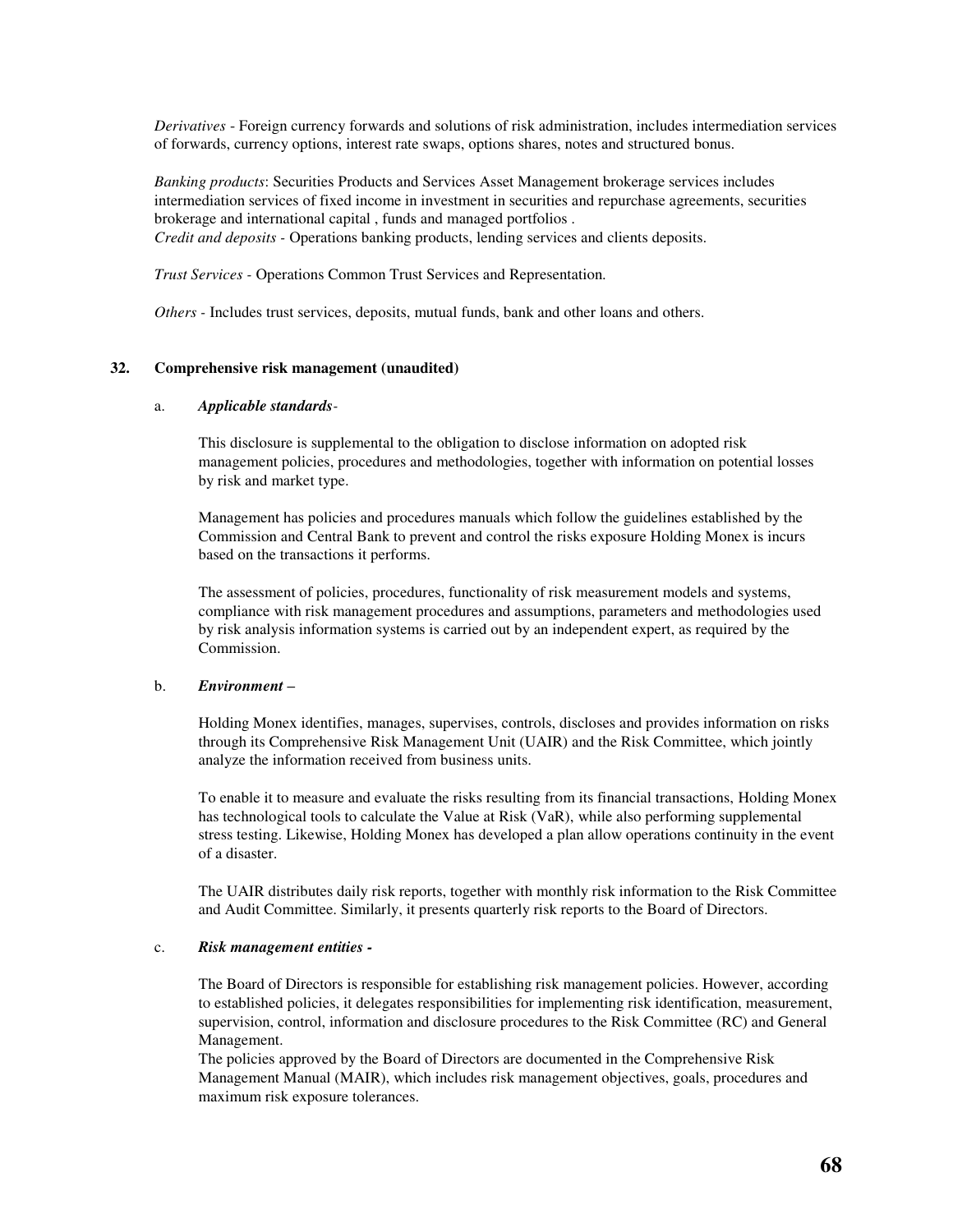The RC holds monthly meetings and ensures that transactions reflect the operating and control objectives, policies and procedures approved by the Board of Directors. Likewise, the RC delegates responsibility for providing comprehensive risk monitoring and follow-up to the Comprehensive Risk Management Unit (UAIR).

In urgent cases and depending on market conditions or the specific needs of different business units, the RC holds extraordinary meetings to determine the increase of established limits or temporary limit excesses.

The Risk Lines Committee holds weekly meetings to evaluate the risk lines used for foreign exchange transactions.

## d. *Market risk -*

Holding Monex evaluates and provides follow-up on all positions subject to market risks based on Value at Risk models which measure the potential loss of a position or portfolio associated with risk factor movements with a 99% reliance level and a one-day horizon.

The UAIR also prepares a GAP analysis among rates used for assets and liabilities denominated in Mexican pesos and foreign currency. The GAP analysis is represented by assets and liabilities with rates at different moments in time, while considering the characteristics of the respective rates and time frame.

## e. *Liquidity risk -*

The UAIR calculates daily liquidity GAPS (time at which interest or principal is received) based on the cash flows from total financial assets and liabilities of Holding Monex.

Holding Monex quantifies its liquidity risk exposure by preparing cash flow projections which consider all assets and liabilities denominated in Mexican pesos and foreign currency, together with the respective maturity dates.

The Treasury Department of Holding Monex is responsible for ensuring the conservation of a prudent liquidity level in relation to Holding Monex's needs. In order to reduce its risk level, Holding Monex keeps call money lines open in U.S. dollars and Mexican pesos with different financial institutions.

Daily, the Treasury Department monitors the liquidity requirement for foreign currency provisions in Circular 3/2013 of the Central Bank.

## f. *Credit risk -*

Holding Monex classifies each customer according to the methodology established by the Commission, which takes into account the client´s financial risk, payment experience and guarantees. Together with quarterly credit follow-up evaluations, credit risk concentrations are determined by borrower or risk group, economic activity and state.

As established in the Provisions, Holding Monex established a maximum credit risk exposure limit equal to 40% of basic capital for an individual or entity or group of entities constituting a joint risk. Furthermore, Holding Monex also complies with the standard applicable to related loans.

When performing customer transactions with over-the-counter derivatives, the risk unit determines transaction lines based on an analysis of the financial situation of each counterpart. The credit risk is covered by requesting margins from customers ranging from el 6% to 10% of the transaction amount. Lower percentages must be approved by the Risk Lines Committee, in which case a maximum loss amount is established. Customers are subject to margin calls either during the day or at the daily close whenever significant losses could be generated by the valuation of their open positions.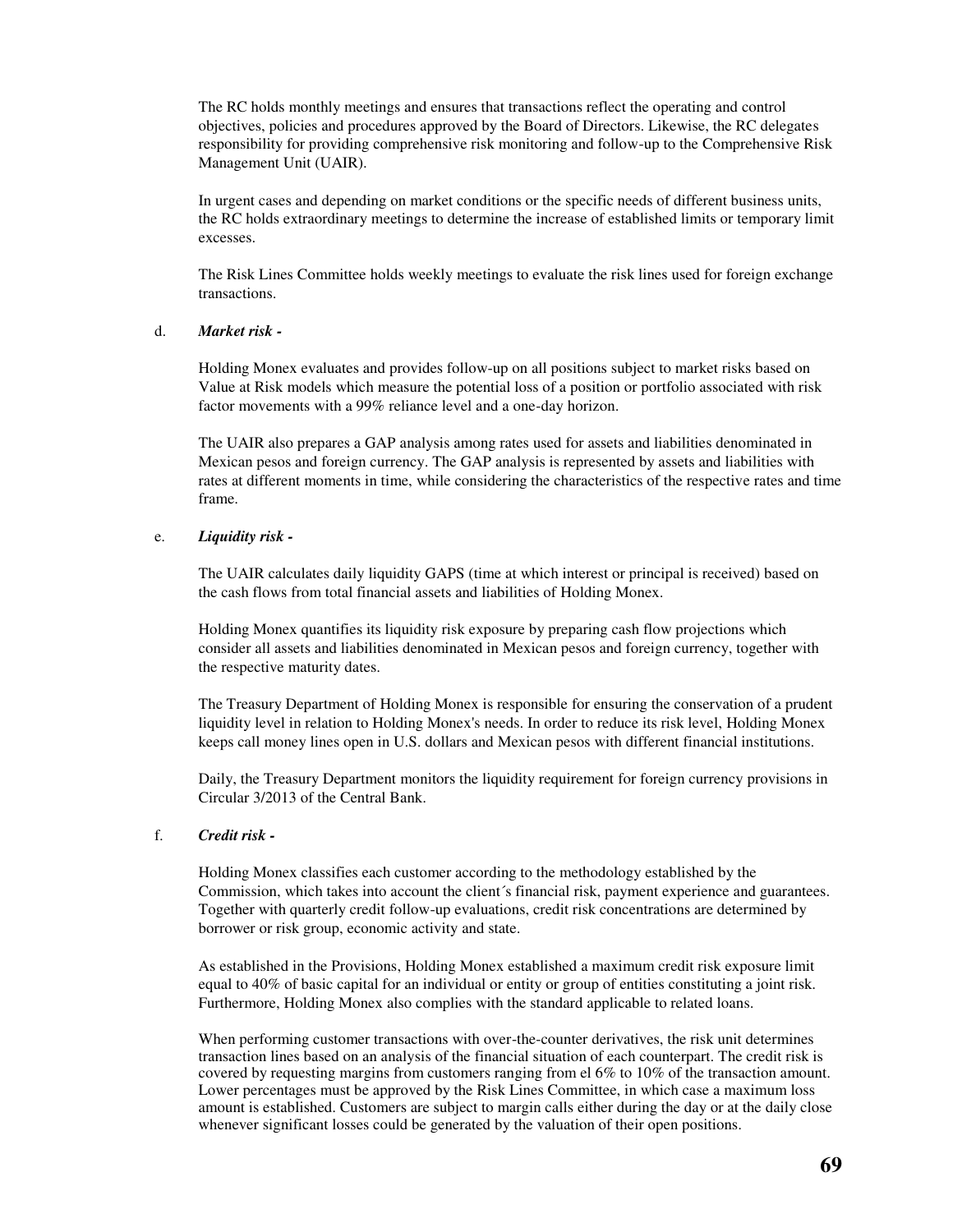In the case of exchange transactions, the credit risk is analyzed based on a customer credit evaluation. Line settlement proposals are presented to the Lines Committee, which can either reject or approve them. This risk is controlled by matching the authorized line with that actually utilized.

## g. *Operating risk -*

The Comprehensive Risk Management Manual (MAIR) and Operating Risk Management Manual (MARO) establish policies and procedures for monitoring operational risk, and periodically the follow-up on and control of operating risks. The Management of Holding Monex has requested that the Controllership area implement an operating risk management program, the activities of which should also be made known to the Risk and Audit Committees.

Holding Monex has implemented the risks headquarters and controls to get a qualitative qualification of the impact and frequency of the risks.

Through the classification of Risks, catalogues of risks are being integrated to determinate possible losses if such risks come true before the realization of operational risk are identified and the will be recognized in the future.

Risk frequency and impact classifications have been utilized to create risk maps for the different processes implemented by Holding Monex; these risk maps indicate the tolerance levels applicable to each risk.

| <b>Scale</b> | Level  |
|--------------|--------|
| 1            | Low    |
| っ            | Medium |
| $\mathbf 3$  | High   |

- The maximum tolerance level utilized by Holding Monex is 3.
- Accordingly, each identified operating risk must be classified at levels 1 and 2 (Low Medium) of the established scale.

General Director of Holding Monex, CR and to the areas involved must be informed immediately, if some identifying operational risks exceed the tolerance levels.

These levels indicate the possible economic loss that could be suffered by Holding Monex if a given risk materializes.

Holding Monex has built an historic database with the information of the losses incurred by operational risks. Thus, they will be able to generate quantitative indicators to monitor the operational risk in the operations.

### h. *Legal risk -*

Holding Monex has established policies and procedures in the MARO and implements the same process as that used for operating risks.

### i. *Technological risk -*

Holding Monex has policies and procedures for systems operation and development.

Regarding technological risks, Holding Monex has policies and procedures contained in MARO and implements the same process as that used for operational and legal risks.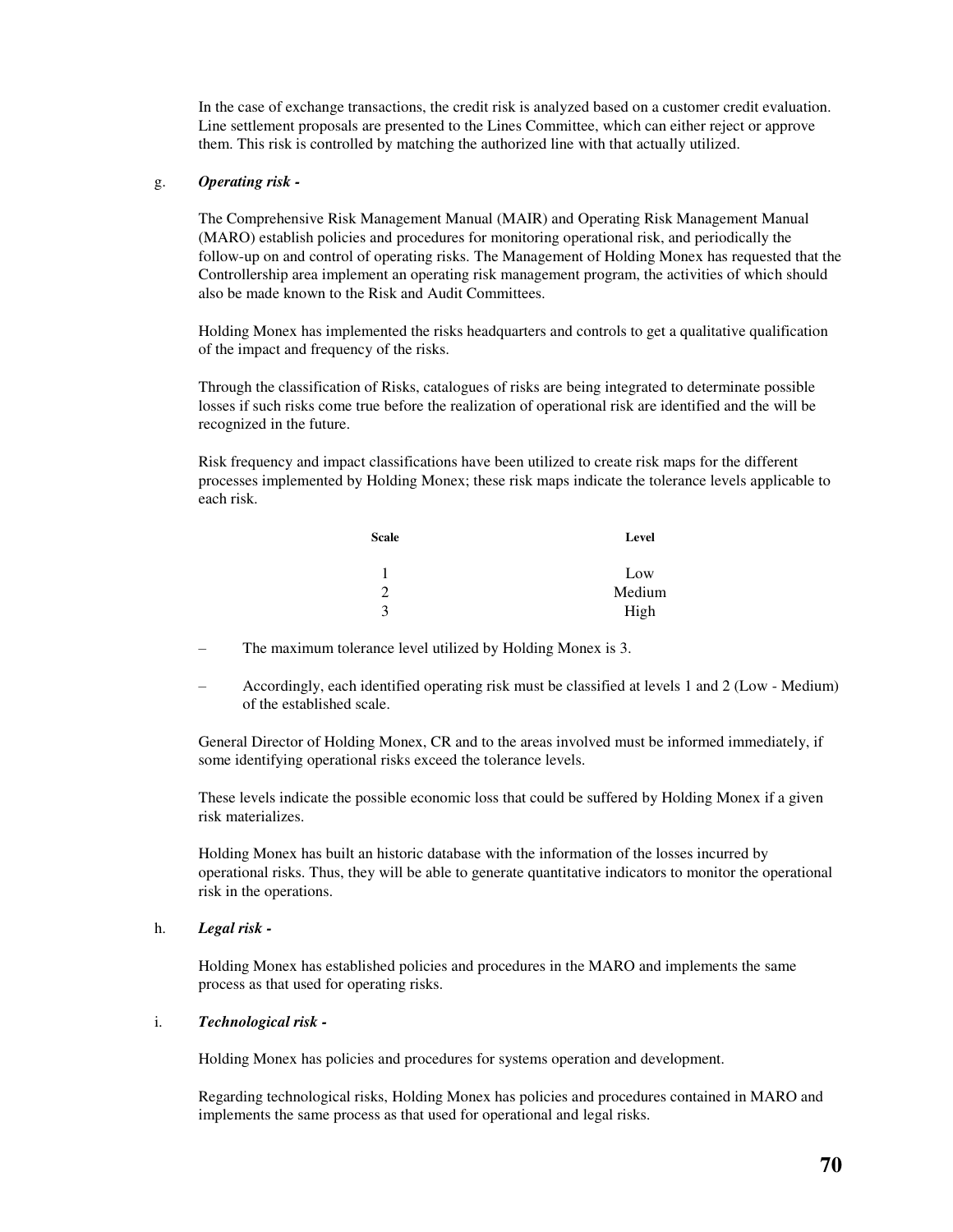## j. *Quantitative information (unaudited)*

## a) *Market risk -*

At December 31, 2015, 2014 and 2013, the VaR was \$14, \$6 and \$6, respectively (unaudited) and with a 99% reliance for one day. This value represents the maximum loss expected during one day and is situated within the limits established by Holding Monex.

At December 31, 2015, 2014 and 2013, portfolio concentration by segment was as follows (unaudited):

|                            | 2015 |        | 2014        |               | 2013  |
|----------------------------|------|--------|-------------|---------------|-------|
| Farming                    | \$   | 406    | \$<br>60    | \$            | 14    |
| Foods                      |      | 257    | 108         |               | 148   |
| Automotive                 |      | 1,026  | 679         |               | 198   |
| Commerce                   |      | 740    | 805         |               | 618   |
| Housing construction       |      | 150    | 119         |               | 85    |
| Specialised construction   |      | 805    | 481         |               | 164   |
| Pharmacist                 |      | 13     |             |               | 18    |
| Financial                  |      | 1,456  | 897         |               | 527   |
| Goverment                  |      |        |             |               | 34    |
| Hospitality / Restaurants  |      |        |             |               |       |
| (tourism)                  |      | 1,183  | 540         |               | 315   |
| <b>Chemestry Insdustry</b> |      | 280    | 209         |               | 29    |
| Real state                 |      | 1,552  | 1,392       |               | 32    |
| Manufacturing              |      |        |             |               |       |
| (manufacture of plastic)   |      | 614    | 484         |               | 122   |
| Manufacturing              |      |        |             |               |       |
| (manufacture of            |      |        |             |               |       |
| electrical and electronic) |      | 18     | 60          |               | 11    |
| Manufacturing              |      |        |             |               |       |
| (manufacture of concrete   |      |        |             |               |       |
| products)                  |      | 636    | 226         |               | 173   |
| Manufacturing (other)      |      | 497    | 164         |               | 168   |
| Mining and metals          |      | 351    | 308         |               | 37    |
| Natural person             |      | 411    | 509         |               | 1,296 |
| Suppliers (PEMEX)          |      | 902    | 545         |               | 189   |
| <b>Services</b>            |      | 503    | 242         |               | 21    |
| Transport and              |      |        |             |               |       |
| telecommunications         |      | 342    | 151         |               | 99    |
| Others                     |      | 329    | 61          |               | 36    |
| Total                      | \$   | 12,471 | \$<br>8,040 | $\mathcal{S}$ | 4,334 |

No market risk special treatment was identified in this period for securities available for sale.

Note: As of 31 December 2015 sectoral classification criteria including more industries to identify more accurately the risk are updated. For comparative purposes of this report the information regroups 2014 and 2013.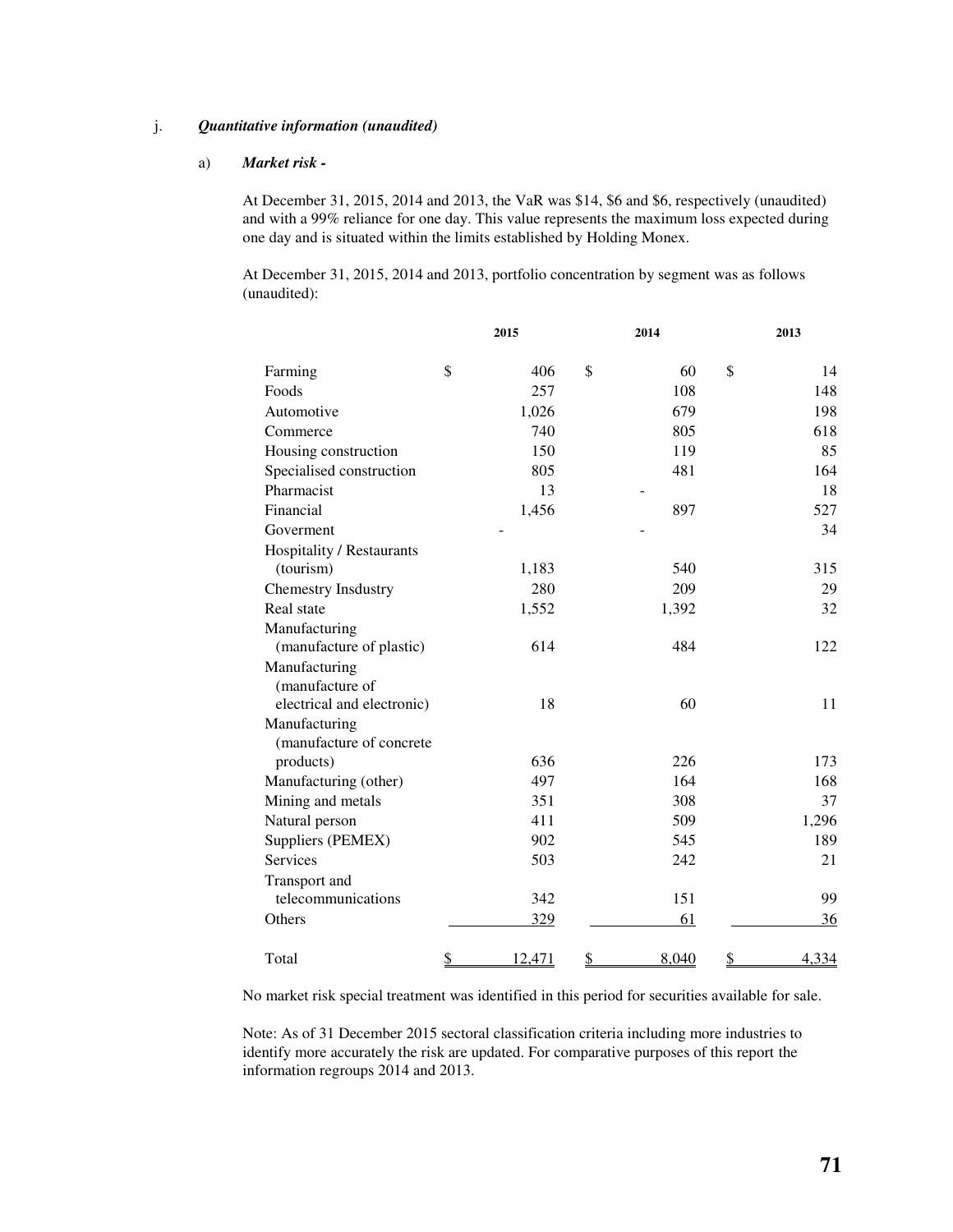Market risk statistics

|                  | <b>VaR Mínimum</b> | <b>VaR</b> Average | VaR Máximum |
|------------------|--------------------|--------------------|-------------|
| Global           | 7.52               | 10.45              | 13.92       |
| Derivatives      | 1.26               | 1.54               | 2.08        |
| Money Market     | 8.55               | 11.39              | 15.00       |
| Foreign exchange | 0.40               | 0.66               | 0.99        |

\*The average value refers to the daily exposure of the money market, derivatives and foreignexchange as of December 31, 2015, figures in millions of Mexican pesos.

#### b) *Credit risk -*

Corporate bonds portfolio.

The credit VaR of the corporate bonds portfolio of the Money Market as of December 31, 2015 in Holding Monex was (0.986%) relative to an investment of \$9.2 billion, whereas the credit stress of such portfolio was (1.764%) at the same date. The credit VaR was calculated using the Monte Carlo Simulation method with a confidence level of 99% on a one-year horizon; the stress was obtained by considering the following lower classification of each instrument.

|         | VaR        | <b>Expected loss</b> | <b>Expected non loss</b> |
|---------|------------|----------------------|--------------------------|
| Máximum | $(0.99\%)$ | $(0.03\%)$           | $(0.96\%)$               |
| Mínimum | $(1.15\%)$ | $(0.04\%)$           | $(1.11\%)$               |
| Average | $(1.06\%)$ | $(0.04\%)$           | $(1.02\%)$               |

Note: The figures presented are expressed in amounts relative to the value of the corporate bonds portfolio, for the daily exposure of December 31, 2015.

Commercial loan portfolio.

Every month the calculation of reserves is made for the commercial loan portfolio, in which the expected loss forms part of the result issued; the methodology applied refers to that established in the Provisions. This method also assigns the degree of risk for the operations.

Expected loss statistics of commercial credit portfolio.

|               | <b>Mínimum</b> | <b>Máximum</b> | Average |
|---------------|----------------|----------------|---------|
| Expected loss | 138.00         | 160.00         | 148.00  |

The expected loss statistics refer to the daily exposure of December 31, 2015 for the commercial credit portfolio.

No significant variances were identified in this period in financial revenue or the economic value to report.

#### c) *Liquidity Risk -*

Holding Monex evaluates the expiration of the assets and liabilities of the balance sheet in Mexican pesos and foreign currency. The gap of liquidity in Mexican pesos is as follows (unaudited):

| Year | Requirement<br>to 1 day |   | <b>Requirement</b><br>from 2 to 7 days |  | <b>Requirement</b><br>$> 8$ days |  |  |
|------|-------------------------|---|----------------------------------------|--|----------------------------------|--|--|
| 2015 |                         | Δ |                                        |  |                                  |  |  |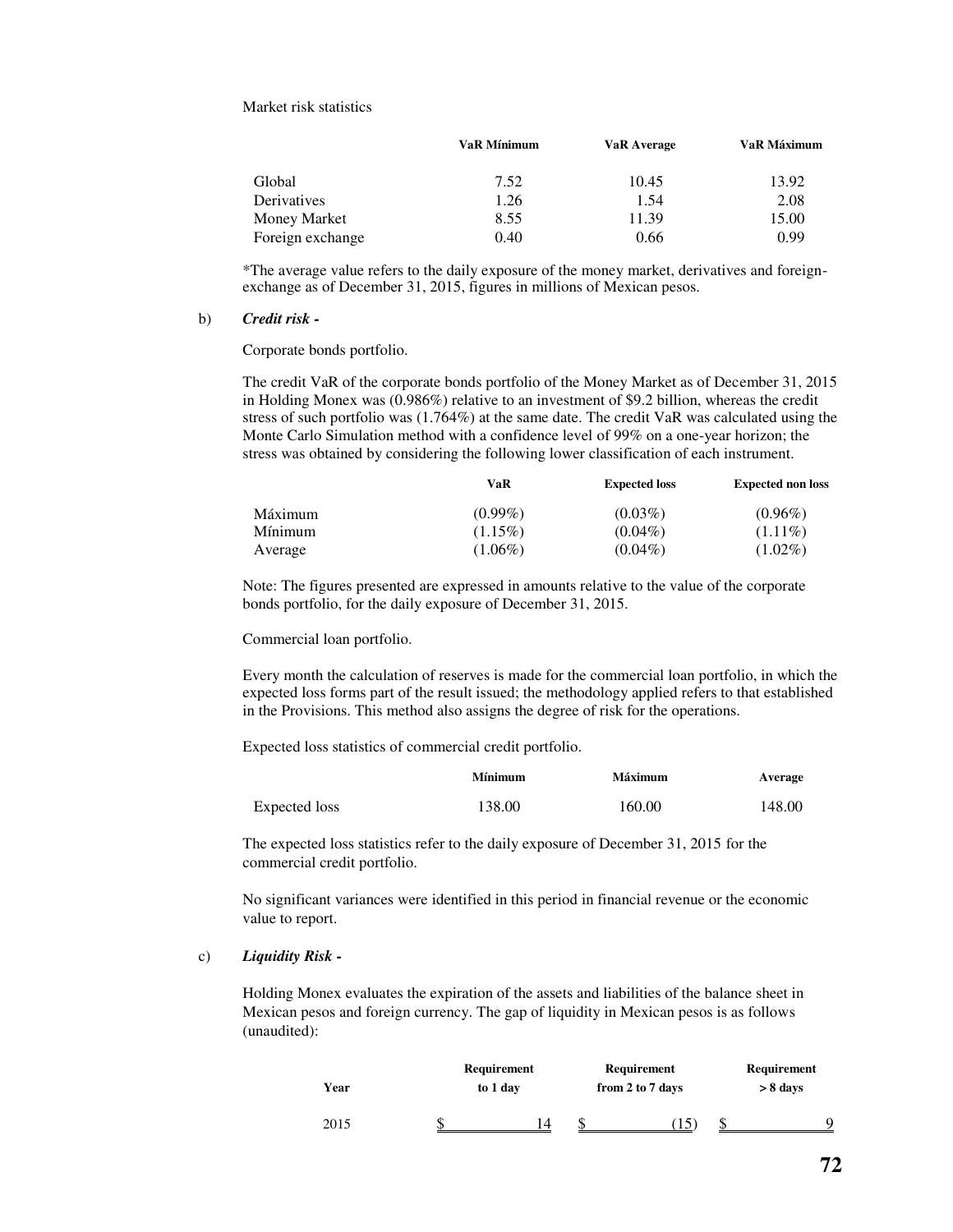# The gap of liquidity in U.S. dollars is presented as follows (unaudited):

| Year | Requirement<br>to 1 day |  | Requirement<br>from 2 to 7 days |  | Requirement<br>> 8 days |  |
|------|-------------------------|--|---------------------------------|--|-------------------------|--|
| 2014 | 0.7                     |  | $0 \sim$                        |  | U.L                     |  |

Liquidity risk statistical.

GAP Total depreciation

GAP total depreciation

| <b>Statical</b> | $\leq 30$ | $\leq$ =90 | $=180$             | $\leq 360$ | $\leq 720$ | $\leq 1800$ | >1800 | <b>Total</b> |
|-----------------|-----------|------------|--------------------|------------|------------|-------------|-------|--------------|
| Mínimum         | 3,617     | 1,856      | 2,104              | 883        | 342        | .364        | 1,473 | 6,219        |
| Máximum         | 2,024     | 3,595      | 2,330              | 984        | 1,002      | 1,542       | 1,803 | 7,651        |
| Average         | (2,728)   | 2,558      | 2.22<br>ر سەندە سە | 943        | 585        | 1,479       | 1,660 | 6,721        |

GAP maturity total

| <b>Statical</b> | $\leq 30$ | $\leq=90$ | $\leq$ =180 | $\leq 360$ | $\leq$ 720 | $=1800$ | >1800 | <b>Total</b> |
|-----------------|-----------|-----------|-------------|------------|------------|---------|-------|--------------|
| Mínimum         | (6,229)   | 3,899)    | (539)       | 985        | 2,003      | 6,720   | 7,759 | 11,586       |
| Máximum         | 3,817     | 1,762)    | 1,127       | 1,308      | 4,779      | 8,713   | 8,712 | 4,113        |
| Average         | (5,049)   | (2,489)   | 103         | 1,187      | 3,349      | 7,673   | 8,290 | 13,063       |

\*The statistics of the maturity GAP refer to the position of the money market, credit, derivatives and foreign-exchange portfolios of December 31, 2015.

Liquidity or sensitivity analysis considers the asset and liability positions based on an extreme scenario for the assessment of variances in economic value and, in relation to financial revenues, a sensitivity analysis due to interest rate changes.

| <b>Repos renewal effect</b>               | <b>Amount mmp</b> | Var Absolut              | <b>Effect of Selling off unusual MD</b> |                          | <b>Amount</b>        |
|-------------------------------------------|-------------------|--------------------------|-----------------------------------------|--------------------------|----------------------|
| <b>Actual Cost</b>                        | (54, 157)         |                          | Value of securities                     |                          | 17,754,362           |
| Sensitivity 1*                            | (59, 573)         | (5,416)                  | Sensitivity 1                           |                          | (3,889)              |
| Sensitivity 2                             | (64,988)          | (10, 831)                | Sensitivity 2                           | $\overline{\phantom{0}}$ | (38,799)             |
| Stress 1                                  | (70, 404)         | (16,247)                 | Stress 1                                |                          | (378, 413)           |
| Stress 2                                  | (78, 820)         | (21,663)                 | Stress 2                                |                          | (735, 554)           |
| Sensitivity $1 = 10\%$ ,                  |                   |                          | Sensitivity $1 = 1bp$ ,                 |                          |                      |
| Sensitivity $2 = 20\%$ ,                  |                   | $\sim$                   | Sensitivity $2 = 10bp$ ,                |                          |                      |
| Stress $1 = 30\%$ ,                       |                   | $\overline{\phantom{a}}$ | Stress $1 = 100bp$ ,                    |                          |                      |
| Stress $2 = 40\%$ .                       |                   | $\overline{\phantom{a}}$ | Stress $2 = 200bp$ .                    |                          |                      |
| <b>Effect of selling unusual treasury</b> | <b>Amount mmp</b> |                          | <b>Interest paid of deposits</b>        | <b>Current MTM</b>       | <b>MTM</b> variation |
| Securities' value                         | 6,896,719         | $\overline{\phantom{a}}$ | Interest paid (actual)                  | (5,021)                  |                      |
| Sensitivity 1                             | (2,637)           | $\sim$                   | Sensitivity $1*$                        | (7,665)                  | (2,644)              |
| Sensitivity 2                             | (26, 297)         | $\overline{\phantom{a}}$ | Sensitivity 2                           | (10,258)                 | (5,237)              |
| Stress 1                                  | (255, 721)        |                          | Stress 1                                | (12, 851)                | (7,830)              |
| Stress 2                                  | (495,339)         | $\overline{\phantom{a}}$ | Stress 2                                | (15, 445)                | (10, 424)            |
| Sensitivity $1 = 1bp$ ,                   |                   | $\sim$                   | Sensitivity $1 = 10\%$ ,                |                          |                      |
| Sensitivity $2 = 10bp$ ,                  |                   | $\overline{\phantom{a}}$ | Sensitivity $2 = 20\%$ ,                |                          |                      |
| Stress $1 = 100bp$ ,                      |                   |                          | Stress $1 = 30\%$ ,                     |                          |                      |
| Stress $2 = 200bp$ .                      |                   |                          | Stress $2 = 40\%$ .                     |                          |                      |

| <b>Total</b> |       |
|--------------|-------|
|              | 6,219 |
|              | 7,651 |
|              | 6,721 |
|              |       |
|              |       |
| Tatal        |       |

| 11,586 |  |  |
|--------|--|--|
| 14,113 |  |  |
| 13,063 |  |  |

| 17,754,362 |
|------------|
| (3,889)    |
| (38, 799)  |
| (378, 413) |
| (735, 554) |
|            |
|            |
|            |
|            |

| i) | (2,644)   |
|----|-----------|
| 5) | (5,237)   |
| .) | (7, 830)  |
| i) | (10, 424) |
|    |           |
|    |           |
|    |           |
|    |           |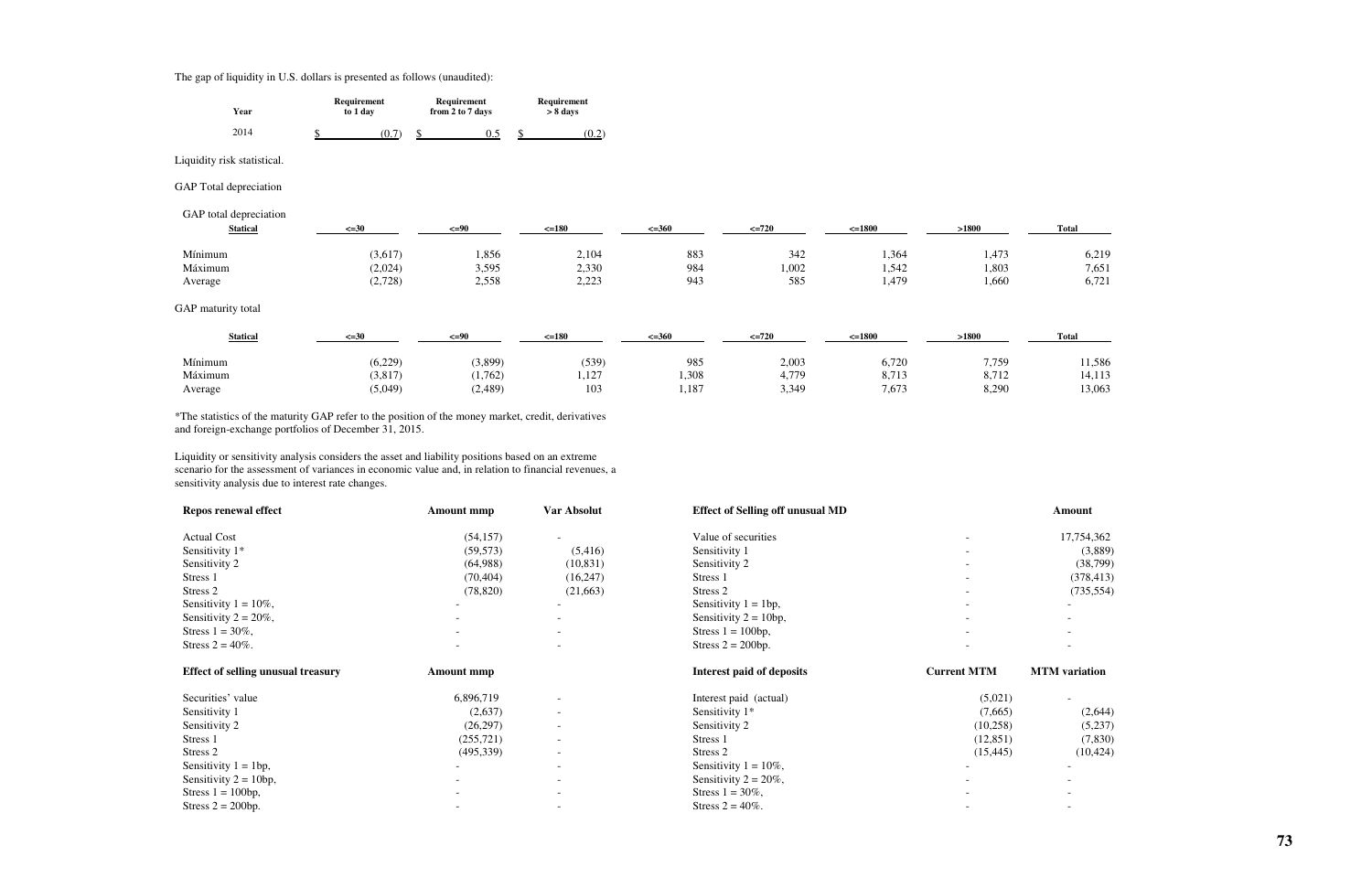### d) *Risk policies applied to derivative financial instruments-*

Market risks of transactions involving derivative financial instruments are limited because customer transactions are hedged through organized markets or inverse transactions with financial intermediaries.

These transactions involve a counterpart risk which is analyzed by the credit risk. Transaction amounts and initial margins are authorized and/or ratified by the Lines Committee.

For OTC derivatives transactions with customers, operating lines based on the analysis of the financial situation of each of the partners are determined. The credit risk covers customers requesting margins depending on the situation presenting.

In addition, customers are subject to margin calls at the end of the day or during the day if they face significant valuation losses in their open positions

For foreign exchange operations, credit risk is analyzed by the credit assessment of customers. The proposed settlement lines are presented to the Committee Lines, who can approve, reject or modify them. This risk control is performed by monitoring the use of lines and their payment behavior.

## e) *Detection of transactions with illegal resources –*

Holding Monex has a Communication and Control Committee which monitors compliance with applicable standards, while also notifying the involved areas and respective authorities of any transactions considered as unusual, significant or worrying according to SHCP provisions.

## **33. New Accounting Principles**

## *Modification of accounting criteria issued by the Commission*

On November 9, 2015, a series of modifications involving the accounting criteria applied by credit institutions was published in the Federal Official Gazette. These modifications are intended to make the necessary adjustments to the accounting criteria utilized by credit institutions for the transactions they perform so as to produce reliable financial information. These modifications took effect on January 1, 2016.

The most significant changes are detailed below:

- a. Accounting Criterion C-5, *Consolidation of special-purpose entities*.
- b. The following are included as part of the accounting criteria issued by the Commission: NIF C-18, *Obligations associated with the retirement of property, plant and equipment,* and NIF C-21, *Agreements withjoint control,* derived from the issuance of these standards by the CINIF.
- c. As regards consolidated financial statements, the application of specific standards establishes that special-purpose entities ("SPE") created prior to January 1, 2009 and over which control has been maintained, will not have the obligation to apply the provisions detailed in NIF B-8, *Consolidated or combined financial statements*, based on their consolidation.
- d. The overdrawn checking accounts of customers that do not have a credit line for this purpose will be classified as overdue debts; their classification as such requires that an estimate be prepared for the total overdraft amount when this event arises.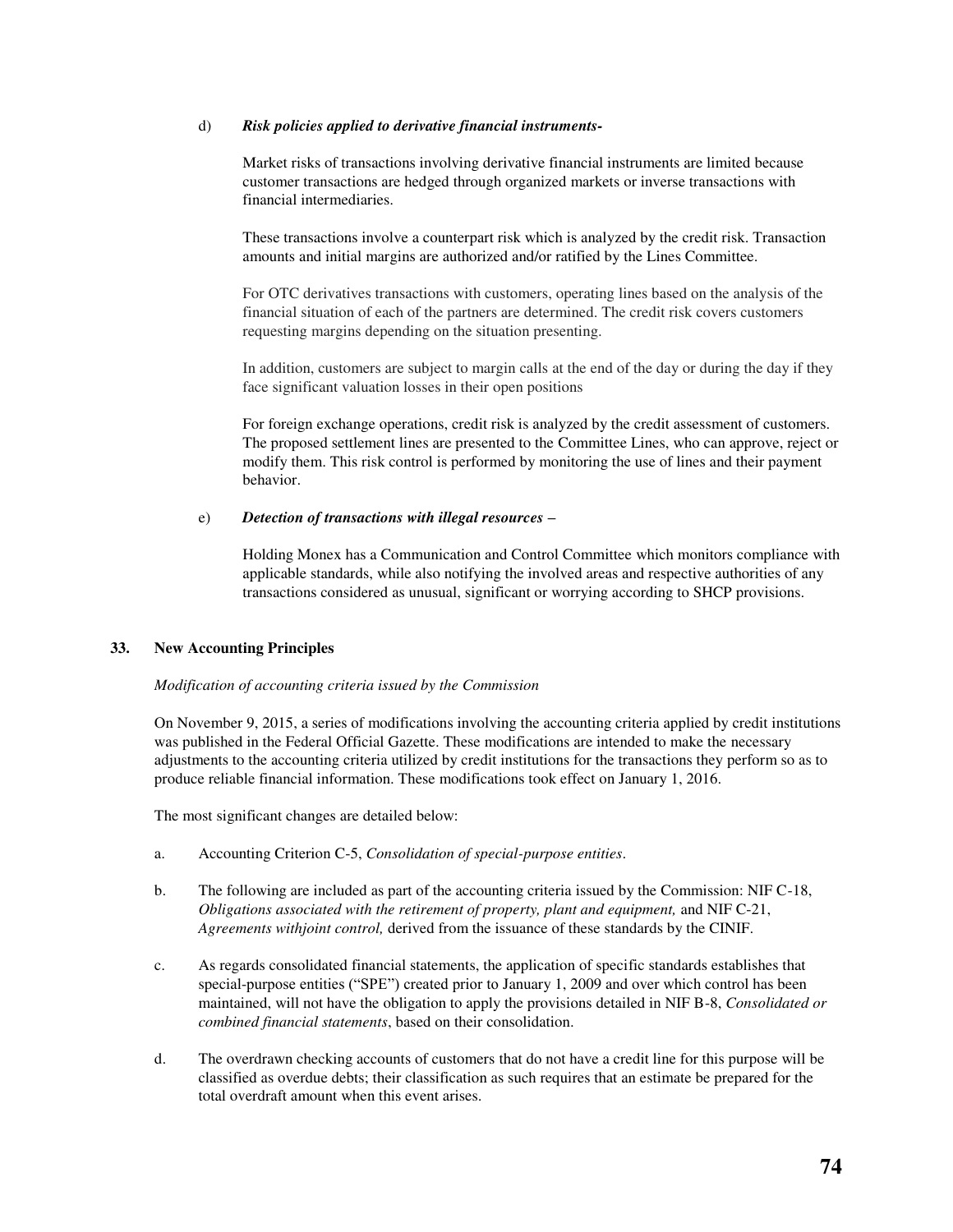- e. The net asset derived from defined employee benefits must be presented in the balance sheet under the "Other assets" heading.
- f. Compliance must be given to the applicable regulation established by the Bank of Mexico whereby the currency purchases that are not considered as derivative instruments must be classified as "Founds available".
- g. If offsetting receivable and deliverable currencies results in a negative balance, this item must be presented under the heading of "Other accounts payable".
- h. If an item of restricted quick assets indicates a negative balance, it must be presented under the heading of "Other accounts payable". The presentation of the negative balance of restricted quick assets was not previously required.
- i. The definition of "Transaction costs" has been modified in Accounting Criterion B-2, Investments in securities, and Accounting Criteria B-5, Derivatives and hedging transactions.
- j. Accounting Criterion B-6, Credit Portfolio, has been extended to incorporate the definitions of "Borrower", "Appraisal percentage guarantee", "Payment capacity", "Extended Portfolio", "Assignment of Credit Rights", "Credit Consolidation", "Debtor with Credit Rights", "Factor", "Financial Factoring", "Factor", "Credit Line", "Discount Transaction", "Special Amortization Regime", "Ordinary Amortization Regime" and "Housing Subaccount".
- k. The definition of the term "Renewal" has been modified in Accounting Criterion B-6, Credit Portfolio, which is now considered as a transaction in which the credit balance is partially or totally settled, through the increase of the original loan amount or based on the proceeds generated by another loan contracted with the same entity, in which the same debtor, the joint obligor of that debtor or another individual or entity with equity links constitute common risks.
- l. "Housing Loans" are classified as those utilized for housing remodeling or improvement and which are backed by the savings deposited in the borrower's housing subaccount, as well as those with a warranty granted by a development bank or a public trust constituted by the Federal Government for economic development purposes.
- m. Credits derived from transactions involving financial factoring, discounts and the assignment of credit rights have now been included within the definition of "Commercial Loans".
- n. A loan is not considered to have been renewed based on the provisions that take effect during the period of a preestablished credit line, as long as the borrower has settled all due payments according to the original credit conditions.
- o. When utilized amounts are restructured or renewed independently of the underlying credit line, the characteristics and conditions applicable to the restructured or renewed amount or amounts must be evaluated.

If this evaluation concludes that one or more amounts granted under the terms of a credit line must be transferred to the overdue portfolio based on their restructuring or renewal and when they individually or jointly represent at least 40% of the total credit line amount utilized at the restructuring or renewal date, this balance and the previously utilized amounts must be transferred to the overdue portfolio until such time as evidence is obtained regarding the sustained payment of the amounts that gave rise to the transfer to the overdue portfolio. Likewise, all the amounts utilized under the terms of the credit line must have fulfilled the respective obligations at the date of the transfer to the performing portfolio.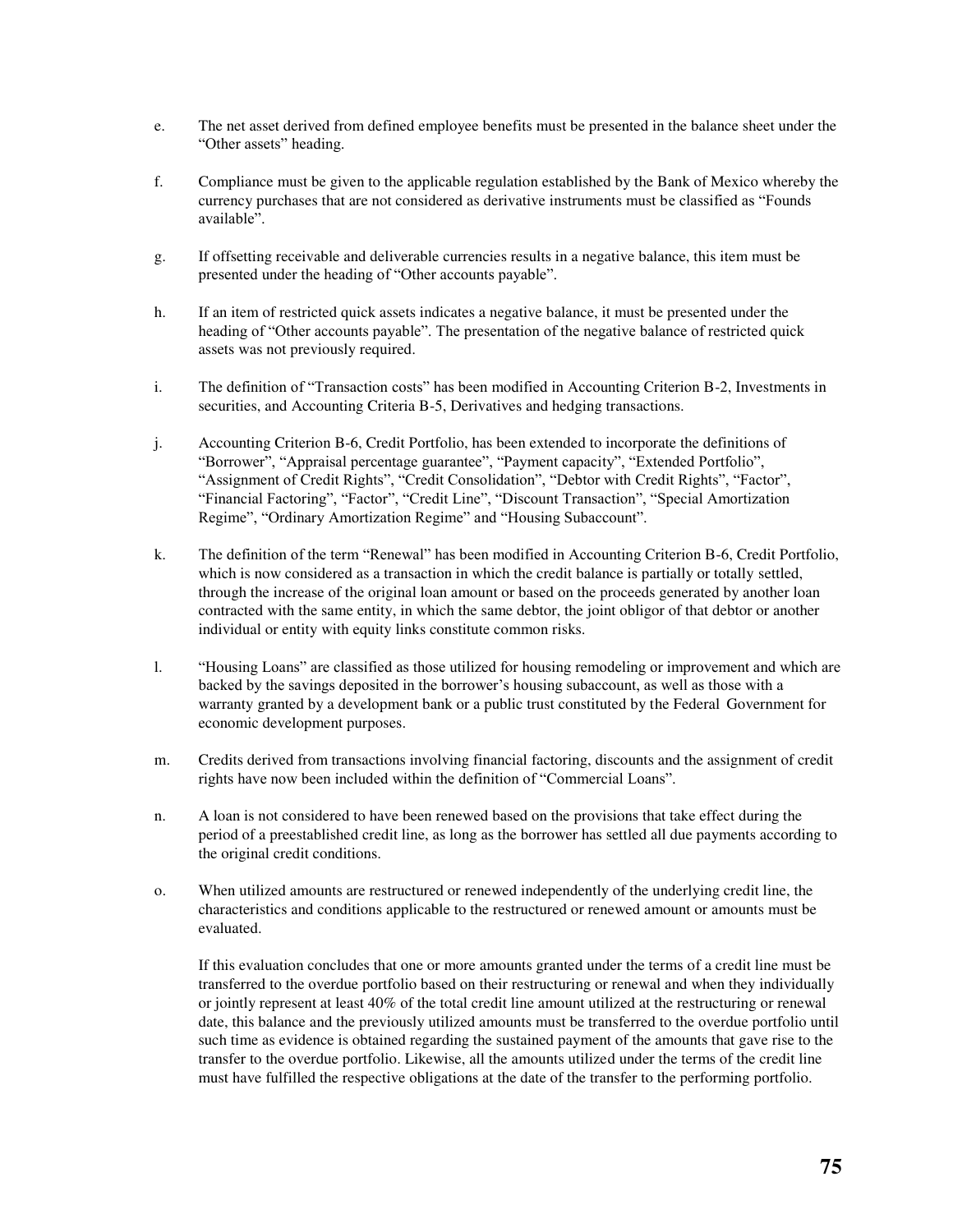- p. In the case of credits acquired from the INFONAVIT or FOVISSSTE in which the terms contracted by the latter with borrowers must be respected, sustained credit payment is deemed to exist when the borrower has settled without delay the total due amount of principal and interest based on a single payment in the case of credits contracted under the Ordinary Payment Regime (ROA for its acronym in Spanish) and three payments in the case of credits contracted under the Special Payment Regime (REA for its acronym in Spanish).
- q. The restructuring of credits with principal and interest payments that must be settled in periods equal to or less than 60 days and for which the payment frequency is reduced to shorter periods, must consider the number of payments equal to three consecutive payments under the original credit payment scheme.
- r. Assumptions have been established for determining the sustained payment of loans with a single principal payment at maturity, regardless of whether interest is paid periodically or at maturity. These assumptions are as follows:
	- i. The borrower has settled at least 20% of the original credit amount when the restructuring or renewal takes place, or
	- ii. The interest accrued according to the 90-day restructuring or renewal payment scheme has been settled.
- s. In the case of consolidated credits, if two or more credits have resulted in the transfer of the total consolidated credit balance the overdue portfolio, the number of payments required for sustained payment purposes must be based on the original credit payment scheme in which payments must be made over a longer period. The total balance of the restructuring or renewal was previously subject to the treatment applied to the worst of the credits.
- t. Evidence of sustained payment must be made available to the Commission to confirm that the borrower has the payment capacity needed to comply with the new credit conditions applied when the restructuring or renewal takes place.
- u. The advance settlement of restructured or renewed credit payments other than those with a single principal payment at maturity are not considered as sustained payment, regardless of whether interest is paid periodically or at maturity. This is the case of restructured or renewed credit payments that are made before the equivalent number of calendar days of credits with payments covering periods of more than 60 calendar days has elapsed.
- v. The extension of the credit payment period has been included as a restructuring situation.
- w. Recognition and valuation standards have been included for transactions involving financial factoring, discounts and the assignment of credit rights.
- x. Commissions and tariffs other than those collected for credit granting purposes must be recognized in results on the date when they arise. If a commission or tariff payment is partially or totally received prior to the accrual of the respective income, this advance must be recognized as a liability.
- y. The obligation whereby customer checking account overdrafts must be reported as overdue portfolio has been eliminated.
- z. The overdue portfolio will include payments that have not been fully settled according to the original agreed terms and have been outstanding for 90 or more days and when the respective credits involve those granted by the INFONAVIT or FOVISSSTE under the REA or ROA modalities. It will also include credits granted to individuals for housing remodeling or improvement, but not for commercial speculation, and which are backed by the borrower's savings deposited in the housing subaccount.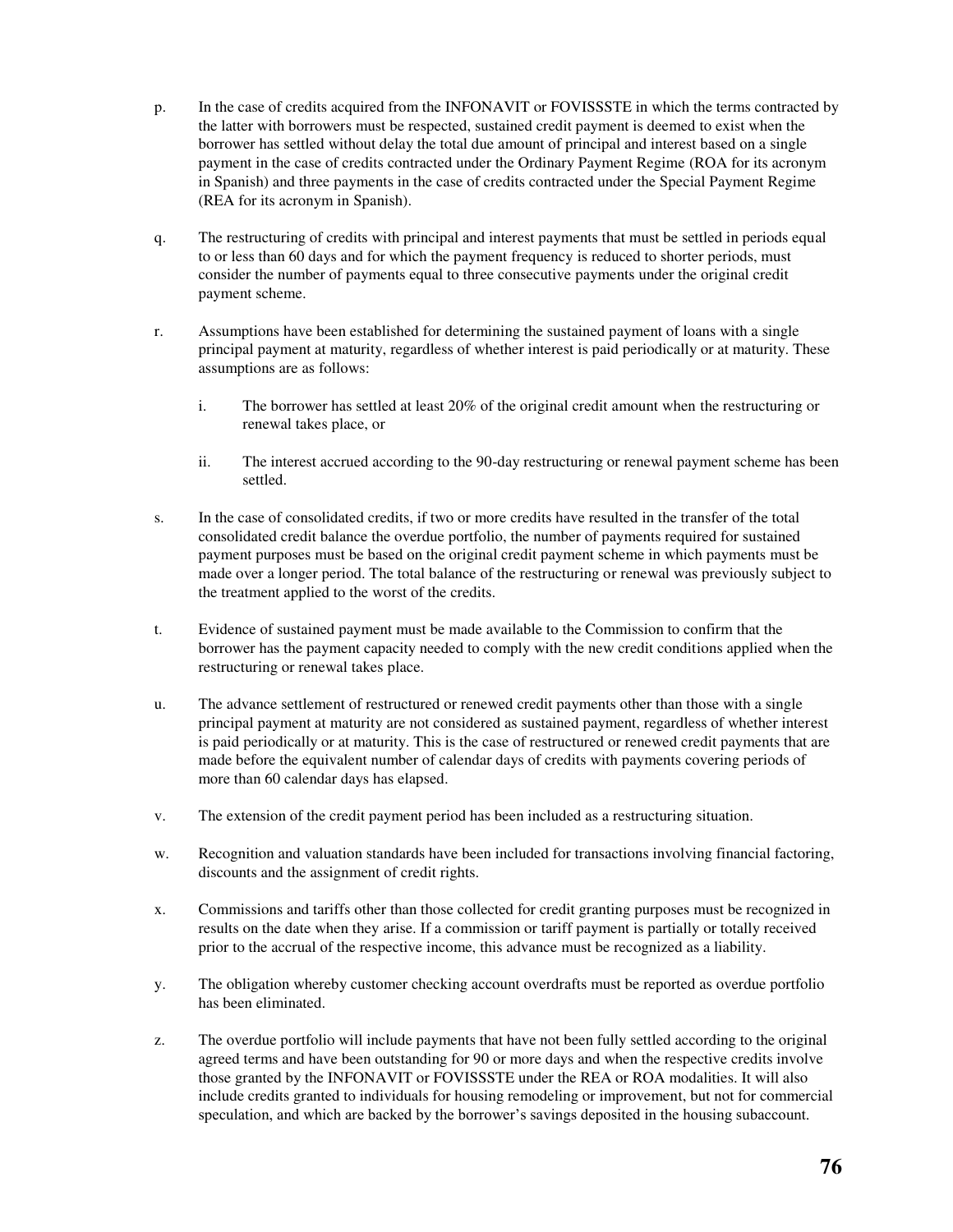- aa. The transferred credits referred to in the preceding point to the overdue portfolio will be subject to an exceptional default period of 180 or more days as of the date on which:
	- i. Credit resources are available for the purpose for which they were granted,
	- ii. The borrower has a new labor relationship and therefore has a new employer, or
	- iii. The partial settlement of a given payment has been received. The exception contained in this numeral will be applicable to credits contracted under the ROA scheme, as long as the payments made during this period represent at least 5% of the agreed payment.
- bb. Credits with a single principal payment at maturity, regardless of whether interest is paid periodically or at maturity, will be considered as overdue portfolio until such time as evidence of sustained payment is obtained.
- cc. Credits granted under the terms of a credit line, whether revolving or otherwise, and which are restructured or renewed at any time can be maintained in the performing portfolio as long as elements justifying the borrower's payment capacity are obtained. Furthermore, the borrower must have:
	- i. Settled all payable interest;<br>ii. Settled all amounts payable
	- Settled all amounts payable under the terms of the contract at the restructuring or renewal date.
- dd. The amounts utilized under the terms of a credit line that are restructured or renewed independently of the underlying credit line must be evaluated based on the characteristics and conditions applicable to the restructured or renewed amounts.

When this evaluation concludes that one or more amounts utilized under the terms of a credit line must be transferred to the overdue portfolio due to their restructuring or renewal and when they individually or jointly represent at least 25% of the total utilized amount of the credit line at the restructuring or renewal date, this balance and any subsequent utilized amounts must be transferred to the overdue portfolio until evidence of the sustained payment of the amounts that gave rise to the transfer to the overdue portfolio is obtained, and when the total amounts utilized under the terms of the credit line have fulfilled the obligations in effect at the date of their transfer to the overdue portfolio.

- ee. The requirement whereby the borrower must have settled all accrued interest at the renewal or restructuring date in order to consider the credit as current will be deemed to have been fulfilled when, having settled the interest accrued at the most recent cutoff date, the period elapsed between that date and the restructuring or renewal date does not exceed the lesser of half of the current payment period and 90 days.
- ff. Performing credit with partial principal and interest payments that are restructured or renewed on more than one occasion may remain in the performing portfolio if elements exist to justify the debtor's payment capacity. In the case of commercial credits, these elements must be properly documented and included in the credit file.
- gg. If different credits granted by the same entity to the same borrower are consolidated due to restructuring or renewal, each of the consolidated credits must be analyzed, as though individually restructured or renewed. If this analysis concludes that one or more of these credits would have been transferred to the overdue portfolio based on the restructuring or renewal, then the total consolidated credit balance must be transferred to the overdue portfolio.
- hh. The following items have been included as regards the presentation standards applicable to the balance sheet and statement of income:
	- i. Housing credits acquired from the INFONAVIT or FOVISSSTE must be segregated within the performing portfolio under the ordinary portfolio and extended portfolio headings.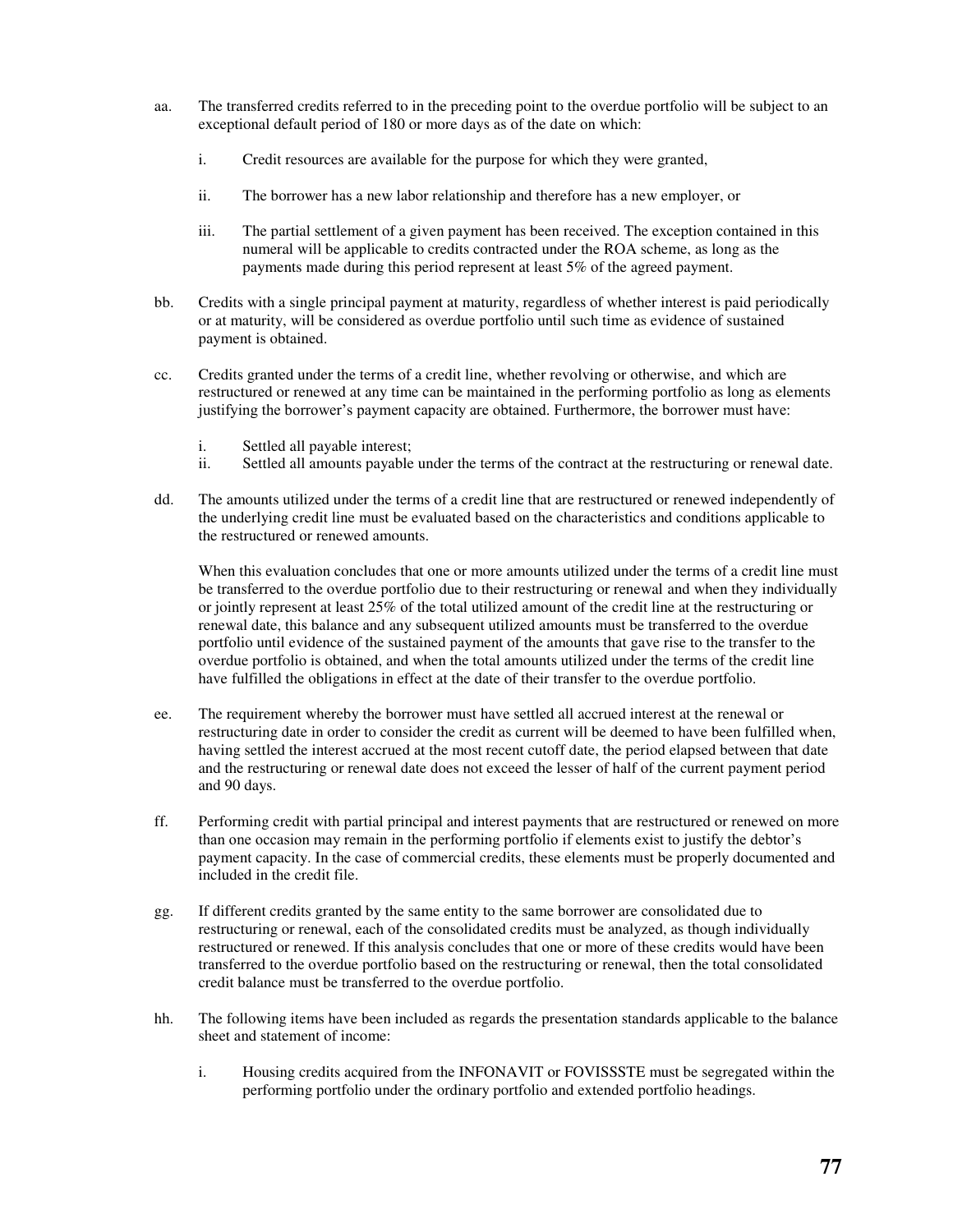- ii. The amount of credits derived from transactions involving financial factoring, discounts and assignment of credit rights must be presented net of the respective appraisal percentage guarantee.
- iii. Commissions received prior to the accrual of the respective income must be presented under the heading of "Deferred charges, advance payments and intangibles".
- iv. The financial income generated by transactions involving financial factoring, discounts and the assignment of credit rights will be considered as interest income.
- ii. Disclosure standards include new requirements, as follows:
	- i. Breakdown of the current restricted and unrestricted portfolio for the medium-income and residential housing, low-income housing, remodeling or improvement with a warranty from the housing subaccount and credits acquired from the INFONAVIT or FOVISSSTE, which in turn are divided into the ordinary portfolio and extended portfolio.
	- ii. The total amount and number of credits acquired from the INFONAVIT or FOVISSSTE and transferred to the overdue portfolio, as well as the total amount of credits that were not transferred to the overdue portfolio, divided into credits that the entity has acquired from the INFONAVIT or FOVISSSTE under the REA or ROA payment modalities and the credits granted to individuals for housing remodeling or improvement, but not for commercial speculation, and which are backed by the borrower's savings deposited in the housing subaccount.
	- iii. The main characteristics of the credits acquired from the INFONAVIT or FOVISSSTE, describing at least those related to their classification as extended portfolio, ROA and REA, and those related to the assignment of these credits.
	- iv. A description of the obligations and rights maintained by the INFONAVIT and FOVISSSTE as regards the portfolio acquired by the entity.
	- v. The identification by credit type for the medium-income and residential housing, low-income housing portfolio, remodeling or improvement with a warranty based on the housing subaccount and credits acquired from the INFONAVIT or FOVISSSTE, of the overdue portfolio balance as of the date on which it was classified as such for the following periods: from 1 to 180 calendar days, from 181 to 365 calendar days, from 366 calendar days to 2 years and more than two years overdue.
	- vi. The total amount of housing credits backed by the housing subaccount divided into the performing and non-performing loan portfolio, while specifying the percentage represented by these credits as regards total housing credits.
	- vii. The total accrued restructured or renewed amount by credit type, distinguishing between the amounts derived from the application of consolidated credits which, as the proceeds of a restructuring or renewal, were transferred to the overdue portfolio of the restructured credits that were not subject to non-performing loan portfolio transfer criteria.
- jj. Accounting Criterion B-7, Foreclosed assets, establishes that, in the case of goods for which the fair value can be determined by means of an appraisal, the latter must fulfill the requirements issued by the Commission for the bank appraisal service providers.
- kk. Accounting Criterion C-2, Securitized transactions, clarifies that, in the case of securitization vehicles implemented and recognized in the consolidated financial statements prior to January 1, 2009, the transfer of financial assets recognized prior to that date need not be reevaluated.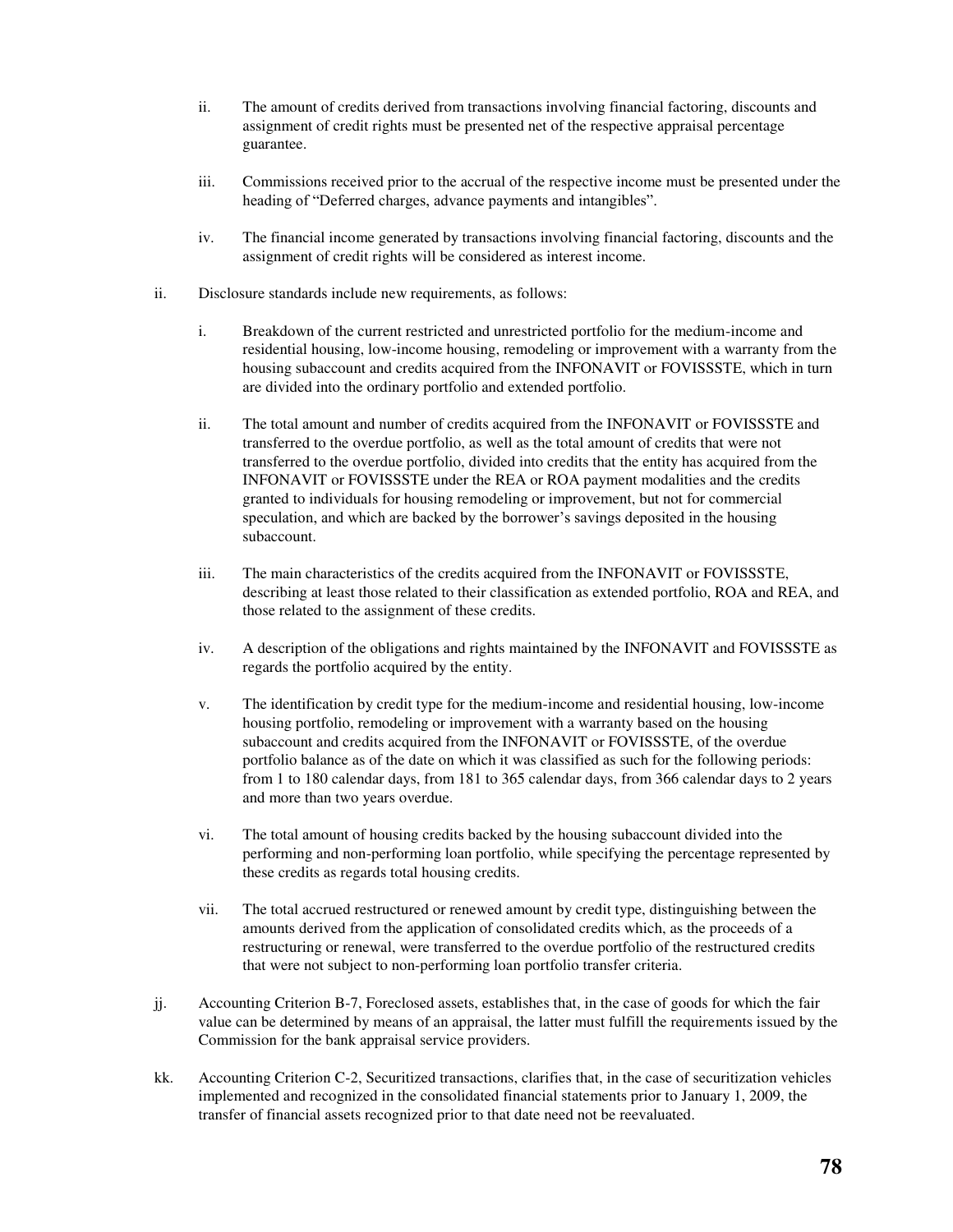In this regard, the notes to the financial statements must disclose the main effects that this exception could have on the financial statements, as well the effects generated by recognizing benefit valuation adjustments on the assignee's remnant (recognized in results or in stockholders' equity), and the asset or liability recognized by the management of transferred financial assets.

- ll. The definition of "Joint Control Agreement", "Joint Control", the modified definition of "Associated Entity", "Control" "Holding Company", "Significant Influence", "Related Parties" and "Subsidiary" have been added to Accounting Criteria C-3, Related parties.
- mm. Related parties are now considered as the individuals or entities which, directly or indirectly, through one or more intermediaries have significant influence over, are significantly influenced by or are subject to the significant joint influence of the entity, as well as the joint control agreements in which the latter participates.
- nn. In the case of joint control agreements, the disclosure requirements contained in Accounting Criteria C-3, Related parties, have been extended.
- oo. As a modification to Accounting Criteria C-4, Information by segments, the purchase-sale of currencies is included within the Treasury and investment banking transactions segment.
- pp. Different modifications have been made to the balance sheet presentation to incorporate current and overdue housing in the credit portfolio in the following segments: medium-income and residential housing, low-income housing, credits acquired from the INFONAVIT or FOVISSSTE, and home remodeling or improvement with a warranty granted by a development bank or public trusts.
- qq. The balance sheet must present the following items as a liability under the heading of "Global deposit account without movements": the principal and interest of deposit instruments without maturity dates or, when having a maturity date are automatically renewed, together with transfers or the expired, unclaimed investments referred to by article 61 of the Law on Credit Institutions.
- rr. As part of the earned capital presented in the balance sheet, a heading denominated "Remediation for defined employee benefits" has been added as part of the implementation of NIF D-3, Employee benefits.
- ss. The heading "Provided guarantors" has been added to memoranda accounts at the end of the balance sheet.
- tt. Insurance and bonds, technical assistance expenses, maintenance expenses, fees other than those paid to the IPAB, consumables and minor appliances must be included as part of administrative and promotional expenses in the statement of income.
- uu. Within the movements inherent to the recognition of comprehensive income, the statement of changes in stockholders' equity must recognize the remediation for defined employee benefits based on the implementation of NIF D-3, Employee benefits.

## *NIF issued by the CINIF and applicable to Holding Monex*

At December 31, 2015, the CINIF has issued the following NIF, which could have an effect on the Holding Monex's financial statements:

a. With implementation as of January 1, 2016:

NIF D-3, *Employee benefits*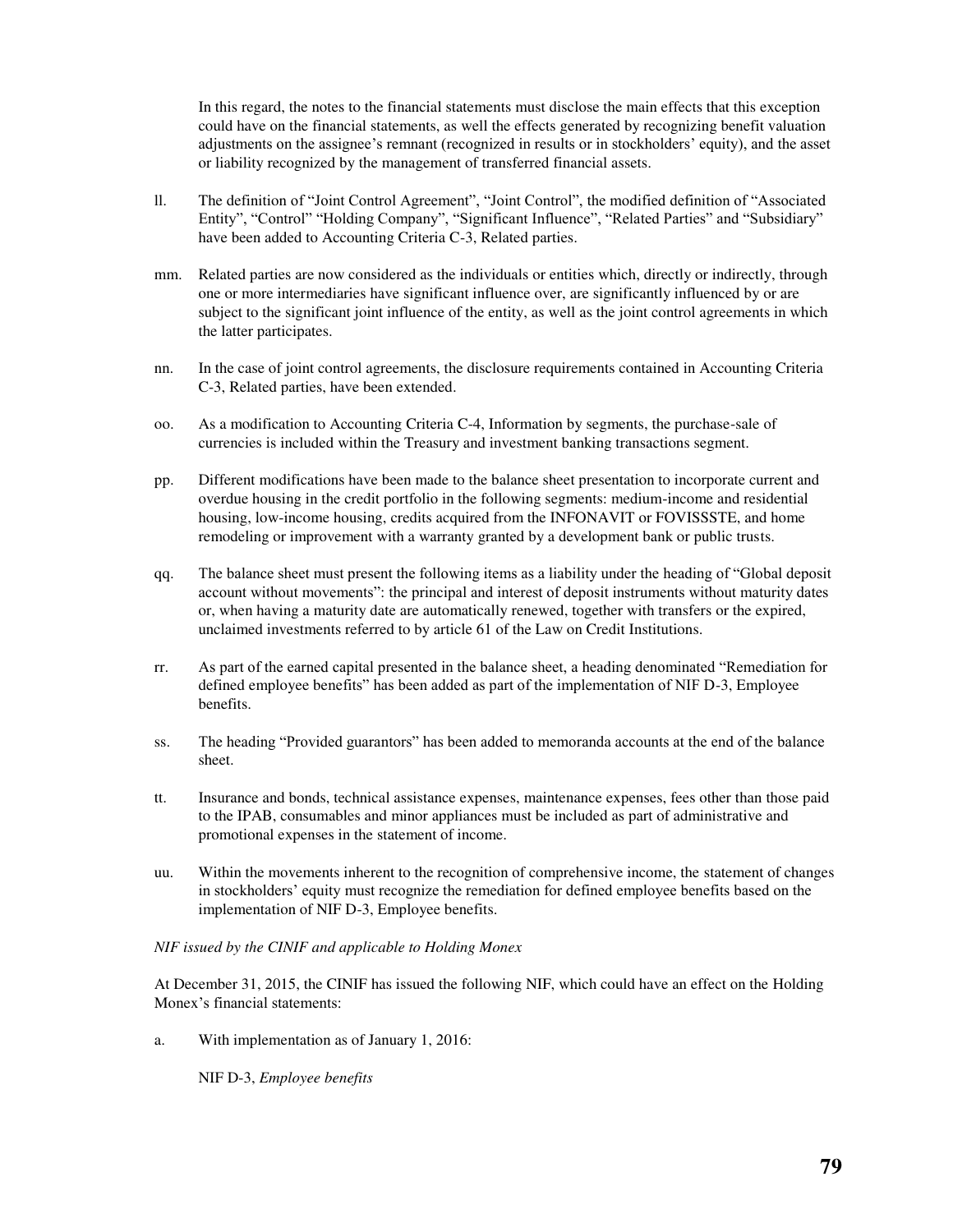b. With implementation as of January 1, 2018:

NIF C-2, *Investment in financial instruments*  NIF C-3, *Accounts receivable*  NIF C-9, *Provisions, contingencies and commitments*  NIF C-16, *Impairment of receivable financial instruments*  NIF C-19, *Payable financial instruments*  NIF C-20, *Receivable financial instruments*  NIF D-1, *Revenues from contracts with customers*  NIF D-2, *Costs of contracts with customers* 

Improvements to the interpretations of the 2016 NIF (INIF) – The following improvements were issued and took effect as of January 1, 2016:

INIF 21, *Recognition of employee severance payments* 

Improvements to the 2016 NIF - The following improvements took effect as of January 1, 2016, thereby generating accounting changes:

NIF B-7, *Business acquisitions* – Clarifies that the acquisition and/or merger of entities under common control, and the acquisition of noncontrolling equity or the sale without losing control of the subsidiary, are outside the scope of this NIF, regardless of how the amount of the consideration was determined.

NIF C-1, *Cash and cash equivalents* and NIF B-2, *Statement of cash flows –* Modified to consider foreign currency as cash and not as cash equivalents. Clarifies that both the initial and subsequent valuation of cash equivalents must be at fair value.

Bulletin C-2, *Financial instruments and Document of amendments to Bulletin C-2 –* 

- a) The definition of financial instruments available for sale is modified to clarify that they are those in which investment is made from time to time with the intention of trading them over the medium-term prior to maturity, so as to obtain profits based on changes in market value, and not only through their related returns.
- b) Criteria for classifying a financial instrument as available for sale is clarified to prohibit such classification when i) the intention is to hold it for an indefinite period, ii) the entity is willing to sell the financial instrument, iii) it has a sale or redemption option on the instrument, and iv) the issuer of the instrument has the right to liquidate the financial instrument at an amount significantly lower than its amortized cost.
- c) The concept of purchase expenses is eliminated and the definition of transaction costs is incorporated.
- d) The reversal of impairment losses from financial instruments held to maturity is allowed, in the net income or loss for the period.

NIF C-7, Investments in associates, joint ventures and other permanent investments – Establishes that contributions in kind should be recognized at the fair value that was negotiated between owners or shareholders, unless they are the result of debt capitalization, in which case they should be recognized for the capitalized amount.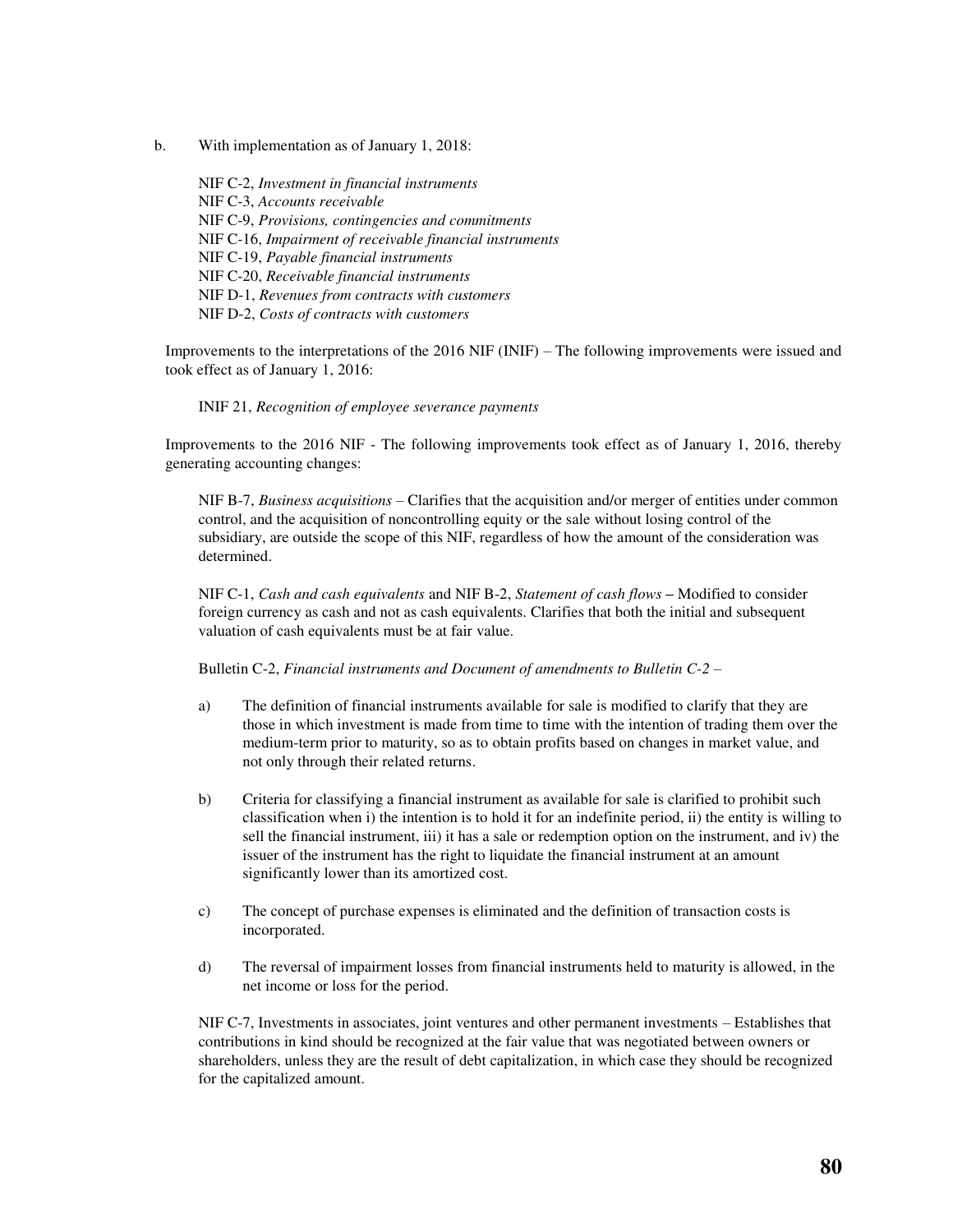Bulletin C-10, *Financial derivatives and hedge transactions-*

- a) The method to be used to measure the effectiveness should be defined, which should be evaluated at the beginning of the hedge, in the following periods and at the date of the financial statements.
- b) Clarifies how to designate a primary position.
- c) The accounting for the transaction costs of a financial derivative is modified to be recognized directly in the net income or loss of the period at acquisition, and not deferred and amortized during its effective term.
- d) Clarifications are made on the recognition of embedded derivatives.

The following improvements were issued which do not generate accounting changes:

NIF C-19, *Financial instruments payable (FIP) -* Clarifications are made with regard to: i) the definition of transaction costs, ii) when amortization of the transaction costs should be recalculated, iii) the entity should demonstrate, as support for its accounting policy, that it complies with the conditions for designating a financial liability at fair value through net income or loss, and iv) disclosing the gain or loss when an FIP is derecognized and the fair values of significant long-term fixed-rate liabilities. Furthermore, an appendix is incorporated as support in the determination of the effective interest rate.

NIF C-20, *Financial instruments receivable –* Changes are incorporated to clarify and explain various concepts due to the issuance of the new NIF related to financial instruments and the final issuance of IFRS 9, *Financial Instruments*. The most important of these include: transaction costs and related amortization, effective interest rate, impairment, foreign-currency instruments, reclassification between fair value debt instruments and financial instruments receivable, the value of money over time and disclosure of qualitative and quantitative information.

At the date of issuance of the consolidated financial statements, Holding Monex is in the process of determining the effects derived from these standards on its financial information.

*New NIF D-3, Employee benefits* 

In January 2015, the CINIF issued a series of modifications to NIF D-3, *Employee benefits*. These modifications took effect as of January 1, 2016.

The main modifications resulting from the application of this new NIF D-3 on the financial information of Holding Monex are as follows:

- Liability discount rate Defined-Benefit Obligation (OBD)
- The discount rate used to calculate the OBD must be determined by using the market rate of high quality corporate bonds, as long as there is a deep market for them. The market rate of federal government bonds must otherwise be utilized.
- Recognition of actuarial gains and losses
	- The use of a corridor to defer actuarial gains and losses has been eliminated.
	- The accrued balance of accrued gains and losses at December 31, 2015 will be recognized within stockholders' equity and the liability at January 1, 2016.
	- The actuarial gains and losses generated as of January 1, 2016 will be treated as the remediation of defined employee benefits, which will be recognized in stockholders' equity and the liability.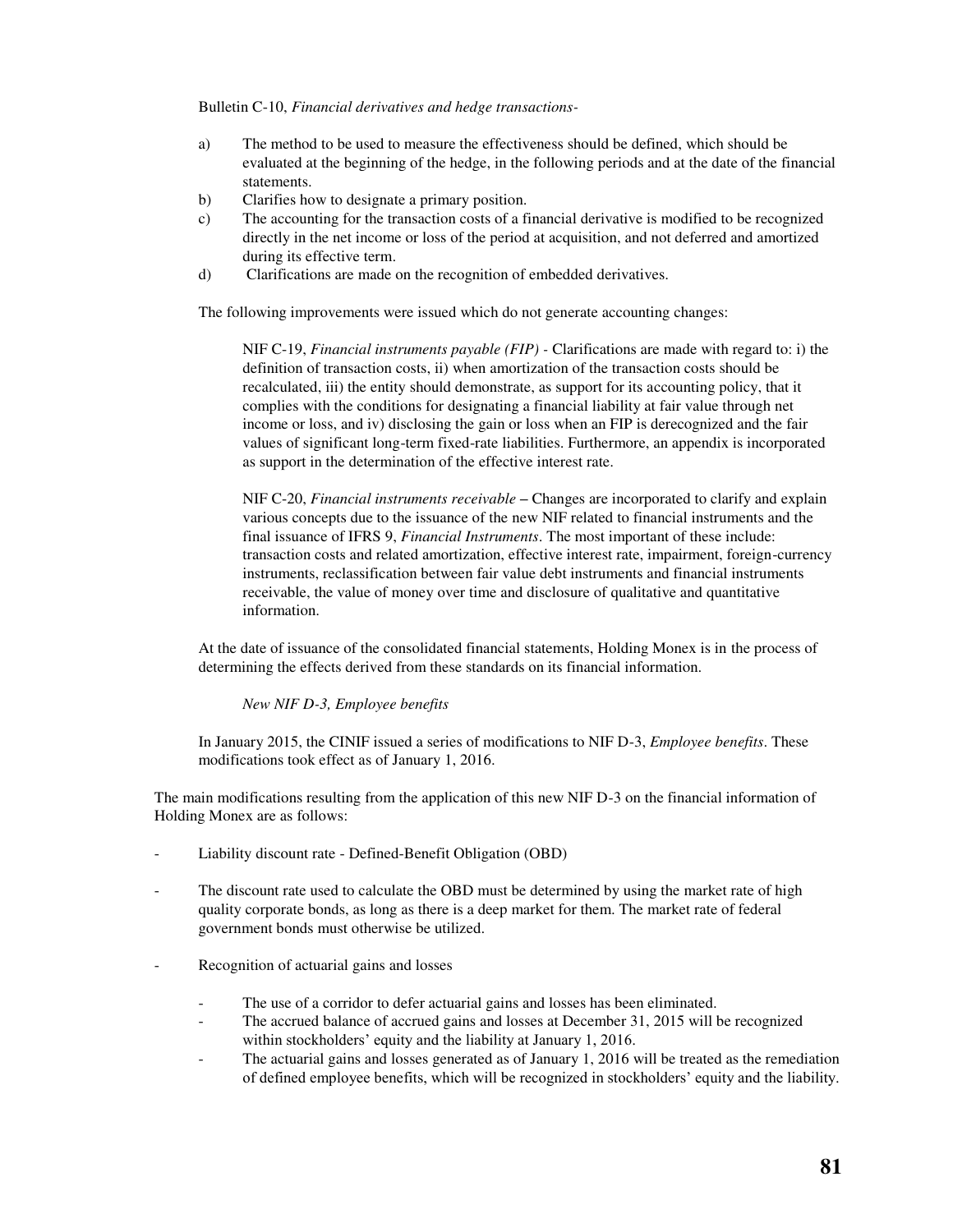- Amortization of actuarial gains and losses
	- The actuarial gains and losses recognized within stockholders' equity must be recycled to results during the Remaining Labor Life of the Plan.
- Return expected from plan assets
	- The return expected from plan assets must be estimated by utilizing the liability discount rate instead of the return rate expected for the fund.

Derived from the implementation of NIF D-3, on December 31, 2015, the Commission issued a series of temporary articles in relation to the "Ruling that modifies the general provisions applicable to credit institutions", which was published in the Federal Official Gazette on November 9, 2015.

These temporary articles establish that credit institutions may recognize the entire plan modification balance (past service) and the accrued balance of the unrecognized plan gains and losses for entities that did not progressively utilize the corridor approach before December 31 of each year.

If opting to progressively apply the aforementioned balances, institutions must start their recognition of these balances in 2016 by recognizing 20% of this amount that year, followed by an additional 20% each subsequent year until reaching 100% within a maximum five-year period.

As regards the remediation of the gains or losses generated by the defined benefit plan that must be recognized at the end of each period, as well as their recycling to results of the year, institutions must calculate the total amount of plan gains or losses; i.e., based on the sum of plan gains or losses, while excluding those that were not recognized in the balance sheet

Credit institutions that decide to exercise this option must notify the Commission no later than January 31, 2016.

Likewise, if deciding to recognize all or part of the remnant effect before the end of the established periods, institutions must inform the Commission within 30 calendar days following the date on which the respective accounting movement is performed. Entities may recognize such amounts ahead of time, as long as they recognize at least 20% of the total remnant amount during the year in question.

Credit institutions that opt to apply any of the above options must disclose the effects resulting from this decision in the public financial information reports prepared for 2016 and until the year in which the progressive recognition of the aforementioned effects concludes.

In this regard, the initial effect resulting from the application of NIF D-3 in subsequent years derived from the accrued balance of unrecognized actuarial losses and the past service labor cost at December 31, 2015 is \$153. This balance will be recognized in Earned capital under the "Remediation for defined employee benefits" and "Retained earnings" headings, respectively, as of 2016, by recognizing 20% of the accrued balance during that year, together with an additional 20% in each subsequent year until reaching 100% within a five-year period.

Furthermore, the accrued balance of unrecognized actuarial losses at December 31, 2015 will be recycled to results during the period of the Remaining Labor Life of the Plan, which fluctuates between 11 and 20 years depending on the benefit in question.

The actuarial determination is made by a discount rate of corporate bonds and is pending the probable existence of deep market.